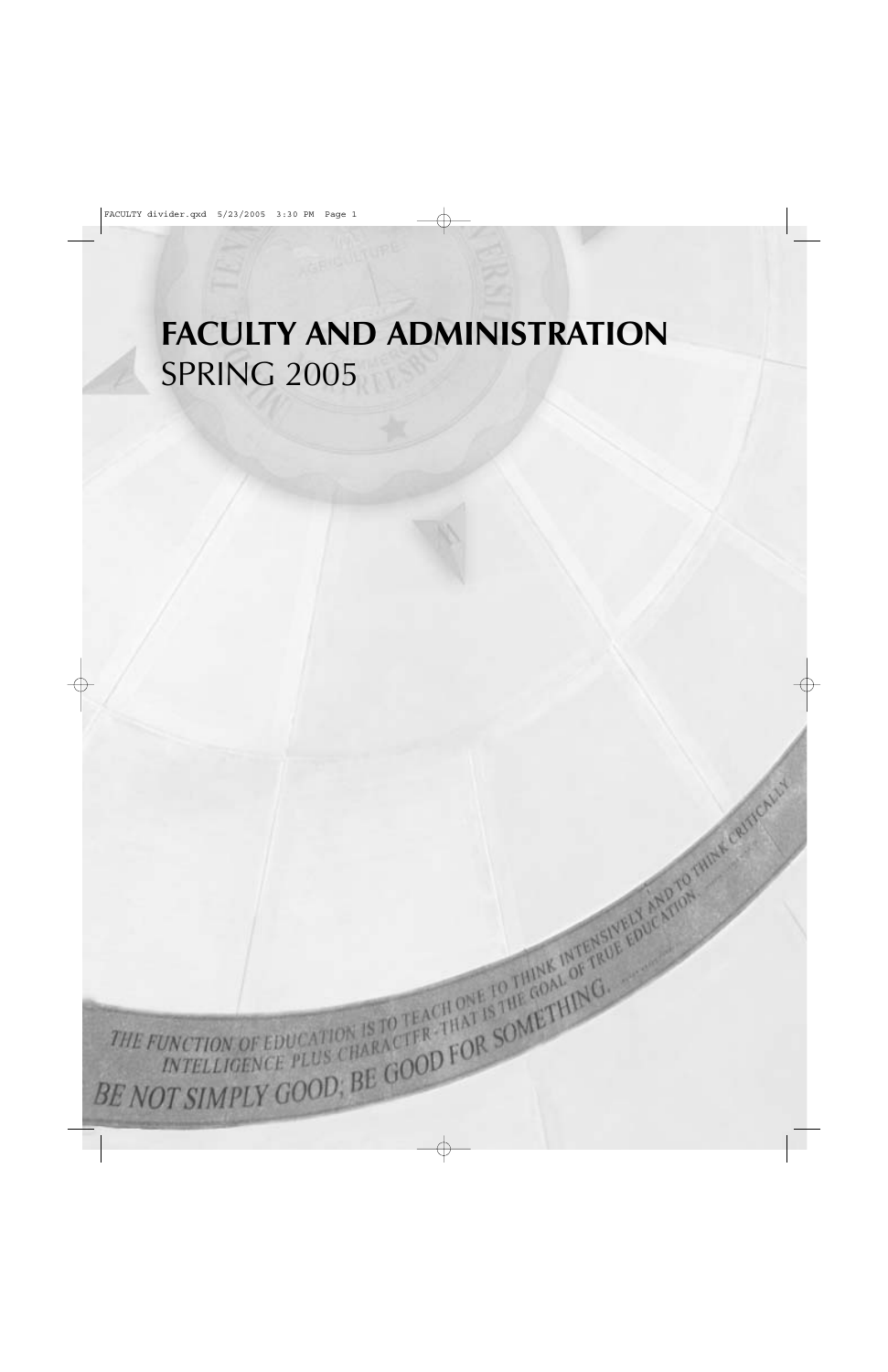*This listing reflects the Spring 2005 faculty members and administrators. The date in parentheses is that of first appointment to a position at MTSU.*

#### **McPhee, Sidney A., President**

B.A., 1976, Prairie View A&M University; M.S., 1979, University of Miami, Coral Gables; Ed.D., 1982, Oklahoma State University. (2001)

### **Abolins, Mark J., Associate Professor, Geosciences**

B.A., 1992, University of California, Berkeley; M.S., 1996; Ph.D., 1999, California Institute of Technology. (1998)

#### **Acreman, Beth C., Assistant Soccer Coach, Athletics**

B.S., 1999, Barton College; M.S., 2002, Middle Tennessee State University. (2001)

#### **Adam, Nathan E., Assistant Professor, Recording Industry**

B.A.A., 1990; M.B.A., 2000, Pittsburg State University. (2003)

### **Adams, C. Nathan, Professor, Computer Information Systems**

B.S., 1961, Abilene Christian College; M.S., 1963; Ph.D., 1975, University of Alabama; C.D.P., 1977. (1975)

### **Adamson, Carla J., Instructor, Mathematical Sciences**

B.S., 1997; M.S., 1999, Middle Tennessee State University. (2001)

#### **Aday, Ronald H., Professor, Sociology and Anthropology; Director, Aging Studies**

B.S., 1966, Oklahoma State University; M.S., 1971, Tulsa University; Ph.D., 1976, Oklahoma State University. (1980)

**Aggarwal, Rajesh, Associate Professor, Computer Information Systems** M.S., 1984; M.S., 1985; Ph.D., 1987, University of Texas, Arlington. (1990)

### **Agostini, Thomas C., Assistant Professor, History**

B.A., 1990, Virginia Military Institute; M.A., 1993, James Madison University; Ph.D., 2002, Lehigh University. (2003)

#### **Akins, Joseph L., Instructor, Recording Industry**

B.M., 1989, University of Tennessee; M.A., 1991, Radford University. (2000)

#### **Alexander, Rebekah B., Assistant Professor, Elementary and Special Education**

B.S., 1980; M.E., 1984; Ed.S., 1991, Middle Tennessee State University; Ed.D., 1997, Peabody College of Vanderbilt University. (1997)

#### **Alexander, Suann C., Assistant Professor, Walker Library**

B.S., 1993, Tennessee Technological University; M.S., 1997, University of Tennessee, Knoxville. (1998)

#### **Aliquo, Don J., Assistant Professor, Music**

B.M., 1992; M.M., 1994, Duquesne University. (1999)

### **Allen, Harry William, Jr., Assistant Professor, Aerospace**

B.S., 1994; M.Ed., 1996, Middle Tennessee State University. (1996)

#### **Allen, Tammie C., Coordinator, Development and University Relations** C.P.S., 1995. (1992)

#### **Alley, Vivian Morgan, Professor, Developmental Studies**

B.S., 1983; M.S., 1985; Ed.S., 1992, Middle Tennessee State University; Ed.D., 1997, Tennessee State University. (1985)

### **Alleyne, Michael R., Assistant Professor, Recording Industry**

B.A., 1992; Ph.D., 1996, University of the West Indies. (2000)

#### **Allsbrook, Nancy Boone, Professor, Music**

B.S., 1970, Tennessee Wesleyan College; M.S., 1975, University of Tennessee; Ed.D., 1988, University of Illinois. (1979)

#### **Altman, Heidi M., Assistant Professor, Sociology and Anthropology** B.A., 1987; M.A., 1990; M.A., 1996, Florida State University; Ph.D., 1997, University of California, Davis (2003)

#### **Alverson, Shawn M., Manager, ID Office, Communication Support Services** (1999)

#### **Amey, Foster K., Associate Professor, Sociology and Anthropology**

B.A., 1979, University of Cape Coast; M.A., 1994; Ph.D., 1997, Bowling Green State University. (1999)

#### **Ammerman, Nancy S., Instructor, Speech and Theatre** B.A., 1985, Middle Tennessee State University. (2004)

### **Amuzu, Boniface, Assistant Manager for Operations, Murphy Center Complex**

B.S., 1999; M.B.A., 2001, Middle Tennessee State University. (2002)

#### **Anderson, Deborah K., Professor, Speech and Theatre**

A.A., 1971, Santa Fe Community College; B.F.A., 1973; M.F.A., 1981, University of Florida. (1981)

#### **Anderson, Robert Blake, Assistant Football Coach, Athletics**

B.S., 1992, Sam Houston State University; M.S., 1994, Eastern New Mexico State. (2002)

#### **Anderson, Warren Lee, Professor, Agribusiness and Agriscience**

B.S.A., 1971; M.S., 1974, University of Nebraska; Ph.D., 1978, University of Illinois. (1978)

#### **Anderson-Hill, Michelle, Assistant Professor, Art**

B.F.A., 1999, University of Tennessee; M.F.A., 2001, New York University. (2002)

#### **Anshel, Mark, Professor, Health, Physical Education, Recreation, and Safety**

B.S., 1970, Illinois State University; M.S., 1976, McGill University; Ph.D., 1979, Florida State University. (2002)

#### **Apigian, Charles H., Assistant Professor, Computer Information Systems**

B.S., 1995, Bowling Green State University; M.B.A., 1998, Wayne State University; Ph.D., 2002, University of Toledo. (2002)

#### **Applegate, Edward C., Professor, Journalism**

A.A., 1973, University of Kentucky; A.B., 1975; M.A., 1976; M.H.Ed., 1976; Ed.S., 1981, Morehead State University; Ed.D., 1984, Oklahoma State University. (1984)

#### **Arik, Murat, Associate Director, Business and Economic Research Center, Jennings A. Jones College of Business**

B.A., 1989, Ankara University; M.A., 1994, Syracuse University; Ph.D., 2001, University of Connecticut. (2003)

#### **Armstrong, Angela S., Instructor, Health, Physical Education, Recreation, and Safety**

B.B.A., 1995; M.S., 1999, Middle Tennessee State University. (2001)

#### **Armstrong, Rhonda K., Assistant Professor, Walker Library**

B.B.A., 1980, Middle Tennessee State University; M.L.S., 1991, Indiana University, Bloomington. (1994)

### **Arndt, Michael J., Assistant Professor, Music**

B.M., 1995, University of Missouri; M.M., 1998, University of Minnesota; D.M.A., 2004, Arizona State University. (2002)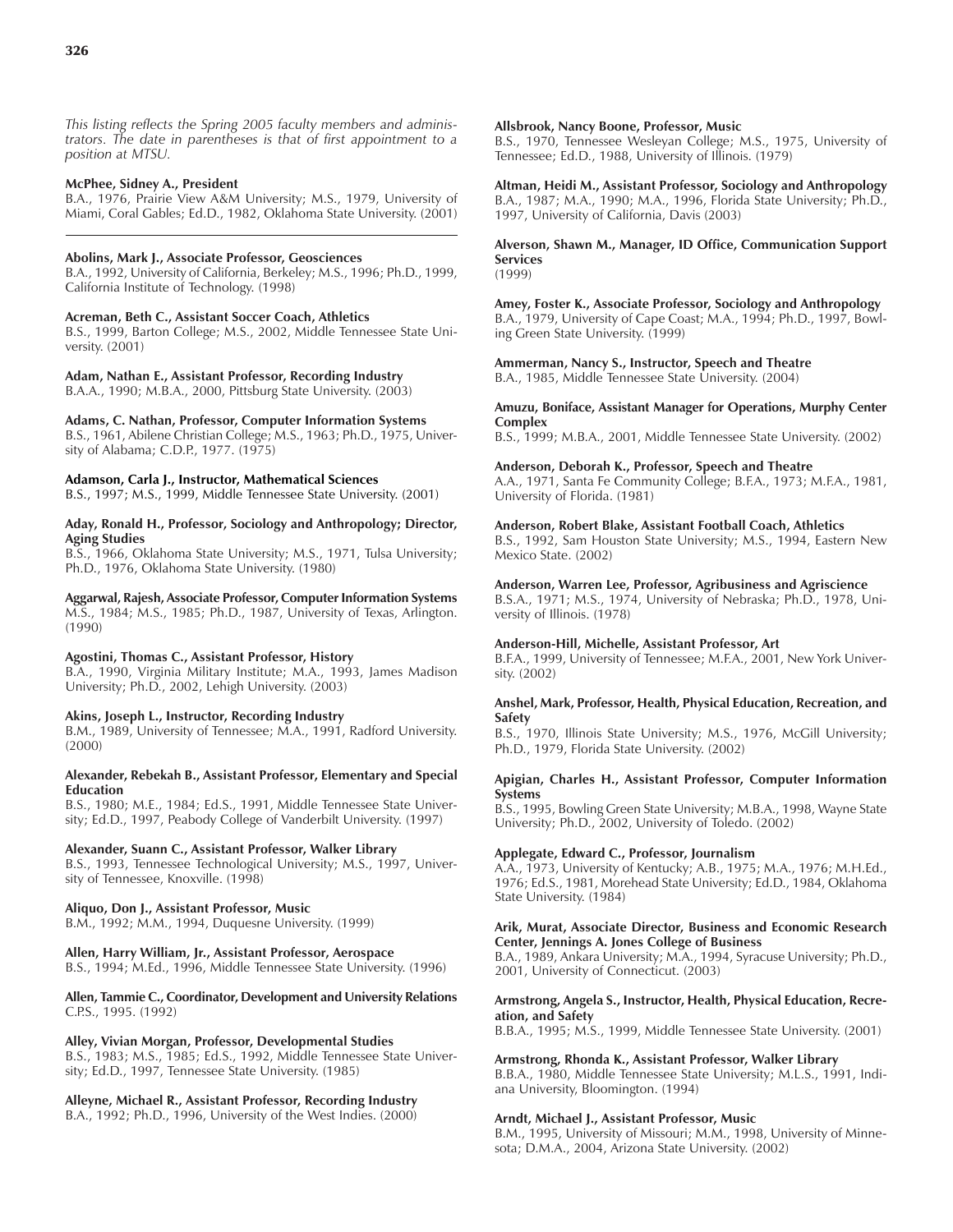#### **Ash, Kay, Advancement Computing Support Specialist, Administrative Information System Services**

B.B.A., 1993; M.B.A., 2000, Middle Tennessee State University. (2002)

### **Asthana, Sanjay, Assistant Professor, Journalism**

B.A., 1985, Osmania University; M.A., 1992; M.A., 1993, University of Hyderabad; Ph.D., 2003, University of Minnesota. (2003)

**Austin, Benjamin S., Associate Professor, Sociology and Anthropology** B.S., 1966; M.A., 1970, Middle Tennessee State University; Graduate Study, University of Tennessee. (1970)

#### **Austin, Karen Morgan, Assistant Director, Career and Employment Center**

B.S., 1996, Middle Tennessee State University. (2001)

#### **Austin, M. Jill, Professor, Management and Marketing; Department Chair**

B.B.A., 1979; M.B.A., 1981, Delta State University; D.B.A., 1986, Mississippi State University. (1985)

#### **Avent, Valerie, Assistant Director for Multicultural Programs, Alumni Relations**

B.S., 1979; M.Ed., 1996, Middle Tennessee State University. (1998)

#### **Ayer, Kent, Associate Director of Fundraising and Executive Director, Blue Raider Athletic Association**

B.S., 1999, Middle Tennessee State University; J.D., 2002, University of Louisville. (2004)

#### **Babbili, Anantha, Professor, Journalism; Dean, College of Mass Communication**

B.S., 1970, Osmania University; M.A., 1976, University of Oklahoma; Ph.D., 1981, University of Iowa. (2002)

### **Badger, David P., Professor, Journalism**

B.A., 1971, Duke University; M.S.J., 1972, Northwestern University; Ph.D., 1987, University of Tennessee, Knoxville. (1980)

#### **Badley, Linda C., Professor, English**

B.A., 1966, Oklahoma Baptist University; M.A., 1967, University of Iowa; Ph.D., 1977, University of Louisville. (1979)

#### **Badley, William, Associate Professor, Developmental Studies; Director, General Education**

B.A., 1967, University of Iowa; M.Div., 1971, Southern Baptist Seminary; D.A., 1993, Middle Tennessee State University. (1985)

### **Baggarly, Michael, Assistant Professor, Art**

B.F.A., 1999, Western Kentucky University; M.A., 2001; M.F.A., 2002, University of Iowa. (2002)

# **Bailey, Calvin, Area Coordinator, Housing and Residential Life**

B.S., 2000; M.S., 2002, Mississippi State University. (2002)

### **Bailey, Frank C., Associate Professor, Biology**

B.S., 1987, Rhodes College; Ph.D., 1994, Clemson University. (1994)

#### **Baily, Carol Ann, Director, Adult Services Center**

B.A., 1969, Florida Presbyterian College; M.A., 1977; Ed.D., 1992, Vanderbilt University. (1993)

#### **Baines, Patricia, Instructor, English**

B.S., 1999; M.A., 2003, Middle Tennessee State University. (2003)

#### **Bakari, Adonijah, Associate Professor, History; Director, African American Studies**

B.S., 1986, Tuskegee University; M.A., 1990, Northeastern Illinois University; Ph.D., 1999, Temple University. (1994)

#### **Balachandran, Martha E., Professor, Business Education, Marketing Education, and Office Management**

B.S., 1974; M.B.E., 1983, Middle Tennessee State University; Ed.D., 1991, University of Memphis. (1999)

#### **Balch, James V., Associate Professor, Mathematical Sciences** B.A., 1964, Arkansas College; M.S., 1969; Ed.D., 1973, Oklahoma State University. (1984)

### **Bales, William J., Vice President, Development and University Relations**

B.S., 1981; M.S., 1986, University of Tennessee. (2002)

#### **Barker, Gayle, Payroll Manager, Human Resource Services** B.B.A., 1985; M.B.A., 1989, Middle Tennessee State University. (1985)

**Barnes, Steven, Development Officer, College of Mass Communication; Development Office**

B.S., 1998, Middle Tennessee State University. (1999)

### **Barnet, Richard D., Professor, Recording Industry**

B.M., 1971, Illinois State University; M.M., 1975, Ithaca College; Ph.D., 1986, Arizona State University. (1991)

### **Barnett, Claudia, Associate Professor, English**

B.A., 1988, Cornell University; M.A., 1990; Ph.D., 1994, Ohio State University. (1994)

### **Barnwal, Rajesh K., Associate Professor, Mathematical Sciences**

B.S., 1982; M.S., 1983, Indian Statistical Institute; M.S., 1991, University of Western Ontario; Ph.D., 1990, University of Windsor. (1994)

### **Barr, Marc J., Professor, Electronic Media Communication**

B.A., 1974, State University College of New York, Oswego; M.F.A., 1978, Memphis State University. (1989)

#### **Barrow, John, Assistant Professor, History**

B.A., 1988, Davidson College; M.A., 1991; Ph.D., 1996, Vanderbilt University. (2002)

#### **Bartley, Dianne A.R., Professor, Health, Physical Education, Recreation, and Safety; Department Chair**

B.S., 1969, Howard University; M.Ed., 1970, Pennsylvania State University; Ph.D., 1983, University of Maryland. (1991)

#### **Batey, Lisa C., Benefits Manager, Human Resource Services**

C.P.S., 1993; B.B.A., 2000; M.B.A., 2003, Middle Tennessee State University. (1990)

#### **Batson, JoAnn, Administrative Systems Analyst, Administrative Information System Services**

B.B.A., 1981, Middle Tennessee State University. (2001)

### **Bauder, Debbie, Director, Project HELP**

B.S., 1978, University of Tennessee; M.Ed., 1994, Middle Tennessee State University. (2000)

#### **Bauer, Richard H., Professor, Psychology**

B.A., 1963, University of Montana; M.A., 1965; Ph.D., 1970, University of Washington. (1981)

### **Baum, Charles L., Associate Professor, Economics and Finance**

B.A., 1995, Wake Forest University; Ph.D., 1999, University of North Carolina. (1999)

### **Beard, Mala L., Associate Professor, Engineering Technology and Industrial Studies**

B.S., 1969, University of Tennessee, Knoxville; M.Ph., 1974, University of Oklahoma; Ph.D., 1994, Colorado State University. (1998)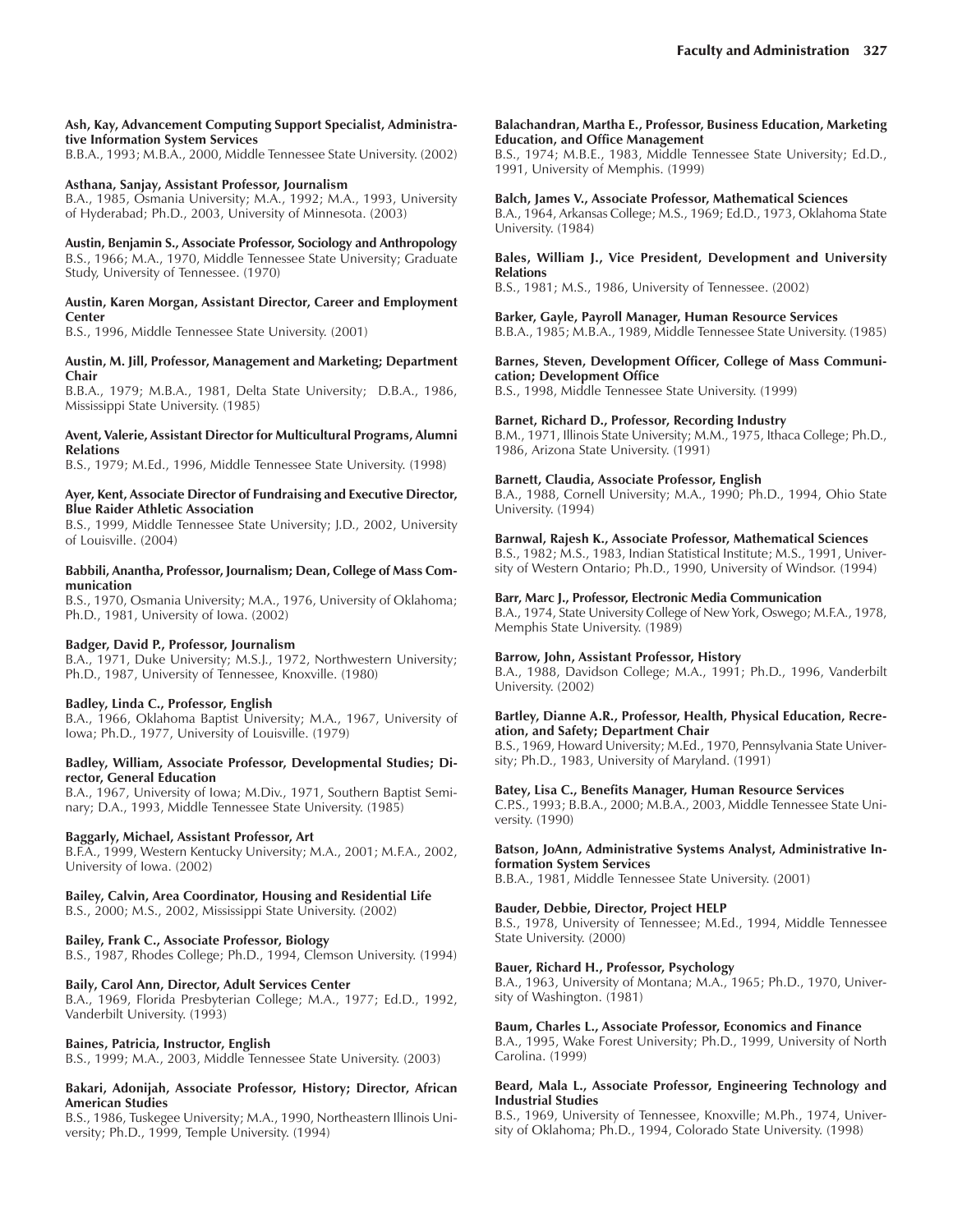### **Beavers, James M., Assistant Professor, Recording Industry**

B.B.A, 1990, Baylor University; M.B.A., 1996, Vanderbilt University. (2004)

### **Beck, Michael, Associate Professor, Mathematical Sciences**

B.S.Ed., 1972; M.M., 1977; Ph.D., 1985, University of Tennessee. (1987)

### **Beckett, William H.M., Assistant Professor, Recording Industry**

A.B., 1986, Harvard University; M.B.A., 2001, California Pacific University. (2004)

### **Beemon, F.E., Professor, History**

B.A., 1967, University of Mississippi; M.A., 1974, Mississippi College; Ph.D., 1988, University of Tennessee, Knoxville. (1989)

### **Bekaert, Denis A., Instructor, Geosciences**

B.S., 1965; D.V.M., 1969, Kansas State University; M.P.H., 1975, University of Minnesota. (2002)

### **Belcher, Deborah G., Assistant Professor, Human Sciences**

A.S., 1982, Young Harris College; B.S., 1984, Middle Tennessee State University; M.F.A., 1988, University of Georgia. (1991)

### **Bell, Jason M., Instructor, Philosophy**

B.A., 1999, Oklahoma City University. (2005)

### **Beller, Suzanne, Assistant Director, Student Financial Aid**

B.B.A., 1985, Middle Tennessee State University. (1990)

### **Belsky, Janet K., Associate Professor, Psychology**

B.A., 1969, University of Pennsylvania; Ph.D., 1976, University of Chicago. (1991)

### **Belton, Frederick A., Instructor, Developmental Studies**

B.S., 1979, University of Tennessee; M.S., 1995, University of Memphis. (2001)

### **Beltz, Gary, Technical Support Specialist, Server, Classroom, and Desktop Services**

A.S., 1986, Indiana Vocational Technical College. (2000)

### **Benz, George, Associate Professor, Biology**

B.S., 1976; M.S., 1980, University of Connecticut; Ph.D., 1994, University of British Columbia. (2004)

### **Berg, Thomas R., Associate Professor, Electronic Media Communication**

B.F.A., 1970, University of South Dakota, M.S., 1974, Iowa State University; Ph.D., 1988, University of Georgia. (1991)

### **Bergant, Sylvia T., Administrative Senior Systems Analyst, Administrative Information System Services**

A.A., 1984, Okaloosa-Walton Community College; B.S., 1986, University of West Florida. (2004)

### **Bernstein, Stuart E., Associate Professor, Psychology**

B.A., 1988, University of Rochester; M.A., 1992; Ph.D., 1996, Michigan State University. (1998)

### **Bertrand, John E., Associate Professor, Aerospace**

B.A., 1971; M.S., 1975, University of Tennessee; Ph.D., 1987, Ohio State University. (2001)

### **Bertrand, Nancy P., Professor, Elementary and Special Education**

B.S., 1971; M.S., 1975, University of Tennessee; Ph.D., 1983, Ohio State University. (1983)

### **Billingham, Greyson, Coordinator, Correspondence Courses, Division of Continuing Studies and Public Service**

B.A., 1999; M.B.A., 2003, Middle Tennessee State University. (2000)

**Billings-Jones, Lucy, Coordinator, Career and Employment Center** B.S., 1998; M.S., 2000, Indiana State University. (2005)

### **Bills, Raymond P., Professor, Music**

B.M., 1959, Northwestern University; M.M., 1962, Yale University; Graduate Study, University of Texas. (1963)

### **Bingham, Danny R., Instructor, Management and Marketing**

B.S., 1984, University of Georgia; M.B.A., 1995, Middle Tennessee State University. (2003)

#### **Binkley, Helen, Associate Professor, Health, Physical Education, Recreation, and Safety**

B.S., 1985; M.S., 1988, University of Delaware; Ph.D., 1996, Temple University. (2004)

### **Black, William K., Associate Professor, Walker Library**

B.A., 1972, University of Redlands; M.L.S., 1975, University of Michigan. (1996)

### **Blackwell, Aleka, Assistant Professor, English**

B.S., 1989, Northwestern University; M.A., 1991, University of Illinois; Ph.D., 1998, Boston University. (2001)

### **Blair, Robert B., Associate Professor, Business Education, Marketing Education, and Office Management; Director, Center for Economic Education**

B.S., 1986, Oral Roberts University; M.B.E., 1987, Middle Tennessee State University; Ph.D., 1993, Louisiana State University. (1996)

### **Blake, Kenneth, Associate Professor, Journalism**

B.A., 1988; M.A., 1990, Marshall University; Ph.D., 1997, University of North Carolina, Chapel Hill. (1996)

### **Blakey, Jane, Assistant Professor, Walker Library**

B.A., 1972, University of Kentucky; M.L.S., 1974, George Peabody University. (2001)

### **Blankenship, Patricia R., Instructor, Accounting**

B.S., 1974, University of Tennessee, Martin; J.D.S., 1977, University of Tennessee. (2004)

### **Blasingame-Boike, Kay, Instructor, Business Education, Marketing Education, and Office Management**

B.S., 1973; M.B.A., 1980, Middle Tennessee State University. (1997)

### **Blum, Kurt E., Professor, Biology**

A.B., 1961, Hanover College; M.A., 1965, Indiana University; Ph.D., 1968, Florida State University. (1969)

### **Bodle, John V., Associate Professor, Journalism**

B.A., 1977, San Jose State University; M.S., 1992; Ph.D., 1993, Ohio University. (1993)

### **Boehm, Alan D., Assistant Professor, Walker Library**

M.A., 1981, University of Wisconsin; Ph.D., 1992, Indiana University; M.L.S., 1997, University of Missouri. (1999)

### **Boldt, Allison, Instructor, English**

B.A., 1988, State University of New York; M.A., 1998, Tennessee State University. (2001)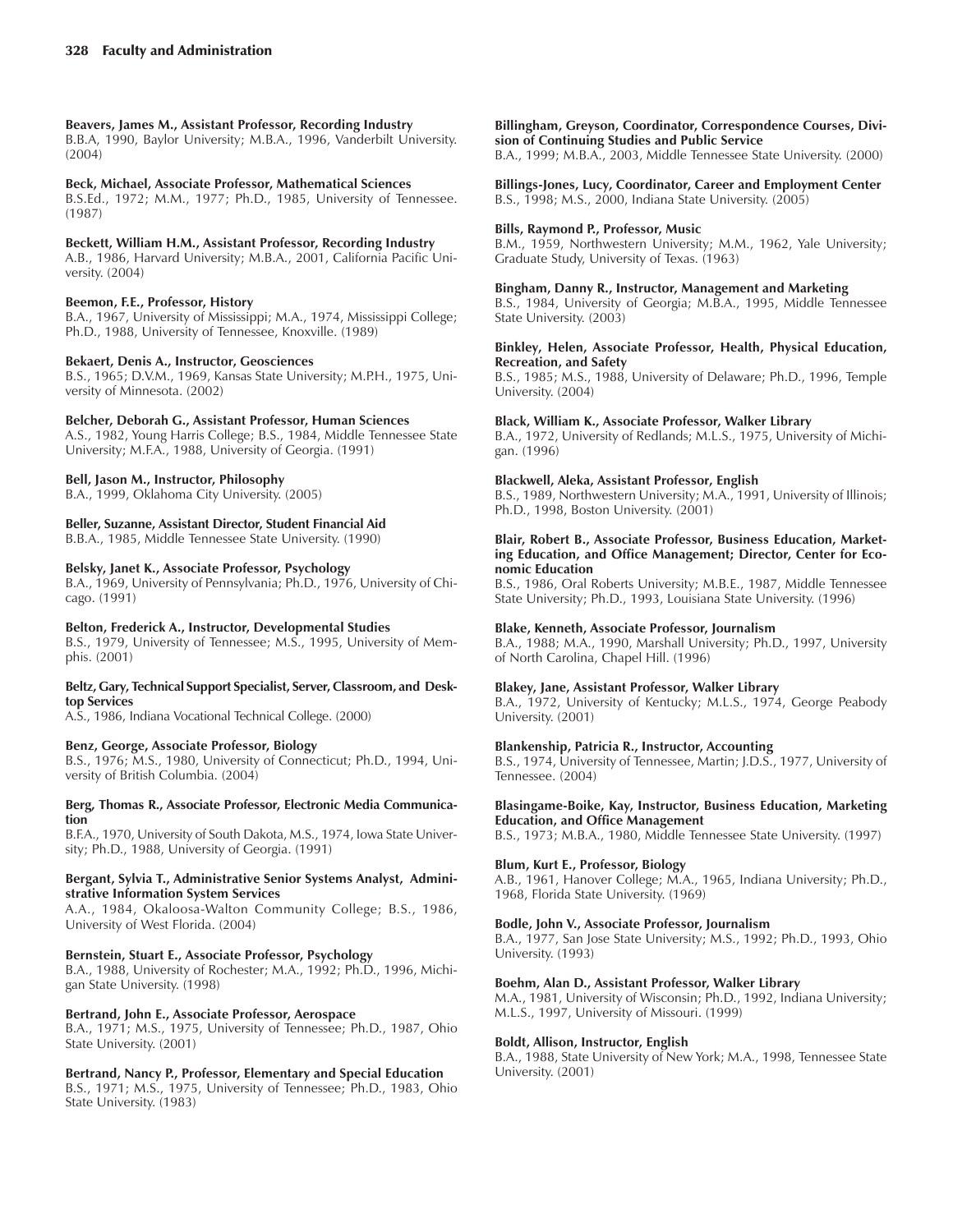#### **Boles, Walter W., Professor, Engineering Technology and Industrial Studies; Department Chair**

B.S., 1977; M.S., 1978, Virginia Technological University, Blacksburg; Ph.D., 1990, University of Texas, Austin. (2001)

### **Bombardi, Ronald J., Professor, Philosophy; Department Chair**

B.A., 1975, LeMoyne College; Ph.D., 1984, Marquette University. (1984)

### **Bonicamp, Judith Madeline, Professor, Chemistry**

A.B., 1969, University of Tennessee, Chattanooga; M.S., 1972, Tennessee Technological University; Ph.D., 1977, Emory University. (1982)

#### **Bonner, Gloria L., Professor, Educational Leadership; Dean, College of Education and Behavioral Science**

B.S., 1972; M.Ed., 1974; Ed.S., 1977, Middle Tennessee State University; Ed.D., 1988, Tennessee State University. (1985)

#### **Borasky, Stacey J., Assistant Professor, Social Work; Director, Tennessee Center for Child Welfare**

B.S.W., 1987, Shepherd College; M.S.W., 1989, West Virginia University; Ed.D., 2002, Tennessee State University. (1996)

### **Bordine, Burton W., Professor, Geosciences**

B.S., 1963, Western Michigan University; M.S., 1965, Brigham Young University; Ph.D., 1974, Louisiana State University. (1980)

#### **Boswell, Katherine T., Assistant Professor, Computer Information Systems**

B.S., 1990; M.S., 1991, Mississippi State University; Ph.D., 2004, University of Mississippi. (2004)

### **Bow, Kenneth, Assistant Supply Manager, Phillips Bookstore**

B.S., 1969, Middle Tennessee State University. (1969)

### **Boyd, Nancy, Assistant Professor, Accounting**

B.A., 1964, Minot State University; M.S., 1974, University of North Dakota; C.P.A., 1980; M.B.A., 1987, Middle Tennessee State University. (1976)

### **Boyd, Scott, Associate Professor, Speech and Theatre**

B.A., 1985, Xavier University; M.F.A., 1988, University of North Carolina, Greensboro. (2004)

#### **Boyer-Pennington, Michelle, Associate Professor, Psychology** B.A., 1990, Emory University; M.S., 1992; Ph.D., 1995, University of Florida. (1995)

### **Bradley, Celia S., Assistant Director, Student Financial Aid**

B.B.A., 1981, Middle Tennessee State University. (1991)

### **Bradley, Patricia, Assistant Professor, English**

B.A., 1974, David Lipscomb College; M.A., 1992, Austin Peay State University; Ph.D., 2000, University of Tennessee. (2001)

#### **Bragg, Nancy M., Assistant to the Dean, Jennings A. Jones College of Business**

B.S., 1976, Middle Tennessee State University. (1999)

#### **Brandon, Larry D., Assistant Professor, Accounting** B.S., 1977; J.D., 1980, Vanderbilt University; M.B.A., 1993, Middle Tennessee State University. (1986)

### **Brannan, Tom I., Director, Advancement Services**

B.S., 1995, Auburn University. (2000)

### **Brantley, Laura B., Assistant Professor, Psychology**

B.A., 1993; M.A., 1997; Ph.D., 2000, University of South Florida. (2004)

### **Brantley, William, Professor, English**

B.A., 1977; M.A., 1981, Georgia State University; Ph.D., 1991, University of Wisconsin, Madison. (1992)

#### **Braswell, Daniel E., Assistant Professor, Accounting**

B.A., 1994; M.A., 1997, Florida Atlantic University; Ph.D., 2000, Southern Illinois University. (2002)

### **Braswell, Jennifer, Coordinator, Pre-Professional Advising, Chemistry**

B.S., 1997, Middle Tennessee State University. (2003)

#### **Bratten, L. Clare, Assistant Professor, Electronic Media Communication**

B.A., 1973, Rutgers; M.A., 1995, University of Texas, Austin; Ph.D., 2002, University of Wisconsin, Madison. (2000)

### **Bray, Robert, Professor, English**

B.A., 1974; L.L.M., 1976, University of Southwestern Louisiana; Ph.D., 2002, University of Mississippi. (1994)

### **Breault, Kevin D., Professor, Sociology and Anthropology**

B.A., 1978, Reed College; M.A., 1983, University of Washington; Ph.D., 1986, University of Chicago. (1999)

### **Brewer, Gaylord, Professor, English**

B.A., 1985, University of Louisville; M.A., 1988; Ph.D., 1992, Ohio State University. (1993)

#### **Brewer, Roy, Operations Commander and Assistant Director; Interim Director, Public Safety**

1996, Northwestern University Traffic Institute, School of Police Staff and Command. (1987)

**Brink, M. Janine, Contract Review Manager, Business Office** B.B.A., 1982, Middle Tennessee State University. (1994)

### **Brinthaupt, Thomas M., Professor, Psychology**

B.S., 1980, State University of New York; M.A., 1984, St. Bonaventure University; Ph.D., 1989, University of Pittsburgh. (1990)

### **Brooks, John A., Director, Ticket Operations, Athletics** (2000)

### **Brooks, Steve, Assistant Director, Server, Classroom, and Desktop Services**

B.S., 1979, Middle Tennessee State University. (1998)

### **Brookshire, Jerry H., Professor, History**

A.B., 1965, University of Georgia; M.A., 1967; Ph.D., 1970, Vanderbilt University. (1972)

#### **Brown, Heather J., Assistant Professor, Engineering Technology and Industrial Studies**

B.S., 1997; M.S., 1998; Ph.D., 2001, Tennessee Technological University. (2001)

### **Brown, Linda D., Program Coordinator, McNair Scholars Program, Academic Affairs**

B.B.A., 1992; M.B.A., 1994, Middle Tennessee State University. (1995)

### **Brown, Tammie S., Assistant Professor, Educational Leadership** B.S., 1984; M.Ed., 1989; Ed.D., 1992, University of Southern Missis-

sippi. (2001) **Brown, Wendy D., Benefits Coordinator, Human Resource Services**

### C.P.S., 1997; B.B.A., 1992, Middle Tennessee State University. (1995)

### **Browne, Pamela G., Professor, Recording Industry**

A.B., 1975, Syracuse University; J.D., 1980, Vanderbilt University. (2003)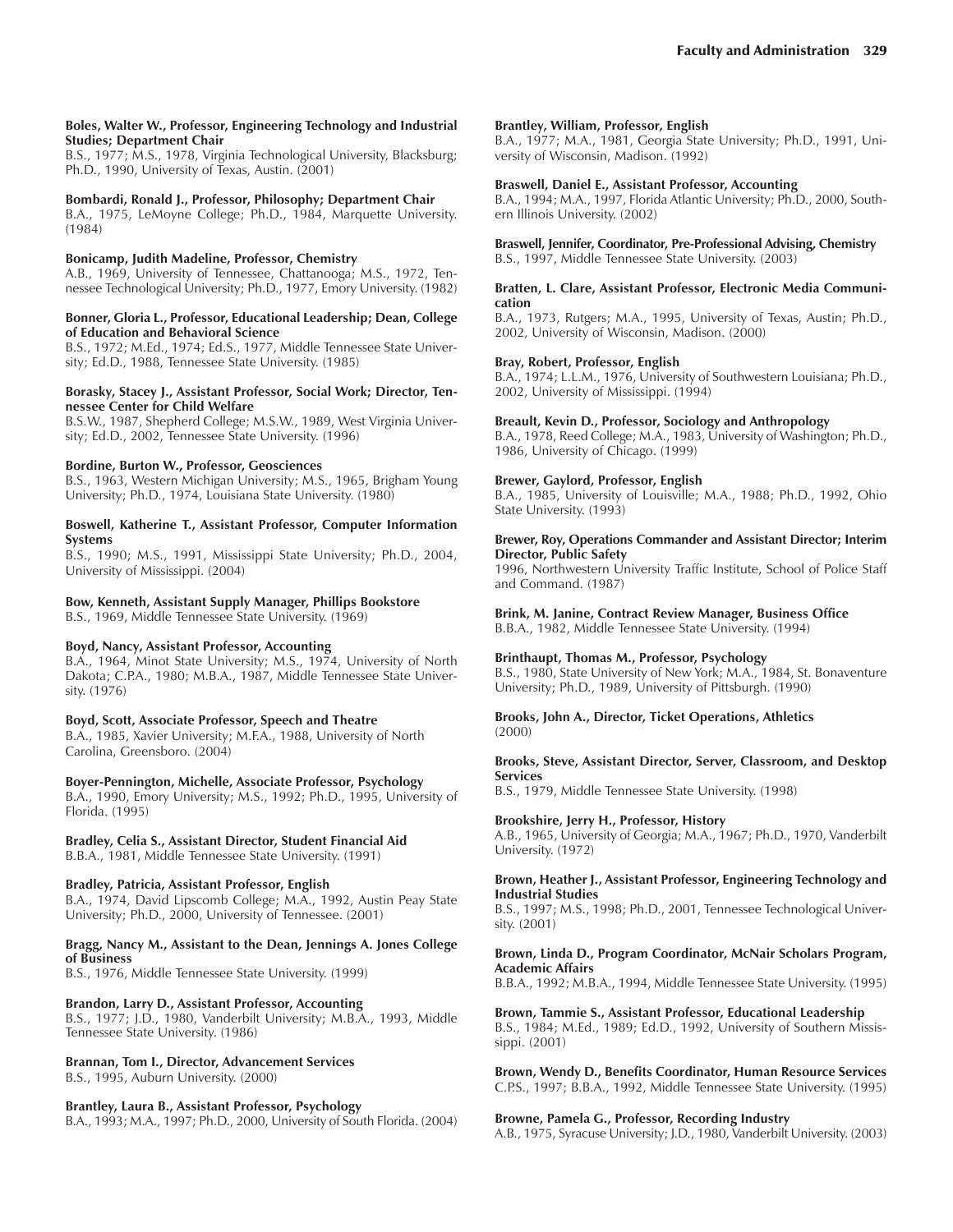#### **Bryant, Layne, Coordinator, Videoconferencing and Telecourses, Division of Continuing Studies and Public Service**

B.A., 1998, Appalachian State University; M.B.A., 2003, Middle Tennessee State University. (2000)

### **Bryant, Tammy Q., Assistant Coordinator, Off-Campus Courses, Division of Continuing Studies and Public Service**

A.A.S., 2001; B.A., 2001; M.Ed., 2004, Middle Tennessee State University. (1996)

#### **Bullard, E. Dwight, Professor, Business Education, Marketing Education, and Office Management; Associate Dean, Jennings A. Jones College of Business**

B.S.E., 1964, University of Central Arkansas; M.B.E., 1965; Ed.D., 1971, University of Mississippi. (1965)

### **Bullen, Robert A., Professor, Educational Leadership**

B.S., 1962; M.A., 1963, University of Tennessee; Ed.D., 1969, University of Alabama. (1969)

#### **Bullington, Kimball E., Associate Professor, Management and Marketing**

B.S., 1981, University of Oklahoma; M.S., 1989, Auburn University; Ph.D., 1996, Mississippi State University. (1998)

### **Bundage, Raphael B., Professor, Music**

B.M.E., 1975; B.M., 1976, Texas Christian University; M.M., 1983; D.M.A., 1986, Eastman School of Music. (1985)

### **Bunde, Lisa D., Educational Specialist, MTSU Talent Search Program, College of Basic and Applied Sciences**

A.S., 1990, Motlow State Community College; B.S., 1992, Middle Tennessee State University. (2003)

**Burchfield, John, Director, Continuing Studies and Public Service** B.B.A., 1999; M.B.A., 2001, Delta State University. (2002)

### **Burden, D. Andrew, Associate Professor, Chemistry**

B.S., 1987; M.S., 1989; Ph.D., 1993, University of Louisville. (1999)

**Burk, Sonja R., RODP Academic Advisor, Academic Outreach and Distance Learning, Division of Continuing Studies and Public Service** B.S., 1986, Texas A&M University; M.Ed., 1991, Colorado State University. (2002)

### **Burke, Beverly G., Associate Professor, Psychology**

B.A., 1974; M.S., 1975, University of Southern Mississippi; M.S., 1981; Ph.D., 1994, Auburn University. (1991)

### **Burkhart, Brenda H., Director, Internal Audit**

B.B.A., 1982, Austin Peay State University; C.P.A., 1986. (1986)

# **Burkhead, Roy, Coordinator of Marketing and Development, Divi-**

**sion of Continuing Studies and Public Service** B.A., 1993, Western Kentucky University; M.F.A., 2004, Spalding University. (2003)

### **Burks, Amy B., Adaptive Technology Coordinator, Disabled Student Services**

B.S., 1996; M.Ed., 2004, Middle Tennessee State University. (2002)

### **Burks, Darrell R., Graphic Designer, Publications and Graphics** B.F.A., 2000, Middle Tennessee State University. (2001)

### **Burleson, Matt, Instructor, English**

B.A., 1993, Abilene Christian University; M.A., 2001, Vanderbilt University. (2001)

#### **Burriss, Kathleen Glascott, Professor, Elementary and Special Education**

B.A., 1972, State University of New York, Fredonia; M.S., 1975, State University of New York, Buffalo; Ed.D., 1992, Arizona State University. (1992)

### **Burriss, Larry L., Professor, Journalism**

B.A., 1971; M.A., 1972, Ohio State University; M.A. 1978, University of Oklahoma; Ph.D., 1983, Ohio University. (1979)

**Burton, E. James, Professor, Accounting; Executive Director, Jones Chairs of Excellence; Dean, Jennings A. Jones College of Business** A.B., 1968, MacMurray College; M.B.A., 1969, Murray State University; C.P.A., 1975; Ph.D., 1976, University of Illinois; C.F.E., 1991. (1990)

### **Burton, Quintina, Event Coordinator, Event Coordination**

B.S., 2001; M.S. 2003; Middle Tennessee State University. (2003)

### **Bush, James L., Jr., Associate Professor, Accounting**

B.B.A., 1967, Georgia Southern College; M.Acc., 1968, University of Georgia; C.P.A., 1975; Ph.D., 1977, University of Arkansas. (1985)

**Bussell, Becky R., Manager, Accounts Receivable, Business Office** B.B.A., 1991; B.B.A., 2001, Middle Tennessee State University. (1992)

### **Butler, Andrew, III, Instructor, Speech and Theatre**

B.S.; M.S., 2003, Middle Tennessee State University. (2004)

### **Butler, James, Technical Support Specialist, Server, Classroom, and Desktop Services**

A.S., 1984, Nashville State Tech. (2000)

### **Butler, Kyle, Assistant Professor, Educational Leadership**

B.S., 1997; M.S., 2000, Eastern Illinois University; Ph.D., 2004, Southern Illinois University. (2004)

### **Butler, Ralph M., Professor, Computer Science**

B.S., 1976, Tennessee Technological University; M.S., 1981; Ph.D., 1985, University of Missouri, Rolla. (2000)

### **Butler, William H., Jr., Assistant Professor, Biology**

B.A., 1963, Fisk University; M.S., 1970, Tennessee State University. (1988)

### **Buxkamper, Barry B., Associate Professor, Art**

B.F.A., 1968, University of Texas, Austin; M.F.A., 1972, University of Illinois. (1989)

### **Byrd, Dana, Coordinator of Maintenance, Housing and Residential Life**

AMA Certification, 1998. (1995)

### **Byrnes, Mark E., Professor, Political Science**

B.S., 1983, Middle Tennessee State University; M.A., 1986, Vanderbilt University; School Diploma, 1987, London School of Economics and Political Science; Ph.D., 1991, Vanderbilt University. (1991)

### **Cahoon, A. Bruce, Assistant Professor, Biology**

B.S., 1991; M.S., 1994, Virginia Commonwealth University; Ph.D., 2001, University of Virginia. (2003)

### **Cain, Jimmie, Associate Professor, English**

B.A., 1979, Southeastern Louisiana University; M.A., 1982, University of Mississippi; Ph.D., 1996, Georgia State University. (1996)

### **Calahan, Paula, Academic Advisor, College of Mass Communication**

B.S., 1988; M.S., 1991; Middle Tennessee State University. (2004)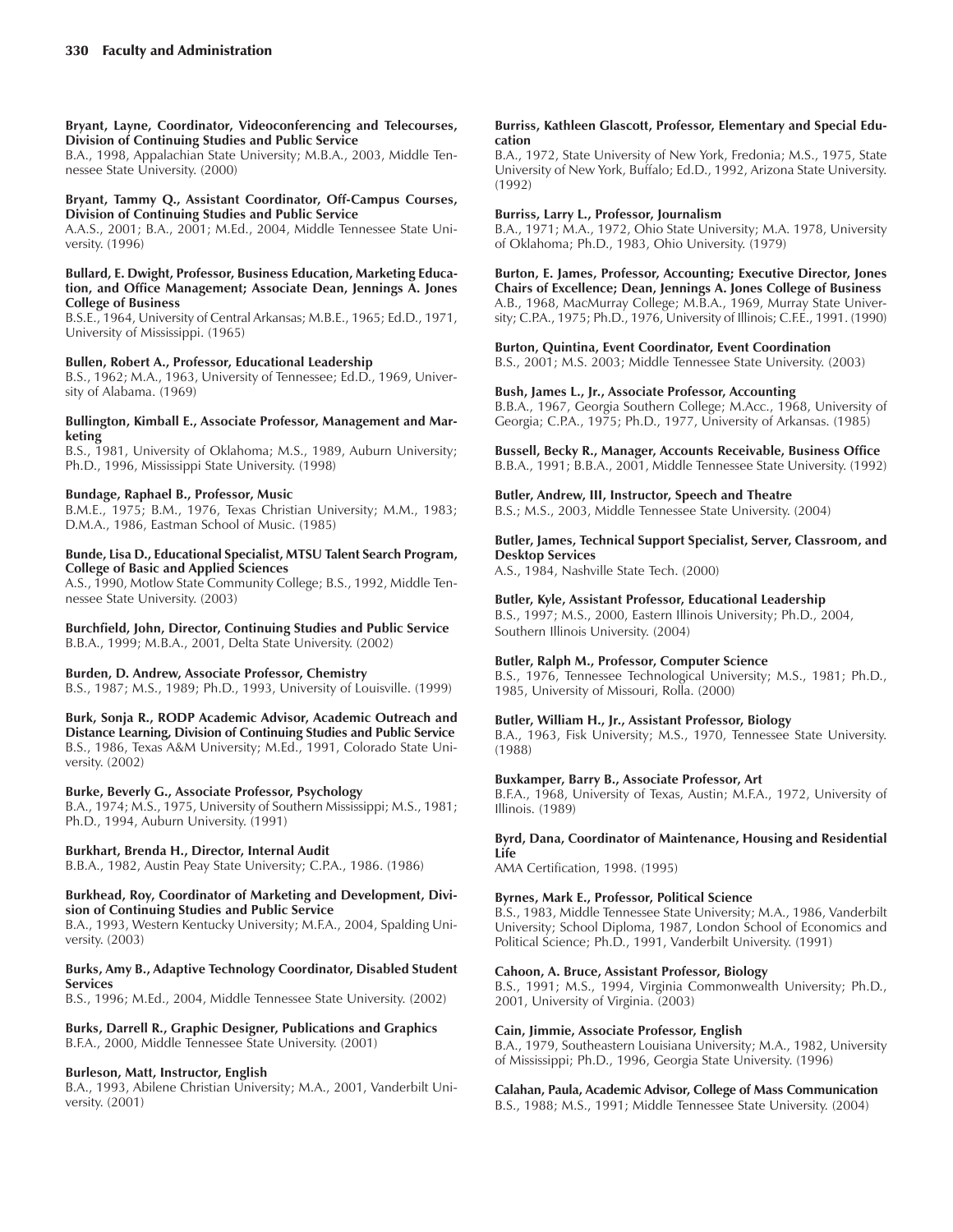#### **Calder, James E., Professor, Elementary and Special Education**

B.S., 1968, Murray State University; M.Ed., 1971, University of Louisville; Ed.S., 1972, University of Florida; Ed.D., 1982, University of Alabama. (1991)

#### **Camp, Janet C., Supervisor of Educational Services, Center for the Study and Treatment of Dyslexia**

B.S., 1963, Bucknell University; M.S., 1965, University of Wisconsin. (1997)

**Campbell, A. Ann, Professor, Elementary and Special Education**

B.S., 1969; M.S., 1970, University of Tennessee; Ed.D., 1977, Memphis State University. (1981)

**Campbell, Donald A., Associate Professor, Mathematical Sciences** B.S., 1966, University of Montevallo; M.A., 1968; Ph.D., 1973, University of Alabama. (1986)

**Campbell, Jennifer J., Director, International Education and Exchange Programs**

B.A., 2002, Rollins College. (2002)

### **Campbell, Mary Judy, Associate Professor, Nursing**

Diploma in Nursing, 1967, Baptist Hospital School of Nursing; B.S.N., 1969, University of Kentucky; M.S., 1973, University of Alabama, Birmingham; Ed.S., 1997, Middle Tennessee State University. (1988)

#### **Campbell, Richard, Professor, Journalism**

B.A., 1971, Marquette University; M.A., 1980, University of Wisconsin, Milwaukee; Ph.D., 1986, Northwestern University. (1997)

#### **Canak, William L., Professor, Sociology and Anthropology**

B.A., 1970, University of Wisconsin, Milwaukee; M.S., 1975; Ph.D., 1981, University of Wisconsin, Madison. (1994)

#### **Cancryn, Dina, Associate Professor, Music**

B.M., 1981, Eastman School of Music; M.M., 1988, Indiana University. (1989)

#### **Cantrell, Ayne, Professor, English**

B.S., 1964, Middle Tennessee State University; M.A., 1966, Pennsylvania State University; D.A., 1976, Middle Tennessee State University. (1975)

#### **Cantrell, Shirley W., Associate Professor, Nursing**

B.S.N., 1970, Florida State University; M.S.N., 1989; additional track for Nursing, 1994, Valdosta State University; Ph.D., 2001, Georgia State University. (2002)

#### **Caputo, Jennifer L., Assistant Professor, Health, Physical Education, Recreation, and Safety**

B.A., 1994, Connecticut College; M.S., 1996; Ph.D., 2000, University of North Carolina, Greensboro. (2000)

#### **Carleton, David E., Associate Professor, Political Science**

B.A., 1981, University of Connecticut; M.A., 1983; Ph.D., 1986, Purdue University. (1994)

#### **Carlton, Robert F., Professor, Physics and Astronomy; Department Chair**

B.A., 1964, Middle Tennessee State College; M.S., 1966; Ph.D., 1970, University of Georgia. (1968)

**Carroll, Carole C., Associate Professor, Sociology and Anthropology** B.A., 1963, Southern Methodist University; M.A., 1967, North Texas State University; Graduate Study, University of Arizona. (1969)

#### **Carroll, Deborah L., Athletic Academic Advisor, Student Athlete Enhancement Center**

B.S., 1993; M.A., 2001, Middle Tennessee State University. (1997)

#### **Carter, Alphonse, Jr., Professor, Engineering Technology and Industrial Studies**

B.S., 1972, Jackson State University; M.S., 1977, Memphis State University; Ph.D., 1981, Southern Illinois University. (1981)

#### **Carter, William Craig, Assistant Professor, Sociology and Anthropology**

B.A., 1994, William Penn College; M.A., 1996; Ph.D., 2000, Louisiana State University. (2003)

### **Caruthers, Charlotte, Administrative Systems Analyst, Administrative Information System Services**

B.B.A., 2002, Middle Tennessee State University. (2002)

### **Casal, Elvira, Associate Professor, English**

B.A., 1976, Tulane University; M.A., 1977, University of Michigan; Ph.D., 1993, Vanderbilt University. (1996)

#### **Case, Karen, Program Coordinator and College Advisor, College of Basic and Applied Sciences**

B.A., 1970, Wilson College; M.A., 2000, Tennessee Technological University. (2002)

#### **Casson, Flavis L., Instructor, English**

B.A., 1990, Middle Tennessee State University; M.A., 1995, University of Tennessee, Chattanooga. (1999)

**Caudill, Gerald, Manager, Building Maintenance/Construction Renovation**

M.S., 1984, University of Tennessee, Chattanooga. (1999)

#### **Center, Susan G., R.N., Health Services**

B.S.N., 1992, Middle Tennessee State University. (2002)

#### **Chambers, Amanda J., Academic Advisor, Jennings A. Jones College of Business**

B.S., 2001; M.A., 2003, Tennessee Technological University. (2004)

**Chambers, David, Associate Director, Student Financial Aid** B.S., 1981, Middle Tennessee State University. (1992)

#### **Chambers, Julie C., Instructor, Health, Physical Education, Recreation, and Safety**

B.S., 2002; M.S., 2004, Middle Tennessee State University. (2004)

#### **Chao, Yuan-ling, Associate Professor, History**

B.A., 1981, Hong Kong Baptist College; M.A., 1983, University of California, Santa Barbara; Ph.D., 1995, University of California, Los Angeles. (1995)

#### **Chapman, Carol, Instructor, English**

B.A., 1993; M.S., 1998, Middle Tennessee State University. (1998)

### **Chapman, Richard L., Director, Health Services**

B.S., 1989, Union University; M.S., 1991, University of Alabama, Birmingham. (2000)

#### **Chappell, Michaele F., Professor, Mathematical Sciences; Interim Department Chair**

B.S., 1981; M.S.T., 1983, Georgia Southern College; Ph.D., 1991, Florida State University. (2001)

**Chavis, Janie A., Manager, Student Loans, Business Office** B.A., 1969, Central Washington State University. (1992)

#### **Cheatham, Thomas J., Professor, Computer Science; Dean, College of Basic and Applied Sciences**

B.S., 1966, Campbellsville College; M.S., 1968; Ph.D., 1971, University of Kentucky. (1990)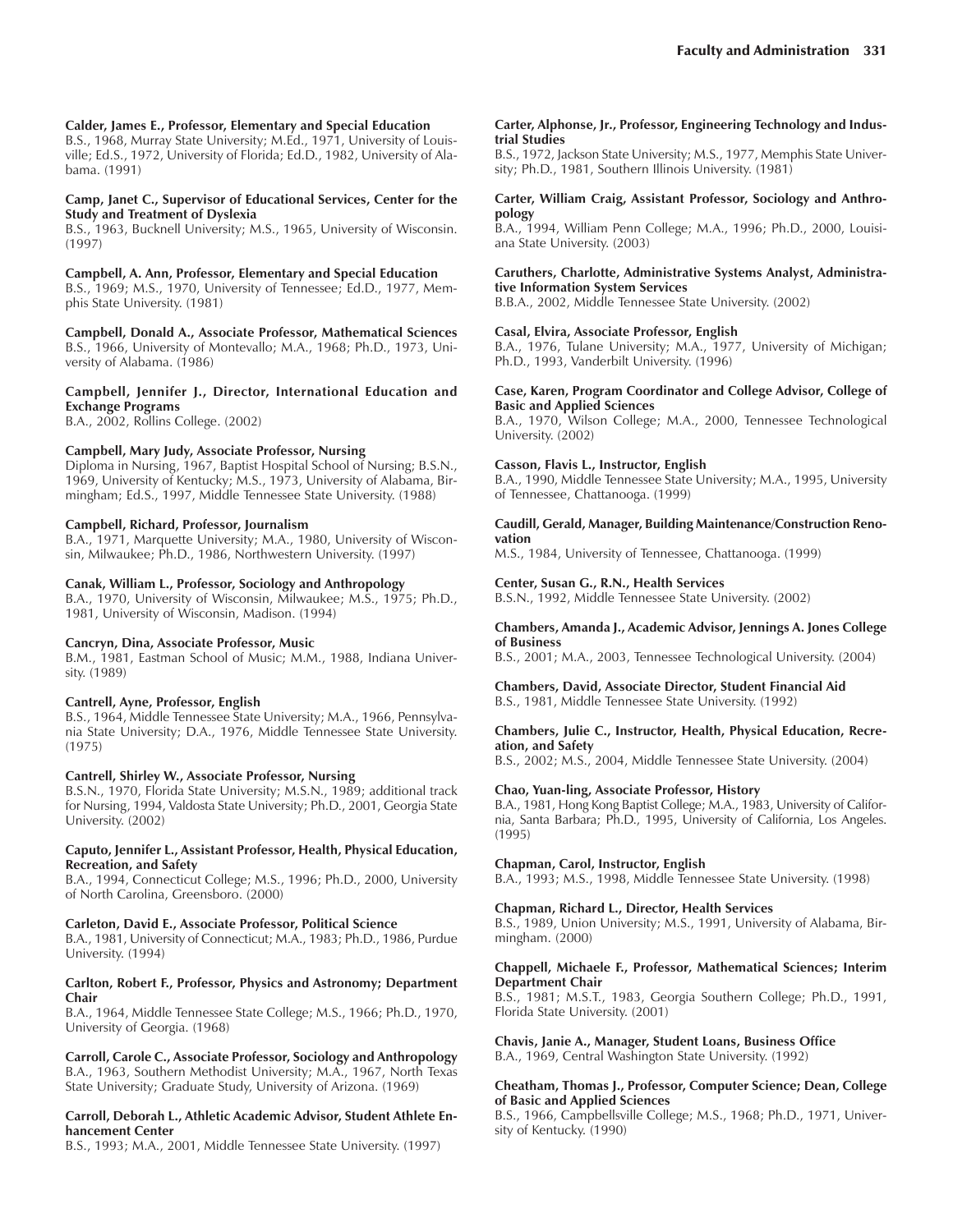#### **Chen, Chong, Associate Professor, Engineering Technology and Industrial Studies**

B.S., 1982, Hebei Institute of Technology; M.S., 1984, Tianjin University; Ph.D., 1990, University of Kentucky. (1990)

### **Chen, Yuh-Jia, Assistant Professor, Psychology**

B.S., 1993, Soochow University; M.A., 1998; M.S., 1999, Teachers College, Columbia University; M.Phil., 2000; Ph.D., 2001, Columbia University. (2003)

### **Cheney, Austin C., Associate Professor, Engineering Technology and Industrial Studies**

B.S., 1989; M.S., 1993, University of Dayton. (1998)

# **Chmielewski, Jodi, Assistant Softball Coach, Athletics**

B.S., 2000, Oregon State University. (2004)

### **Cho, Seunghye, Assistant Professor, Speech and Theatre**

B.A., 1994, Hamsung University; M.F.A., 2004, University of Oklahoma. (2004)

### **Chong, Ngee Sing, Associate Professor, Chemistry**

B.A., 1981, Hanover College; M.S., 1986, Iowa State University; Ph.D., 1991, University of Georgia. (1998)

**Choo, Tae M., Assistant Professor, Criminal Justice Administration** B.A., 1980, Kyung Hee University; M.P.A., 1982, Han Yang University; M.C.J., 1990, Florida International University; Ph.D., 1999, Florida State University. (2002)

### **Church, Curtis, K., Professor, Mathematical Sciences**

B.A., 1974; M.A., 1976; Ph.D., 1978, University of South Florida. (1986)

**Church, Russell T., Professor, Speech and Theatre; Department Chair** B.A., 1968, Memphis State University; M.A., 1969, Southern Illinois University; Ph.D., 1977, Temple University. (1991)

### **Clark, Bertha Smith, Professor, Speech and Theatre**

B.S., 1964, Tennessee State University; M.A., 1965, George Peabody College for Teachers; Ph.D., 1982, Vanderbilt University. (1987)

### **Clark, Carol P., Professor, Computer Information Systems**

B.S., 1983, Campbellsville College; M.S., 1985; Ph.D., 1990, Northwestern University. (1988)

### **Clark, Eric W., Physician, Health Services**

B.S., 1988, Tennessee Technological University; M.D., 1995, Louisiana State University. (2004)

### **Clark, Gale, Professor, Chemistry**

A.B., 1962, Hendrix College; Ph.D., 1968, Vanderbilt University. (1969)

### **Clark, Linda, Assistant Professor, Developmental Studies**

B.S., 1995; M.S., 1997; Ed.S., 2001, Middle Tennessee State University. (1998)

**Clark, Suma Maupin, Director, Publications and Graphics** B.A., 1970; M.A., 1977, Middle Tennessee State University. (1978)

### **Clark, W. Jeff, Professor, Computer Information Systems**

B.A., 1975; M.A., 1977, Scarritt College; M.B.A., 1983; Northern Illinois University; Ph.D., 1989, Northwestern University. (1988)

### **Clayton, Maria, Associate Professor, English**

B.A., 1973, North Carolina State University; M.A., 1979, California State University; D.A., 1998, Middle Tennessee State University. (1995)

### **Cleveland, Kimberly A., Instructor, Accounting**

B.B.A., 1985; M.B.A., 1997, Middle Tennessee State University. (2004)

#### **Clinton, Andrew Rhodes, Assistant Womenís Basketball Coach, Athletics**

B.S., 1999, University of Tennessee, Chattanooga. (2003)

### **Clinton, Trina, Employment Services Coordinator, Human Resource Services**

B.S., 1974, Middle Tennessee State University. (1996)

### **Clippard, Laura, Counselor, Student Support Services**

B.S., 1988, East Tennessee State University; M.S., 1999, University of Tennessee. (2002)

### **Clippard, Steven, Coordinator of Microcomputers, Housing and Residential Life**

(2001)

### **Cobb, Vincent A., Associate Professor, Biology**

B.A., 1987, University of Tennessee; M.S., 1989, University of Texas at Tyler; Ph.D., 1994, Idaho State University. (2002)

### **Cockrell, Lucinda P., Coordinator, Research Collections, Center for Popular Music**

B.S., 1979, Middle Tennessee State University; M.A., 1986, College of William and Mary. (2001)

### **Colclough, Scott H., Professor, Health, Physical Education, Recreation, and Safety**

B.S., 1971, Campbell University; M.A.E., 1972, East Carolina University; D.A., 1986, Middle Tennessee State University. (1998)

### **Cole, Janice D., Assistant Professor, Business Education, Marketing Education, and Office Management**

B.S.B.A., 1976; M.S., 1982; Ph.D., 1996, University of Tennessee. (2001)

### **Cole, Rebecca W., Associate Vice President for Academic Resources, Academic Affairs**

B.S., 1975; M.Ed., 1994, Middle Tennessee State University. (1991)

### **Coleman, Sharon S., Assistant Professor, Human Sciences**

B.S., 1978, Mississippi State University; M.S., 1983, University of Alabama. (1983)

### **Colflesh, Peggy, Assistant Manager, Walker Library**

B.S., 1977, Middle Tennessee State University. (2005)

### **Colley, Jerry C., Instructor, History**

B.A., 1998, Wake Forest University; M.A., 2004, Middle Tennessee State University. (2005)

### **Collier, Cosette R., Associate Professor, Recording Industry**

B.F.A., 1985; M.A., 1992, Memphis State University. (1993)

### **Collins, J. Michael, Assistant Football Coach, Athletics**

B.S., 1983; M.Ed., 1984, University of Louisiana-Monroe. (2004)

### **Colson, Janet, Professor, Human Sciences**

B.S.Ed., 1978, Mississippi College; M.S., 1978, University of Southern Mississippi; Ph.D., 1990, Florida State University. (1990)

### **Colvard, Robert G., Professor, Accounting**

B.B.A., 1959; C.P.A., 1964; M.B.A., 1968, Memphis State University; Ph.D., 1981, University of Georgia; C.F.P., 1993. (1978)

### **Colvin, Fred, Professor, History**

B.A., 1965; M.A., 1968, Louisiana Polytechnic Institute; Ph.D., 1974, University of Georgia. (1969)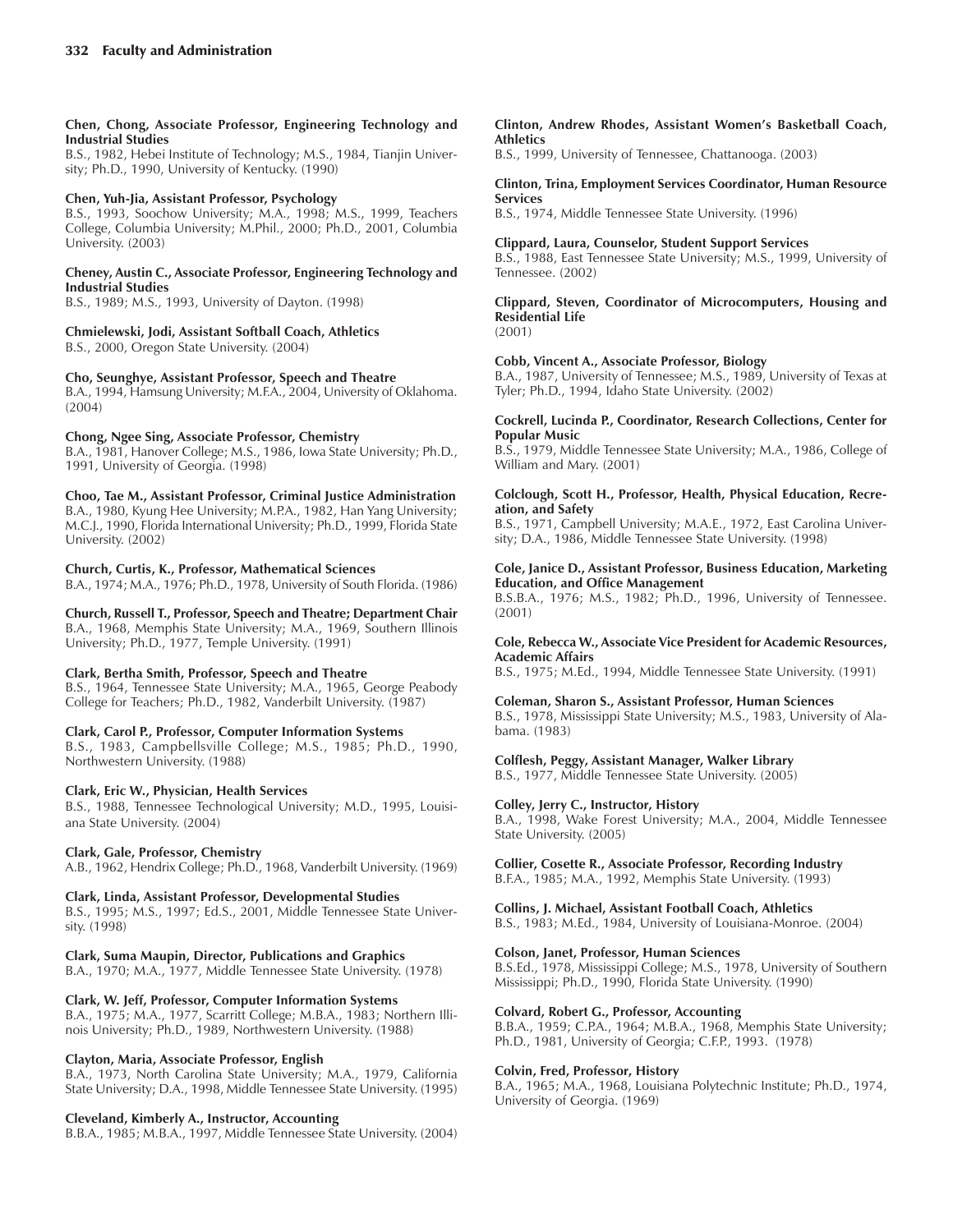### **Coman, Benjamin, Microcomputer Specialist, Public Safety**

B.S., 1998, Middle Tennessee State University. (1998)

### **Compton, William C., Professor, Psychology**

B.A., 1977, Northern Illinois University; M.A., 1982, University of Nebraska, Omaha; Ph.D., 1987, George Peabody College of Vanderbilt University. (1989)

### **Conard, Rebecca A., Professor, History**

B.S., 1973, California State Polytechnic University; M.A., 1976, University of California, Los Angeles; Ph.D., 1984, University of California, Santa Barbara. (1998)

### **Conley, Patrick C., Assistant Professor, Foreign Languages and Literatures**

A.B., 1969; A.M., 1974, Indiana University; M.A., 1980; Ph.D., 1995, University of Tennessee. (1986)

### **Connelly, William, Professor, English; Department Chair**

A.B., 1966, University of Detroit; M.A., 1968; Ph.D., 1972, University of Oklahoma. (1970)

### **Conway, Carl R., Assistant Professor, Developmental Studies**

B.S., 1968, David Lipscomb College; M.S., 1972, Middle Tennessee State University. (2002)

### **Conway, Charles L., College Computing Director, College of Basic and Applied Sciences**

B.S., 1988, Columbia College. (1990)

### **Cook, James M., Professor, Physics and Astronomy**

B.S., 1962, Western Kentucky State University; Ph.D., 1967, Vanderbilt University. (1966)

### **Coorts, Annette, Academic Advisor, College of Liberal Arts**

B.S., 1977; M.S., 1981, Southern Illinois University. (2001)

### **Coppinger, Jennifer M., Assistant Director, Budget Office**

B.B.A., 1984, Middle Tennessee State University; C.P.A., 1985, "Inactive.<sup>"</sup> (1993)

### **Coppola, Alba C., R.N., Health Services**

Diploma Degree, 1976, Flushing Hospital School of Nursing. (2004)

### **Cord, Eugene, Staff Psychologist, Counseling Services**

B.A., 1963, University of Detroit; M.A., 1968; Ph.D., 1970, Wayne State University. (2005)

### **Corley, Ginger, Director, Alumni Relations**

B.B.A., 1989; M.Ed., 1992, Middle Tennessee State University. (1990)

### **Cornish, Craig S., Assistant Professor, Music**

B.M., 1980; M.M., 1991, University of Kentucky. (2002)

#### **Coronel, Carlos M., Director, Computer Lab, Jennings A. Jones College of Business**

B.S., 1986, Polytechnic University; M.S., 1990, Middle Tennessee State University. (1990)

### **Cothern, Douglas K., Director, Database Administration Services** B.S., 1978, University of Missouri, Rolla; M.B.A., 1981, University of Arkansas. (2003)

**Cothern, John W., Vice President, Business and Finance** B.S., 1970; J.D., 1973, Memphis State University (2003)

### **Counts, Larry, Director of Athletic Relations, Blue Raider Athletic Association**

B.S., 1972, Middle Tennessee State University. (1989)

### **Counts, Wynnifred L., Associate Director, Student-Athlete Enhancement Center**

B.S., 1973; M.Ed., 1980, Middle Tennessee State University. (1992)

### **Covington, Linda W., Professor, Nursing**

B.S., 1975; M.S.N., 1978, University of Alabama, Birmingham; Ph.D., 1996, Georgia State University. (1996)

### **Cox, BenÈ Scanlon, Professor, English**

B.A., 1972; M.A., 1976, University of Alabama; Ph.D., 1980, Vanderbilt University. (1976)

### **Cox, T. Denise, Development Officer, Jennings A. Jones College of Business; Development Office**

B.S., 1998, Middle Tennessee State University. (2003)

### **Craig, Dorothy Valcarcel, Associate Professor, Educational Leadership**

B.S., 1986; M.A.Ed., 1988, East Carolina University; Ed.S., 1995, Middle Tennessee State University; Ed.D., 1997, Tennessee State University, Postdoctoral Studies in ESL, University of Memphis. (1996)

### **Craig, J. Donald, Associate Professor; Dean, Walker Library**

B.A., 1967, David Lipscomb College; M.L.S., 1968, George Peabody College. (1972)

### **Craig, Paul A., Associate Professor, Aerospace; Department Chair**

B.S., 1979; M.Ed., 1980; Ed.S., 1995, Middle Tennessee State University; Ed.D., 1998, Tennessee State University. (1993)

### **Crawford, Frederic M., Jr., Professor, History**

B.A., 1953; M.A., 1958, University of North Carolina; Ph.D., 1969, University of Kentucky. (1964).

### **Crews, Nancy N., Associate Professor, Elementary and Special Education**

B.S., 1982, Tennessee State University; M.Ed., 1986; Ed.D., 1990, George Peabody College of Vanderbilt University. (1993)

### **Cribb, Joshua Warner, Professor, Geosciences**

B.S., 1983, Vanderbilt University; M.S., 1986, George Washington University; Ph.D., 1993, Ohio State University. (1993)

#### **Criner, Mark, Assistant Football Coach, Athletics** B.S., 1990, Boise State University. (2004)

### **Cripps, Alfred H., Professor, Computer Science**

B.S., 1974; M.S., 1975, Middle Tennessee State University; Ph.D., 1980, University of Tennessee. (1981)

### **Crockett, Anita Bennett, Associate Professor, Nursing**

R.N., 1971, Our Lady of the Lake School of Nursing; B.S.N., 1977, M.S., 1978, University of Tennessee, Memphis; Ph.D., 1997, University of Texas, Austin. (2001)

### **Crooks, Catherine E., Assistant Professor, Psychology**

B.S., 1981, Baylor College of Dentistry; M.Ed., 1985, University of Houston, Baylor; Ph.D., 1990, University of Tennessee. (1993)

### **Cropper, Samuel C., Instructor, Computer Scien**ce

B.S., 1995; M.S., 2003, Middle Tennessee State University. (2004)

### **Crouch, Jenny Tenpenny, Marketing and Accessibility Program Coordinator, Student Recreation Center**

B.S., 1977; M.A., 2004, Middle Tennessee State University. (1989)

### **Crowder, Donald E., Associate Professor, Aerospace**

B.S., 1965, Middle Tennessee State University; M.S., 1978, University of Northern Colorado; Ed.S., 1988, Troy State University. (1987)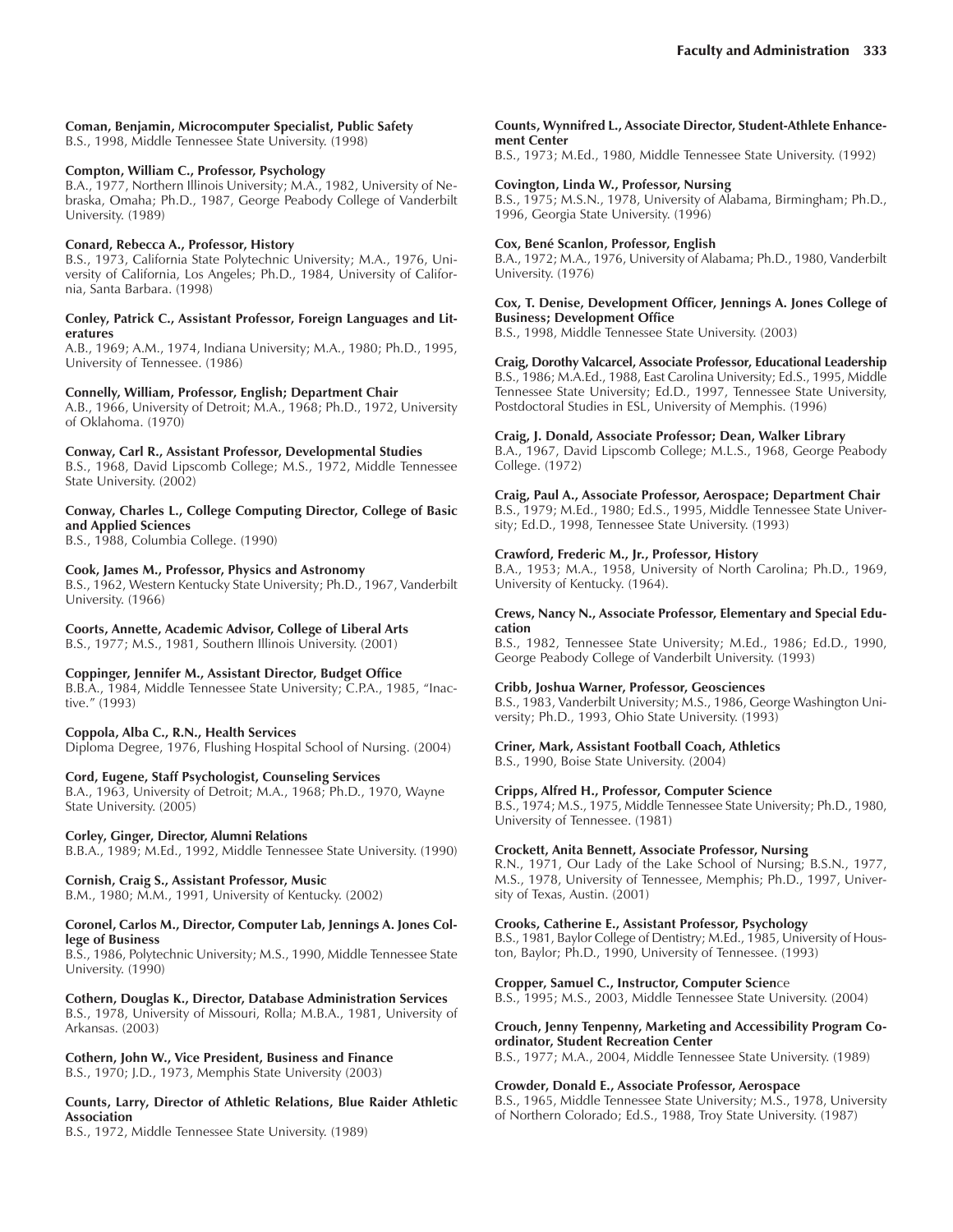**Culbreath, Molly, Professional Development Coordinator, Division of Continuing Studies and Public Service**

B.S., 1975, University of Tennessee, Martin; M.Ed., 1976, University of Memphis. (2001)

#### **Cunningham, Peter H., Professor, Health, Physical Education, Recreation, and Safety; Interim Associate Dean, College of Graduate Studies**

B.S., 1976, Austin Peay State University; M.A., 1977, Murray State University; Re.D., 1985, Indiana University. (1991)

# **Currie, Bruce J., Director, Tennessee Miller Coliseum**

B.S., 1987, Western Kentucky University. (1988)

### **Curry, Curt, Academic Senior Systems Analyst, Academic and Instructional Technology Services**

B.S., 1993; M.A., 1995, Middle Tennessee State University. (1998)

### **Da, Jun, Assistant Professor, Foreign Languages and Literatures**

B.S., 1985, Shanghai Jiano Tong University; M.A., 1993, Ohio University; Ph.D., 2000, University of Texas. (2000)

**Daniel, Karen, Coordinator of Annual Giving, Development Office** B.A., 1999, Rhodes College. (2003)

### **Dansby, Virginia S., Professor, Psychology**

B.A., 1969, Davis and Elkins College; A.M., 1973; M.A., 1982; Ed.D., 1989, West Virginia University. (1989)

**Danylo, Jennifer L., Area Coordinator, Housing and Residential Life** B.S., 1997; M.A., 2000, University of Northern Alabama. (2000)

### **Davila, Gerardo, Associate Professor, Music**

B.M.E., 1979, Corpus Christi State University; M.M., 1987, North Texas State University. (1987)

### **Davis, Debbie A., Microcomputer Specialist, Server, Classroom, and Desktop Services**

A.A.S., 1989, Roane State Community College; B.B.A., 1991, Middle Tennessee State University. (2003)

### **Davis, Jane M., Assistant Professor, Walker Library**

B.S., 1997, Middle Tennessee State University; M.L.S., 2000, University of Tennessee. (2002)

### Davis, John Kermit, Jr., Head Men's Basketball Coach, Athletics B.S., 1982; M.Ed., 1984, Mississippi State University. (2002)

### **Davis, Kathryn L., Associate Professor, Health, Physical Education, Recreation, and Safety**

B.S., 1978, University of North Carolina, Greensboro; M.S., 1983, University of North Carolina, Chapel Hill; Ph.D., 2000, Temple University. (2004)

### **Davis, Melvin, Assistant Professor, Walker Library**

B.A., 1996; M.A., 1999; M.L.I.S., 2001, University of Alabama. (2002)

### **Davis, Teresa L., Associate Professor, Psychology**

B.B.A., 1981, University of Richmond; M.S., 1988; Ph.D., 1992, University of Florida. (1993)

### **Dawkins, Sarah C., Associate Professor, Accounting**

B.S., 1968; M.S., 1970; Ph.D., 1978, Louisiana State University; C.P.A., 1983. (1987)

### **Dawson, Carol W., Assistant Professor, Developmental Studies**

B.A., 1968, David Lipscomb College; M.A.T., 1970, Vanderbilt University; Ed.S., 1995, Middle Tennessee State University. (1989)

### **Day, William, Director of Equine Reproductive Physiology, Agribusiness and Agriscience**

B.S., 1984; M.S., 1994; Ph.D., 1999, Texas A&M University. (2003)

**Dayton, Gail, Instructor, English** B.A., 1994; M.A. 1996, Middle Tennessee State University. (1999)

#### **Deboer, Edward, Event Coordinator, Event Coordination** B.S., 1987, Middle Tennessee State University. (2001)

### **DeBow, Rick, Assistant Director, Records**

B.S., 1991, Ferris State University; M.B.A., 2001, Tennessee State University. (2000)

**Delametter, Catherine A., Professional Development Coordinator, Business and Industry, Continuing Studies and Public Service**

B.S., 1975, Arkansas Tech University; M.B.A., 1983; MMgt., 1992, University of Dallas. (2004)

### **Dell, Brian S., Project Manager, Campus Planning**

B.S., 1995, University of Wisconsin, Milwaukee; M.Arch., 1998; M.U.P., 1998, University of Illinois, Urbana-Champaign. (2001)

### **DemÈ, Mamit, Assistant Professor, Economics and Finance**

B.B.A., 1974, Western Illinois University; M.P.P.A., 1979; M.A., 1980, Jackson State University; Ph.D., 1990, University of Texas, Austin. (1990)

### **Dennis, Georgia, Event Coordinator, University Honors College** B.S., 2000, Middle Tennessee State University. (1978)

### **Dennis, Stephanie, Web Specialist, Academic and Instructional Technology Services**

B.S., 1990, Middle Tennessee State University. (2004)

### **Dent, Cedric, Geier Visiting Assistant Professor, Music**

B.M., 1985, University of Michigan; M.M., 1987, University of Alabama; Ph.D., 1997, University of Maryland. (2004)

### **DePrince, Albert E., Jr., Professor, Economics and Finance**

B.A., 1963, Bucknell University; M.A., 1965, University of Michigan; Ph.D., 1978, New York University. (1991)

### **DeShane, Kenneth, Associate Professor, English**

B.A., 1991, Northwestern Oklahoma State University; M.A., 1992; Ph.D., University of Missouri, Columbia (2003)

### **Detmer, Carol M., Associate Professor, Human Sciences**

B.S., 1969, University of Wisconsin; M.A., 1981, Western Kentucky University; Ed.D., 1985, East Texas State University. (1998)

**Detmer, Richard C., Professor, Computer Science; Department Chair** B.S., 1966, University of Kentucky; M.A., 1970; Ph.D., 1972, University of Wisconsin, Madison. (1998)

### **Diaz-Ortiz, Oscar A., Associate Professor, Foreign Languages and Literatures**

B.A., 1986, Universidad Incca de Colombia; M.A., 1994, Kansas State University; Ph.D., 1997, Arizona State University. (1998)

### **DiVincenzo, John P., Associate Professor, Chemistry**

B.A., 1987; M.S., 1993; Ph.D., 1996, University of Delaware. (1996)

**Djunaidi, Harry, Assistant Professor, Agribusiness and Agriscience** B.S., 1983, Parahyangan Catholic University; M.S., 1989, University of Arkansas; Ph.D., 1993, Oklahoma State University. (2003)

### **Doman, Craig M., Associate Director, Student Unions and Programming**

B.S., 1991, Middle Tennessee State University. (1993)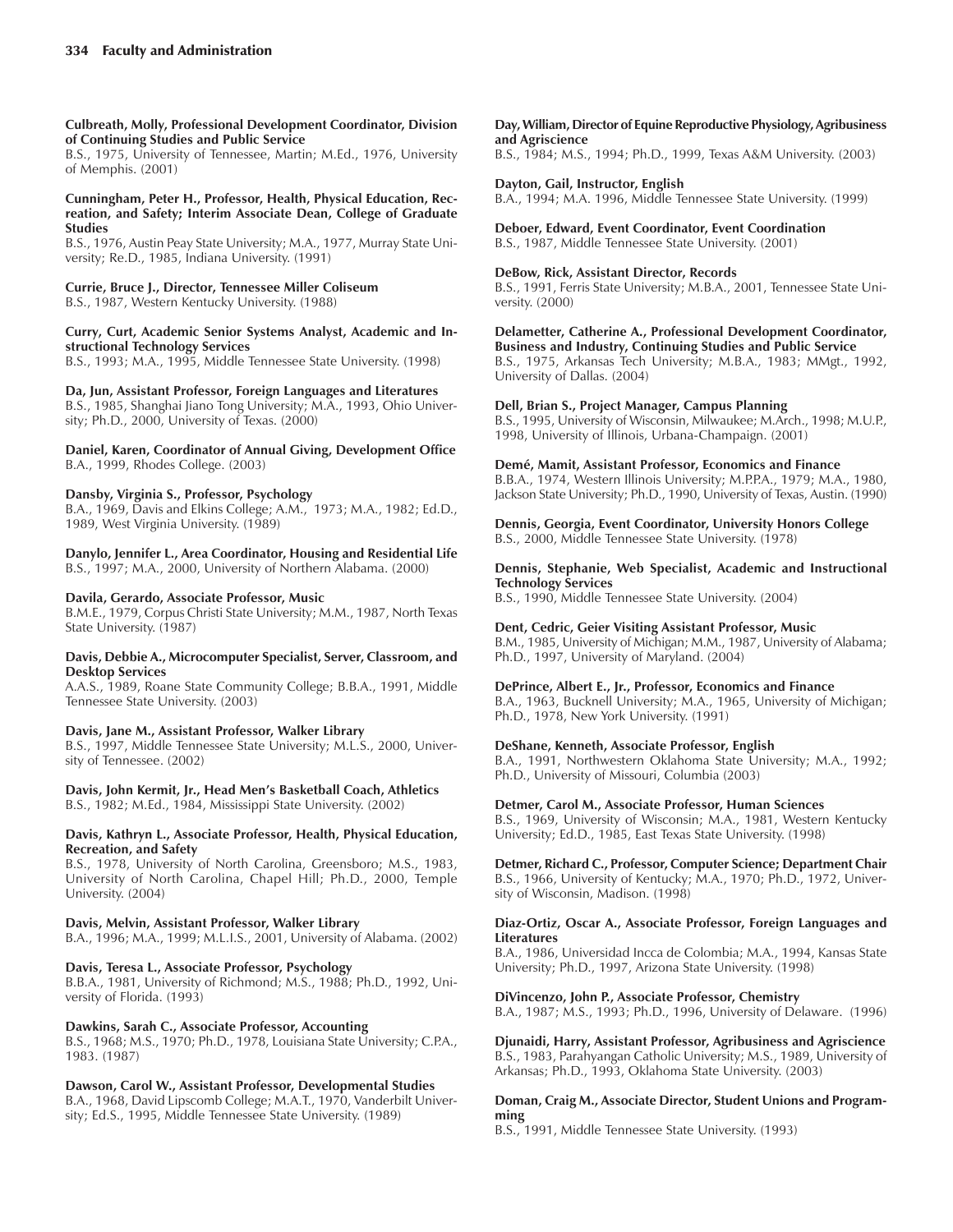### **Domengeaux, Patricia, Librarian, McLean School of Music**

B.M., 1989, Trinity University; M.M., 1993, Indiana University. (2000)

#### **Donnell, Virginia Ann, Professor, Speech and Theatre**

B.S., 1981, Middle Tennessee State University; M.F.A., 1983, Florida State University; Ed.D., 2004, Tennessee State University. (1984)

#### **Donnelly, James, Assistant to the Vice President for Business and Finance**

B.S., 1965; M.A., 1966, Middle Tennessee State University. (1978)

### **Donovan, Ellen, Associate Professor, English**

B.A., 1978; M.A., 1980, Portland State University; Ph.D., 1988, University of Wisconsin, Madison. (1990)

#### **Donovan, Kevin, Professor, English**

B.A., 1978, Boston College; M.A., 1980; Ph.D., 1987, University of Wisconsin, Madison. (1989)

#### **Dooley, Jennifer L., Associate Professor, Developmental Studies**

B.A., 1972, Western Kentucky University; M.A., 1974, University of Kentucky; Ed.S., 1995, Middle Tennessee State University; Ed.D., 2000, Tennessee State University. (1989)

### **Dornan, Wayne A., Associate Professor, Aerospace**

B.A., 1982, Concordia University; M.S., 1985; Ph.D., 1989, University of Newfoundland. (2003)

### **Dorris, Terry E., Associate Professor, Aerospace**

A.S., 1987, Volunteer State Community College; B.S., 1987; M.Ed., 1991; Ed.S., 1994, Middle Tennessee State University. (1989)

**Dorse, Shandora A., Physicianís Assistant-Certified, Health Services** B.S., 1988, Trevecca Nazarene University. (1996)

### **Dougan, John M. Assistant Professor, Recording Industry**

B.A., 1994, Westfield State College; M.A., 1990, Ph.D., 2001, College of William and Mary. (2001)

### **Douglass, James B., Assistant Professor, Music**

B.A., 1983; M.M., 1985, University of Alabama; D.M.A., 2004, University of Southern California. (2003)

### **Dowdy, Jacqueline, Assistant Professor, Walker Library**

B.A., 1983; M.A., 1985, University of South Carolina. (2000)

**Downs, Kevin M., Assistant Professor, Agribusiness and Agriscience** B.S., 1995; M.S., 1997, University of Florida; Ph.D., 2000, Auburn University. (2000)

#### **Draude, Barbara J., Assistant Professor, Nursing; Director, Academic and Instructional Technology Services**

B.S.N., 1981, Pennsylvania State University; M.S., 1986, Medical College of Virginia. (1986)

### **Driscoll, Joseph A., Assistant Professor, Computer Science**

B.E., 1996; M.S., 1998; Ph.D., 2000, Vanderbilt University. (2002)

### **Drugmand, Arlene M., Staff Nurse, Health Services**

R.N.; A.A.N., 1983, Austin Peay State University. (1985)

#### **Dubek, Laura, Assistant Professor, English**

B.A., 1990; M.A., 1993, University of Nebraska-Omaha; Ph.D., 2001, University of Iowa. (2002)

### **DuBois, John D., Professor, Biology**

B.S., 1978, Baldwin-Wallace College; M.S., 1980; Ph.D., 1983, Miami University. (1989)

### **Dudinetz, Carol, Instructor, English**

B.A., 1988; M.A., 1993, Middle Tennessee State University. (1997)

#### **Duke, Lana L., Educational Specialist, MTSU Talent Search Program, College of Basic and Applied Sciences**

A.S., 2000, Motlow State Community College; B.S., 2002, Tennessee Wesleyan College. (2003)

#### **Dummons, Kimberly D., Geier Visiting Assistant Professor, Art**

B.A., 1995, Xavier University of Louisiana; M.F.A., 2001, University of New Orleans. (2004)

### **Dunlap, Norma K., Associate Professor, Chemistry**

B.S., 1977, Eastern College, PA; Ph.D., 1985, University of Wyoming. (1998)

### **Dunne, Michael F., Professor, English**

B.A., 1964, Fordham University; M.A., 1966; Ph.D., 1969, Louisiana State University. (1969)

### **Dunne, Sara L., Professor, English**

B.A., 1966, Louisiana State University; M.A., 1975; D.A., 1994, Middle Tennessee State University. (1981)

### **Eaker, Robert E., Professor, Educational Leadership**

B.S., 1968, University of Chattanooga; M.Ed., 1970, University of Tennessee, Chattanooga; Ed.D., 1972, University of Tennessee. (1972)

### **Eason, David L., Professor, Journalism**

B.S., 1969, Lambuth College; M.A., 1972, State University of New York, Albany; Ph.D., 1977, Southern Illinois University. (1991)

#### **Eastham, Vicki, Project Manager/Interior Designer, Campus Planning** B.S., 1996, Middle Tennessee State University. (1996)

### **Edgar, Kimberly S., Executive Assistant, Office of the President**

A.S., 1985, Jackson State Community College; B.S., 1987, University of Memphis. (2002)

#### **Edlin, Maria L., Assistant Director, Center for Economic Education** B.S., 1985; M.A., 1998, Middle Tennessee State University. (2000)

### **Edmisson, Kenneth W., Associate Professor, Nursing**

A.A., 1985, Oxford College of Emory University; B.A., 1986, Emory University; M.A., 1989; Ed.S., 1992, Austin Peay State University; A.S.N., 1990; Ed.D., 1995, Tennessee State University; M.S.N., 1996; N.D., 1996, Case Western Reserve University. (2002)

#### **Edsall, Adrian S., Facility Supervisor, Student Recreation Center** B.A., 2002, Middle Tennessee State University. (2004)

#### **Edwards, M. Jo Geren, Professor, Health, Physical Education, Recreation, and Safety; Chairholder, Adams Chair of Excellence in Health Care Services**

B.S., 1972, University of Alabama; M.Ed., 1975, Memphis State University; Ed.D., 1982, University of Florida, Gainesville. (1992)

### **Edwards, Todd F., Assistant Professor, Speech and Theatre**

B.A., 1996, Jacksonville State University; M.F.A., 1999, University of Mississippi-Hattiesburg. (2003)

#### **Eff, E. Anthon, Associate Professor, Economics and Finance**

B.A., 1981, University of Louisville; Ph.D., 1989, University of Texas, Austin. (1990)

#### **Eller, Jackie L., Professor, Sociology and Anthropology**

B.S., 1974, Phillips University; M.S., 1977; Ph.D., 1978, Oklahoma State University. (1985)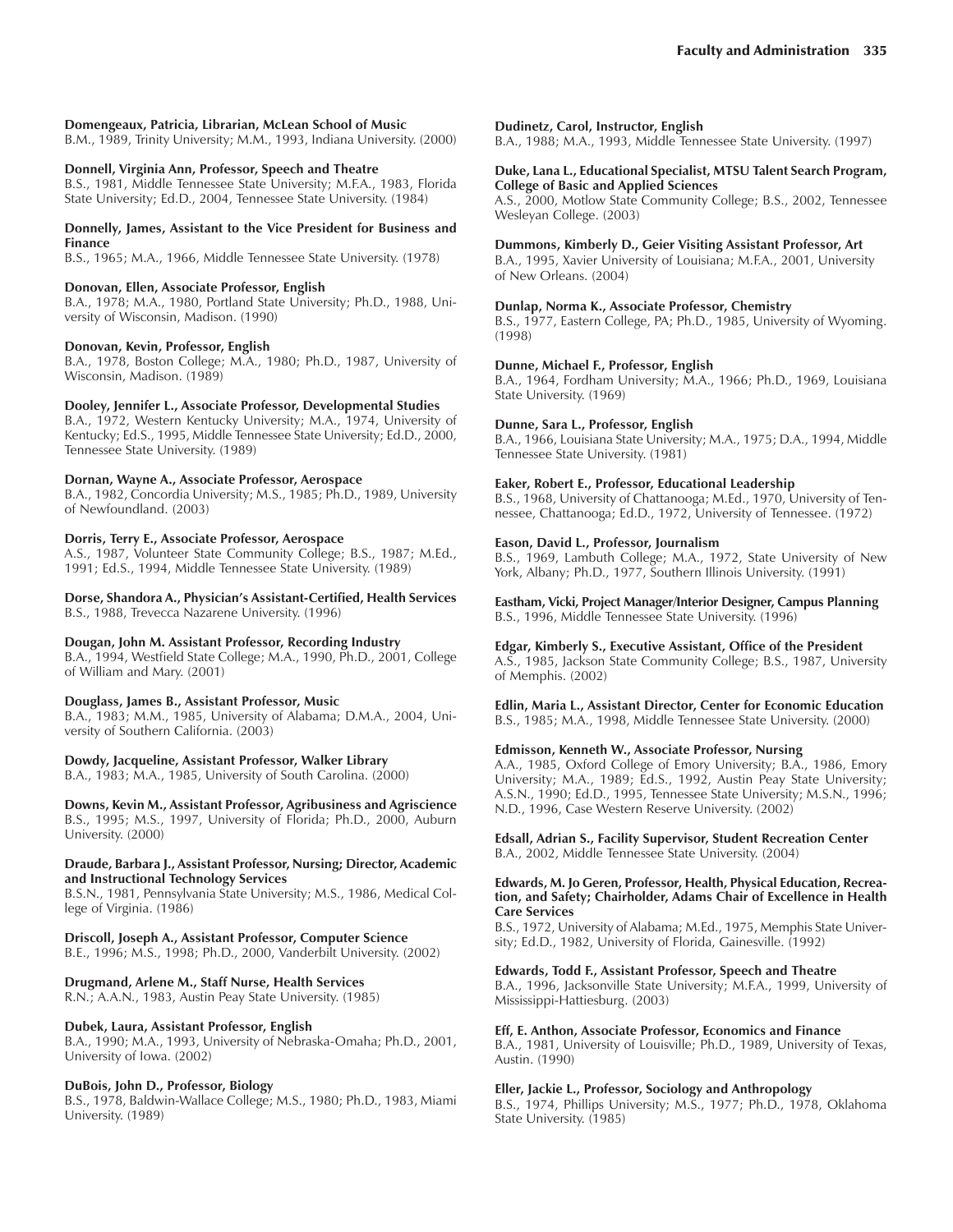### **Ellis, Cheryl Slaughter, Professor, Health, Physical Education, Recreation, and Safety**

B.S., 1974; M.S.T., 1975, Jackson State University; M.S., 1980, University of Southern Mississippi; Ph.D., 1982, University of Tennessee. (1985)

### **Ellis, Janet, Assistant Director of Clinical Services, Counseling Services**

B.A., 1981, Loyola University; M.A., 2003, Trevecca Nazarene University. (2004)

### **Elrod-Erickson, Matthew J., Assistant Professor, Biology**

B.S., 1991, University of Texas, Austin; Ph.D., 1998, Massachusetts Institute of Technology. (2000)

### **Emery, Beth C., Professor, Human Sciences**

B.S., 1975, University of Maine; M.S., 1983; Ph.D., 1987, Oregon State University. (1985)

**Emore, Travis W., Assistant Manager, Tennessee Livestock Center** B.S., 1997, Middle Tennessee State University. (2003)

# **Enderson, Mary C., Associate Professor, Mathematical Sciences**

B.S., 1985,; M.S., 1990, Old Dominion University; Ph.D., 1995, University of Georgia. (1999)

#### **England, Susan D., Financial Management Analyst, Human Resource Services**

B.S., 1978; M.S., 1979, Middle Tennessee State University. (1990)

### **Eradat, Nayer, Assistant Professor, Physics**

B.Sc., 1990, University of Tabriz; M.S., 1997; Ph.D., 2001, University of Utah. (2003)

### **Erdmann, Letitia S., Assistant Professor, Human Sciences**

B.S., 1979, Middle Tennessee State University; M.Ed., 1985; Ed.D., 1996, Vanderbilt University. (2005)

### **Erenso, Daniel B., Assistant Professor, Physics**

B.Sc., 1990; M.S., 1997, Addis Ababa University; M.S., 2002; Ph.D., 2003, University of Arkansas. (2003)

### **Ermino, Kevin, Assistant Baseball Coach, Athletics**

B.A., 1991; M.A., 1993, Tusculum College. (2000)

### **Ervin, M. Gore, Professor, Biology**

B.S., 1976; M.S., 1978, Middle Tennessee State University; Ph.D., 1982, Mississippi State University. (1997)

### **Evans, Boyd A., Assistant Professor, Economics and Finance**

B.S., 1962, Lynchburg College; M.B.A., 1964, Auburn University; Graduate Study, Vanderbilt University. (1965)

### **Fadzillah, Ida, Assistant Professor, Sociology and Anthropology**

B.A., 1986, Bryn Mawr College; M.A., 1990, Northern Illinois University; Ph.D., 1993, University of Illinois, Urbana-Champaign (2002)

### **Falwell, Tracy, Instructor, Foreign Languages and Literatures**

B.A., 1996, B.B.A., 1996, Harding University; M.A.T., 2003, Middle Tennessee State University. (2003)

### **Fann, Gina, Editor, News and Public Affairs**

B.S., 1984, Middle Tennessee State University. (2004)

### **Fann, Nancy J., Assistant Professor, Business Education, Marketing Education, and Office Management**

B.S., 1965; M.B.E., 1978, Middle Tennessee State University. (1978)

#### **Farley, Alan, Assistant Athletic Director, Blue Raider Athletic Association**

B.S., 1992, Middle Tennessee State University. (2004)

#### **Farley, Richard S., Associate Professor, Health, Physical Education, Recreation, and Safety**

B.A., 1984; M.S., 1990, Western Kentucky University; Ph.D. 1999, University of Alabama. (2000)

### **Farmer, Larry E., Professor, Accounting**

B.S., 1971, University of Arkansas; M.B.A., 1972, Mississippi State University; D.B.A., 1975, Louisiana Tech University; C.P.A., 1976; C.M.A., 1982; C.I.A., 1990. (1980)

### **Farone, Anthony L., Associate Professor, Biology**

B.S., 1984, Pennsylvania State University; M.S., 1988; Ph.D., 1992, Miami University. (1995)

### **Farone, Mary B., Assistant Professor, Biology**

B.S., 1986, Thomas More College; M.S., 1989; Ph.D., 1993, Miami University. (1998)

### **Farrar, Francisca, Associate Professor, Nursing**

B.S.N., 1975; M.S.N., 1980; Ed.D., 1984, Vanderbilt University. (2004)

### **Farrar, Patricia H., Instructor, Computer Information Systems**

B.S., 1965, Jacksonville State University; M.S., 1986, Middle Tennessee State University. (1986)

### **Fayissa, Bichaka, Professor, Economics and Finance; Director, INROADS**

B.S., 1971, Haile Selassie I University; M.S., 1976; M.A., 1981; Ph.D., 1982, University of Tennessee. (1980)

### **Fedak, Gail B., Coordinator, Instructional Media Resources, Instructional Technology Support Center**

B.S., 1975; M.A., 1996, Middle Tennessee State University. (1975)

### **Feller, James F., Assistant Professor, Economics and Finance**

B.A., 1968, University of South Florida; Ph.D., 1979, University of Florida. (1984)

### **Fensky, Connie, Systems Programmer, Server, Classroom, and Desktop Services**

B.S., 1985, Virginia Tech; M.S., 1992, Marist College. (2001)

### **Ferrara, Ronald J., Professor, Aerospace**

B.A., 1968, University of Connecticut; A.S., 1979, Western Kentucky University; M.S., 1982; Ed.D., 1992, University of Kentucky. (1985)

### **Festervand, Troy A., Professor, Management and Marketing; Associate Dean and Director for Executive Education, Jennings A. Jones College of Business**

B.B.A., 1976; M.B.A., 1977, Stephen F. Austin State University; Ph.D., 1980, University of Arkansas. (1990)

### **Field, Kathy M., Assistant Professor, Walker Library**

B.A., 1977, David Lipscomb College; M.L.S., 1984, University of Tennessee, Knoxville. (1988)

### **Fischer, Paul D., Associate Professor, Recording Industry**

B.S., 1979, Northwestern University; M.A., 1981; Ph.D., 1995, Bowling Green State University. (1996)

### **Fischer, Rebecca M., Associate Professor, Speech and Theatre**

B.A., 1973, Trinity University; M.S., 1981, McGill University; Ph.D., 1990, Vanderbilt University. (1995)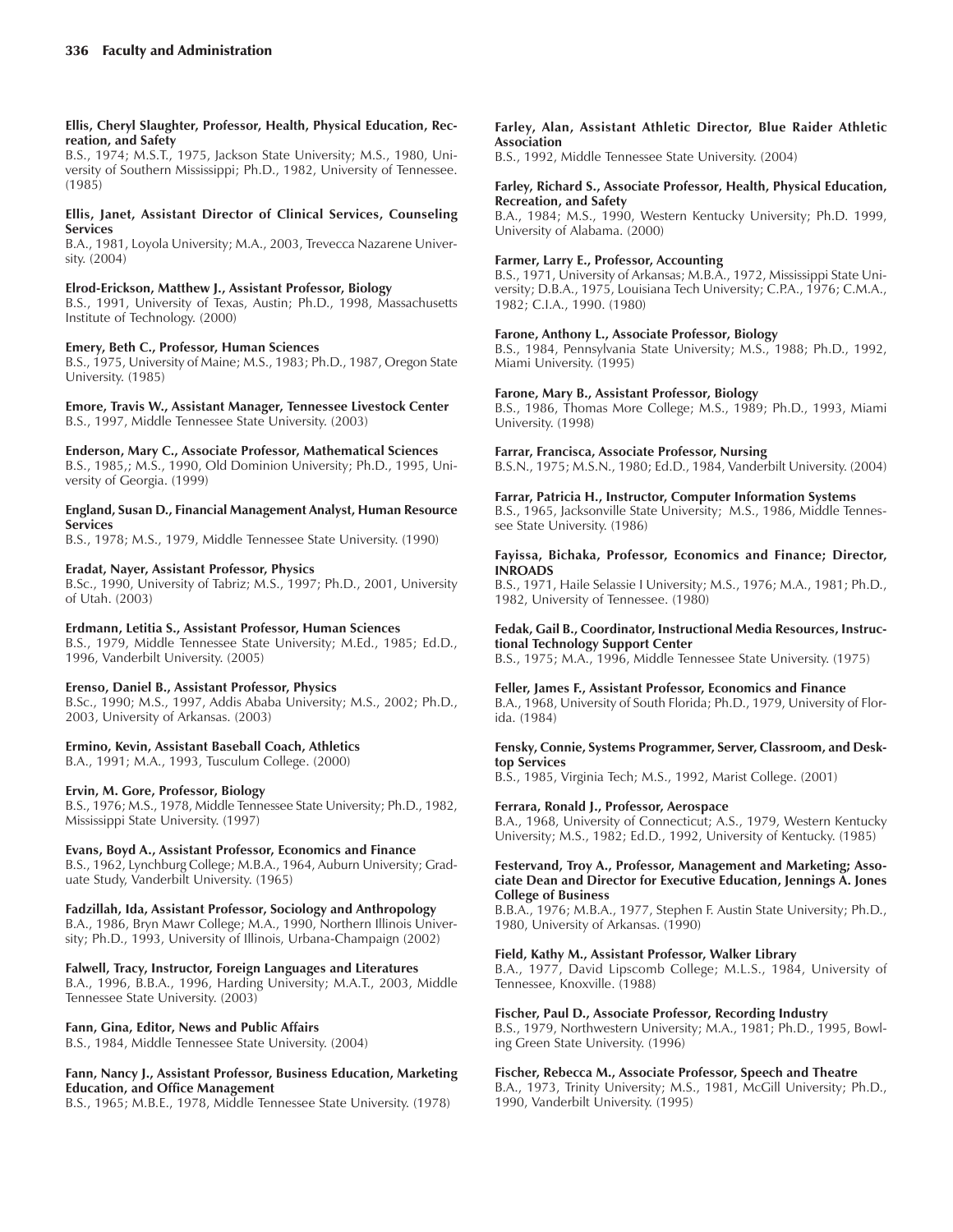#### **Fisher, Lawanna, Assistant Professor, Developmental Studies**

B.S., 1979; M.S., 1981; Ed.S., 2000, Middle Tennessee State University. (1993)

**Fisher, William R., Senior Editor/Writer, Publications and Graphics** B.S., 1980, Middle Tennessee State University. (2002)

#### **Fitch, Elizabeth A., Instructor, Biology**

B.A., 2002, Kentucky Wesleyan University; M.S., 2004, Middle Tennessee State University. (2005)

**Fitch, Gene, Assistant Vice President for Student Affairs and Director of Student Affairs Research**

B.S., 1987; M.Ed., 1989, Arkansas Technical University; Ed.D., 1997, University of Arkansas. (1997)

**Fiveash, Thomas L., Health, Physical Education, Recreation, and Safety/Athletics; Director, Football Operations** B.S., 1966, Middle Tennessee State University. (1994)

**Flanigan, Cheryl F., Assistant Professor, Developmental Studies** B.S., 1976; M.A., 1979; Ed.S., 1995, Middle Tennessee State University. (1989)

**Fleming, J. Christopher, Associate Director, Admissions Office** B.A., 1996; M.A., 1998, Western Kentucky University. (1999)

**Fleming, Michael S., Assistant Professor, Recording Industry** B.A., 1994, Carlton College; M.M., 2001, McGill University. (2004)

**Floyd, James C., University Counsel to the President** B.S., 1990, University of Alabama; J.D., 1993, Tulane University. (2003)

### **Floyd, Reginald S., Manager, Energy Management**

B.S., 1975; M.B.A., 1996, Tennessee State University. (1991)

### **Fogus, Judith, Assistant Director, Student Financial Aid**

B.S., 1995; M.A., 1998, Middle Tennessee State University. (2000)

#### **Fontanesi-Seime, Margaret A., Professor, Social Work**

A.B., 1978, West Virginia University; M.A., 1982, Duquesne University; M.P.H., 1988; Ph.D., 1992, University of Pittsburgh. (1994)

**Foote, David A., Assistant Professor, Management and Marketing** B.A., 1975, Roberts Wesleyan College; M.B.A., 1993; Ph.D., 1999, University of Kentucky. (1999)

**Footit, Pamela C., Coordinator, Aquatics, Student Recreation Center** B.S., 1973; M.S., 1977, Indiana University; Ed.D., 2002, Northern Illinois University. (2003)

**Ford, Janaruth H., Instructor, Physics and Astronomy** B.A., 1977, Vanderbilt University; M.S., 2004, University of Western Sydney, Australia. (2004)

#### **Ford, William F., Professor, Economics and Finance; Chairholder, Weatherford Chair of Finance**

B.A., 1961, University of Texas, Austin; M.A., 1962; Ph.D., 1966, University of Michigan. (1991)

### **Forgette, Frank, Director, Audio/Visual Services, Instructional Technology Support Center**

Diploma, 1966, Cleveland Institute of Electronics Engineering; First Class Radio Telephone License. (1976)

#### **Foroudastan, Saeed, Associate Professor, Engineering Technology and Industrial Studies**

B.S., 1980; M.S., 1981; Ph.D., 1987, Tennessee Technological University. (1996)

#### **Foster, Martha, Assistant Professor, History**

B.A., 1967, Colorado State University; M.A., 1991, Montana State University; Ph.D., 2000, University of California, Los Angeles (2001)

#### **Fountain, Scott, Assistant Football Coach, Athletics** B.S., 1988, Samford University; M.A., 1998, Florida State University. (2004)

**Fouquier, Kevin, Assistant Football Coach, Athletics**

B.S., 1989, University of Southwest Louisiana. (2001)

### **Foutch, Harley W., Professor, Agribusiness and Agriscience; School Director**

A.A., 1964, Centralia Junior College; B.S., 1966; M.S., 1968, Southern Illinois University; Ph.D., 1971, Auburn University. (1970)

### **Fowler, Stuart J., Assistant Professor, Economics and Finance**

B.A., 1992, University of Arizona; M.A., 1994; Ph.D., 1999, Southern Methodist University. (2000)

#### **Franklin, Sekou M., Assistant Professor, Political Science**

B.S., 1994, Santa Clara University; M.A., 1996, San Francisco State University; Ph.D., 2001, Howard University. (2003)

**Freeman, Forrest G., Assistant Director, Media Relations, Athletics** B.A., 1999, Mississippi State University. (2001)

#### **Freeman, Gordon L., Jr., Assistant Professor, Computer Information Systems**

B.S., 1973; M.S., 1979, Tennessee Technological University; M.S., 1985, Middle Tennessee State University; C.D.P., 1985; C.C.P., 1985; Ph.D., 2003, Vanderbilt University. (1980)

### **Friedli, Andrienne C., Associate Professor, Chemistry**

B.A., 1984, Rice University; M.S., 1986, Yale University; Ph.D., 1992, University of Texas. (1993)

### **Frisby, Derek W., Assistant Professor, History**

B.A., 1994, Middle Tennessee State University; M.A., 1997; M.A., 1999, University of Alabama. (2003)

#### **Friz, Edward A., Instructor, Management and Marketing**

B.S., 1999; M.B.A., 2003, Middle Tennessee State University. (2003)

### **Fromuth, Mary Ellen, Professor, Psychology**

B.A., 1976, West Chester State College; M.S., 1978; Ph.D., 1983, Auburn University. (1989)

### **Frost, Charles H., Professor, Social Work; Department Chair**

B.A., 1960; M.S.S.W., 1966, California State University; D.S.W., 1984, University of California. (1997)

#### **Fulks, Joseph, Associate Professor, Engineering Technology and Industrial Studies**

B.S., 1969, University of Tennessee, Martin; M.S., 1971, Murray State. (2003)

### **Fuller, Dana K., Associate Professor, Psychology**

B.A., 1988, Northeastern State University-Oklahoma; M.S., 1991; Ph.D., 1994, University of Oklahoma. (1994)

#### **Funkhouser, Ann, Assistant Manager, Walker Library**

B.F.A., 1979, West Virginia University; M.B.A., 1991, Middle Tennessee State University. (2004)

### **Gadson, Michelle, Advisor, University Honors College**

B.B.A., 2002; M.B.E., 2003; Ed.S., 2005, Middle Tennessee State University. (2003)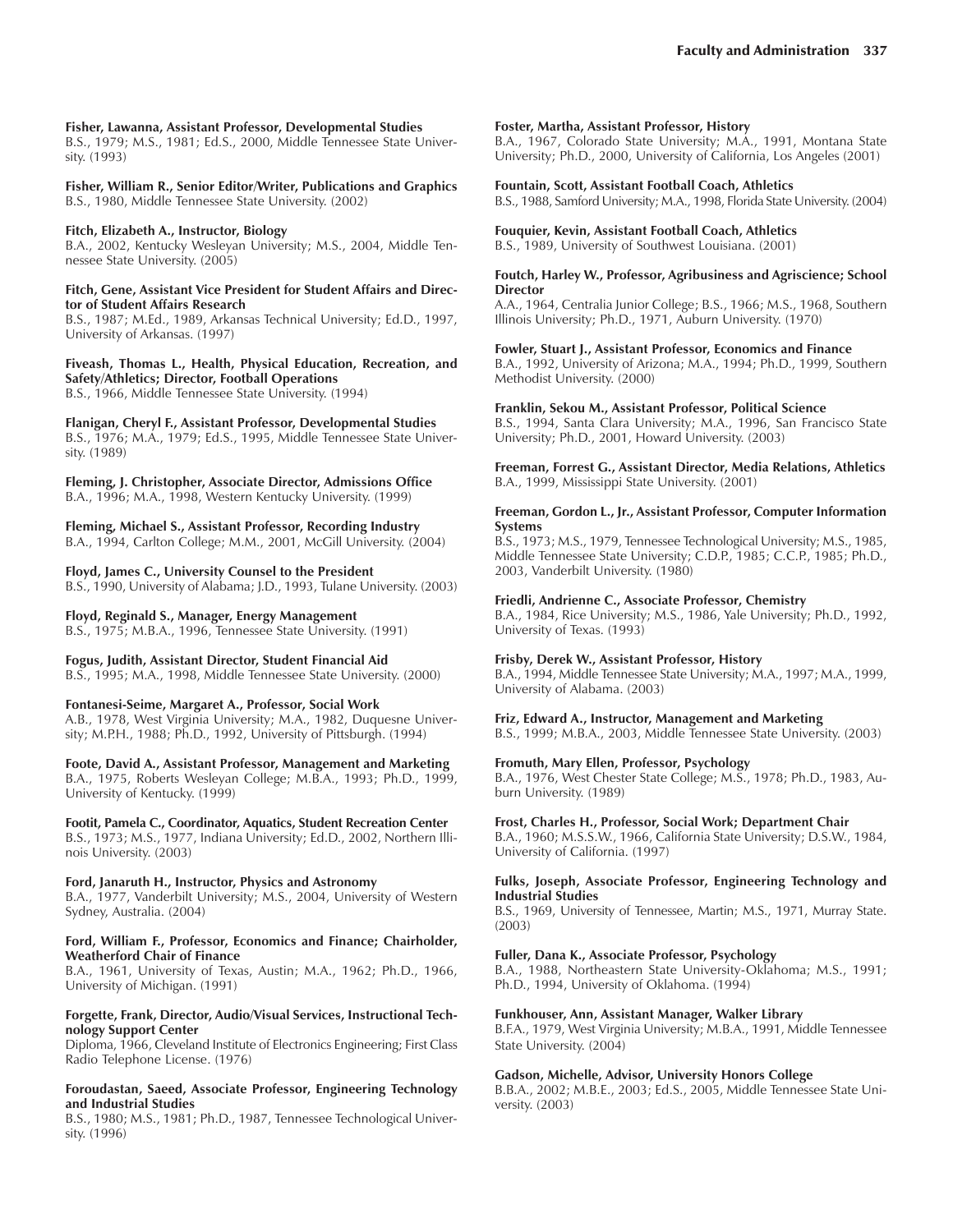### **Gambill, Stanley E., Professor, Computer Information Systems; Department Chair**

B.S., 1983; M.I.S., 1983, Arkansas State University; Ph.D. ,1992, Memphis State University. (1992)

### **Garbharran, Hari P., Professor, Geosciences**

B.A., 1972; B.A., 1976, (Honors) University of Durham, Westville (South Africa); M.A., 1981, University of Natal (South Africa); Ph.D., 1989, Southern Illinois University, Carbondale. (1994)

### **Gardner, Jackie, Instructor, English**

B.A., 1992; M.A., 2002, Middle Tennessee State University. (2001)

**Garner, Thomas A., Renovations Plans Coordinator, Facilities Services** Registered Architect. (1993)

### **Garrard, Kay R., Professor, Speech and Theatre**

B.S., 1964, Mississippi University for Women; M.A., 1966, University of Alabama; Ph.D., 1982, University of California. (1983)

### **Garrett, Rebecca M., University Withdrawal Coordinator**

B.S., 1991; M.Ed., 1997, Middle Tennessee State University. (2002)

### **Garrison, Ellen B., Associate Professor, History**

B.A., 1965, Queens College; M.A., 1966; Ph.D., 1981, Stanford University. (1989)

**Garrison, Ollie, Data Communications Technician, Network Services** A.A., 1962, St. Johnís River Junior College. (1993)

#### **Gavin, Michael T., Preservation Specialist, Center for Historic Preservation**

B.A., 1968, Rutgers University; M.A., 1995, Middle Tennessee State University. (1999)

### **Gebert, Kaylene A., Professor, Speech and Theatre; Executive Vice President and Provost**

B.A., 1966, Hanover College; M.A., 1968, Cornell University; Ph.D., 1980, Indiana University. (2003)

### **Geho, Patrick R., Chair, Small Business Development Center**

B.S., 1975, Saint Leo College; J.D., 1985, Nashville School of Law. (1995)

### **Gendron, Mitzi, Administrative Senior Systems Analyst, Administrative Information System Services**

B.S., 1986, Southeastern Louisiana University. (1995)

### **Gentry, Deborah S., Associate Professor, English**

B.A., 1972; M.A., 1975; D.A., 1992, Middle Tennessee State University. (1993)

### **Gentry, Jerry G., Associate Vice President, Information Technology Division**

A.S., 1972, Pensacola Junior College; B.B.A., 1980, National University; M.B.A., 1982, Golden Gate University. (1992)

**Gentry, Jessica, Assistant Professor, Agribusiness and Agriscience** B.S., 1996; M.S., 1998, Western Kentucky University; Ph.D., 2001, Texas Tech. (2002)

### **Gentry, William L., Professor, English**

B.A., 1961, David Lipscomb College; M.A., 1963; Ph.D., 1972, Vanderbilt University. (1968)

### **Gibson, Jeffrey S., Assistant Professor, Speech and Theatre**

B.S., 1993, Middle Tennessee State University; M.F.A., 2001, University of Alabama. (1997)

**Gibson, Meichelle G., Coordinator, Career and Employment Center** B.A., 1993, Thomas More College; M.A., 1994, Morehead State University. (2004)

**Gideon, Sandra Denise, Assistant Director, Media Relations, Athletics**

B.S., 1997; M.S., 1999, University of Tennessee. (2001)

**Gilbert, Jacqueline, Associate Professor, Management and Marketing** B.B.A., 1983, University of Texas, Austin; M.B.A., 1991; Ph.D., 1995, University of Houston. (1996)

**Gilbert, Linda Arms, Associate Professor, Educational Leadership** B.S., 1972; M.A.T., 1979; Ed.S., 1991, Middle Tennessee State University; Ed.D., 1997, Tennessee State University. (2004)

### **Gilchrist, Electra S., Assistant Professor, Speech and Theatre**

B.A., 1999; M.A., 2003, University of Alabama; Ph.D., 2004, University of Memphis. (2004)

### **Glenn, Robert K., Vice President for Student Affairs and Vice Provost for Enrollment Management**

B.S., 1975, Birmingham Southern College; M.S., 1976; Ph.D., 1991, University of Alabama. (1999)

### **Gober, R. Wayne, Professor, Computer Information Systems**

B.S., 1962; M.S., 1963; Ph.D., 1967, University of Alabama; C.D.P., 1978. (1975)

**Goldberg, Nancy S., Professor, Foreign Languages and Literatures** B.A., 1971; M.S., 1973, University of Wisconsin, Madison; M.A., 1985; Ph.D., 1987, Vanderbilt University. (1988)

### **Golden, Angela M., Local Service Provider, Server, Classroom, and Desktop Services; College of Mass Communication**

B.B.A., 1993; M.S., 1996, Middle Tennessee State University. (2004)

### **Gordon, Lynne T., Classification Compensation Analyst, Human Resource Services**

B.S., 2000, Middle Tennessee State University. (1995)

### **Gore, David W., Assistant Professor, Engineering Technology and Industrial Studies**

B.S., 1967, Georgia Institute of Technology; M.S., 1970, Florida Institute of Technology. (2000)

### **Gossett, Stephen Lee, Associate Professor, Aerospace**

B.S., 1990; M.Ed., 1994; Ed.S., 1995, Middle Tennessee State University. (1992)

**Govan, Sally H., Publications Editor/Designer, Business and Economic Research Center, Jennings A. Jones College of Business** B.F.A., 1981, University of Tennessee. (1997)

**Govan, William Pat, Coordinator, Tennessee Center for the Advancement of Mathematics, Science, and Technology Education** B.S., 1982, Middle Tennessee State University; M.S., 1992, University of Tennessee. (1996)

**Gower, Diane S., Associate Professor, Elementary and Special Education** B.A., 1966; M.A.E., 1967, Northwestern State University; Ed.D., 1977, University of Tennessee. (1991)

**Gower, Michael E., Associate Vice President, Business and Finance** B.S., 1971; M.S., 1980, University of Tennessee, Knoxville, (1999)

### **Graddy, Duane B., Professor, Economics and Finance**

B.S., 1964; M.S., 1965, University of Tennessee; M.A., 1969; Ph.D., 1974, Lehigh University. (1972)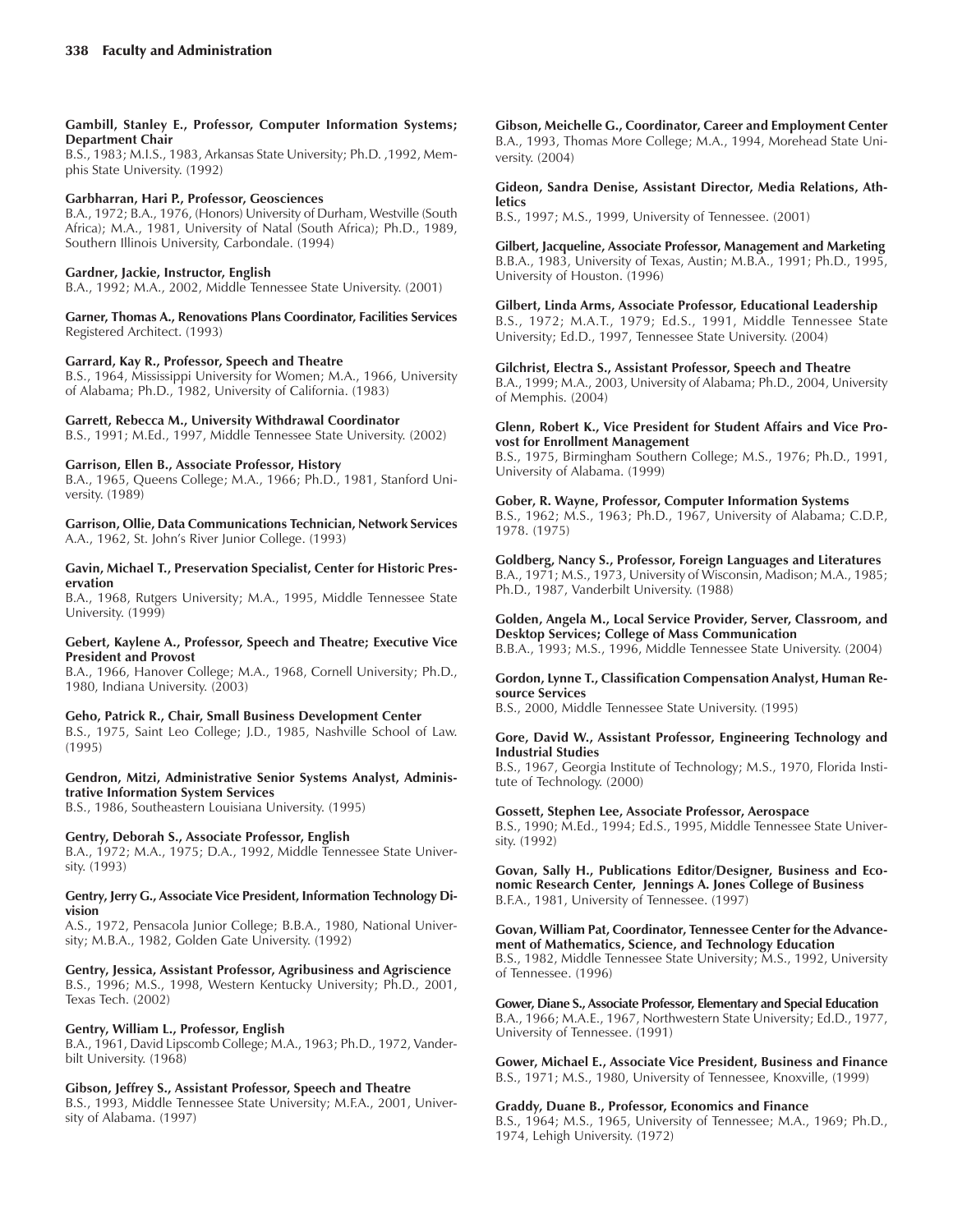#### **Graeff, Timothy R., Professor, Management and Marketing**

B.S., 1985; M.B.A., 1986, Florida State University; Ph.D., 1992, Pennsylvania State University. (1992)

#### **Gray, David W., Director, Facilities Services**

B.S., 1976, East Tennessee State University. (1994)

#### **Gray, Lewis, Academic Advisor, Academic Support Center**

B.S., 1976, Middle Tennessee State University; M.P.H., 1979, University of Tennessee. (2000)

#### **Green, Lisa A., Assistant Professor, Mathematical Sciences**

B.A., 1994, Goucher College; M.S., 1996; Ph.D., 2000, Georgia Institute of Technology. (2001)

#### **Green, Mavis Frankel, Associate Professor, Aerospace**

B.S., 1975, Stockton University; M.S., 1988, Central Missouri State University; Ph.D., 1998, University of Illinois. (2003)

#### **Greenbank, Mary Fern, Instructor, Journalism**

B.S., 1993, Middle Tennessee State University; M.Ed., University of Alaska. (2003)

#### **Greer, Timothy H., Associate Professor, Computer Information Systems**

B.S., 1990, Southwest Missouri State University; M.S., 1992, Murray State University; Ph.D., 1999, University of Mississippi. (1999)

#### **Greeson, Jodi Leigh, Coordinator of Athletic Marketing for Womenís Sports, Athletics**

B.S., 1999; M.E.S.S., 2001, University of Florida. (2003)

### **Gregory, Charles K., Director, Student Recreation Center**

B.S., 1983; M.S., 1986, Middle Tennessee State University. (1989)

#### **Griffey, Jason, Web Specialist, Academic and Instructional Technology Services**

B.A., 1995, Morehead State University; M.L.S., 2004, University of North Carolina, Chapel Hill. (2005)

#### **Haas, Louis B., Associate Professor, History**

B.A., 1979, University of Southern Indiana; M.S., 1982, Ohio State University; Ph.D., 1990, University of Illinois. (2001)

**Haffner, John, Director of Equine Health, Agribusiness and Agriscience** B.S., 1979; D.V.M., 1982, University of Tennessee. (2003)

#### **Hagberg, Connie, Employment Development Manager, Facilities Services**

B.B.A., 1982, Middle Tennessee State University. (1995)

#### **Hague, Angela, Professor, English**

B.A., 1972, Florida State University; M.A., 1975, University of Florida; Ph.D., 1979, Florida State University; M.A., 1981, University of Sussex. (1981)

#### **Hahn, Deanna, Assistant Professor, Music**

B.M., 1991, University of Northern Iowa; M.M., 1995, Indiana University. (2000)

**Hale-Lamb, Melissa, Area Coordinator, Housing and Residential Life** B.S.E., 2001; M.S., 2004, Arkansas State University. (2004)

#### **Halladay, Jette, Professor, Speech and Theatre**

B.A., 1982, Brigham Young University; Ph.D., 1994, University of Utah. (1994)

#### **Halterlein, Anthony J., Associate Professor, Agribusiness and Agriscience**

B.A., 1958, Duquesne University; B.S., 1972; M.S., 1974, University of Missouri; Ph.D., 1978, Kansas State University. (1985)

#### **Hamilton, Gloria J., Professor, Psychology**

B.A., 1968; M.A., 1971, Middle Tennessee State University; Ph.D., 1985, George Peabody College of Vanderbilt University. (1991)

**Hamlett, Sara Beth, Assistant Textbook Manager, Phillips Bookstore** B.S., 2000, Middle Tennessee State University. (2003)

**Hampton, Lynn, Geier Visiting Fellow, Sociology and Anthropology** B.A., 1992, Wellesley College; M.A., 1998, Vanderbilt University. (2004)

#### **Hankins, Caneta Skelley, Deputy Director, Center for Historic Preservation**

B.A., 1973; M.A., 1977, Middle Tennessee State University. (1984)

### **Hankins, Judith A., Professor, Computer Science**

B.A., 1970; M.A., 1971, Murray State University; Ph.D., 1980, University of Missouri, Rolla. (1979)

### **Hannah, K. Watson, Director, Academic Technology Planning and Projects/ADA Campus Coordinator, Academic Affairs**

B.S., 1986, Athens State College; CEBS, 1991; M.B.A., 1992, University of Tennessee, Chattanooga; C.P.A., 1994; Ed.D., 2003, Vanderbilt University. (1994)

#### **Hannah, Richard L., Professor, Economics and Finance**

B.A., 1973, University of Tennessee, Chattanooga; B.A., 1974; M.A., 1976, Middle Tennessee State University; Ph.D., 1981, University of Utah. (1992)

#### **Hansen, Richard A., Associate Professor, Speech and Theatre**

B.A., 1974, Valparaiso University; M.A., 1976, Miami University; Ph.D., 1990, University of Missouri, Columbia. (1999)

### **Hanson, Susan, Library Specialist, Walker Library**

B.A., 1980, Bethel College; M.A., 1982, University of Maine; M.A., 1988, Indiana University. (2003)

#### **Hapke, Jessica H., Instructor, Management and Marketing**

B.S., 1997, Howard Payne University; M.B.A., 1999, Tarleton State University. (2002)

**Harmon, Susan K., Associate Professor, Management and Marketing**

B.S., 1980; M.A., 1981; Ph.D., 1998, University of Alabama. (1998)

### **Harper, Betty S., Professor, Accounting**

B.S., 1969; M.Ed., 1970, Middle Tennessee State University; Ed.S., 1972; Ed.D., 1976, Mississippi State University; C.P.A., 1985. (1972)

#### **Harper, Emily B., Voice Mail Coordinator, Telecommunications Services**

B.B.A., 1998, Middle Tennessee State University. (2000)

### **Harper, J. Phillip, Associate Professor, Accounting**

B.S., 1965, Austin Peay State University; M.B.A., 1966, Memphis State University; C.P.A., J.D., 1970, Nashville School of Law; Graduate Study, Mississippi State University. (1966)

### **Harrington, Jeannie J., Associate Professor, Accounting**

B.S., 1983, Murray State University; C.P.A., 1980; M.B.A., 1988; Middle Tennessee State University; Ph.D., 1995, University of Kentucky. (1988)

**Harris, Christopher R., Professor, Electronic Media Communication** B.F.A., 1969, Rochester Institute of Technology; M.A., 1991, University of Alabama. (1991)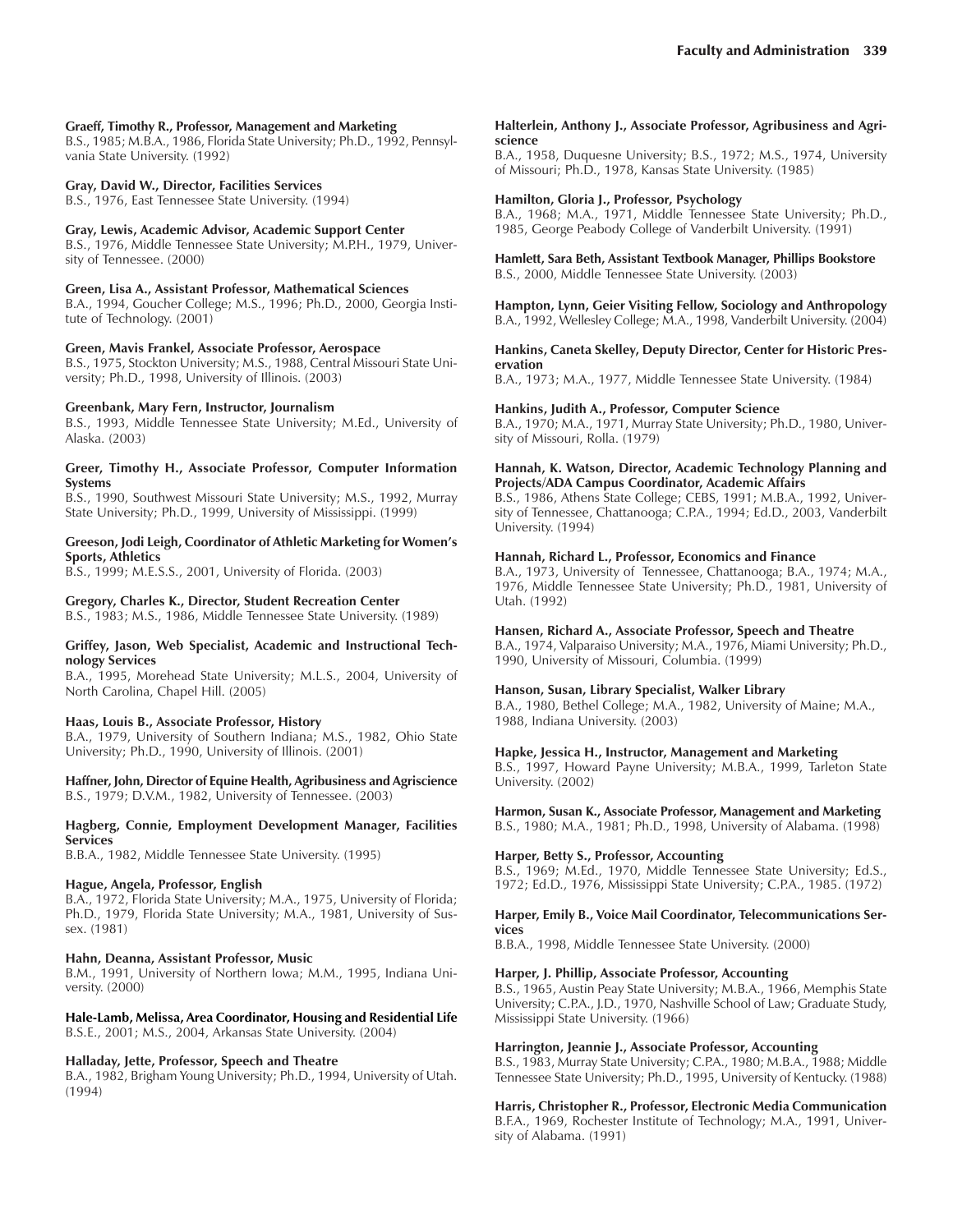### **Harris, Clayton D., Associate Professor, Geosciences**

B.A., 1981, Indiana University, Bloomington; M.S., 1987, Southern Illinois University, Carbondale; Ph.D., 1992, Indiana University, Bloomington. (1994)

### **Harris, Earl, Director, Phillips Bookstore**

B.S., 1966; M.Ed., 1973, Middle Tennessee State University. (1970)

### **Harris, Janice F., Assistant Professor, Nursing**

A.N.S., 1981, John C. Calhoun Community College; B.S.N., 1999, Florida Atlantic University; M.S.N., 2001, University of Phoenix. (2002)

### **Harris, John Lee, Director, Disabled Student Services**

B.S., 1979; M.S., 1990, Middle Tennessee State University. (1985)

### **Harris-Mullins, Kim, Instructor, Journalism**

B.S., 1989; M.S., 1998, Middle Tennessee State University. (2001)

### **Harrison, Jason R., Supervisor, COMPASS Testing, Developmental Studies**

A.S., 1990, Jackson State Community College; B.S., 1992, Lambuth University; M.S.T., 1995, Middle Tennessee State University. (1998)

### **Hart, James B., Associate Professor, Mathematical Sciences**

B.A., 1986, Hendrix College; M.S., 1988; Ph.D., 1991, Vanderbilt University. (1991)

#### **Haseleu, Christian L., Professor, Recording Industry; Department Chair**

B.A., 1972, University of the Pacific; M.A., 1976, San Francisco State University. (1978)

### **Haskew, Barbara S., Distinguished Professor of Economics, Economics and Finance**

B.S., 1962; Ph.D., 1969, University of Tennessee. (1978)

### **Hatfield, Carla G., Academic Advisor, Academic Support Center**

B.A., 1987, Mars Hill College; M.A., 1994, Tennessee Technological University; Ed.S., 2000; Ed.D, 2004, Middle Tennessee State University. (1995)

#### **Hatfield, David M., Professor, Engineering Technology and Industrial Studies**

B.S., 1969, Austin Peay State University; M.A., 1975, Tennessee State University; Ed.D., 1988, University of Tennessee. (1981)

### **Hausler, Joel W., Professor, Educational Leadership**

B.S., 1976; M.Ed., 1981, University of Tennessee, Chattanooga; Ed.D., 1985, Oklahoma State University. (1981)

### **Hawke, Nadine, Assistant Professor, Art**

B.F.A., 1989; M.E.D., 1991, University of Arkansas; Ed.D., 1998, Oklahoma State University. (2001)

### **Hawkins, Joseph C., Assistant Professor, Aerospace**

B.A., 1999, Middle Tennessee State University; M.A., 2003, Middle Tennessee State University. (2004)

**Hawkins, Kris Ann Haynes, Assistant Director, Admissions** B.A., 2001, University of Tennessee. (2003)

### **Hayes, Dean, Professor, Health, Physical Education, Recreation, and Safety/Athletics; Head Coach, Menís and Womenís Track**

B.A., 1959, Lake Forest College; M.S.Ed., 1965, Northern Illinois University. (1965)

### **Hayes, Janice O., Professor, Educational Leadership**

B.S., 1963, University of Minnesota; M.Ed., 1967; D.A., 1973, Middle Tennessee State University. (1973)

### **Hays, John David, Assistant University Counsel**

B.S., 1975; M.A., 1978, Tennessee Technological University; J.D., 1986, Nashville School of Law; Ed.D., 1996, Vanderbilt University. (1981)

### **Hedgepeth, Sonja, Professor, Foreign Languages and Literatures**

B.A., 1974, University of Texas, Austin; M.A.T., 1978, Southwest Texas State University; Ph.D., 1991, Pennsylvania State University. (1985)

**Heffington, J. Douglas, Professor, Geosciences; Director, Global Studies** B.A., 1978, University of Arkansas; M.A., 1987; Ph.D., 1992, University of Oklahoma. (1992)

### **Heigle, K. Jacqueline, Assistant Professor, Electronic Media Communication**

B.S., 1983, University of Colorado, Boulder; M.F.A., 1995, University of Memphis. (2003)

### **Hein, Michael B., Professor, Psychology**

B.A., 1984, University of Northern Iowa; M.S., 1989; Ph.D., 1990, Georgia Institute of Technology. (1990)

### **Heine, Thomas, Associate Professor, Foreign Languages and Literatures**

A.B., 1975, University of California, Santa Cruz; M.A., 1978; Ph.D., 1980, University of Virginia. (2000)

### **Heinrich, Roger W., Assistant Professor, Electronic Media Communication**

B.A., 1992; M.A., 1996, Arizona State University; Ph.D., 2001, University of Tennessee. (2001)

# **Helford, Elyce Rae, Professor, English; Director, Womenís Studies**

B.A., 1984, Lake Forest College; M.A., 1990; Ph.D., 1992, University of Iowa. (1992)

### **Hemby-Grubb, K. Virginia, Associate Professor, Business Education, Marketing Education, and Office Management**

B.S., 1991; M.Ed., 1992; Ph.D., 1995, University of Southern Mississippi. (2004)

### **Hemmerly, Thomas E., Professor, Biology**

A.B., 1953, Trevecca Nazarene College; A.M., 1955; Ed.S., 1964, George Peabody College; Ph.D., 1976, Vanderbilt University. (1964)

### **Henderson, Ronald H., Associate Professor, Physics and Astronomy**

B.S.E.E., 1989, University of Tennessee; M.S., 1991, Duke University; Ph.D., 1996, University of Virginia. (1996)

### **Henry, James A., Professor, Geosciences**

B.A., 1971, University of California, Los Angeles; M.A., 1974, California State University, Long Beach; Ph.D., 1978, University of Kansas. (1998)

### **Henslee, Frances B., Instructor, Developmental Studies**

B.S., 1999; M.S., 2001, Middle Tennessee State University. (2001)

**Hensley, Barbara L., Academic Advisor, Academic Support Center** B.A., 1984; M.A., 1987, University of Alabama. (1993)

### **Hibbard, Allen Eugene, Professor, English**

B.A., 1978, American University; M.A., 1982; Ph.D., 1989, University of Washington. (1990)

**Hiett, Michael W., Instructor, Geosciences; Director, Geology Labs** B.S., 1985, Middle Tennessee State University; M.S., 1996, University of Kentucky. (1994)

### **Higdon, Bella, Professor, Elementary and Special Education**

B.A., 1964, McNeese State University; M.A., 1969, University of Houston; Ed.D., 1973, McNeese State University. (1989)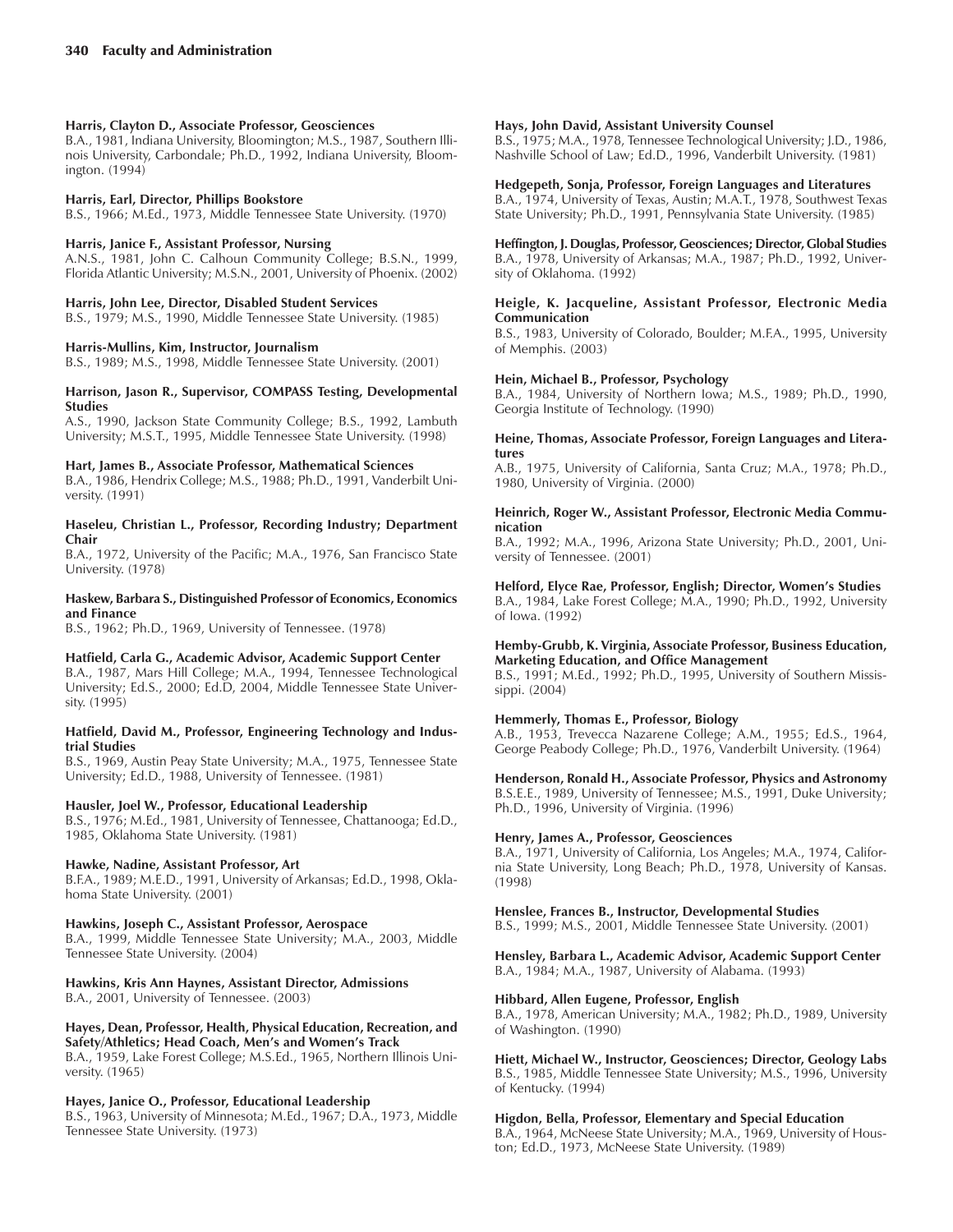### **Higgins, Charles A., Assistant Professor, Physics and Astronomy**

B.S., 1988, University of Alabama, Huntsville; M.S., 1993; Ph.D., 1996, University of Florida. (2001)

### **Higgins, Janet, Professor, Art**

B.S., 1970; M.A., 1971; M.F.A., 1973, University of Wisconsin, Madison. (1976)

### **Higgs, Meredith Anne, Assistant Professor, Developmental Studies**

B.S., 1994, Vanderbilt University; M.Ed., 1997; Ed.S., 2000; M.Ed., 2001, Middle Tennessee State University; Ed.D., 2005, Vanderbilt University. (1997)

### **High, John L., General Manager, WMOT**

B.S., 1975, University of Tennessee; M.S., 1977, Murray State University. (1977)

**Hight, Julie-Anne, Assistant to the Dean of the Library, Walker Library** B.B.A., 1982; M.B.A., 1993, Middle Tennessee State University. (1994)

### **Hill, Gerald L., Associate Professor, Aerospace**

B.S., 1967, Texas A&I; M.Ed., 1974, Middle Tennessee State University. (1991)

### **Hill, John, Professor, Recording Industry**

B.M., 1980, Wilfred Laurier University; M.M.U., 1991, McGill University. (1992)

#### **Hinds, Jeffery D., Database Specialist, Database Administration Services**

A.S., 1988, Volunteer State Community College; B.B.A., 1990, Middle Tennessee State University. (1990)

### **Hinshaw, Darin, Assistant Football Coach, Athletics**

B.S., 1993; M.B.A., 1996, University of Central Florida. (2001)

#### **Hinton, Marcie, Assistant Professor, Journalism**

B.A., 1991, Samford University; M.A., 1995, Murray State University; Ph.D., 2000, University of Tennessee. (2004)

#### **Hinz, Jana, Financial Management Analyst, Division of Continuing Studies and Public Service**

A.S., 1976, Emporia State University; B.G.S., 1988, University of Kansas. (1994)

### **Hinz, Michael R., Associate Professor, Philosophy**

B.A., 1981; M.A., 1985; M.Phil., 1989; Ph.D., 1992, University of Kansas. (1990)

### **Hixon, Martha, Associate Professor, English**

B.A., 1977; M.A., 1980, Northeast Louisiana University; Ph.D., 1997, University of Southwestern Louisiana. (1999)

### **Hodge, Shannon C., Instructor, Sociology and Anthropology**

B.A., 1991, University of Kansas; M.A., 1998, Tulane University. (2004)

#### **Hodgson, James M., Professor, Center for the Study and Treatment of Dyslexia**

B.Sc., 1977, London School of Economics; Dipl. (Linguistics), 1978, University of London; M.A., 1979, University of London; Ph.D., 1985, Massachusetts Institute of Technology. (2004)

### **Hoeschst-Ronner, Jeanne, Counselor, Counseling Services**

B.A., 1976, Berry College; M. of Divinity, 1981, Columbia Theological Seminary. (1998)

**Hoffman, Rhonda, Associate Professor, Agribusiness and Agriscience** B.S., 1992, Truman State University; M.S., 1994; Ph.D., 1997, Virginia Polytechnic Institute and State University. (2003)

### **Hoffschwelle, Mary S., Professor, History**

B.A., 1977, Chatham College; M.A., 1980, College of William and Mary; Ph.D., 1993, Vanderbilt University. (1992)

### **Holder, Pamela G., Professor, Nursing; Coordinator for Nursing Education, Regents Online Degree Program (RODP)**

B.S.N., 1974; M.S.N., 1979; D.S.N., 1988, University of Alabama, Birmingham. (1999)

### **Hollings, Marion, Associate Professor, English**

B.S., 1978, Tulane University; M.A., 1984, University of Montana; Ph.D., 1994, University of Arizona. (1994)

### **Hollman, Kenneth W., Professor, Economics and Finance; Chairholder, Martin Chair of Insurance**

B.S., 1965, Middle Tennessee State University; M.B.A., 1966; Ph.D., 1970, University of Alabama; C.L.U., 1984; Ch.F.C., 1985; C.I.C., 1988. (1982)

### **Holloway, Phillipa E., Associate Professor, History**

B.A., 1990, University of North Carolina, Chapel Hill; M.A., 1994, University of North Carolina, Greensboro; Ph.D., 1999, Ohio State University. (1999)

### **Hollowell, Denise, Accounting Manager, Business Office**

B.B.A., 1989, Middle Tennessee State University, C.P.A., 1993, "Inactive." (2000)

### **Holmes, Jacqueline, Assistant Professor, Speech and Theatre**

B.S., 1997, Middle Tennessee State University; M.A., 1993, Ohio University; Ph.D., 1997, University of Georgia. (2004)

### **Holmes, Judy D., Associate Professor, Computer Information Systems**

B.A., 1974, Vanderbilt University; M.B.A., 1977, University of Tennessee; Ph.D., 1988, Clemson University. (1998)

### **Holt, Aimee, Instructor, Psychology**

B.S., 1992, Lambuth University; M.A., 1998, Middle Tennessee State University. (2002)

### **Holtzclaw, Robert, Professor, English**

B.S., 1981; M.A., 1985; Ph.D., 1991, University of Tennessee, Knoxville. (1992)

#### **Homaifar, Ghassem, Professor, Economics and Finance**

B.A., 1975, Tehran University (Iran); M.S., 1978, State University of New York; M.A., 1981; Ph.D., 1982, University of Alabama. (1982)

#### **Hood, Robert L., Associate Professor, Philosophy**

B.A., 1990; M.A., 1993, University of North Texas; Ph.D., 1998, Bowling Green State University. (1998)

### **Hopkirk, Susan, Assistant Professor, English**

B.A., 1993, McMaster University; Ph.D., 2002, University of Alberta. (2004)

#### **Hopper, Carolyn H., Professor, Developmental Studies**

B.A., 1967, Lambuth College; M.A., 1980; D.A., 1985, Middle Tennessee State University. (1986)

#### **Howard, James C., Associate Professor, Chemistry**

B.S., 1966, Purdue University; Ph.D., 1977, Cornell University. (1981)

### **Howard, Larry W., Associate Professor, Management and Marketing**

B.A., 1972; M.B.A., 1988, Western Michigan University; Ph.D., 1993, University of Missouri, Columbia. (1999)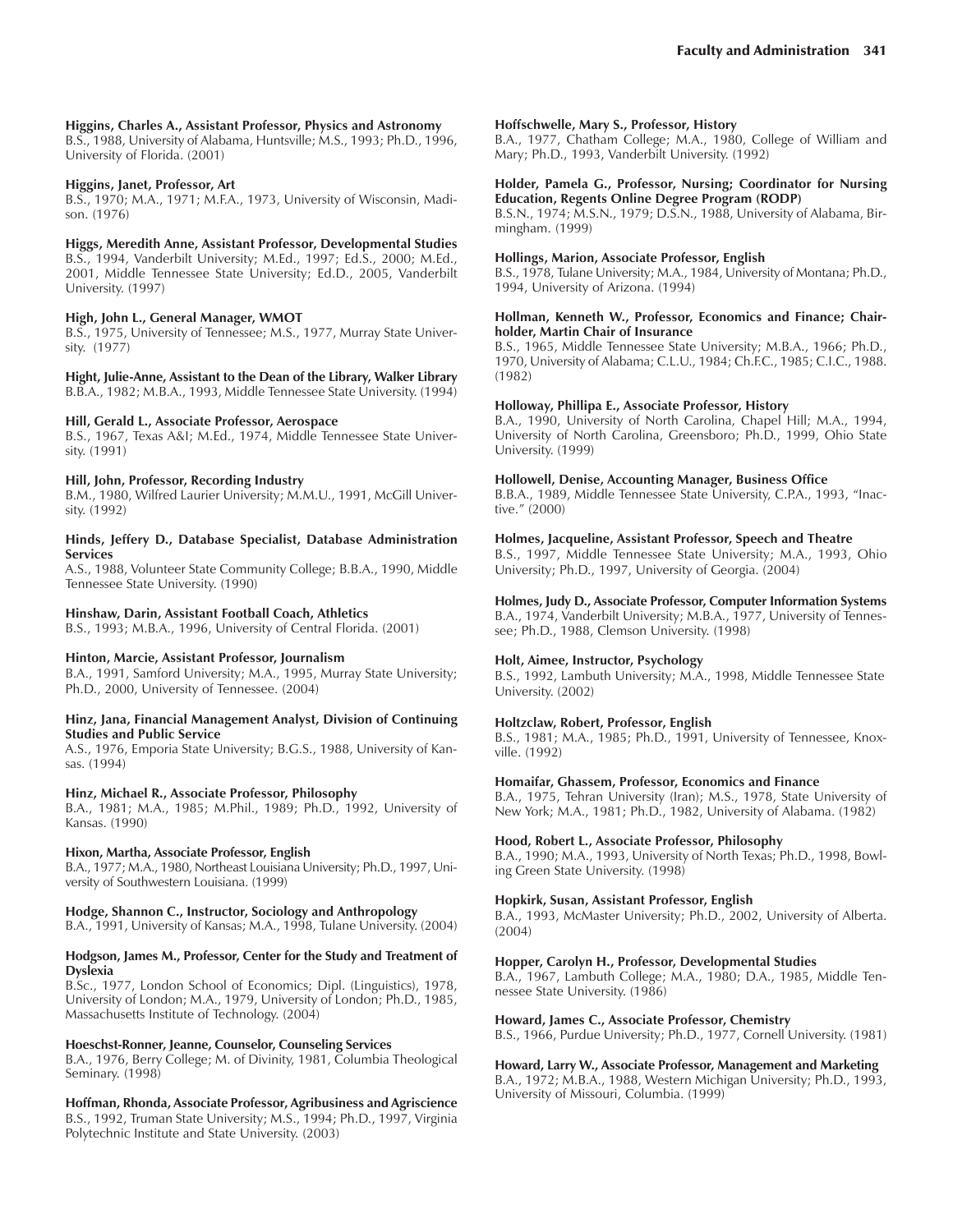### **Howard, R. Stephen, Professor, Biology**

B.S., 1985; M.S., 1987, Eastern Kentucky University; Ph.D., 1994, Indiana University. (1994)

### **Howell, Winifred A., Assistant Professor, Nursing**

A.S.N., 1985; B.S.N., 1988, Western Kentucky University; M.S.N., 1992, University of Tennessee. (2002)

### **Hsieh, Jimmy K.Y., Assistant Professor, Art**

B.F.A., 1968, Art Institute of Chicago; M.F.A., 1970, University of Illinois, Urbana-Champaign. (2003)

### **Huang, Min, Administrative Systems Analyst, Administrative Information System Services**

B.E., 1990, Hefei University of Technology; M.S., 2004, Iowa State University. (2005)

**Huddleston, Connie, Events Coordinator, College of Liberal Arts** B.S., 2003, Middle Tennessee State University. (1984)

#### **Huddleston Sherian A., Assistant Vice Provost for Enrollment Management**

B.S., 1972; M.Ed., 1980, Middle Tennessee State University; J.D., 1989, Nashville School of Law. (1977)

### **Huffman, James O., Professor, Educational Leadership; Department Chair**

B.S., 1966; M.S., 1969; Ed.D., 1972, University of Tennessee. (1974)

### **Hugh, Joe, Director, Procurement Services**

B.B.A., 1978, Middle Tennessee State University. (1987)

### **Hughes, Cary T., Professor, Computer Information Systems**

B.S., 1971, California State University, Los Angeles; M.B.A., 1979, University of Nevada; Ph.D., 1982, Arizona State University. (1989)

### **Hughes, Constance J., Instructor, Accounting**

B.B.A., 1991; M.S., 1995, Middle Tennessee State University. (1998)

### **Hull, Geoffrey P., Professor, Recording Industry**

B.S., 1968, Georgia Institute of Technology; J.D., 1971, University of Virginia Law School; M.B.A., 1980, Middle Tennessee State University. (1977)

### **Hunt, M. Crosby, Associate Professor, Developmental Studies**

B.A., 1976, University of Massachusetts; M.A., 1985; D.A., 1993, Middle Tennessee State University. (1985)

### **Hunt, Robert, Professor, History**

A.B., 1974, University of Northern Colorado; M.A., 1979, University of Wyoming; Ph.D., 1988, University of Missouri, Columbia. (1989)

### **Hurt, Jeffrey Scott, Assistant Director, Admissions**

B.S., 2000, Middle Tennessee State University. (2001)

### **Hurst, Tim, Director, Accounting Services, Business Office**

B.B.A., 1991, East Tennessee State University; C.P.A., 1992 "Inactive"; M.B.A., 2004, Middle Tennessee State University. (2000)

### **Hutchens, K. Shawn, Facility Supervisor, Student Recreation Center** B.S., 2003, Middle Tennessee State University. (2003)

**Hutchison, Thomas W., Associate Professor, Recording Industry** B.S., 1974; M.S., 1991; Ph.D., 1995, Florida State University. (1993)

### **Hutton, David L., Director, Student Financial Aid**

B.B.A., 1978; M.S., 1985, Middle Tennessee State University. (1993)

### **Ikard, William L., Director, Professional Development and Personal Enrichment, Continuing Studies and Public Service**

B.A., 1971, University of the South; M.A., 1974, Middle Tennessee State University. (2004)

### **Ilsley, William H., Professor, Chemistry**

B.A., 1972, Millikin University; M.S., 1974, Xavier University; Ph.D., 1978, Wayne State University; M.S., 1995; M.S., 2003, Middle Tennessee State University. (1984)

### **Intintoli, James A., Photographer/Digital Imaging Specialist, Photographic Services**

B.S., 1996, Middle Tennessee State University. (2003)

### **Iriarte-Gross, Judith M., Associate Professor, Chemistry**

B.S., 1981; M.S., 1984; University of Maryland; Ph.D., 1990, University of South Carolina. (1996)

### **Isley-Farmer, Ada Christine, Professor, Music**

B.M., 1968; M.M., 1972, University of North Carolina, Greensboro; D.M.A., 1992, University of Illinois, Urbana-Champaign. (1985)

#### **Ivy, Mark, Assistant Professor, Health, Physical Education, Recreation, and Safety**

B.S., 1987, Humboldt State University; M.S., 1990, Texas A&M University; Ph.D., 2000, North Carolina State University. (2001)

### **Jackson, Eric, Web Specialist, Academic and Instructional Technology Services**

B.F.A., 1998, Middle Tennessee State University. (2003)

### **Jackson, Jacquelyn, Professor, English**

B.S., 1958, Tennessee State University; M.A., 1971; Ph.D., 1983, University of Kentucky. (1985)

### **Jackson, Lisa, Coordinator, Housing and Residential Life**

B.S., 1997, Illinois State University; M.A., 2000, Governors State University. (2003)

#### **Jackson, Patrick E., Production Manager, Audio/Visual Services, Instructional Technology Support Center** (1978)

**Jahr, Mitchell Andrew, Area Coordinator, Housing and Residential Life** B.S., 2001; M.S., 2003, Georgia College and State University. (2004)

## **James, Kevin L., Assistant Professor, Accounting**

B.B.A., 1991; M.B.A., 1996, Middle Tennessee State University; CPA, 1993; Ph.D., 2000, University of Tennessee. (2000)

### **James, Nancy M., Director, Day Care Lab**

B.S., 1981; M.S., 1984, Middle Tennessee State University. (1989)

### **Jamison, Carol B., Instructor, Music**

B.M., 1977, Carson-Newman College; M.M., 1979, University of Memphis. (2003)

### **Jared, Evelyn, Program Director, Tennessee Center for Child Welfare** (1977)

**Jernigan, Dala U., Coordinator, Testing Services** B.Univ.S., 2003, Middle Tennessee State University. (1986)

### **Jetton, Amy E., Associate Professor, Biology**

B.A., 1983, University of Tennessee, Knoxville; Ph.D., 1991, Northwestern University. (1994)

### **Jewell, John T., Manager, Murphy Center Complex**

B.S., 1997, Middle Tennessee State University. (2000)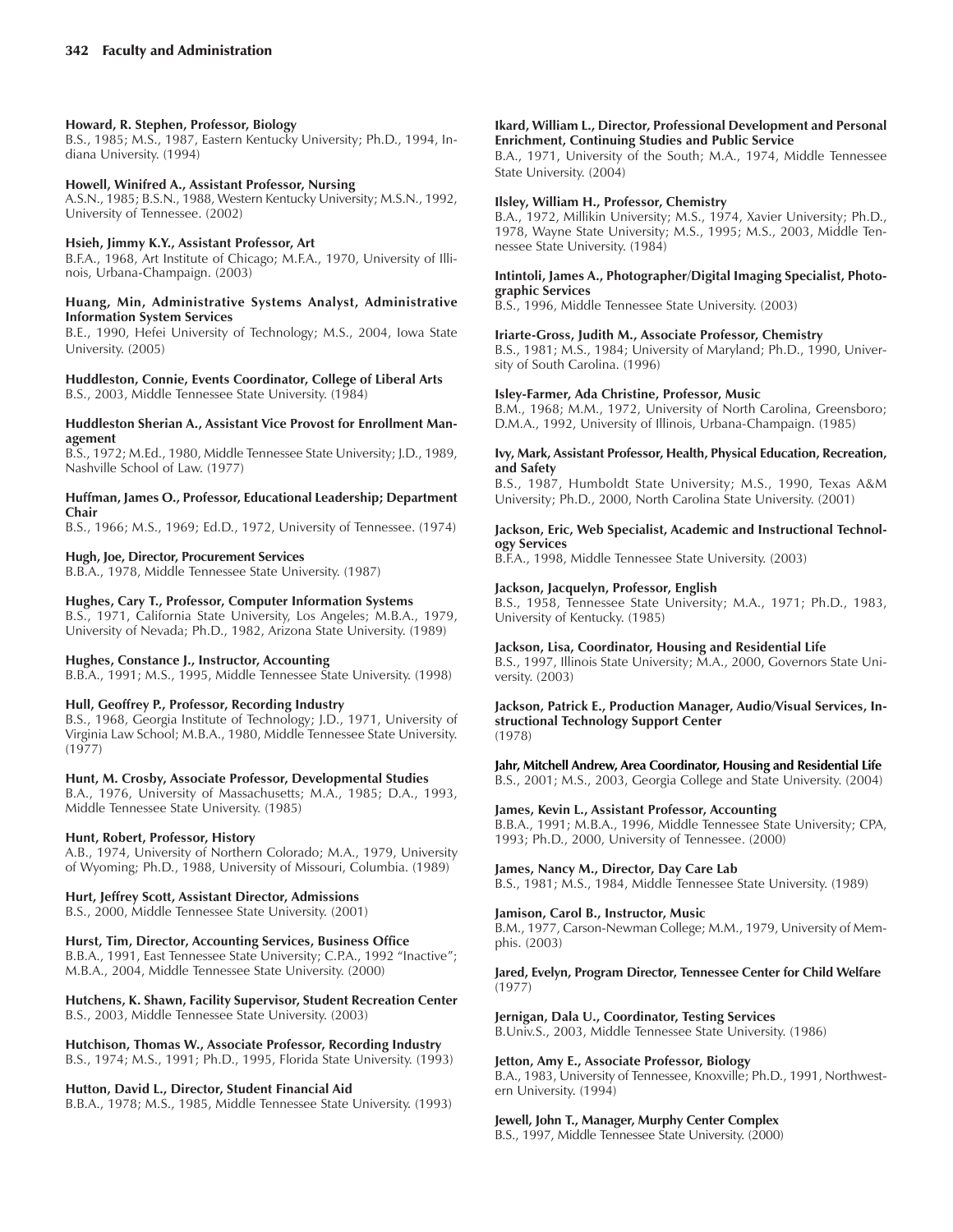#### **Jewell, Tim, Associate Director of Outdoor Pursuits, Student Recreation Center**

B.S., 1984, Middle Tennessee State University. M.A.T., 1997, University of Memphis. (2001)

### **Jih, Wen-Jang, Professor, Computer Information Systems**

B.S., 1974, National Central University; M.B.A., 1977, National Cheng-Chi University; Ph.D., 1985, University of North Texas. (2003)

**Jimison, Thomas P., Professor, Electronic Media Communication** B.F.A., 1971, Maryland Institute College of Art; M.A., 1972; M.F.A.,

### **Johns, Horace E., Professor, Accounting**

1973, University of Iowa. (1991)

B.A., 1967; J.D., 1970, Vanderbilt University; M.A., 1976; Ph.D., 1982, George Peabody College; M.B.A., 1987, Syracuse University. (1983)

### **Johns, Rebecca Rushing, Instructor, Health, Physical Education, Recreation, and Safety**

B.A., 1992; M.S., 1999; Ed.S., 2002, Middle Tennessee State University. (1999)

### **Johnson, Charles, Instructor, English**

B.A., 1996, Bard College; M.A., 2000, Middle Tennessee State University. (2001)

### **Johnson, Clarence Shole, Professor, Philosophy**

B.A., 1975, Fourah Bay College, University of Sierra Leone; M.A., 1978, Dalhousie University; Ph.D., 1986, McGill University. (1998)

### **Johnson, Gretchen Carol, Instructor, English**

B.A., 1994, Middle Tennessee State University; M.A., 2003, Georgia State University. (2003)

### **Johnson, Jerden E., Assistant Professor, Psychology**

B.A., 1972, Memphis State University; M.A., 1976, Middle Tennessee State University; Ph.D., 1983, University of Wisconsin, Milwaukee. (1989)

### **Johnson, Jon Seth, Assistant Professor, Art**

B.F.A., 1999, Jacksonville State University; M.F.A., 2002, University of Tennessee. (2003)

### **Johnson, Michael A., Assistant Director, Counseling Services**

B.S., 1978; M.S., 1981; Graduate Study, Tennessee State University. (1989)

### **Johnson, Michael Anthony, Associate Professor, Electronic Media Communication**

B.S., 1984, Tennessee State University; M.A., 1992, Austin Peay State University. (1991)

### **Johnson, Newtona, Associate Professor, English**

B.A., 1979, Foruah Bay College, University of Sierra Leone; M.A., 1982, Dalhousie University; M.A., 1986, Concordia University; Ph.D., 1997, Emory University. (1998)

### **Johnson, Sandra L., Assistant Professor, Biology**

B.A., 1973, University of Pennsylvania; M.A., 1976, Teachers College, Columbia University; Ph.D., 1996, University of South Carolina. (1998)

### **Johnson, Susan, Counselor, Student Support Services**

B.A., 1989, Mars Hill College. (2002)

### **Johnson, Y. Faye, Associate Professor, Sociology and Anthropology; Assistant to Executive Vice President and Provost**

B.S., 1965; M.A.T., 1969, Middle Tennessee State University; M.A., 1977, Vanderbilt University. (1969)

**Johnston, Tony V., Associate Professor, Agribusiness and Agriscience** B.S., 1980; M.S., 1986; Ph.D., 1995, University of Arkansas. (1995)

### **Jones, Benjamin W., Accountant II, Business Office**

B.B.A., 2000; M.B.A., 2002, Middle Tennessee State University; C.P.A., 2004. (2002)

### **Jones, Carla K., Instructor, Computer Information Systems**

B.S., 1986, Tennessee State University; M.S., 1998, Middle Tennessee State University. (1999)

### **Jones, Connie J., Professor, Elementary and Special Education; Department Chair**

B.A., 1975, Fisk University; M.A., 1979; Ed.D., 1988, Tennessee State University. (1988)

### **Jones, Eve H., Administrative Senior Systems Analyst, Administrative Information System Services** B.B.A., 1987, Mississippi State University. (1992)

#### **Jones, Lisa K., Coordinator, Human Resource Services** B.B.A., 1989, Middle Tennessee State University. (1994)

### **Jones, Robert B., Professor, History**

A.B., 1964, University of Virginia; M.A., 1968; Ph.D., 1972, Vanderbilt University. (1970)

**Jones, Robin C., Director, Communication Support Services** (1993)

### **Jones, Sharon W., Instructor, Management and Marketing**

B.S., 1983, Appalachian State University; M.B.A., 1992, Middle Tennessee State University. (1999)

### **Jones, Steven D., Associate Professor, Psychology**

B.A., 1969, University of the South; M.A., 1974, University of Tennessee; Ph.D., 1985, University of Houston. (1993)

### **Jordan, Linda F., Director, Special Academic Projects, Academic Affairs** B.S., 1982, David Lipscomb College; M.A., 1998, Middle Tennessee State University. (1989)

**Jordan, Linda M., Coordinator, Facilities Services**

B.S., 1980; M.S. 1993, Middle Tennessee State University. (1985)

### **Jordan, Tojuana Kendall, Assistant Director, Admissions** B.A., 1995, Western Kentucky University. (1998)

### **Joyce, Tara, Coordinator of Project Planning for Adolescents and Adults, Center for Study and Treatment of Dyslexia**

B.A., 1976, Drew University; M.S., 1977, Syracuse University; Ed.D., 1988, Harvard University. (1999)

### **Jubenville, Colby, Assistant Professor, Health, Physical Education, Recreation, and Safety**

B.A., 1994, Millsaps College; M.S., 1995; Ph.D., 1999, University of Southern Mississippi. (2001)

### **Justice-Lowe, Vickie G., Associate Director for Finance and Administration, Housing and Residential Life**

B.A., 1974, University of Tennessee; M.A., 1980; Ed.S., 1993, Middle Tennessee State University. (1982)

### **Kalwinsky, Robert K., Assistant Professor, Electronic Media Communication**

B.A., 1974, Temple University; M.A., 1993, San Diego State University; Ph.D., 2001, University of Iowa. (2000)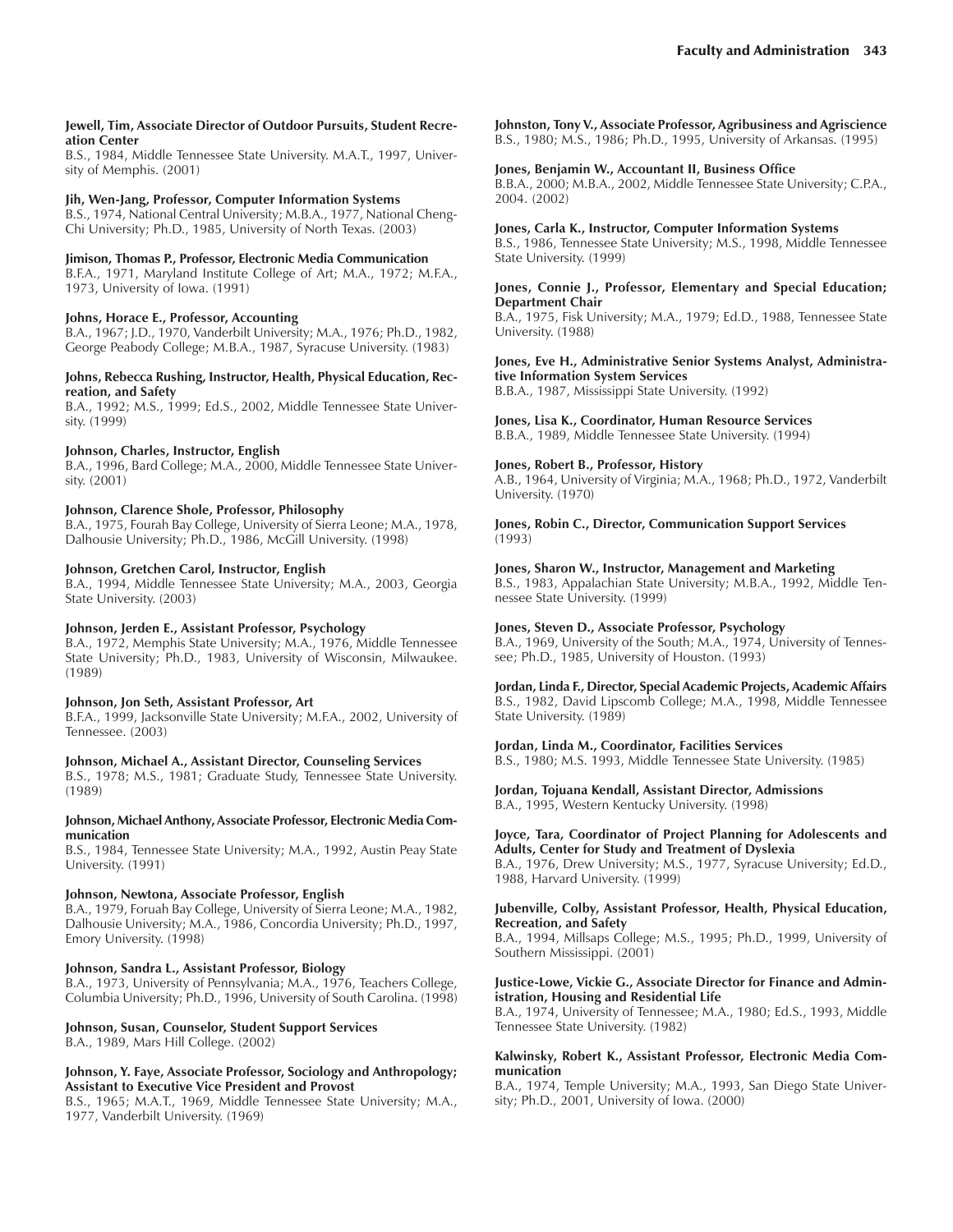#### **Kang, Minsoo, Assistant Professor, Health, Physical Education, Recreation, and Safety**

B.A., 1995; M.A., 1997, Seoul National University; Ph.D., 2004, University of Illinois, Urbana-Champaign. (2004)

### **Kates, Ron, Associate Professor, English**

B.A., 1989, Emory University; M.A., 1991, Miami University; Ph.D., 1997, Georgia State University. (1997)

### **Kaufman, Andrew J., Assistant Professor, Art**

B.F.A., 1999; M.F.A., 2002, University of South Florida. (2002)

### **Kawahito, Kiyoshi, Professor, Economics and Finance**

B.S., 1963, Oklahoma City University; M.B.A., 1965; Ph.D., 1971, University of Maryland. (1971)

**Keedy, Priscilla P., Instructor, Computer Information Systems** B.S., 1983; M.S., 1999, Middle Tennessee State University. (1999)

### **Keel, Beverly J., Associate Professor, Recording Industry**

B.S., 1988, Middle Tennessee State University; M.S., 1989, Columbia University. (1995)

### **Keene, Kristen C., Financial Management Analyst, Academic Affairs** B.A., 2001, Middle Tennessee State University. (2002)

### **Kelker, Nancy L., Associate Professor, Art**

B.F.A., 1974; M.A., 1976, University of Oklahoma; Ph.D., 1985, University of Texas. (1999)

### **Kelly, David B., Associate Professor, Psychology**

B.A., 1972, Georgetown University; M.S., 1977, Oklahoma State University; Ph.D., 1984, Texas Technological University. (1985)

### **Kelly, J. Padgett, Professor, Biology; Co-Director, Center for Environmental Education**

B.S., 1967; M.S., 1970, Middle Tennessee State University; Ph.D., 1975, Mississippi State University. (1991)

### **Kemp, Katie J., Assistant Professor, Management and Marketing**

B.S.B., 1976, Murray State University; M.B.A., 1981, Austin Peay State University; D.B.A., 1991, Mississippi State University. (1987)

**Kempf, DeAnna S., Assistant Professor, Management and Marketing** B.S., 1984; M.B.A., 1989; Ph.D., 1995, Indiana University. (2002)

### **Kendrick, Donald F., Professor, Psychology**

B.A., 1978, Eastern Washington University; M.A., 1980; Ph.D., 1982, Michigan State University. (1983)

### **Kerr, Brenda, Instructional Technology Specialist, Academic and Instructional Technology Services**

B.S., 1979, Drake University; M.A., 1995, Iowa State University. (1998)

### **Kerr, Robert, Assistant Track Coach, Athletics**

B.S., 1963; M.S., 1965, University of Iowa; Ph.D., 1973, Purdue University. (1998)

### **Kerrick, George, Professor, English**

A.B., 1964, Florida Southern University; M.A., 1965, Ohio State University; Ph.D., 1971, University of North Carolina. (1970)

# **Kershaw, Richard W., Director, Student Unions and Programming**

B.S., 1988, Western Oregon State; M.A., 1993, Michigan State University. (2004)

**Kethley, R. Bryan, Associate Professor, Management and Marketing** B.S., 1981, Southern Illinois University at Carbondale; M.S., 1988, University of Arkansas; Ph.D., 1997, University of Mississippi. (1997)

### **Kew, Rosemary, Assistant Professor, Foreign Languages and Literatures**

B.A., 1968, University of London; M.A., 1984, University of Rochester. (1989)

### **Khansari, Ahmad C., Assistant Professor, Mathematical Sciences**

B.S., 1975, Ferdosi University (Iran); M.S., 1980, Brunel University (England); Ph.D., 1995, Middle East Technical University (Turkey). (2001)

### **Kholodnyi, Valery A., Professor, Mathematical Sciences**

M.S., 1987; Ph.D., 1990, Moscow Institute of Electronics and Mathematics. (2003)

### **Kick, Edward L., Professor, Sociology and Anthropology; Department Chair**

B.A., 1973, University of Wisconsin; A.M., 1976; Ph.D., 1980, Indiana University. (1999)

### **Kile, Charles O., Jr., Assistant Professor, Accounting**

B.M.E., 1982, Lee University; M.B.A., 1984, Regent University; M.S.B.A., 1990; Ph.D., 1993, Washington University-St. Louis (2003)

### **Kilpatrick, Robyn, Development Officer, College of Liberal Arts; Development Office**

B.A., 1992, Vanderbilt University. (2000)

### **Kim, Jwa Keun, Professor, Psychology**

B.Ed., 1980; M.Ed., 1982, Kyungpook National University; Ph.D., 1989, University of Oklahoma. (1989)

### **Kim, Yang Soo, Assistant Professor, Speech and Theatre**

B.A., 1984, Hankuk University of Foreign Studies; MACOMM, 1995, Southwestern Baptist Theological Seminary; Ph.D., 2003, University of Oklahoma. (2003)

### **Kimbrell, Edward M., Professor, Journalism; Interim School Director**

B.S.J., 1961; M.S.J., 1967, Northwestern University; Ph.D., 1972, University of Missouri. (1971)

### **Kimbrell, Sally F., Senior Nurse, Health Services**

R.N., 1961, Springfield Memorial Hospital; B.S., 1989, College of St. Francis. (1978)

### **Kimmins, Dovie L., Associate Professor, Mathematical Sciences**

B.S., 1980, David Lipscomb College; M.S., 1983, Middle Tennessee State University; Ed.D., 1994, University of Tennessee, Knoxville. (1983)

### **King, Mark A., Instructor, Sociology and Anthropology**

B.S., 1997, Howard University; M.A., 2001, Johns Hopkins University. (2004)

### **King, Rebecca, Associate Professor, English**

B.A., 1972, Hendrix College; B.S.N., 1976, University of Tennessee Center for Health Sciences; M.A., 1991, Middle Tennessee State University; Ph.D., 1997, University of Tennessee. (1995)

### **Kintzler, Sharon Thomas, Associate Director, Admissions**

B.S., 1994; M.Ed., 1998, Middle Tennessee State University. (1995)

### **Kirchner, Cathy, Assistant Director, Scheduling Center**

B.S., 1978, Western Kentucky University. (1994)

### **Kirk, Rachel A., Assistant Professor, Walker Library**

B.A., 1989, Wake Forest University; M.A., 1991, University of North Carolina; M.L.S., 2002, University of Tennessee. (2002)

### **Kirkman, Kathy, Instructor, English**

B.A., 1988; M.A., 1996, Middle Tennessee State University. (1998)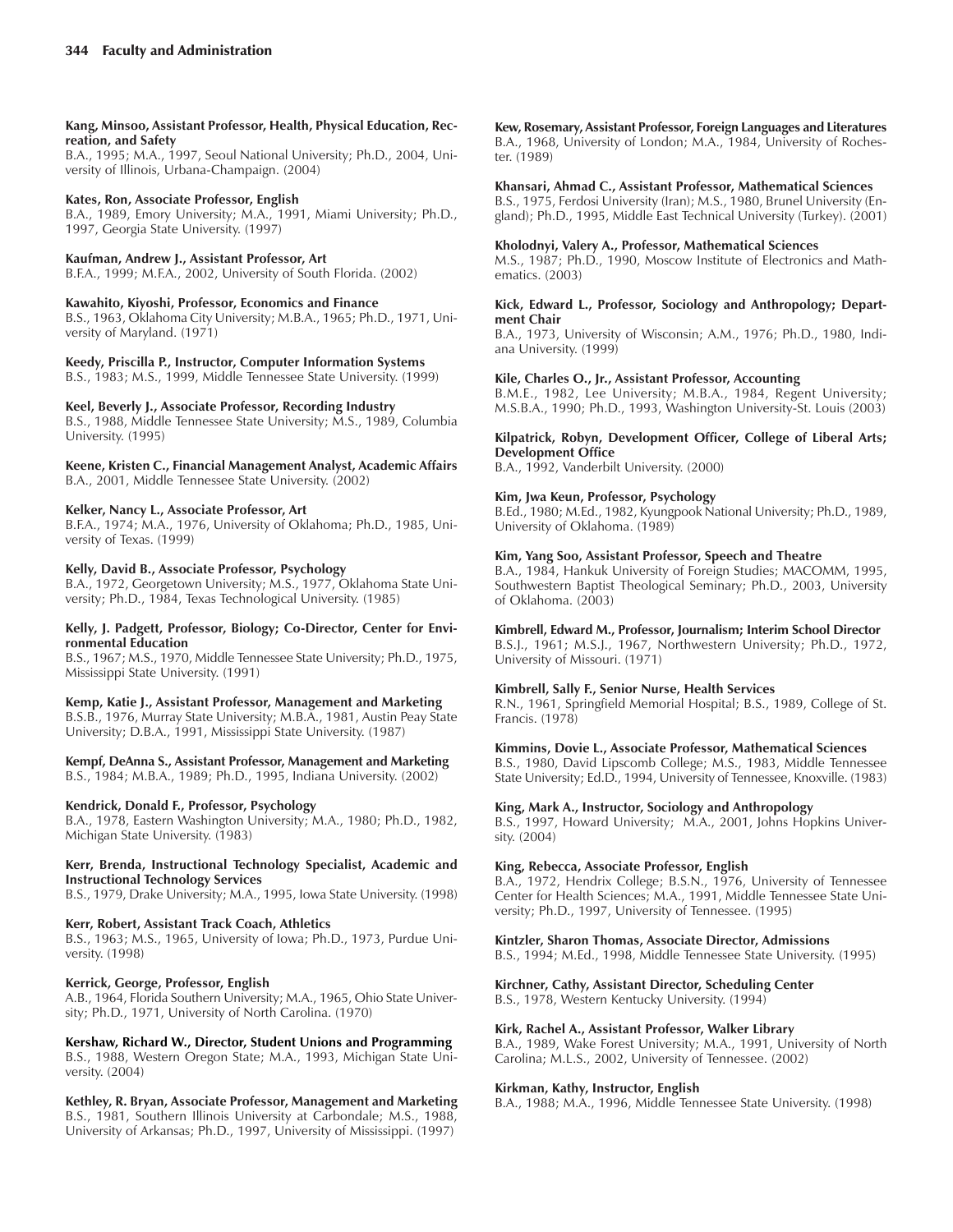#### **Kissinger, Lori, Assistant Professor, Speech and Theatre**

B.S., 1984, Southern Indiana University; M.L.I.S., 1989, Indiana University; M.A., 2000, Indiana State University. (2003)

### **Kitzler, Phyllis A., Administrative Senior Systems Analyst, Administrative Information System Services**

B.S., 1986, Middle Tennessee State University. (1989)

### **Klein, Christopher C., Associate Professor, Economics and Finance**

B.A., 1976, University of Alabama; Ph.D., 1980, University of North Carolina. (2002)

### **Klein, Paige, Instructor, English**

B.A., 1991, University of California; M.A., 2002, Middle Tennessee State University. (2002)

### **Kline, Paul C., Associate Professor, Chemistry**

B.S., 1979, Christian Brothers College; M.S., 1983, Georgia Institute of Technology; Ph.D., 1992, University of Notre Dame. (1994)

### **Klukowski, Matthew, Assistant Professor, Biology**

B.S., 1993, Loyola University, Chicago; Ph.D., 1998, Indiana University. (1999)

### **Klumpe, Eric W., Associate Professor, Physics and Astronomy**

A.A., 1977, Pasadena City College; B.S., 1980, California Institute of Technology; M.S., 1981, Stanford University; M.S., 1991, University of Memphis; M.A., 1996; Ph.D., 1999, University of Texas. (1999)

#### **Knox, Alvin, Instructor, English**

B.A., 1996, Tennessee Technological University; M.F.A., 1999, Vermont College. (2001)

#### **Knox, Barbara, Program Coordinator, Tennessee Louis Stokes Alliance for Minority Participation, College of Basic and Applied Sciences**

B.A., 1992; M.Ed. 1994, University of Mississippi; Ed.S., 2001, Middle Tennessee State University. (2003)

#### **Knox, John D., Assistant Professor, Art**

B.F.A, 1991, University of North Carolina at Pembroke; M.F.A., 1997, Savannah College of Art. (2004)

#### **Koenig, Wendy K., Assistant Professor, Art**

B.A., 1988, University of Louisville; M.F.A., 1998, Ohio University; Ph.D., 2004, Ohio State University. (2003)

#### **Koritsanszky, Tibor S., Professor, Chemistry**

M.Sc., 1979, Eotvos Lorand University; Ph.D., 1992, Free University of Berlin. (2002)

### **Korobkov, Andrei V., Assistant Professor, Political Science**

B.S.; M.A., 1982, Moscow State University; Ph.D. (Economics), 1988, Russian Academy of Sciences; Ph.D., (Political Science), 1999, University of Alabama. (2000)

#### **Korzaan, Melinda L., Assistant Professor, Computer Information Systems**

B.S., 1991; M.S., 1998, Southwest Missouri State University; Ph.D., 2004, University of Arkansas. (2004)

#### **Koski, Timothy R., Associate Professor, Accounting**

B.S., 1982, Arizona State University; M.S., 1986, Southern Methodist University; C.P.A., 1989; Ph.D., 1998, University of Missouri. (2002)

### **Kostkowska, Justyna, Associate Professor, English**

M.A., 1986, University of Maria Curie-Sklodowska; Ph.D., 1995, University of Delaware. (1996)

#### **Kramer, Dennis A., Assistant Professor, Psychology**

B.A., 1988, Arizona State University; M.A., 1995; Ph.D., 2000, University of South Florida. (2000)

### **Krishnamani, Vatsala, Professor, Mathematical Sciences**

B.S., 1965, Madras University, India; M.S., 1967, Indian Institute of Technology, India; Ph.D., 1986, Southern Illinois University. (1986)

#### **Kyle, Reuben, Professor, Economics and Finance**

B.S., 1963, Georgia Institute of Technology; M.B.A., 1967, University of Alabama; Ph.D., 1972, University of Tennessee. (1972)

**Lahde, Karen E., Facilities Inventory Coordinator, Campus Planning** B.S., 1990, Middle Tennessee State University. (2003)

#### **Lahm, Robert J., Jr., Assistant Professor, Business Education, Marketing Education, and Office Management**

B.S., 1985, Kean University; M.S., 1994; Ph.D., 1999, Georgia State University. (2004)

### **Lamb, Jeri, Advertising Manager,** *Sidelines*

A.S., 1979, Columbia State Community College; M.A.T., 1981, Belmont University. (2002)

### **Lancaster, Kenneth G., Associate Professor, Social Work**

B.S., 1971; M.A., 1975, Austin Peay State University; M.S.S.W., 1979, University of Tennessee; Ph.D., 1994, University of Wisconsin, Milwaukee. (1998)

### **Langenbach, Lisa, Associate Professor, Political Science**

B.A., 1980, Mary Washington College; M.A., 1982; Ph.D., 1986, Purdue University. (1993)

### **Langham, Jerry, Fitness Director, Student Recreation Center**

B.S., 1995; M.S., 1997, Middle Tennessee State University. (2000)

### **Langston, William E., Associate Professor, Psychology**

B.A., 1989, University of Houston; Ph.D., 1994, University of Wisconsin, Madison. (1997)

### **Lavender, Mary Jane, Assistant Professor, Nursing**

R.N., 1966, Methodist Hospital School of Nursing; B.S.N., 1970, Indiana University; M.S.Ed., 1974, University of Central Arkansas; Ed.S., 1999, Middle Tennessee State University. (1992)

### **Lavery, David, Professor, English**

B.S., 1971, Clarion University; M.A., 1973, St. Cloud University; Ph.D., 1978, University of Florida. (1993)

#### **Lawler, Margaret, Associate Director, Housing and Residential Life** B.A.S., 1993, Western Illinois University; M.S., 1995, Central Missouri

State University. (2000)

### **Lawrence, Robert, Instructor, English**

B.A., 1998; M.A., 2002, Middle Tennessee State University. (2002)

#### **Laws, Robert C., Director, Tennessee Center for Labor-Management Relations**

B.A., 1958; J.D., 1962, Vanderbilt University. (2000)

### **Lawson, Marlene G., Assistant to the Dean, College of Basic and Applied Sciences**

C.P.S., 1990; B.Unv.S., 1997, Middle Tennessee State University. (1973)

### **Lea, James W., Professor, Mathematical Sciences**

B.S., 1963; M.S., 1965, Tennessee Technological University; Ph.D., 1971, Louisiana State University. (1971)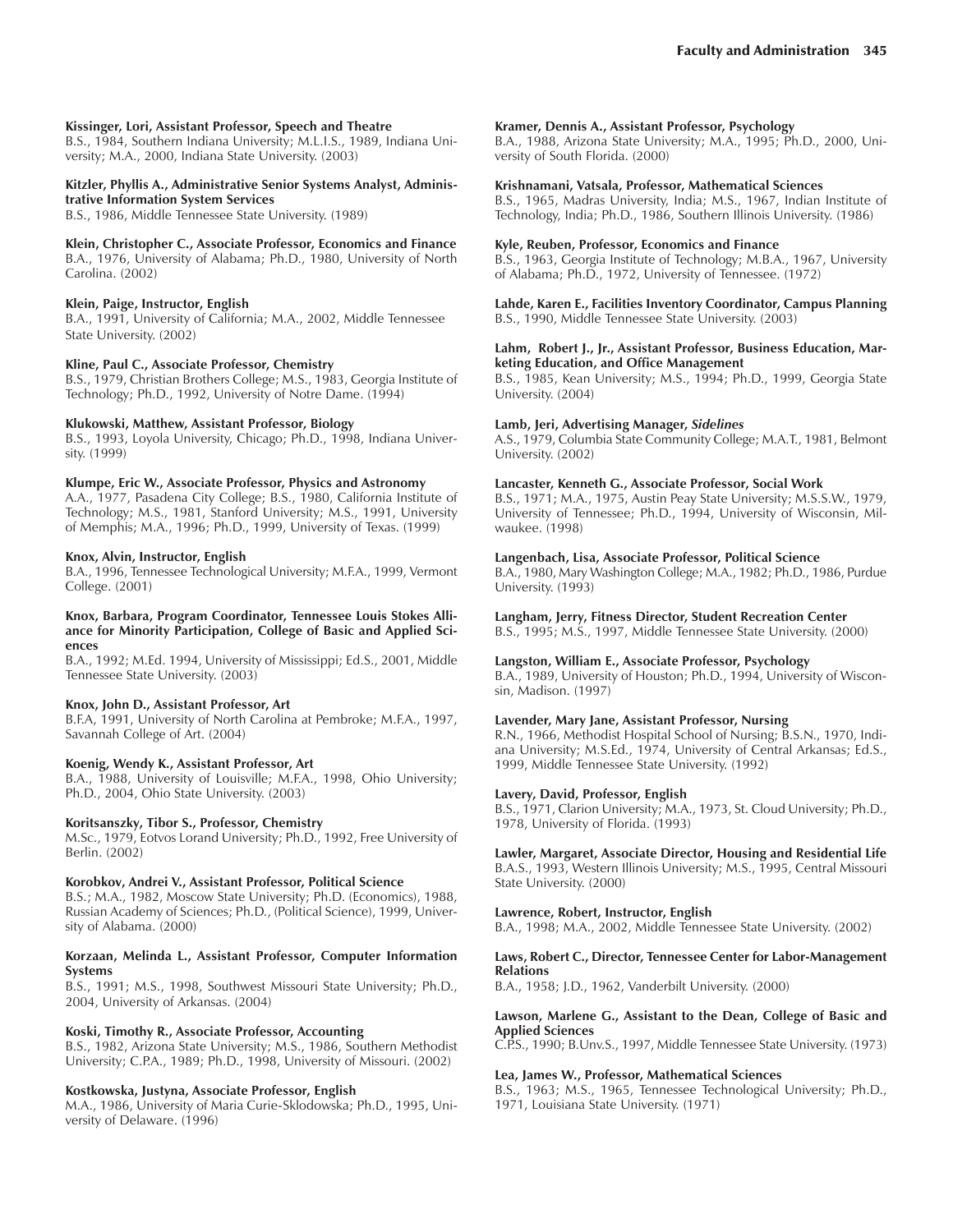#### **Lea, Lucinda T., Vice President for Information Technology and Chief Information Officer**

B.S., 1967, Tennessee Technological University; M.S., 1974, Middle Tennessee State University. (1973)

### **Leblond, Jeffrey D., Assistant Professor, Biology**

B.S., 1993, University of Massachusetts, Amherst; Ph.D., 1997, University of Tennessee. (2000)

### **Ledford, Lucas, Specialist-Library Systems, Walker Library**

B.A., 2004, Middle Tennessee State University. (2004)

### **Lee, Jeong Hwa, Associate Professor, English**

B.A., 1979, Korea University; M.A., 1982, State University of New York, Albany; Ph.D., 1994, University of Kansas. (1994)

#### **Lee, John T., Professor, Economics and Finance; Department Chair** B.S., 1964, Tennessee Technological University; M.S., 1966, University of Tennessee; Ph.D., 1977, University of Georgia; C.F.P., 1994. (1984)

**Lee, Jong-Sung, Associate Professor, Computer Information Systems**

B.S., 1977, Yeungnam University; M.B.A., 1983, Central Missouri State University; D.B.A., 1988, Mississippi State University. (1987)

### **Lee, Karen Kimmel, Associate Professor, Social Work**

B.A., 1970, Marietta College; M.S.W., 1974, Boston College. (1983)

### **Lee, Paul D., Professor, Physics and Astronomy**

B.S., 1963; M.S., 1965; Ph.D., 1968, University of Illinois. (1994)

### **Lee, Terrence A., Associate Professor, Chemistry**

B.S., 1979, Florida Institute of Technology; M.S., 1986; Ph.D., 1990, University of Akron. (1991)

### **Leggett, Denise M., Instructor, Accounting**

B.B.A., 2000; M.B.A., 2002, Middle Tennessee State University. (2003)

### **Leming, Gretchen R., Program Coordinator and Academic Advisor, Jennings A. Jones College of Business**

B.A., 1994; M.S., 1996, University of Tennessee, Knoxville. (1999)

### **Leone, Janice M., Professor, History**

B.A., 1971, College of St. Scholastica; B.S., 1977; M.A., 1979, Mankato State University; Ph.D., 1989, Ohio State University. (1989)

### **Leonhirth, William James, Assistant Professor, Journalism**

B.A., 1973, Middle Tennessee State University; M.A., 1977, American University; Ph.D., 1996, University of Florida. (2003)

### **Levine, William, Associate Professor, English**

B.A., 1980, State University of New York, Stony Brook; Ph.D., 1989, Indiana University. (1998)

### **Lewis, Beverly Renee, Assistant Professor, English**

B.A., 1993, Belmont University; M.A., 1995, Ph.D., 2003, Middle Tennessee State University. (1998)

### **Lewis, Stephen D., Professor, Business Education, Marketing Education, and Office Management; Interim Department Chair**

B.S., 1974, Tennessee Technological University; M.Ed., 1975, Memphis State University; Ph.D., 1977, University of North Dakota; C.D.P., 1987. (1977)

### **Li, Cen, Assistant Professor, Computer Science**

B.S., 1993, Middle Tennessee State University; M.S., 1995,; Ph.D., 2000, Vanderbilt University. (1999)

### **Lin, Anhua, Assistant Professor, Mathematical Sciences**

B.S., 1997, University of Science and Technology; M.S., 1999; M.S., 2002; Ph.D., 2003, Johns Hopkins University. (2004)

### **Linton, Michael R., Professor, Music**

B.M., 1974, Wheaton College; M.M., 1977, University of Cincinnati; M.A., 1980, Yale University; Ph.D., 1988, New York University. (1994)

### **Littlepage, Glenn E., Professor, Psychology**

B.A., 1969, University of New Mexico; M.S., 1971; Ph.D., 1974, Kansas State University. (1973)

### **Livingston, James Randall, Assistant Professor, Journalism**

B.F.A., 1990, Middle Tennessee State University; M.F.A., 1992, University of Georgia. (2004)

### **Livingston, Steven Greene, Professor, Political Science**

B.A., 1976, Pacific Lutheran College; A.M., 1978; Ph.D., 1986, Harvard University. (1994)

#### **Logan, Terry L., Coordinator of Safety, Construction Administration and Environmental Health and Safety Services**

B.A., 1982, McNeese State University; M.S., 1994, Middle Tennessee State University. (1990)

### Londré, Debra R., Coordinator, Concrete Industry Management Pro**gram, Engineering Technology and Industrial Studies**

B.S., 1999, Middle Tennessee State University. (2000)

### **Long, Lynette, Associate Professor, Speech and Theatre**

B.A.C., 1991, Bowling Green State University; M.A., 1993, Ohio University; Ph.D., 1997, University of Georgia. (2004)

### **Long, Patience, Assistant Director, Alumni Relations**

B.S., 2001, Middle Tennessee State University. (2004)

### **Lorson, Noel, Assistant Professor, Art**

B.F.A., 1995, Kurtztown University; M.F.A., 2001, Tyler School of Art, Temple University. (2004)

### **Loucky, David L., Professor, Music**

B.A., 1982, Wesleyan University; M.M., 1984, Yale University, D.M.A., 1987, State University of New York, Stony Brook. (1989)

### **Lucas, Marva S., Associate Professor, Developmental Studies; Interim Chair**

B.A., 1977, Fisk University; M.S., 1993; Ed.S., 1996, Middle Tennessee State University; Ed.D., 1999, Tennessee State University. (1993)

### **Luo, Rong, Assistant Professor, Mathematical Sciences**

B.S., 1996; M.S., 1998, University of Science and Technology; Ph.D., 2002, West Virginia University. (2002)

### **Lutz, Alfred, Associate Professor, English**

B.A., 1982, Tubingen University (FRG); M.A., 1987; Ph.D., 1993, University of Colorado, Boulder. (1998)

### **Lynch, John C., Jr., Director, Marketing Technologies, News and Public Affairs**

B.A., 1969, University of the South; M.A., 1973, Memphis State University. (1991)

### **Lynn, Alyson Muenzer, Instructor, English**

B.A., 1998, University of Tennessee; M.A., 2001, Middle Tennessee State University. (2001)

### **Lyons, Leah, Instructor, Foreign Languages and Literatures**

B.A., 1995, Middle Tennessee State University; M.A., 1997, Vanderbilt University. (2001)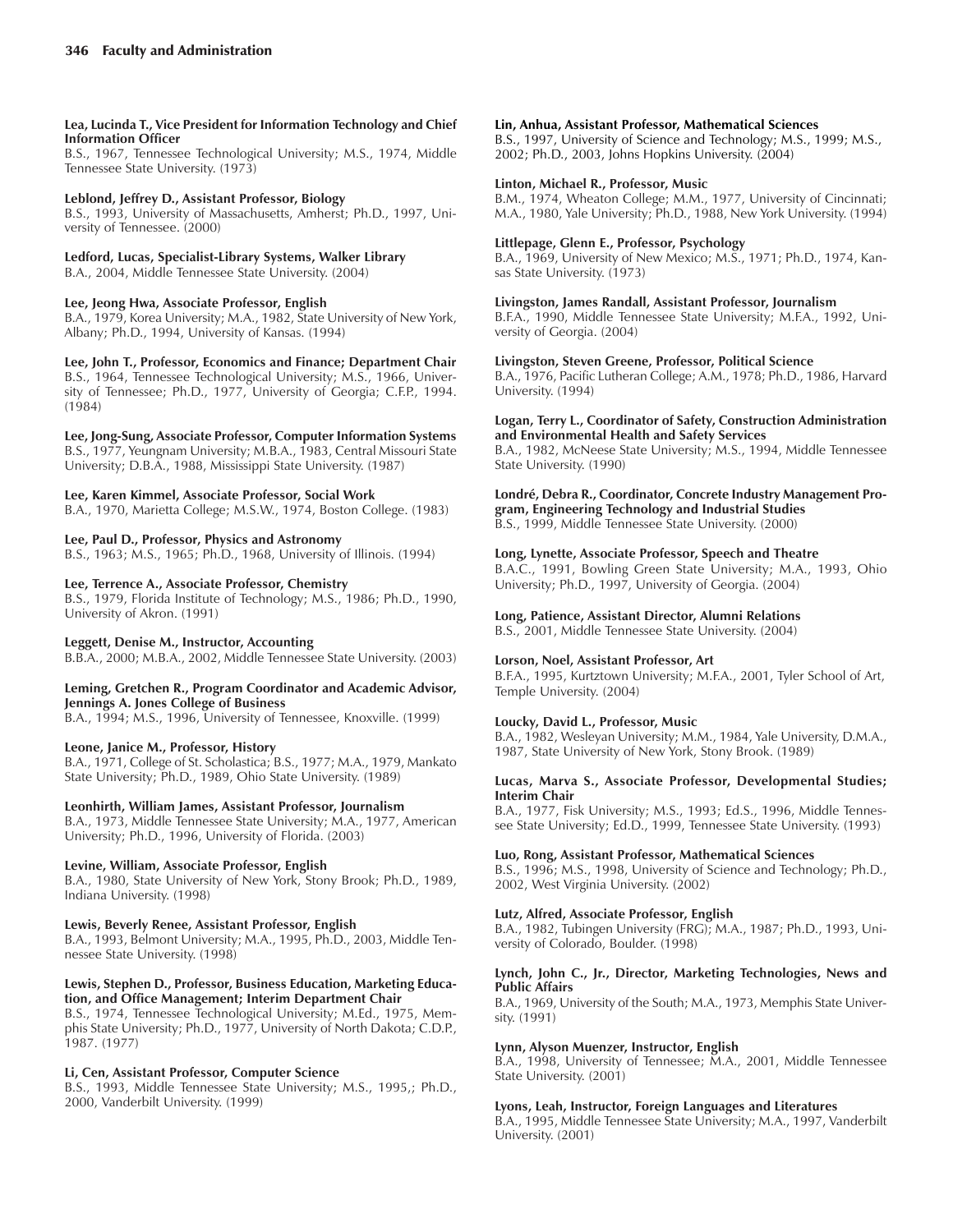### **MacBeth, In Cheung Sok, Assistant Professor, Walker Library**

B.A., 1963, Ewha Womenís University-Korea; M.L.S., 1970; Ed.S., 1972, George Peabody College. (1975)

#### **MacBeth, Jon L., Professor, Health, Physical Education, Recreation, and Safety**

B.A., 1963, University of Florida; M.A., 1968; Ed.D., 1973, George Peabody College. (1973)

#### **MacDougall, Preston J., Associate Professor, Chemistry** B.S., 1983; Ph.D., 1989, McMaster University. (1994)

### **MacLean, Victoria Marie, Associate Professor, Sociology and Anthropology**

B.S., 1982, University of Tulsa; M.A., 1984, Ph.D., 1992, Duke University. (2003)

### **Mackin, Randal, Assistant Professor, English**

B.S., 1981; M.A., 1988, Austin Peay State University; D.A., 2002, Middle Tennessee State University. (1997)

### **Macy, Amy S., Assistant Professor, Recording Industry**

B.M., 1986; M.B.A., 1995, Belmont University. (1999)

### **Magada-Ward, Mary, Associate Professor, Philosophy**

B.A., 1975, LeMoyne College; M.A., 1990; Ph.D., 1993, Southern Illinois University. (1993)

### **Maier, J. Lee, Professor, Computer Information Systems**

B.S., 1969, University of Tennessee; M.S., 1974, Colorado State University; Ph.D., 1992, Auburn University. (1992)

**Maisonneuve, Rita M., Assistant Professor, Foreign Languages and Literatures**

B.A., 1979; M.A., 1983, Carleton University. (1987)

### **Malone, Ron, Director, Events and Transportation**

B.S., 1988, Middle Tennessee State University. (1989)

### **Maples-Vaught, Anne, Project Coordinator, Campus Planning**

B.S., 1988; B.S., 1999, Middle Tennessee State University. (2000)

### **Mapp, Larry Glover, Professor, English**

B.A., 1968; M.A., 1969, University of Georgia; Ph.D., 1981, Vanderbilt University. (1969)

### **Marcellus, Jane Berry, Assistant Professor, Journalism**

B.A., 1980, Wesleyan University; M.S.J., 1982, Northwestern University; M.A., 1993, University of Arizona; Ph.D., 2004, University of Oregon. (2003)

### **Marchant, Jennifer, Assistant Professor, English**

B.S., 1985, State University of New York, Brockport; M.S., 1993, State University of New York, Buffalo; M.A., 1996, Tulsa University; Ph.D., 2003, Illinois State University. (2003)

### **Marquart, Sheila M., Assistant Professor, Nursing**

B.S.N., 1974, University of Akron; M.S.N., 1991, University of Alabama, Huntsville; Ed.S., 1999, Middle Tennessee State University. (1994)

#### **Marten, Tim, Area Coordinator, Housing and Residential Life** B.S., 1994; M.S.Ed., 2003, Illinois State University. (2003)

### **Martin, Byron, Instructor, Health, Physical Education, Recreation, and Safety**

B.S., 1991; M.S., 1993, Western Kentucky University; (2004)

### **Martin, Christopher B., Associate Professor, History**

B.A., 1989; M.A., 1991, Middle Tennessee State University; Ph.D., 1997, University of Tennessee. (2001)

### **Martin, Mary B., Professor, Mathematical Sciences**

B.S., 1979, Middle Tennessee State University; M.S., 1981; Ph.D., 1984, University of North Carolina. (1998)

### **Massaquoi, Jeanne H., Director, Student-Athlete Enhancement Center**

B.S., 1985; M.S., 1988, Middle Tennessee State University. (1988)

### **Massaquoi, Momolu W., Assistant Professor, Walker Library**

B.A., 1973, Cuttington College-Liberia; M.L.S., 1977, George Peabody College. (1982)

### **Massaro, Chris, Director of Athletics**

B.S., 1983, University of Northern Colorado; Master of Sports Administration, 1985, Ohio University. (2005)

### **Massengill, Amy, Instructor, Biology**

B.S., 1993, Stetson University; D.V.M., 1997, University of Florida. (1998)

#### **Mathis, Mary K., Associate Professor, Engineering Technology and Industrial Studies**

B.S.C.E., 1972, Tennessee Technological University; M.A., 1982; Ed.S., 1988, Middle Tennessee State University; Ed.D., 1993, Tennessee State University. (1988)

### **Mathis, Philip M., Professor, Biology; Interim Dean, University Honors College**

B.S., 1964, Murray State College; M.S., 1967, Middle Tennessee State University; Ed.S., 1971, George Peabody College; Ed.D., 1973, University of Georgia. (1967)

### **Matusek, Chris, Football Equipment Manager, Athletics**

B.S., 2002, Middle Tennessee State University. (2003)

### **Mauldin, John, Assistant Professor, Speech and Theatre**

B.S., 1997, Middle Tennessee State University; M.F.A., 2001, Florida Atlantic University. (2003)

### **May, Rosa, Coordinator of Custodial Services, Housing and Residential Life**

(1997)

### **Mayberry, Leslie, Mechanical Systems Coordinator, Facilities Services** B.S., 1986, Tennessee State University. (1994)

### **Maynor, John, Assistant Professor, Political Science**

B.A., 1990, Millsaps College; M.A., 1992, George Washington University; D. Phil., 2000, University of York, England (2004)

### **McBee, Dennis, Manager, Distribution Services**

B.S., 1989, Middle Tennessee State University. (1995)

#### **McBee, Haven, Instructor, Foreign Languages and Literatures** B.A., 1999; M.A.T., 2004, Middle Tennessee State University. (2004)

### **McBreen, Theresa M., Assistant Professor, Foreign Languages and Literatures**

B.A., 1990, Iona College; M.A., 1992, Ph.D., 1999, Purdue University. (2001)

### **McBride, Ronald E., Professor, Engineering Technology and Industrial Studies**

B.S., 1968, University of Arkansas; M.S., 1973; Ed.D., 1980, East Texas State University. (1986)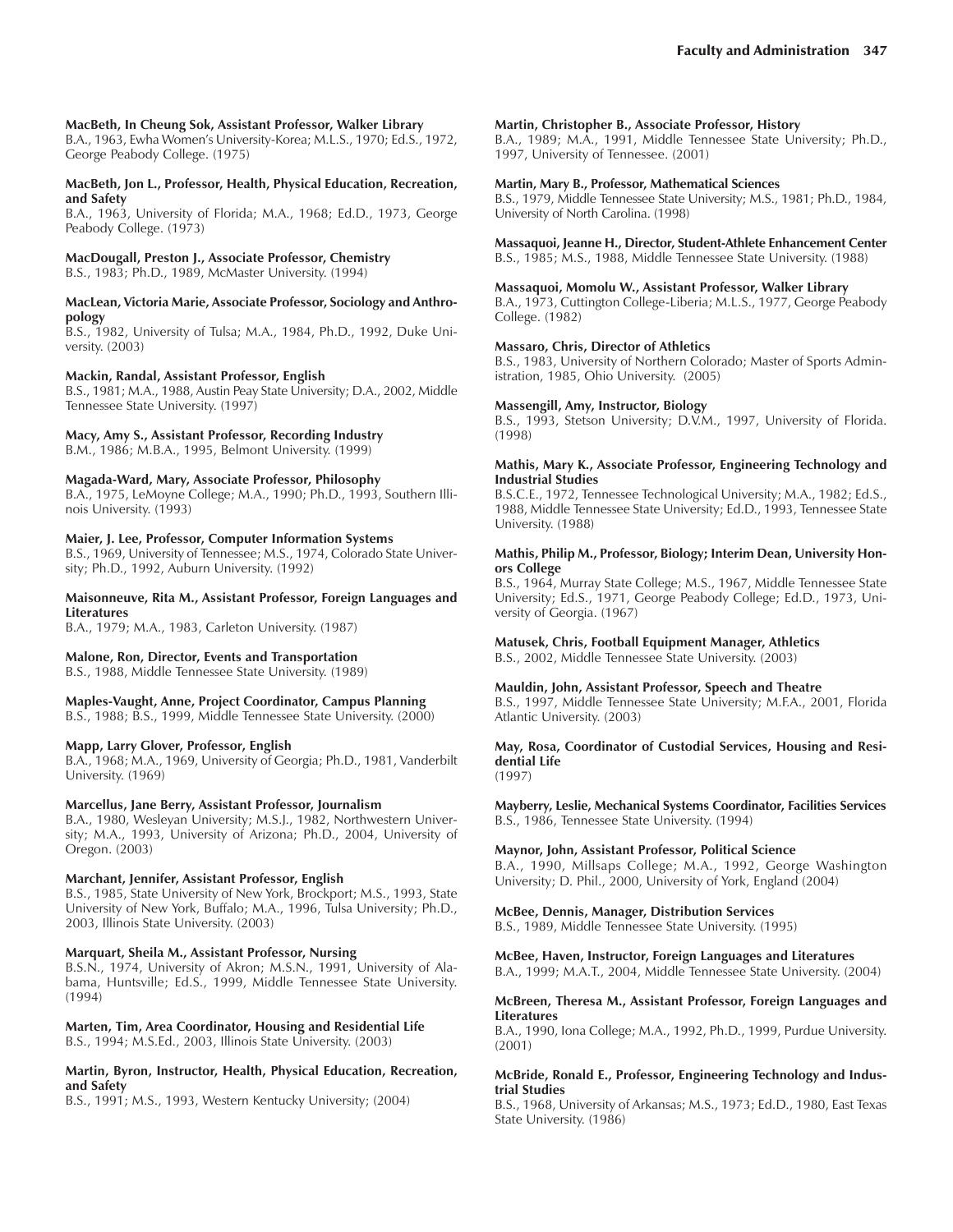# **McCallie, Dorothy W., Bursar, Business Office**

B.S., 1964, University of North Alabama; C.P.A., 1983, "Inactive." (1985)

### **McCarthy, Patrick, Assistant Professor, Psychology**

B.A., 1987, Drake University; M.A., 1990, West Virginia University; Ph.D., 1997, George Mason University. (1999)

### **McCarty, Bonnie A., Scholarship Coordinator, Student Financial Aid** B.S., 1999, Campbellsville University. (2004)

### **McClain, Neal W., Director, Computer Science and Mathematical Sciences Lab, Computer Science**

B.S., 2001, Middle Tennessee State University. (1998)

#### **McClellan, Powell, Professor, Health, Physical Education, Recreation, and Safety**

B.S., 1962, Arkansas Polytechnic College; M.Ed., 1966; Ed.D., 1969, University of Arkansas. (1970)

### **McClure-Wade, Lori, Instructor, English**

B.A., 1995; M.A., 2000, Middle Tennessee State University. (2000)

### **McCluskey, Peter, Assistant Professor, English**

B.A., 1987, Hendrix College; M.A., 1988, Indiana University; Ph.D., 1998, University of Arkansas. (1999)

### **McCollum, Andy, Head Football Coach, Athletics**

B.S., 1981, Austin Peay State University; M.S., 1983, Middle Tennessee State University. (1998)

### **McCormick, Janet K., Assistant Professor, Speech and Theatre**

B.A., 1987, M.A., 1988, Eastern Illinois University; Ph.D., 1995, Southern Illinois University-Carbondale. (2002)

### **McCormick, Nancy J. Brien, Associate Professor, Developmental Studies**

B.S., 1986; M.A., 1987, Murray State University; Ed.S., 1994, Middle Tennessee State University; Ed.D., 1998, Tennessee State University. (1989)

### **McCree, Margaret, Assistant Professor, Speech and Theatre**

B.A., 1969; M.A., 1971, Colorado State University. (1999)

### **McCusker, Kristine M., Assistant Professor, History**

B.A., 1987, University of Massachusetts; M.A., 1994, University of Kansas; Ph.D., 2000, Indiana University. (2000)

### **McDaniel, J. Michelle, Academic Advisor, Academic Support Center**

B.S., 2000, University of Tennessee, Martin; M.B.A., 2002, University of Tennessee, Chattanooga. (2005).

### **McDaniel, John N., Professor, English; Dean, College of Liberal Arts**

B.A., 1963, Hampden-Sydney College; M.A.T., 1964, Johns Hopkins University; Ph.D., 1972, Florida State University. (1970)

### **McDaniel, Rhonda, Assistant Professor, English**

A.A., 1983, Miami-Dade Community College; B.M.T., 1986, Shenandoah Conservatory of Music; M.A., 1998, University of Tennessee, Chattanooga; Ph.D., 2003, Western Michigan University. (2003)

### **McDaniel Robb, Associate Professor, Political Science**

B.A., 1990, Davidson College; Ph.D., 1998, Vanderbilt University. (1998)

### **McDaniel, Scott N., Assistant Professor, Developmental Studies**

B.S., 1992; M.S., 1995; Ed.S., 2000, Middle Tennessee State University; Ed.D., 2003, Tennessee State University. (1995)

### **McDonald, Camilla M., Assistant Professor, Human Sciences**

B.S., 1982, David Lipscomb College; M.T.V.E., 1984, Middle Tennessee State University; Ed.D., 2002, Tennessee State University. (2004)

### **McGhee, Charles R., Professor, Biology**

B.S., 1962; M.S., 1963, Middle Tennessee State University; Ph.D., 1970, Virginia Polytechnic Institute. (1969)

### **McGilliard, Dale E., Professor, Speech and Theatre**

A.B., 1973, Lincoln Christian College; B.A., 1979; M.A., 1980, Arkansas State University; M.F.A., 1988, University of Oklahoma. (1990)

### **McGrew, Linda G., Associate Professor, Business Education, Marketing Education, and Office Management**

B.S., 1972; M.B.E., 1975, Middle Tennessee State University; C.P.S., 1984; Ed.D., 1987, Vanderbilt University. (1979)

### **McGuire, James R., Assistant Baseball Coach**

A.S., 1983, Rend Lake College; B.S., 1985, Cumberland University. (1992)

### **McIntyre, Rebecca, Assistant Professor, History**

B.A., 1986, University of Maryland; M.A., 1994, Troy State University; Ph.D., 2004, University of Alabama. (2004)

### **McKay, David M., Instructor, Music**

B.M., 1973, Heidelberg College; M.A., 1976, University of Cincinnati. (2002)

### **McKee, Kelly, Instructor, English**

B.A., 1989, Delta State University; M.A., 1993, University of New Mexico. (1996)

**McKissack, Chris P., Director, Vocational Education and Professional Development, Continuing Studies and Public Service**

B.S., 1995; M.Ed., 2001, Middle Tennessee State University. (1998)

### **McSwain, Dwayne N., Assistant Professor, Accounting**

B.S., 1985, University of North Carolina; C.P.A., 1991; M.B.A., 1995, Tarleton State University; Ph.D., 2002, University of Texas. (2003)

### **McWatters, D. Lorne, Associate Professor, History**

B.A., 1970, Simon Fraser College; M.A., 1972, University of Calgary; Ph.D., 1979, University of Florida. (1993)

### **Meacham, Debbie Beasley, Supervisor of Clinical Studies, Center for the Study and Treatment of Dyslexia**

B.S., 1983; M.A., 2000, Middle Tennessee State University. (2000)

### **Meadows, Mark R., Assistant Director for Marketing and Promotions, Athletics**

B.A., 1978, University of Alabama. (2003)

### **Means, H. Willis, II, Associate Professor, Elementary and Special Education**

B.A., 1969, David Lipscomb College; M.Ed., 1979, University of Cincinnati; M.S., 1986, University of Evansville; Ed.D., 1997, Texas Technological University. (1996)

### **Melnikov, Maxim, Assistant Professor, Mathematical Sciences**

B.S., 1993, Dnepropetrovsk State University; M.S., 1996; Ph.D., 2004, Middle Tennessee State University. (2001)

### **Melnikov, Yuri A., Professor, Mathematical Sciences**

B.S., 1964; M.S., 1965; Ph.D., 1971, Dnepropetrovsk State University; D.Sc., 1983, Moscow Institute of Civil Engineering. (1992)

### **Melton, Angie Carla, Assistant Director, International Programs and Services**

B.S., 1992; M.Ed., 2004, Middle Tennessee State University. (1996)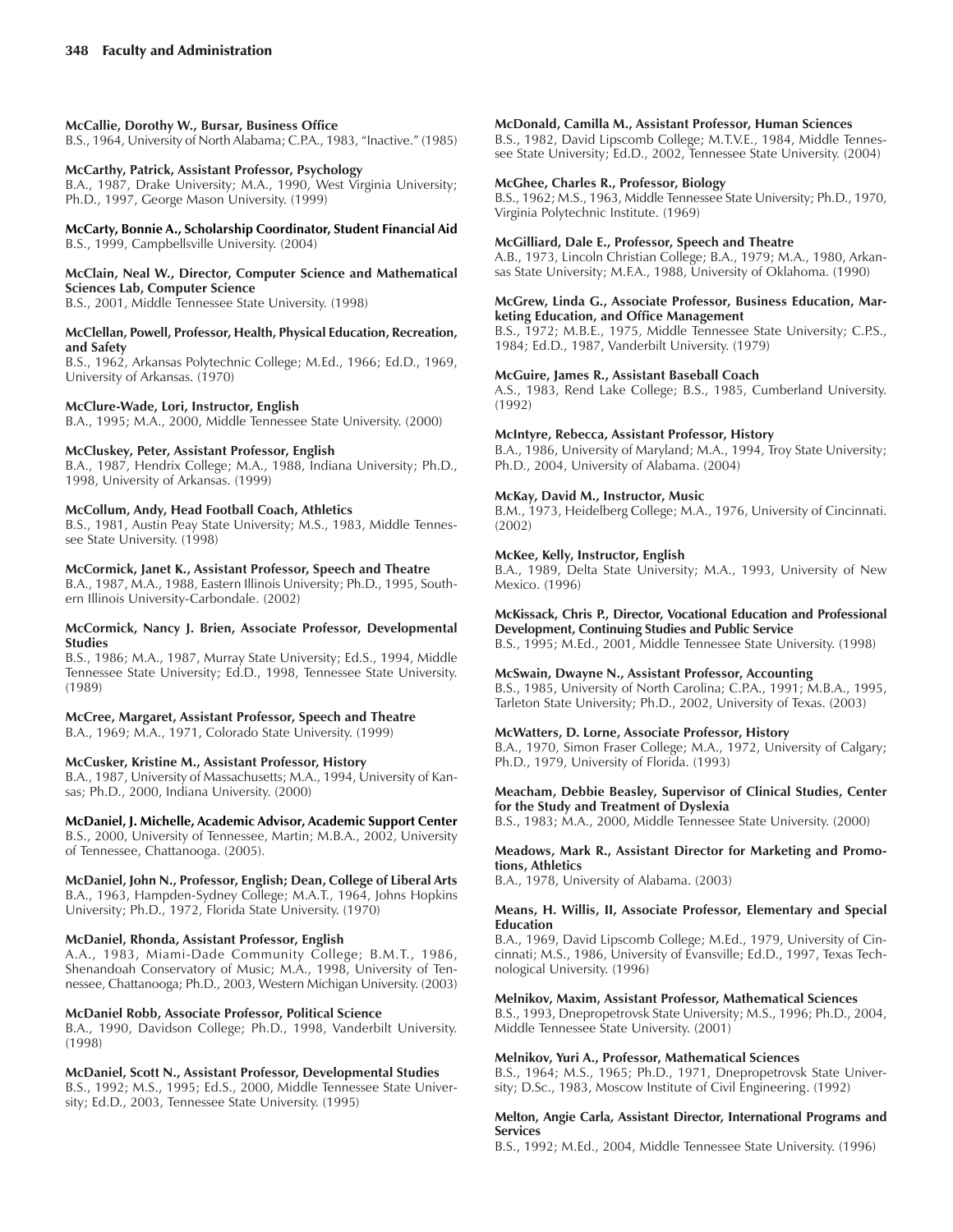#### **Melton, Tammy J., Professor, Chemistry**

B.S., 1982, Murray State University; Ph.D., 1986, Texas A&M University. (1999)

#### **Mendel, Traci, Assistant Professor, Music**

B.M., 1990, Centenary College of Louisiana; M.M., 1996; D.M., 2002, Florida State University. (2004)

**Mertig, Angela, Associate Professor, Sociology and Anthropology** B.A., 1987, Ripon College; M.A., 1990; Ph.D., 1995, Washington State

University. (2004)

### **Metcalf, Ralph A., Director, Multicultural Affairs**

B.S., 1980, Alabama A&M University; M.Ed., 1988, Kent State University. (1989)

**Michello, Franklin A., Associate Professor, Economics and Finance** B.S., 1985; M.S., 1987, Middle Tennessee State University; M.A., 1998; Ph.D., 1999, University of Alabama. (1987)

#### **Middleton, Kenneth, Associate Professor, Walker Library**

A.B., 1986, University of Georgia; M.L.S., 1992, University of Tennessee, Knoxville. (1993)

**Miller, Alexandra, Assistant Professor, Criminal Justice Administration** B.S., 1993; M.S., 1996; Ph.D., 1999, University of Louisville. (2000)

#### **Miller, Brian T., Professor, Biology**

B.S., 1980; M.A., 1983, University of Missouri; Ph.D., 1989, Washington State University. (1989)

### **Miller, Dana Keeling, Assistant Professor, Human Sciences**

B.S., 1977; M.S., 1978, Eastern Kentucky University. (1992)

### **Miller, James R., Assistant Director, Student Unions**

B.S., 2003, Middle Tennessee State University. (2004)

**Miller, LaKeith T., Accounting Services Manager, Facilities Services** B.B.A., 1997, Tennessee State University; M.Ed. 2001; Ed.S., 2004, Middle Tennessee State University. (1998)

#### **Miller, L. Diane, Professor, Mathematical Sciences; Director, McNair Scholars Program; Interim Assistant Dean, College of Basic and Applied Sciences**

B.S., 1973, University of Tennessee; M.S., 1977, Memphis State University; Ph.D., 1986, University of Missouri. (1993)

#### **Miller, Patricia S., Director/Architect, Campus Planning**

Mus.B., 1975, Boston University; M.Arch., 1980, Washington University. (1992)

#### **Miller, Tracy, Coordinator of Publications and Publicity, College of Liberal Arts**

B.S., 1990, Middle Tennessee State University; M.A., 1995, University of Louisville. (2002)

### **Millsaps, Martha A., Senior Graphic Designer, Publications and Graphics**

B.S., 1980, Middle Tennessee State University. (1981)

**Milstead, Karen D., Benefits Coordinator, Human Resource Services** B.B.A., 1985; B.S., 2004, Middle Tennessee State University; C.P.S., 1997; A.A.I., 1999. (1995)

#### **Minichillo, John, Assistant Professor, English**

B.A., 1990, Loyola University of Chicago; M.F.A., 1995, Western Michigan University; Ph.D., 1999, University of Southern Mississippi. (2003)

### **Mintz, Tracy, Program Coordinator, Gear Up College Preparatory Institute**

B.S., 2002, Middle Tennessee State University. (2004)

#### **Mistron, Deborah, Professor, Foreign Languages and Literatures; Department Chair**

B.A., 1972, State University of New York; M.A., 1975, Purdue University; Ph.D., 1982, Indiana University. (2000)

#### **Miyakawa, Felicia, Assistant Professor, Music**

B.A., 1993, Linfield College; M.A., 1997; Ph.D., 2003, Indiana University. (2004)

**Moffett III, Richard G., Associate Professor, Psychology; Director, Center for Organizational and Human Resource Effectiveness** B.A., 1977, University of South Florida; M.S., 1979, Valdosta State College; Ph.D., 1996, Auburn University. (1991)

**Mogensen, Robert, Assistant Director, Production Services** B.S., 1996, Middle Tennessee State University. (1997)

**Moleta, Michael Thomas, Director of Compliance, Athletics** B.S., 1997, University of Southern Mississippi. (2002)

**Montgomery, E. Yvonne, Staff Nurse, Health Services** A.A., 1982, Middle Tennessee State University. (1999)

**Montemayor, Victor J., Professor, Physics and Astronomy** B.S., 1979, Bucknell University; Ph.D., 1986, University of Toledo. (1990)

**Moon, Robert E., Instructor, Mathematical Sciences** B.A., 1997; M.S., 2003, Middle Tennessee State University. (2003)

**Moore, John C., Director of Olympic Sports; Head Golf Coach**

B.S., 1961, Middle Tennessee State University. (1989)

#### **Moore, Linda G., Assistant Professor, Elementary and Special Education**

B.S., 1978, Middle Tennessee State University; M.S., 1980; Ed.D., 1997, Peabody College of Vanderbilt University. (1999)

#### **Moore, Lisa, Instructor, Speech and Theatre**

B.A., 1978, Middle Tennessee State University; M.S., 1981, Auburn University. (1998)

### **Moore, Sarah, Assistant Coordinator, Division of Continuing Studies and Public Service**

B.A., 1997; M.Ed., 2000, University of Maryland. (2003)

#### **Morgan, Don W., Professor, Health, Physical Education, Recreation, and Safety**

B.M.E., 1975, Northwestern University; M.S., 1981, University of Tennessee, Knoxville; Ph.D., 1988, Arizona State University. (2004)

#### **Morris, Richard E., Associate Professor, Foreign Languages and Literatures**

B.A., 1990, Cornell College; M.A., 1992; Ph.D., 1998, Ohio State University. (1998)

**Morris, Steven A., Associate Professor, Computer Information Systems** B.A., 1989; Ph.D., 1999, Auburn University. (1999)

### **Moseley, Aubrey H., Professor, Educational Leadership**

B.S., 1957, Troy State College; M.A., 1964; Ed.D., 1966, University of Alabama. (1966)

### **Moser, H. Ronald, Professor, Management and Marketing**

B.S., 1962, Tennessee Technological University; M.B.A., 1971, Middle Tennessee State University; Ed.D., 1981, University of Tennessee. (1982)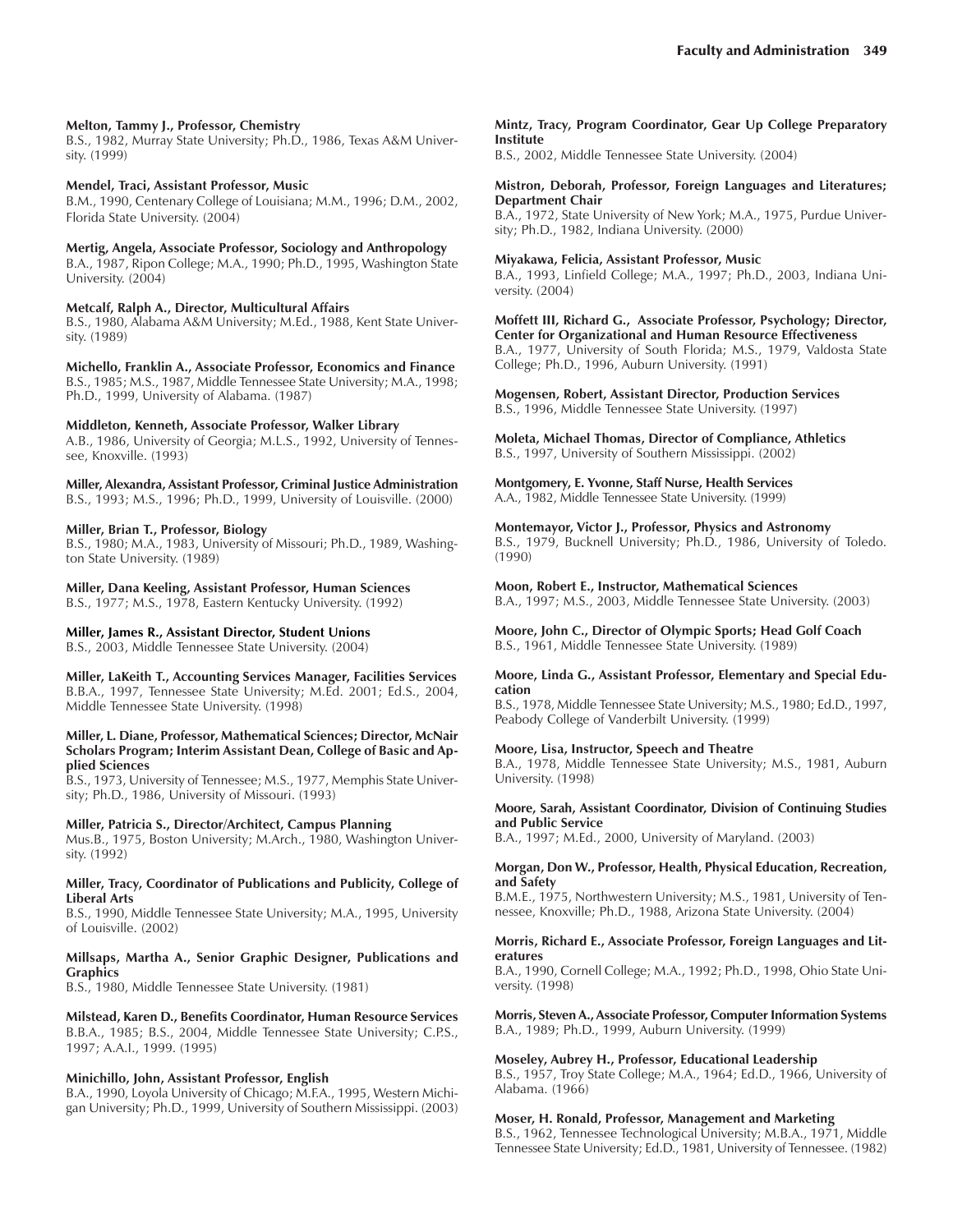### **Mosey, Paul T., Assistant Professor, Aerospace**

B.S., 2000, Delaware Valley College; M.Ed., 2000, Middle Tennessee State University. (2004)

#### **Mpoyi, Richard T., Associate Professor, Management and Marketing** B.A., 1981, University of Kinshasa, Congo; M.B.A., 1991, Western Illi-

nois University; D.B.A., 1997, Southern Illinois University. (1998)

#### **Mukendi, Kabenga (Franck), Technical Support Specialist, Server, Classroom, and Desktop Services** (2000)

**Mullane, John V., Associate Professor, Management and Marketing** B.S., 1983, Wayne State College; Ph.D., 1995, Arizona State University. (1996)

### **Mullen, Dennis Michael, Professor, Biology**

B.S., 1982, Oregon State University; M.S., 1985, University of Maine; Ph.D., 1991, Michigan State University. (1991)

**Mullis, Christopher Chad, Systems Support Specialist, Business Office** B.S., 2002; M.S., 2004, Middle Tennessee State University. (2005)

**Mulraine, Loran, Associate Professor, Recording Industry** B.A., 1985, University of Maryland; J.D., 1991, Howard University. (1998)

### **Munson, Dave, Senior Systems Analyst, Academic and Instructional Technology Services**

M.S.E., 1976, University of Michigan, Ann Arbor. (2000)

### **Murphy, George G., Professor, Biology; Department Chair**

B.S., 1965, Austin Peay State College; M.S., 1967; Ph.D., 1970, Mississippi State University. (1969)

**Murtaza, Mirza B., Associate Professor, Computer Information Systems** B.S., 1981; LL.B., 1984, Lucknow University; M.B.A., 1989, California State University; Ph.D., 1993, University of Houston. (1999)

### **Musicant, Alan D., Assistant Professor, Psychology**

B.A., 1972; M.A., 1978, California State University; Ph.D., 1982, University of Chicago. (1992)

**Musselman, Kathy I., Director, Human Resource Services** B.S., 1988, Jacksonville State University; C.P.A., 1993, "Inactive." (1996)

### **Musselman, Tim E., Coordinator of Facilities and Publicity, McLean School of Music**

B.M., 1978, University of Alabama. (2000)

### **Myers-Shirk, Susan E., Associate Professor, History**

B.A., 1980, Messiah College; M.A., 1988; Ph.D., 1994, Pennsylvania State University. (1994)

### **Nagy, Alex, Professor, Journalism**

B.S.J., 1951, Ohio University; M.A., 1970; Ph.D., 1973, University of Wisconsin, Madison. (1980)

### **Nagy, Jean, Associate Professor, Art; Interim Department Chair**

A.B., 1980, St. Michaelís College; M.F.A., 1986, Pennsylvania State University. (1990)

### **Nance, Amy LaLance, Instructor, Health, Physical Education, Recreation, and Safety**

B.S., 1991, Western Kentucky University; M.S., 1993, Middle Tennessee State University. (1994)

### **Napier, Jerry W., Assistant Professor, History**

A.A., 1984, Hazard Community College; B.A., 1986; M.A., 1988, Eastern Kentucky University; Ph.D., 1997, University of Kentucky. (1999)

### **Nasab, Ahad S., Professor, Engineering Technology and Industrial Studies**

B.S., 1980, California State University, Northridge; M.S.M.E., 1981; Ph.D., 1987, Georgia Institute of Technology. (1991)

### **Neal, Sandra, Professor, Health, Physical Education, Recreation, and Safety**

B.S., 1976; M.Ed., 1977, Middle Tennessee State University; Ed.D., 1992, University of Tennessee, Knoxville. (1978)

### **Neithalath, Narayanan, Assistant Professor, Engineering Technology and Industrial Studies**

B.S., 1996, University of Calicut; M.S., 2000, Indian Institute of Technology; Ph.D., 2004, Purdue University. (2004)

### **Nelson, Donald A., Professor, Mathematical Sciences**

B.S., 1969, Mississippi College; M.A., 1973; Ph.D., 1974, Vanderbilt University. (1986)

### **Nelson, Lynn A., Associate Professor, History**

B.A., 1989, University of Chicago; M.A., 1991, University of Kansas; Ph.D., 1998, College of William and Mary. (1999)

**Nelson, Millicent F., Assistant Professor, Management and Marketing**

B.S., 1977, Lane College; M.B.A., 1979; Ph.D., 2003, Oklahoma State University. (2004)

**Nemerov, Bruce N., Audio Specialist, Center for Popular Music** B.A., 1969, University of California, Berkeley. (1990)

### **Ness, Alison J., Assistant Athletic Trainer, Athletics**

B.S., 2000, Slippery Rock University; M.S., 2002, West Virginia University. (2003)

### **Neth, Michael James, Professor, English**

B.A., 1980, Wichita State University; M.A., 1981; M.Phil, 1985; Ph.D., 1990, Columbia University. (1990)

### **Newman, Deborah W., Associate Professor, Criminal Justice Administration; Department Chair**

B.S., 1973, University of North Alabama; M.Ed., 1977; Ed.D., 1982, Mississippi State University; J.D., 1985, University of Alabama School of Law. (1990)

### **Newman, Harold, Assistant Professor, Recording Industry**

B.S., 1966; M.E., 1970, Livingston State College. (1998)

### **Newman, Laura, Instructor, Mathematical Sciences**

B.S., 1997, Middle Tennessee State University; M.A.Ed., 2002, Austin Peay State University. (2004)

### **Newsome, Anthony L., Professor, Biology**

B.S., 1973; M.S., 1977, Eastern Kentucky University; Ph.D., 1982, Memphis State University. (1993)

### **Nguyen, Nghiep H., Associate Professor, Economics and Finance**

B.A., 1967; M.A., 1969, University of Saigon; M.A., 1973, National Institute of Administration, Saigon; M.A., 1978; Ph.D., 1981, University of Tennessee. (1981)

### **Nichols, Mary Lynn, Professor, Electronic Media Communication**

B.S., 1982, Clarion State College; M.S., 1983, Clarion University of Pennsylvania; Ph.D., 1994, University of North Carolina, Chapel Hill. (1992)

### **Nies, Carol Reiner, Assistant Professor, Music**

B.M, 1979, University of Miami; M.M., 1981, Yale University; D.M.A., 2001, University of Cincinnati. (2001)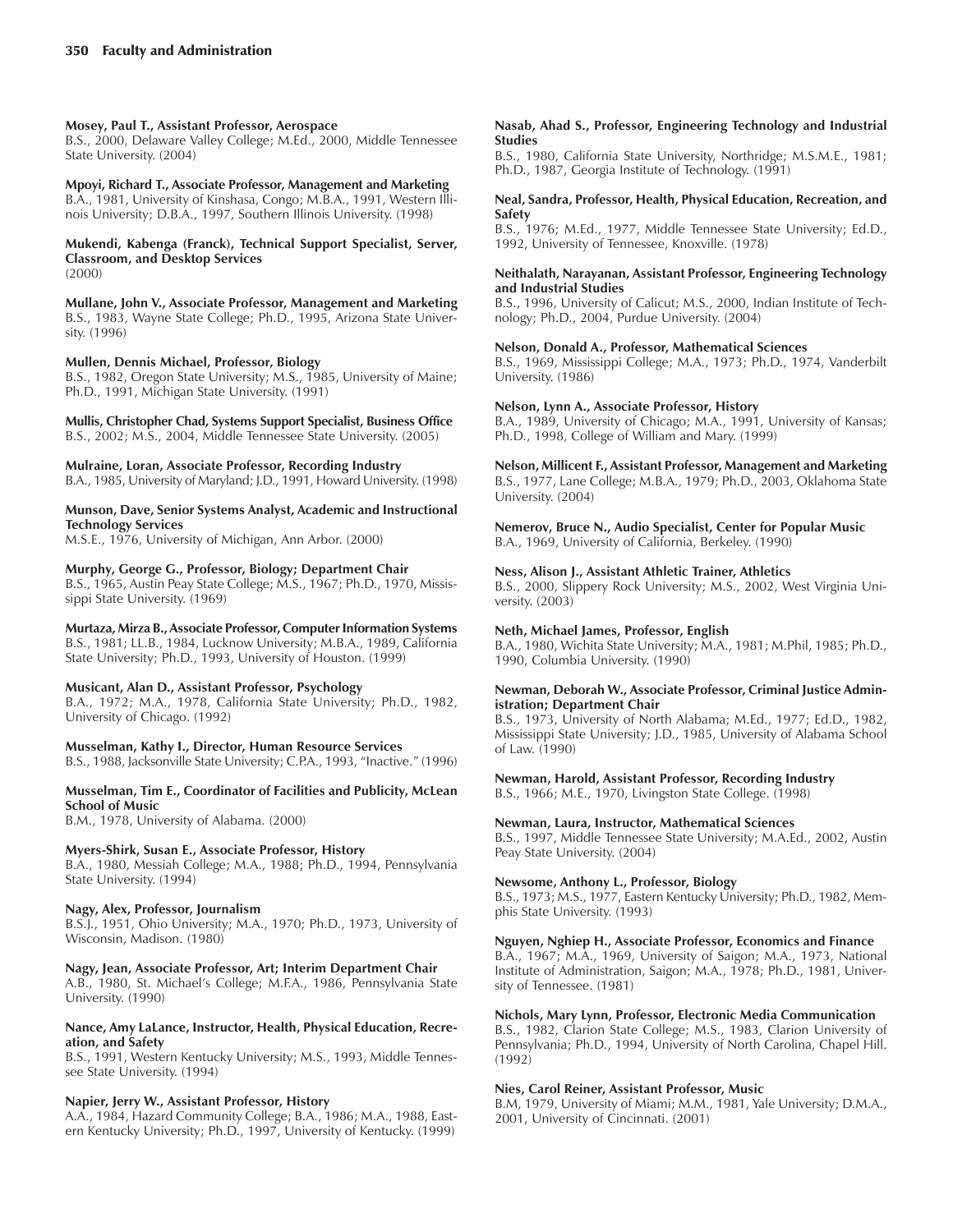#### **Nofsinger, Kim Neal, Associate Professor, Speech and Theatre**

B.S., 1983, University of Wisconsin, LaCrosse; M.F.A., 1991, Arizona State University. (2004)

#### **Nogueira, Soraya, Associate Professor, Foreign Languages and Literatures**

B.A., 1983, Catholic University of Mina Gerais, Brazil; B.A., 1986, Federal University of Goias, Brazil; Ph.D., 1999, Vanderbilt University. (1999)

### **Nokes, Jeff, Media Engineer, Audio/Visual Services, Instructional Technology Support Center**

B.S., 1991, Middle Tennessee State University. (1998)

### **Nokes, Maureen, R.N., Health Services**

Diploma Degree, 1980, Providence School of Nursing. (2001)

#### **Nolan, Thomas J., Instructor, Geosciences; Director, Spatial Technology Lab**

A.A.S., 1974; B.S., 1978, University of Kentucky; M.S., 1992, University of Southern Mississippi. (1994)

### **Norman, Janet R., Assistant Director, Disabled Student Services**

B.S., 2004, Trevecca Nazarene University. (2005)

### **Norman, Myra K., Director, Sponsored Programs**

B.S.Ed., 1970; M.A., 1972, Northwest Missouri State University; Ph.D., 1985, University of Missouri. (1992)

### **Norrell, John, Assistant Director, Student Financial Aid**

B.S., 2001; M.Ed, 2003, Middle Tennessee State University. (2002)

#### **Norton, James R., Associate Professor, Electronic Media Communication** B.S., 1966, Middle Tennessee State University; M.F.A., 1973, Ohio University. (1974)

#### **Norton, Sandra E., Academic Advisor, College of Education and Behavioral Science**

B.S., 1983, Middle Tennessee State University. (1983)

### **Novella, Nuria, Associate Professor, Foreign Languages and Literatures**

M.A., 1988, Universidad de Murcia (Spain); Ph.D., 1998, Vanderbilt University. (1993)

### **Nuell, Elizabeth C., Professor, Art**

B.A., 1972, State University of New York, Geneseo; M.F.A., 1980, University of Georgia. (1981)

### **Nuell, Leon Richard, Professor, Art**

B.F.A., 1962, Kansas City Art Institute; M.S., 1967; Ed.D., 1971, University of Kansas. (1971)

### **OíBrien, Matthew C., Associate Professor, Recording Industry**

B.A., 1980, University of Wisconsin; J.D., 1984, University of Wisconsin. (1994)

**OíFarrell, Paul J., Assistant Professor, Geosciences** B.S., 1967; M.S., 1974, East Tennessee State University. (1989)

### **Ogden, Albert, Associate Professor, Geosciences**

B.S., 1972, Pennsylvania State University; Ph.D., 1976, West Virginia University. (1995)

#### **OíHara-Murdock, Peggy, Professor, Health, Physical Education, Recreation, and Safety**

B.S., 1964, Miami University; M.Ed., 1965; Ph.D., 1981, University of Pittsburgh. (1998)

#### **OíLeary, Patricia Ann, Associate Professor, Nursing**

Practical Nursing, 1969, Bellaire School of Practical Nursing; Diploma in Nursing, R.N., 1973, Mercy Hospital School of Nursing; B.S.N., 1978, West Liberty State College; M.S.N., 1980, Vanderbilt University; D.S.N., 1990, University of Alabama, Birmingham. (1990)

#### **Omachonu, Florence E., Assistant Professor, Human Sciences**

B.A., 1985, University of District of Columbia; M.Ed., 1990, George Mason University. (2004)

### **Omachonu, John, Associate Dean and Professor, College of Mass Communication**

B.S., 1981; M.A., 1984; Ph.D., 1989, Howard University. (2004)

### **Oneal, Dennis J., Professor, Electronic Media Communication**

B.S., 1966, Southern Illinois University; M.A., 1972, University of Arkansas, Fayetteville; Ph.D., 1979, University of Southern Mississippi. (1983)

**Ooi, Beng Guat, Assistant Professor, Chemistry**

B.S., 1983; Ph.D., 1988, Monash University, Australia. (1999)

**Osburn, Melissa, Project Manager/Interior Designer, Campus Planning** B.S., 1990, O'More College of Design. (1997)

### **Osterfield, Paul D., Assistant Professor, Music**

B.M., 1994, Cleveland Institute of Music; M.M., 1996, Indiana University; D.M.A., 2001, Cornell University. (2001)

### **Ostrowski, Carl, Associate Professor, English**

B.A., 1990, Wayne State University; M.A., 1992, University of Tennessee, Knoxville; Ph.D., 1997, University of South Carolina. (1999)

### **Otto, Sheila J., Associate Professor, Developmental Studies**

B.S., 1980, Vanderbilt University; M.A., 1990; Ed.S., 1994, Middle Tennessee State University; Ph.D., 2001, Vanderbilt University. (1990)

#### **Otts, David A., Professor, Developmental Studies**

A.B., 1973; M.A., 1977; Ed.D., 1985, University of Alabama. (1986)

### **Overton, Mary OíShan, Instructor, English**

B.A., 1991, University of Tennessee; M.A., 2003, Middle Tennessee State University. (2003)

**Owens, Anne-Leslie, Coordinator, Center for Historic Preservation** B.A., 1992, University of Kentucky; M.A., 1995, Middle Tennessee State University. (2001)

**Owens, Larry Ray, Area Coordinator, Housing and Residential Life**

B.S., 2002, Clemson University; M.A., 2004, University of Mississippi. (2004)

#### **Owens, Lisa M., Instructor, Business Education, Marketing Education, and Office Management**

B.B.A., 1991; B.S., 1993; M.V.T.E., 2000, Middle Tennessee State University. (2003)

**Owens, Mark R., Director, Media Relations, Sports Information** B.S., 1989, Virginia Polytechnic Institute. (1998)

**Owens, Rosemary Wade, Dean, Division of Continuing Studies and Public Service; Director, Summer Sessions; Director, Night School** B.S., 1973; M.Ed., 1975; Ed.S., 1979, Middle Tennessee State University; Ed.D., 1983, Tennessee State University. (1984)

### **Owusu, Andrew, Assistant Professor, Health, Physical Education, Recreation, and Safety**

B.S., 1996, University of Alabama; M.S.Ed., 1998, Wayne State University; Ph.D., 2004, Middle Tennessee State University. (2004)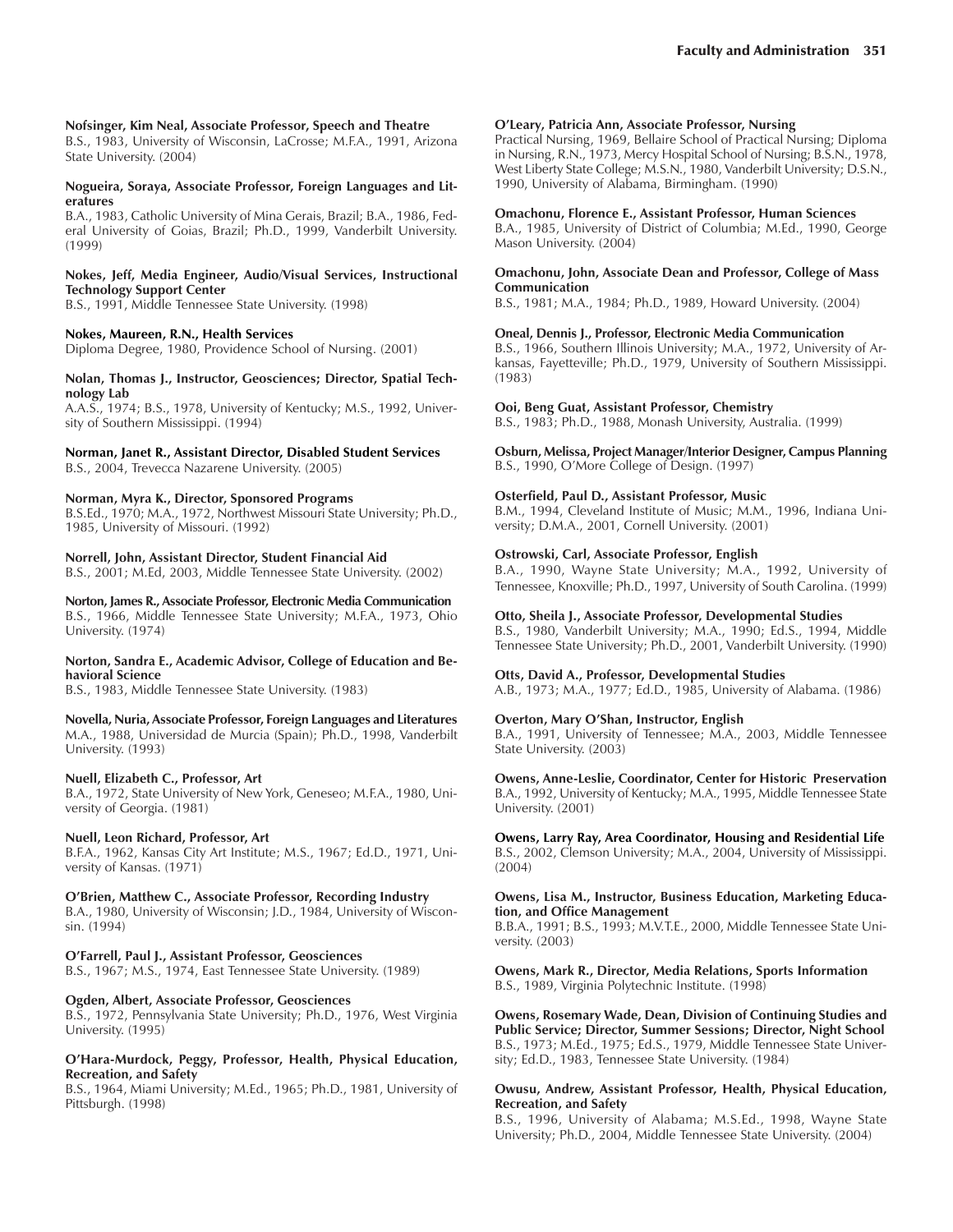### **Oxford, Nancy, Assistant Professor, Human Sciences**

B.S., 1978, University of Tennessee; M.S., 1981, University of North Carolina, Greensboro. (1988)

**Pace, Richard B., Associate Professor, Sociology and Anthropology** B.A., 1980, Indiana University; M.A., 1983; Ph.D., 1987, University of Florida. (1997)

### **Palmer, Lynn, Director, Admissions**

B.B.A., 1987; M.Ed., 1991, Middle Tennessee State University. (1987)

**Papini, Dennis R., Professor, Psychology; Department Chair** B.S., 1979, Western Illinois University; M.A., 1982; Ph.D., 1984, West Virginia University. (2004)

### **Parente, Donald E., Associate Professor, Journalism**

A.B., 1966; M.S., 1969; Ph.D., 1974, University of Illinois. (1981)

### **Parente, Sharon C., Assistant Professor, Walker Library**

B.A., 1982, Lynchburg College; M.L.S., 1983, University of Kentucky. (1984)

### **Parham, Fay, Executive Director, Institutional Effectiveness**

B.S., 1977; M.B.A., 1987, University of Tennessee. (2003)

### **Parker, Brenda A., Associate Professor, Computer Science**

B.S., 1969; M.S., 1982, Middle Tennessee State University; M.S., 1986, Vanderbilt University. (1982)

### **Parks, Mike, E-Mail Communication Specialist, Server, Classroom, and Desktop Services**

B.S., 1975, University of Wisconsin, Whitewater; M.S., 2005, University of Phoenix, Nashville. (1998)

**Parrish, Marc, Systems Manager, Electronic Media Communication** A.A., 1977, Mississippi Junior College; B.S., 1979, Mississippi State University; B.S., 1993, Middle Tennessee State University. (1993)

### **Parsons, Lynn C., Professor, Nursing; School Director**

B.S.N., 1979; M.S.N., 1987, Northern Michigan University; D.S.N., 1995, University of Alabama, Birmingham. (1995)

### **Patten, Kathryn B., Associate Professor, Educational Leadership**

A.B., 1970, University of Michigan, Ann Arbor; M.S., 1983, Long Island University, C.W. Post Campus. (1999)

### **Patterson, Dwight J., Associate Professor, Chemistry**

B.S., 1973, Western Kentucky University; M.S.E., 1983; Ph.D., 1985, Case Western Reserve University. (1996)

### **Patterson, John, Assistant Director, Administrative Information Systems Services**

B.S., 1972, Middle Tennessee State University. (2000)

**Patterson, L. Sumer, Academic Advisor, Academic Support Center** B.A., 2002, University of Tennessee; M.Ed., 2003, Middle Tennessee State University. (2005)

### **Patterson, Patricia M., Associate Professor, Chemistry**

B.S., 1975, Virginia State University; M.S.E., 1982; Ph.D., 1985, Case Western Reserve University. (1996)

**Patterson, Robert F., Coordinator, New Student and Family Programs** B.B.A., 2001; M.Ed., 2004, Middle Tennessee State University. (2005)

### **Patton, Barbara L, Assistant Director, Title VI Coordinator, Equal Opportunity and Affirmative Action**

B.A., 1981, University of Tennessee, Chattanooga; M.Ed., 1998, Tennessee State University. (1991)

### **Patton, Janice F., Assistant Director, Records**

B.B.A., 1977; M.Ed., 1996, Middle Tennessee State University. (1992)

### **Pearson, Earl F., Professor, Chemistry; Department Chair**

B.S., 1963; M.A., 1964, Western Kentucky University; Ph.D., 1969, Vanderbilt University. (1998)

### Peck, Matthew C., Head Women's Volleyball Coach, Athletics

B.A., 1980, University of Michigan; M.S., 1992, Wayne State University. (2004)

#### **Pegg, Raymond Edward, Maintenance Engineer, Electronic Media Communication**

Certification in Broadcast Engineering, 1990, Society for Broadcast Engineers. (1991)

**Pellegrini, Linda E., Employment/Employee Relations and Compensation Manager, Human Resource Services** (2001)

#### **Penn, David A., Associate Professor, Economics and Finance; Director, Business and Economic Research Center, Jennings A. Jones College of Business**

B.A., 1976, Northeastern Oklahoma State University; M.A., 1978, University of Denver; Ph.D., 1984, University of Oklahoma. (2002)

### **Pennington, Alesia D., Instructor, Sociology and Anthropology**

B.S., 1995, University of Tennessee, Chattanooga; M.A., 2003, Middle Tennessee State University. (2004)

### **Pennington, John, Associate Professor, Psychology**

B.S., 1989, University of Michigan; M.S., 1991; Ph.D., 1994, University of Florida. (1996)

### **Penuel-Matthews, Mary W., Instructor, Biology**

B.S., 1992; M.S., 2002, Middle Tennessee State University. (2002)

### **Perez-Reilly, Mario, Professor, Political Science**

A.B., 1960; Ph.D., 1974, University of Tennessee. (1966)

### **Perkins, Jerry, Professor, Music**

B.M., 1963; M.M., 1964, University of Cincinnati; D.M.A., 1969, Boston University. (1969)

#### **Perry, Charles H., Professor, Engineering Technology and Industrial Studies; Chairholder, Russell Chair of Manufacturing Excellence**

B.S., 1966; M.S., 1969; Middle Tennessee State University; Ph.D., 1976, Vanderbilt University. (2004)

### **Perry, Tara L., Assistant Professor, Health, Physical Education, Recreation, and Safety**

B.S., 1987; M.S., 1990, Georgia Southern University; Ph.D., 1994, Pennsylvania State University. (1999)

### **Petersen, Robert C., Associate Professor, English**

B.A., 1966, State University of New York, Albany; M.A., 1968; Ph.D., 1980, Purdue University. (1984)

#### **Peterson, Stephen J., Health, Physical Education, Recreation, and Safety/Athletics; Head Coach, Baseball**

B.S., 1973, Jacksonville State University; M.A., 1976, Middle Tennessee State University. (1984)

### **Petrescu, Stefan, Assistant Professor, Music**

B.M., 1976, School of Music, Romania; M.M., 1980, George Enescu Academy, Romania. (1999)

### **Petrone, Joseph A., Head Athletic Trainer, Athletics**

B.S., 1980, George Peabody College; M.S., 1994, University of South Florida. (2002)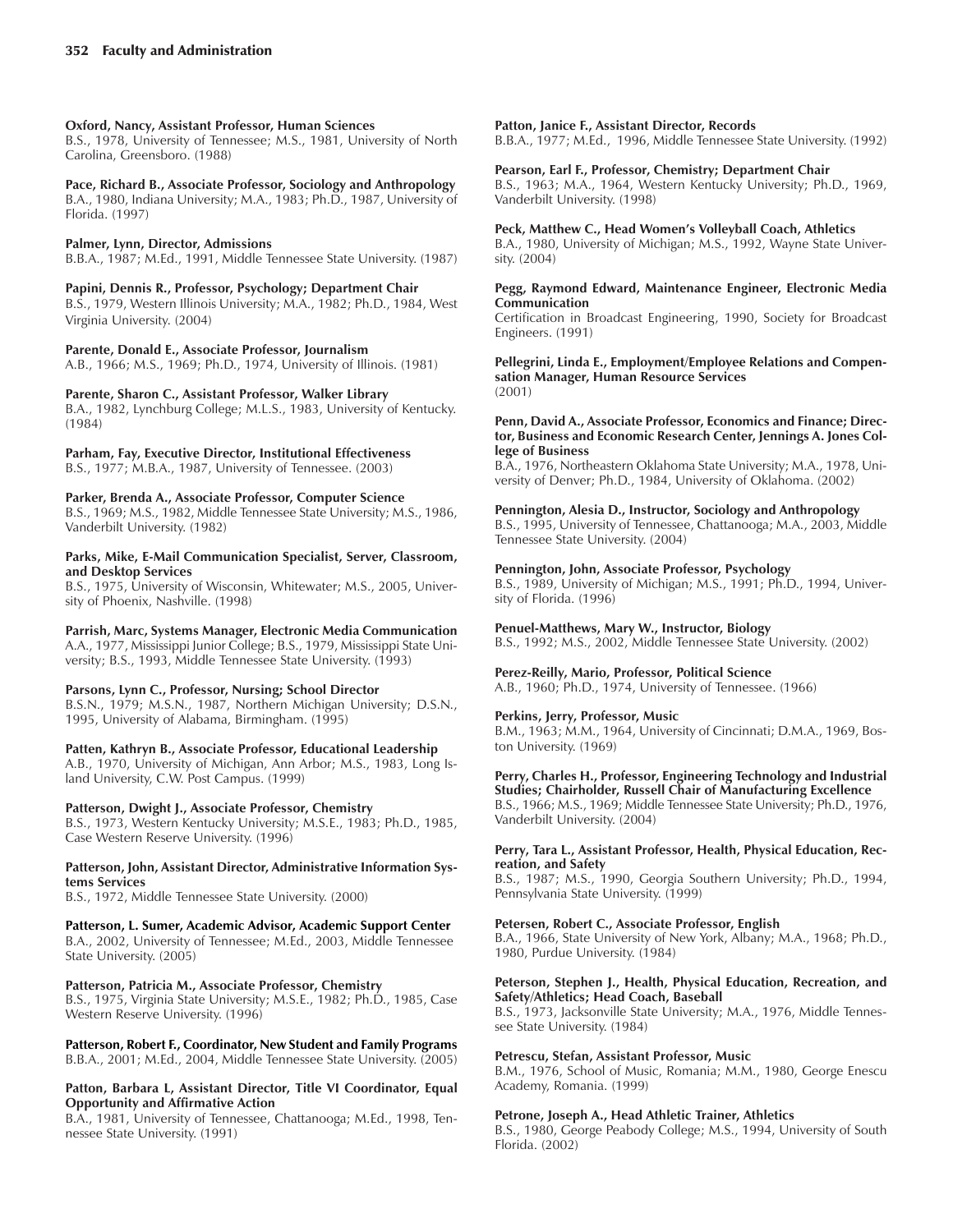### **Pettey, Chrisila C., Professor, Computer Science**

B.S., 1978, David Lipscomb College; M.S., 1981, Middle Tennessee State University; Ph.D., 1990, Vanderbilt University. (1991)

### **Peveto, Bradley Dale, Assistant Football Coach, Athletics**

B.A., 1987, Southern Methodist University; M.Ed., 1989, Stephen F. Austin State University. (2003)

### **Peyton, Marvin L., Professor, Educational Leadership**

B.A., 1971; M.S., 1974, Marshall University; Ed.D., 1989, University of Tennessee. (1990)

### **Pfeifer, Daniel, Professor, Recording Industry**

B.M., 1983, Middle Tennessee State University; M.A., 1987, Memphis State University. (1991)

### **Phelps, Amy J., Professor, Chemistry**

B.S., 1984, Berry College; M.S., 1988, Ph.D., 1990, Purdue University. (2001)

### **Phillips, Charles M., Assistant Professor, History**

B.A., 1963; M.A., 1969, East Texas State University; Ph.D., 1983, Baylor University. (2000)

#### **Phillips, Kristin Lynn, Instructor, Health, Physical Education, Recreation, and Safety**

B.S., 1997, University of Illinois, Urbana-Champaign; M.Ed, 1999, Auburn University. (2000)

### **Phillips, Mary E., Assistant Professor, Accounting**

B.S., 1970, Texas Tech University; M.A., 1971, University of Rochester; M.B.A., 1993, Middle Tennessee State University. (2004)

#### **Phillips, Melodie R., Associate Professor, Management and Marketing** B.A., 1984, University of South Florida; M.B.A., 1985, University of

Miami; Ph.D., 1993, Louisiana State University. (1994)

### **Phillips, Philip, Associate Professor, English**

B.A., 1990, Belmont University; M.A., 1992; Ph.D., 1996, Vanderbilt University. (1999)

### **Phouthavong-Houghton, Sisavanh, Assistant Professor, Art**

B.F.A., 1999, University of Kansas; M.F.A., 2003, Southern Illinois University. (2003)

### **Piekarski, James L., Associate Professor, Recording Industry**

B.F.A., 1989, University of Wisconsin, Milwaukee; M.M., 1991; D.M.A., 1994, University of North Texas. (1994)

**Pielich, Brett C., Instructor, Management and Marketing** B.A., 1998, University of Tennessee; M.B.A., 2003, Middle Tennessee State University. (2003)

### **Piety, J. Chris, Assistant Director, Network Services** A.S., 1983, Nashville State Technical Institute. (1990)

### **Pigg, Dewayne A., Associate Professor, Music**

B.M.E., 1973, George Peabody College; M.A., 1975, Fisk University. (1984)

#### **Pimentel, Connie, Director, Student Support Services** B.A., 1992; M.Ed., 1995, Middle Tennessee State University. (1992)

**Pinkins, Al, Assistant Menís Basketball Coach, Athletics** B.S., 1998, North Carolina State University. (2004)

# **Podlesney, Leigh, Head Softball Coach, Athletics**

B.S., 1993, University of Illinois. (2004)

**Poff, Gina H., Director, New Student and Family Programs** B.S., 1990; M.Ed., 1994, Middle Tennessee State University. (1991)

**Pondillo, Robert J., Associate Professor, Electronic Media Communication**

B.S.C., 1973, Ohio University; M.A., 1998, University of Wisconsin, Milwaukee; Ph.D., 2003, University of Wisconsin, Madison. (2001)

### **Potts, Eula F., Assistant Professor, Nursing**

Diploma in Nursing, 1963, Mid-State Baptist Hospital School of Nursing; B.S., 1973, Middle Tennessee State University; M.S.N., 1977, Vanderbilt University. (2004)

### **Powell, David L., Instructor, Biology**

B.S., 1999; M.S., 2002, Middle Tennessee State University. (2002)

### **Powell, Dennis D., Professor, Criminal Justice Administration**

B.S., 1973, Indiana University; M.S., 1978, Southern Illinois University; Ph.D., 1980, Michigan State University. (1980)

### **Powell, Jeffrey O., Associate Professor, Mathematical Sciences**

B.A., 1977; M.S., 1987; Ph.D., 1991, Wichita State University. (1995)

**Powers, Marsha L., Coordinator, Special Projects and Publications, University Honors College** B.A., 1980, Mississippi College. (2004)

### **Poythress, Christine, Instructor, Music**

B.M., 1996, Armstrong State University; M.M., 2002, Belmont University. (2004)

### **Prater, Tracy K., Assistant Director, Admissions**

B.A., 1997, Jacksonville State University. (2005)

### **Presley, Barbara A., Nurse Practitioner, Health Services**

B.S.N., 1972, Niagara University; M.S.N., 1978, University of Rochester. (2004)

### **Prevost, Suzanne S., Professor, Nursing; Chairholder, National HealthCare Chair of Excellence in Nursing**

R.N. Diploma, 1980, South Side Hospital; B.S.N., 1982, Villa Maria College; M.S.N., 1986, Medical University of South Carolina; Ph.D., 1992, Texas Womenís University. (1998)

### **Prichard, Stephen D., Director, Telecommunication Services**

B.S., 1976, Jacksonville State University; C.P.A., 1982. (1985)

### **Principe, Michael A., Professor, Philosophy**

A.B., 1978, University of Michigan; M.A., 1983; Ph.D., 1985, Vanderbilt University. (1987)

**Pritchett, Will, Associate Director, Procurement and Auxiliary Services** B.B.A., 1976, University of Georgia; M.Ed., 2001; Ed.S., 2003, Middle Tennessee State University. (1989)

#### **Pruett, Timothy Scott, Coordinator, Challenge Course, Student Recreation Center**

B.A., 1993, University of North Alabama; M.S., 2000, Western Kentucky University. (2003)

### **Pruitt, Lisa J., Assistant Professor, History; Director, Gore Research Center**

B.A., 1986, University of Texas, Dallas; M.L.S., 1988; M.A., 1988, University of Maryland; Ph.D., 1998, Vanderbilt University. (1999)

### **Puckett, Linda M., Associate Director, Admissions**

B.B.A., 1975, Middle Tennessee State University. (1976)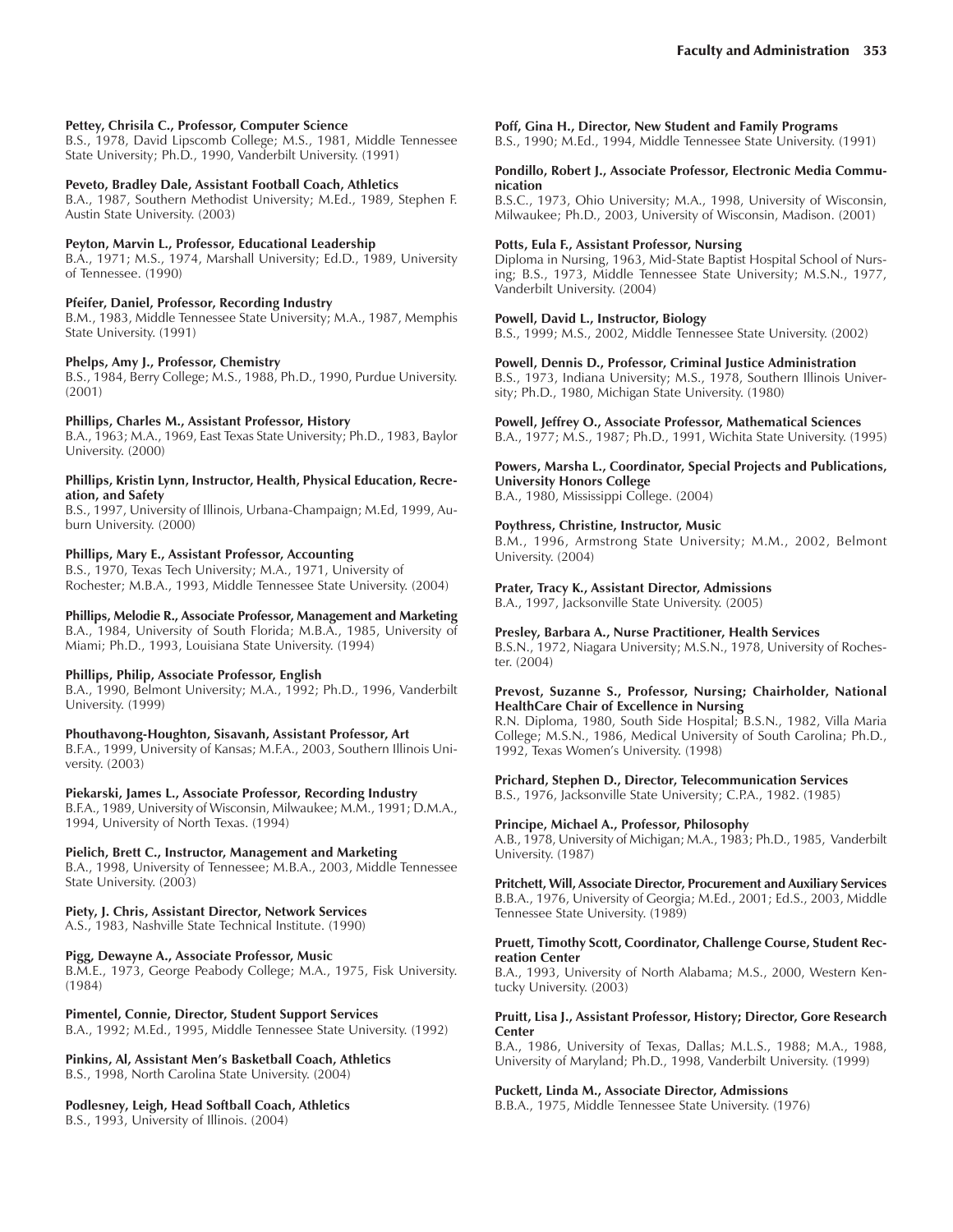### **Purcell, Charles A., Instructor, Mathematical Sciences**

B.S., 1973, M.S., 1992, Middle Tennessee State University. (2003)

### **Purcell, Jack A., Associate Professor, Philosophy**

B.A., 1982; M.A., 1984, University of South Carolina; M.A., 1986; Ph.D., 1989, Purdue University. (1990)

### **Purdom, Kirk, Director, Development Office**

B.A., 1993, University of Mississippi. (2003)

### **Purnell, Mary L., Assistant Professor, Nursing**

B.S.N., 1984, University of Tennessee, Chattanooga; M.S.N., 1987, University of Tennessee, Knoxville; Ed.S., 2000, Middle Tennessee State University. (1992)

### **Pursley, Jonathan, Spirit Coordinator, Cheerleading**

B.S., 2001, Austin Peay State University. (2002)

**Quarles, Jan P., Professor, Electronic Media Communication** B.A., 1972; Ph.D., 1986, University of Tennessee, Knoxville. (1994)

### **Quarto, Christopher J., Associate Professor, Psychology**

B.S., 1983; M.A., 1984; Central Michigan University; Ph.D., 1992, University of Illinois, Urbana-Champaign. (1997)

### **Quin, Denice M., Instructor, History**

B.A., 1987, California State University; M.A., 1997, Middle Tennessee State University. (2005)

### **Raffo, Deana M., Director, Leadership Development**

B.A., 1990, Marshall University; M.A., 1993, Middle Tennessee State University; Ed.D., 2003, Tennessee State University. (1994)

### **Raines, Joan M., Assistant Professor, Developmental Studies**

B.S., 1991; M.S., 1993, Ed.S., 2000, Middle Tennessee State University; Ed.D., 2004, Tennessee State University. (1994)

### **Rambo-Igney, Brenda, Assistant Professor, Psychology**

B.S., 1974, Memphis State University; M.A., 1979, Middle Tennessee State University; Ed.D., 1982, Vanderbilt University-George Peabody College. (2000)

### **Ramos, Francisco J., Instructor, Health, Physical Education, Recreation, and Safety**

A.S., 1983, Carolina Regional College; B.A., 1988, University of Puerto Rico; M.S., 2000, Middle Tennessee State University. (1997)

### **Rao, Abdul S., Professor, Biology; Vice Provost for Research and Dean of Graduate Studies**

M.D., 1983, Dow Medical University; M.A., 1990, Boston University; D.Phil., 1993, Oxford University. (2004)

### **Rawls, Wendell L., Professor, Journalism**

B.A., 1970, Vanderbilt University. (1999)

### **Readus, Damien M., Athletic Academic Advisor, Student-Athlete Enhancement Center**

B.S., 2000, University of Tennessee, Chattanooga; M.Ed., 2004, Tennessee State University. (2005)

### **Recchia, Marisa, Associate Professor, Art**

B.A., 1981, State University of New York College at Oswego; M.F.A., 1985, Wichita State University. (1986)

### **Redd, Timothy E., Manager, Farm Laboratories, School of Agribusiness and Agriscience**

B.S., 1970, Middle Tennessee State University; M.S., 1972, University of Kentucky. (1980)

#### **Redditt, Richard S., Professor, Engineering Technology and Industrial Studies**

B.S., 1965; M.S., 1966, Northwest Louisiana State University; Ed.D., 1973, University of Tennessee. (1974)

#### **Redmon, Charles Gary, Systems Programmer, Server, Classroom, and Desktop Services**

B.S.E.E., 1977, Tennessee Technological University. (1996)

### **Reed, Arthur D., Jr., Project Manager, Campus Planning**

B.A., 1979; B.Arch., 1983, University of Tennessee; AIA. (2004)

### **Reesman, Amy R., Instructor, Geosciences**

B.S., 1992, Western Kentucky University; M.S., 1994, Vanderbilt University. (2003)

### **Reeves, Allen B., Instructor, Physics and Astronomy**

B.A., 1965, Austin Peay State University; M.S., 1971, University of Mississippi. (2004)

#### **Reinhardt, Amie L., Academic Advisor, Jennings A. Jones College of Business**

B.A., 1998, Kings College; M.S., 2002, West Chester University. (2004)

### **Rensenbrink, Margaret, Assistant Professor, History**

B.A., 1993, University of Massachusetts, Amherst; M.A., 1998; Ph.D., 2003, University of Chicago. (2003)

### **Reynolds, Daniel L., Professor, Accounting**

B.S., 1967, Millikin University; M.S., 1968, University of Illinois; J.D., 1974, Oklahoma City University. (1974)

### **Rhoden, Aston G., Head Womenís Soccer Coach, Athletics**

B.S., 1998, University of Alabama, Huntsville. (2002)

### **Rhodes, Jean, Instructor, English**

State University. (1976)

B.A., 1988; M.A., 1999; Graduate Study, 2003, Middle Tennessee State University. (2003)

### **Rich, Frances R., Administrative Assistant to the President** C.P.S., 1993. (1963)

### **Richards, Melinda, Assistant Professor, Speech and Theatre**

B.S., 1974, Tennessee Technological University; M.M., 1979, University of Tennessee; DOE Endorsement, 1990, Middle Tennessee State University; Master's Equivalent, 1992; Ph.D., 2001, University of Tennessee. (1997)

#### **Richey, Linda H., Associate Professor, Human Sciences** B.S., 1968;, Ph.D., 1992, University of Tennessee. (1992)

**Ricketts, Samuel Clifton, Professor, Agribusiness and Agriscience** B.S., 1970; M.S., 1973, University of Tennessee; Ph.D., 1982, Ohio

**Riddle, Katy Francisco, Assistant Director, Alumni Relations** B.S., 1999, Middle Tennessee State University. (2003)

**Riggs, William, Technical Systems Coordinator, Financial Aid** B.B.A., 1985, Middle Tennessee State University. (1991)

### **Riley, Donald Madison, Assistant Athletic Director for Strength and Conditioning, Athletics**

B.S., 1988, Middle Tennessee State University. (1993)

### **Ring, Tracey R., Professor, Elementary and Special Education**

B.S., 1984; M.Ed., 1985, Middle Tennessee State University; Ed.D., 1992, Mississippi State University. (1992)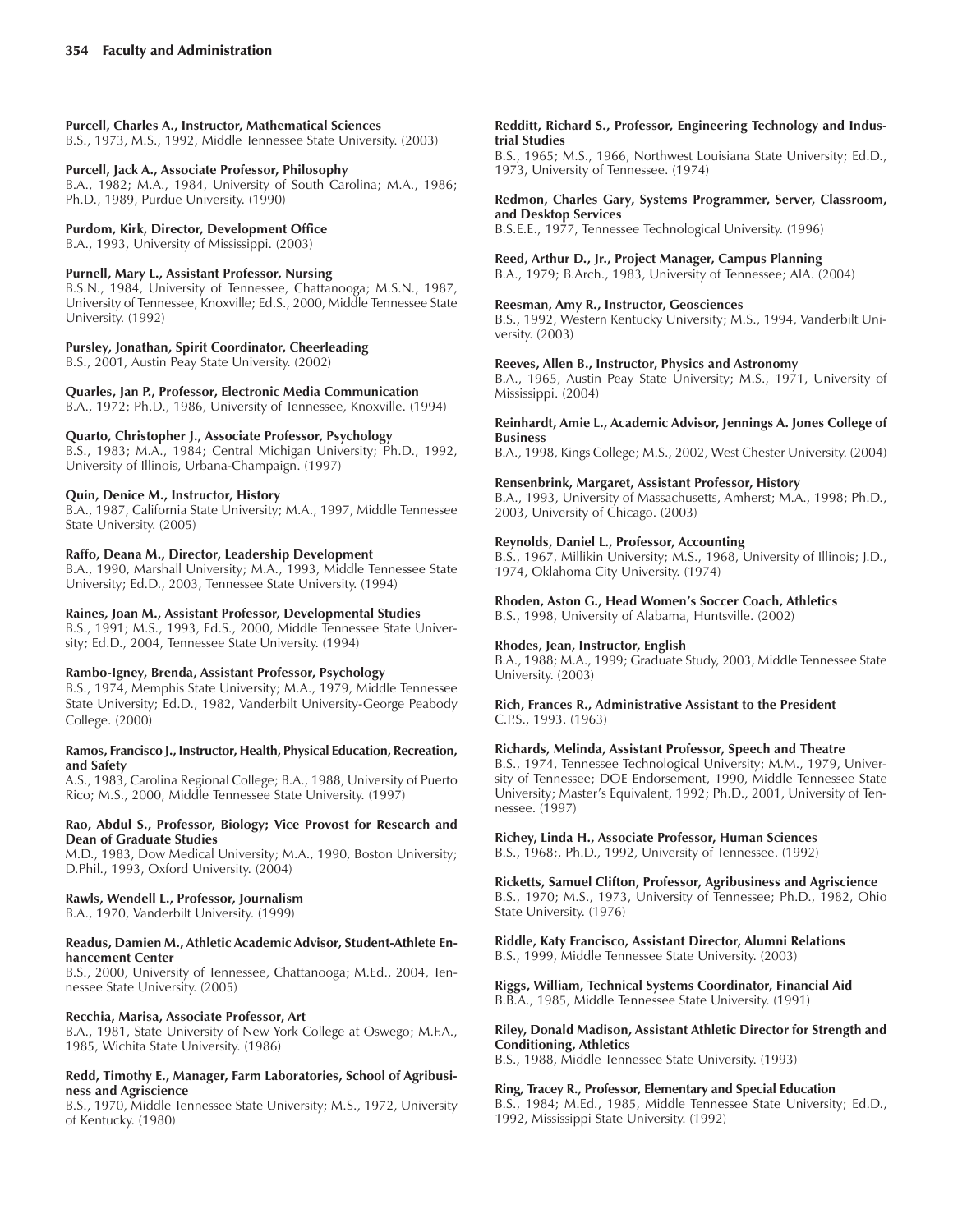#### **Riordan, George T., Professor, Music; Director, Robert W. McLean School of Music**

B.M., 1971, Michigan State University; M.M., 1975, Northwestern University; D. Mus., 1988, Florida State University. (2003)

### **Risinger, Shana A., Coordinator of Marketing and Promotion, Tennessee Miller Coliseum**

B.S., 1999, Southern Illinois University. (2004)

#### **Robbins, Rodney D., Assistant Director, Admissions** A.S., 1995, Dyersburg State Community College; B.S., 1998, University of Tennessee, Martin. (2001)

**Roberts, Deborah D., Director, Administrative Services** B.B.A., 1987, Middle Tennessee State University; C.P.A., 1993, "Inactive." (1991)

#### **Robertson, Stephen L., Assistant Professor, Political Science** B.A., 1981, Middle Tennessee State University. (1996)

**Robertson, William M., Associate Professor, Physics and Astronomy** B.Sc., 1980, Imperial College, University of London; M.S., 1982; Ph.D., 1988, Purdue University. (1995)

### **Robins, Alexander Spotswood, Jr., Assistant Coach, Football** B.S., 1969, Maryville College. (1983)

**Robinson, David G., Associate Professor, Walker Library** B.A., 1981, University of Mississippi; M.L.S., 1983, University of Alabama. (1986)

# **Robinson, Kenneth, Photographer, Photographic Services**

B.A., 1981, University of Tennessee, Knoxville. (1990)

### **Robinson, Teresa B., Professor, Human Sciences**

B.S., 1978, Middle Tennessee State University; M.S., 1981; Ph.D., 1984, University of Tennessee. (1982)

### **Roeder, Al, Manager, Technology Security Specialist**

B.S., 1999, Middle Tennessee State University. (2005)

### **Roesler, Pamela J., Assistant Professor, Nursing**

Diploma in Nursing, 1970, St. Vincent's Medial Center School of Nursing; A.A., 1977, Santa Fe Community College; B.S.N., 1982, State University of New York; M.S.N., 1989, University of Minnesota. (2000)

### **Rogers, Lisa C., Director, Administrative Information System Services**

B.S., 1985, North Carolina State University; M.S., 1993, Middle Tennessee State University. (1985)

### **Rogers, Robb, Associate Coach, Strength and Conditioning, Athletics**

B.Ed., 1982, Southwest Missouri State University; M.Ed., 1985, University of Missouri. (2000)

### **Rogers, Robert D., Associate Professor, Criminal Justice Administration**

B.A., 1972, University of Kentucky; M.A., 1975, University of Tennessee; M.S., 1978, Eastern Kentucky University; M.A., 1981; Ph.D., 1985, State University of New York, Albany. (1993)

### **Rollins, Lisa, Director, Broadcast Communications, News and Public Affairs**

B.S., 1996, University of North Texas; M.S., 1998; Ed.S., 2000, Middle Tennessee State University. (1999)

### **Rollins, M. Wayne, Associate Professor, Business Education, Marketing Education, and Office Management; Director, Cooperative Education**

B.S., 1975; M.B.E., 1976, Middle Tennessee State University; Ed.D., 1980, University of Georgia. (1976)

### **Rosamond, Kim, Assistant Womenís Basketball Coach, Athletics** B.S., 1990, University of Mississippi. (2004)

### **Rosenmuller, Christoph, Assistant Professor, History**

M.A., 1998, University of Hamburg; Ph.D., 2003, Tulane University. (2004)

### **Rosing, Wayne C., Professor, Biology**

B.S., 1969, University of Wisconsin; Ph.D., 1975, University of Texas. (1980)

### **Ross, Georganne, Associate Professor, Developmental Studies**

A.B., 1976, Sarah Lawrence College; M.A., 1984, Indiana University; Ph.D., 1989, University of Miami. (1989)

### **Ross, Jack, Director, Photographic Services**

A.S., 1977, Polk Community College; B.S., 1977, Middle Tennessee State University. (1979)

### **Ross Craze , Jennifer Vanessa, Instructor, Health, Physical Education, Recreation, and Safety**

B.S., 1994; M.S., 1995, Middle Tennessee State University. (2004)

### **Rouse, Joseph E., Assistant Professor, Developmental Studies**

B.A., 1970, Columbia University; M.S., 1971, Carnegie-Mellon University; M.A., 1980, Fuller Theological Seminary. (2000)

### **Rowe, David L., Professor, History**

B.A., 1969, Ithaca College; M.A., 1972; Ph.D., 1974, University of Virginia. (1981)

### **Rowell, Ginger H., Associate Professor, Mathematical Sciences**

B.S., 1987, Birmingham-Southern College; M.A., 1991; Ph.D., 1995, University of Alabama. (2000)

### **Royal, Katherine Elaine, Professor, Psychology**

B.A., 1967; M.S., 1969; Ph.D., 1971, Purdue University. (1978)

### **Roy, Donald P., Assistant Professor, Management and Marketing**

B.B.A., 1985, Mississippi State University; M.B.A., 1995, Mississippi College; Ph.D., 2000, University of Memphis. (2000)

### **Rozell, Carol W., Assistant Director, Accounting Services, Business Office**

B.S., 1982, David Lipscomb College; M.S., 1983, Middle Tennessee State University; C.P.A., 1986, "Inactive." (1995)

### **Rucker, Robert Leslie, Associate Professor, Social Work**

B.S., 1971, Middle Tennessee State University; M.S.W., 1973, Washington University. (1976)

### **Rupprecht, Nancy E., Professor, History**

B.A., 1965; M.A., 1967, University of Missouri, Columbia; Ph.D., 1982, University of Michigan. (1985)

### **Rusciolelli, Judith, Professor, Foreign Languages and Literatures**

A.B., 1962, University of Michigan, Ann Arbor; M.A., 1966, Middlebury College; Ph.D., 1981, University of California, Los Angeles. (1991)

### **Rushlow, Kenneth R., Assistant Professor, Elementary and Special Education**

B.S., 1971, Middle Tennessee State University; M.Ed., 1978, Clemson University; Ed.D., 1999, Northwestern State University. (2004)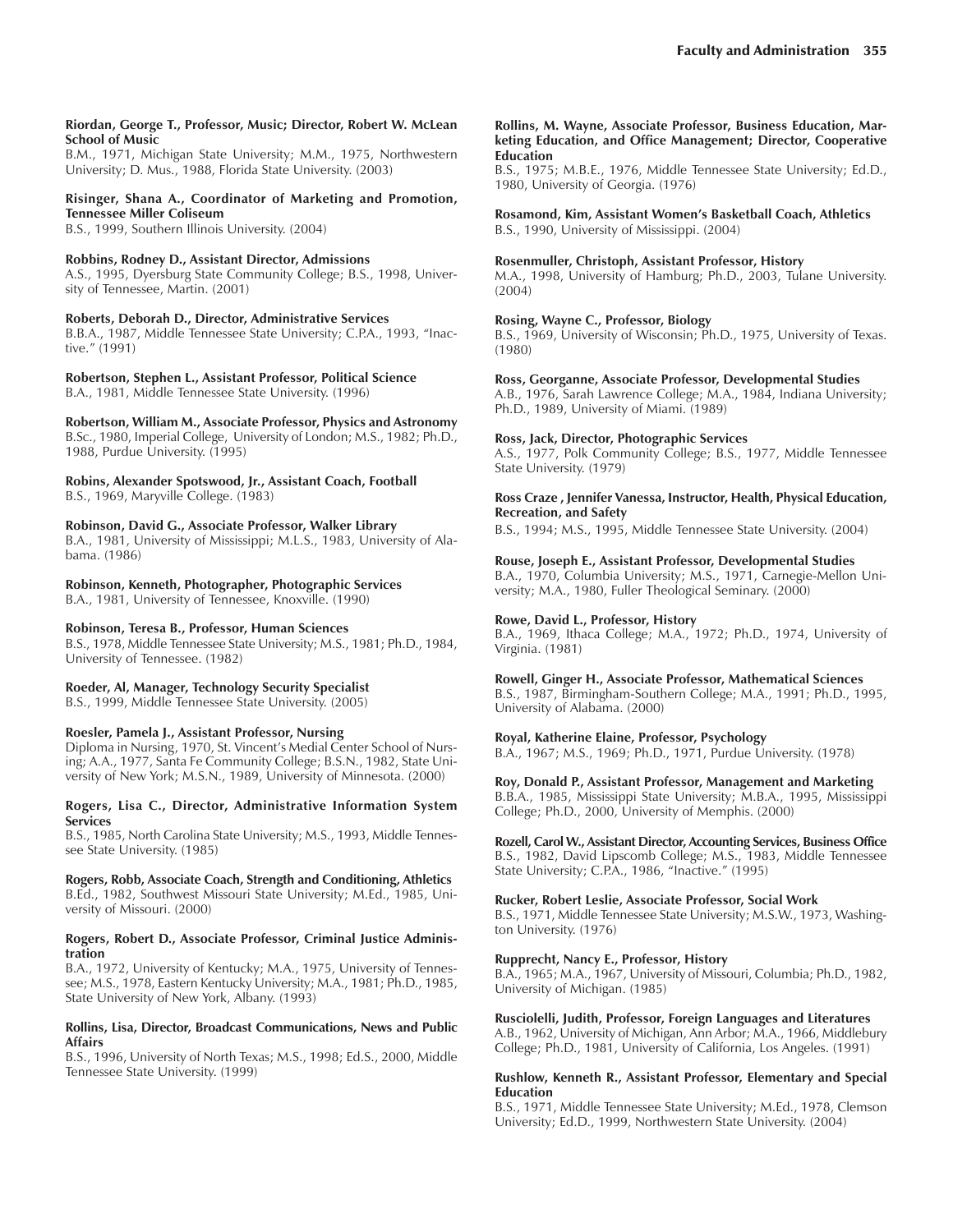**Rust, Dianna, Director, Academic Outreach and Distance Learning, Division of Continuing Studies and Public Service**

B.S., 1992; M.S., 1998; Ed.S., 2003, Middle Tennessee State University. (1991)

### **Rust, James O., Professor, Psychology**

B.S., 1967, Lehigh University; M.A., 1969, University of Richmond; Ph.D., 1973, University of Virginia. (1973)

### **Rutland, Ann H., Financial Management Analyst, Budget Office**

B.S., 1977, University of Tennessee, Martin. (2005)

**Rutledge, Michael L., Associate Professor, Biology** B.S., 1985; M.S., 1988, Middle Tennessee State University; Ed.D., 1996, Ball State University. (1996)

### **Ryfe, David M., Assistant Professor, Journalism**

B.A., 1988; M.A., 1991; M.A., 1993; Ph.D., 1998, University of California, San Diego. (2000)

### **Sadler, Kim C., Assistant Professor, Biology**

B.S., 1976; M.S., 1979; Ed.S., 1999, Middle Tennessee State University; Ed.D., 2002, Tennessee State University. (1996)

### **Saksena, Divya, Associate Professor, English**

B.A., 1977; M.A., 1979, Delhi University; Ph.D., 2003, George Washington University. (2004)

### **Salman, Karim A., Associate Professor, Engineering Technology and Industrial Studies**

B.Sc., 1969, University of London; M.S., 1977; Ph.D., 1979, Brunel University. (2002)

### **Sanborn, John W., Associate Professor, Social Work**

B.A., 1967, Johns Hopkins University; M.S.W., 1969, University of Maryland. (1973)

### **Sanders, John W., Associate Professor, Educational Leadership**

B.S., 1988; M.B.E., 1989; Ed.S., 1994, Middle Tennessee State University; Ed.D., 1996, Tennessee State University. (1994)

### **Sanderson, Zackie, Athletic Business Manager, Murphy Center Complex**

B.S., 1982, Belmont University; C.P.A., "Inactive." (1998)

### **Sanger, Michael, J., Associate Professor, Chemistry**

B.S., 1989, University of California, Davis; M.S., 1994; Ph.D., 1996, Iowa State University. (2002)

### **Sarabia-Panol, Zeny, Professor, Journalism**

B.S., 1977, Silliman University; M.A., 1984, University of the Phillipines-Diliman; Ed.D., 1993, Oklahoma State University. (2003)

### **Sarkar, Medha S., Assistant Professor, Computer Science**

B.S., 1987; M.C.A., 1990, Sardar Patel University; M.S., 1993; Ph.D., 1999, Queen's University. (2002)

### **Sarver, F. Lee, Associate Professor, Economics and Finance**

B.A., 1974; B.A., 1976; M.A., 1984; Ph.D., 1987, University of Tennessee. (1991)

### **Saskowski, Jeanette L., Instructor, Biology**

B.A., 1988, Carroll College; M.S., 1997, Medical College of Wisconsin. (2004)

### **Sauls, Jenny L., Associate Professor, Nursing**

A.A., 1981, Middle Tennessee State University; B.S.N., 1984, Tennessee Technological University; M.S.N., 1988, Vanderbilt University; D.S.N., 2000, University of Alabama, Birmingham. (1992)

#### **Sawyer, Diane, Professor, Elementary and Special Education; Chairholder, Katherine Murfree Chair of Excellence in Dyslexic Studies** B.S., 1960, Geneseo State College; M.S.E., 1963, Buffalo State College; M.A., 1965, Teacher's College Columbia; Ph.D., 1971, Cornell University. (1989)

### **Sbenaty, Saleh M., Professor, Engineering Technology and Industrial Studies**

B.S., 1980, Damascus University; M.S., 1985; Ph.D., 1991, Tennessee Technological University. (1993)

### **Scanlon, Lucinda A., Assistant Professor, Walker Library**

B.A., 1977, University of California; M.L.S., 1999, University of South Carolina. (2000)

### **Scarlett, Jon, Instructor, Health, Physical Education, Recreation, and Safety**

B.S., 1972; M.S., 1994, Middle Tennessee State University. (1996)

### **Schaffer, Greg, Director, Network Services**

B.S., 1993, State University of New York, Buffalo. (1998)

### **Scheffelmaier, Gerry W., Assistant Professor, Business Education, Marketing Education, and Office Management**

B.S., 1998; M.Ed., 1999, Central Washington University; Ph.D., 2003, Utah State University, Logan. (2003)

### **Scherzer, Kenneth A., Professor, History**

A.B., 1975, Columbia University; A.M., 1977; Ph.D., 1982, Harvard University. (1988)

### **Schmidt, Constance R., Director, Instructional Technology Support Center**

B.A., 1976, University of Virginia; M.S., 1977; Ph.D., 1980, Purdue University. (1989)

### **Schmidt, Greg W., Associate Professor, Psychology**

B.A., 1983, University of Denver; M.A., 1984; Ph.D., 1988, University of California, Los Angeles. (1989)

### **Schmidt, John, Assistant Director, Server, Classroom, and Desktop Services**

B.S., 1985, Middle Tennessee State University. (1998)

### **Schmidt, Stephen R., Professor, Psychology**

B.Ed., 1975, University of Virginia; M.S., 1977; Ph.D., 1980, Purdue University. (1988)

### **Schmitz, Kenneth T., Instructor, Economics and Finance**

B.A., 1975, University of Minnesota, Duluth; M.A., 1986, Mankato State University. (2003)

### **Scott, R. Neil, Associate Professor, Walker Library**

B.A., 1975, University of South Florida; M.L.S., 1976, Florida State University; M.B.A., 1982, Stetson University. (2004)

### **Scott, Vonda F., Facility Supervisor, Student Recreation Center**

B.A., 1993, University of Alabama, Birmingham; M.S., 1998, Middle Tennessee State University. (1999)

### **Seague, Todd, Tucker Theatre Technical Services Manager, Speech and Theatre**

B.S., 1985; M.A., 1990, Eastern Michigan University. (2005)

### **Seipel, Scott J., Assistant Professor, Computer Information Systems** B.B.A., 1985; Ph.D., 1998, University of Texas. (2000)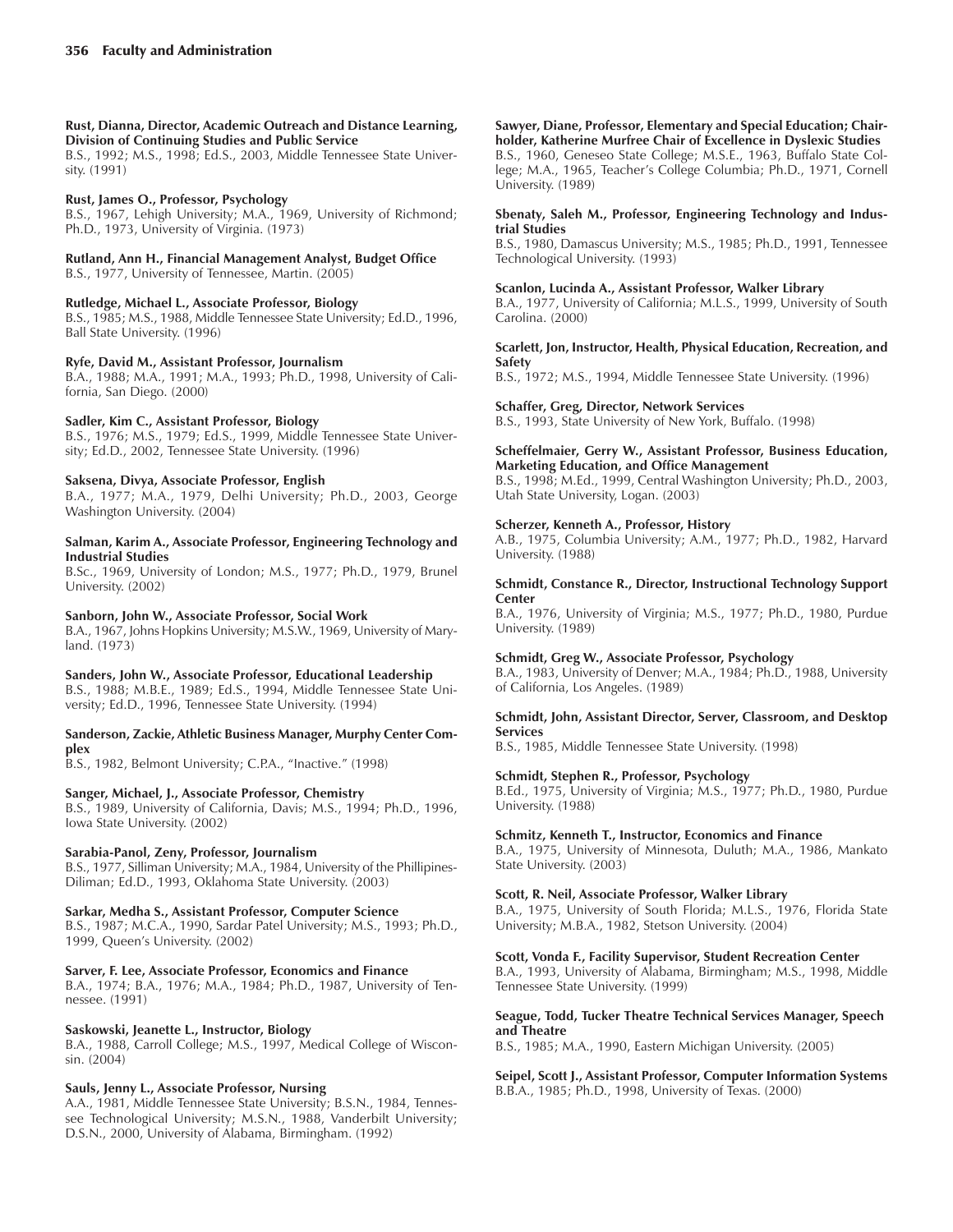### **Seipelt, Rebecca L., Assistant Professor, Biology**

B.A., 1991, Berea College; Ph.D., 1996, University of Kentucky. (1999)

### **Selchow, Shelly L., Academic Advisor, Academic Support Center**

B.S., 2001; M.S., 2003, Middle Tennessee State University. (2003)

#### **Sells, Debra K., Associate Vice President; Director, Academic Support Services**

B.A., 1981, Hope College; M.S.W., 1983, University of Michigan; Ed.D., 1996, Arizona State University. (1996)

#### **Selva, Lance, Professor, Criminal Justice Administration**

A.B., 1972; J.D., 1975, University of Alabama; M.S., 1977; Ph.D., 1985, Florida State University. (1979)

### **Senior, David J., Assistant to the Director of Telecommunications for Telephone Systems, Telecommunications Services**

B.B.A., 1989; M.Ed., 1997, Middle Tennessee State University. (1994)

### **Seo, Suk Jai, Assistant Professor, Computer Science**

B.A., 1976, Hankuk University of Foreign Studies; M.S., 1986; Ph.D., 2001, University of Alabama, Huntsville. (2002)

#### **Sergeant, O. Kenneth, Jr., Associate Professor, Engineering Technology and Industrial Studies**

B.S., 1966, Lincoln Memorial University; B.S.E., 1975, University of Tennessee; P.E., 1980; M.S., 1983, University of Tennessee; Ed.S., 1990, Middle Tennessee State University. (1983)

### **Seward, Linda G., Associate Professor, Speech and Theatre**

B.A., 1978, North Texas State University; M.A., 1983, San Diego State University; Ph.D., 1991, Purdue University. (2002)

#### **Shadrake, Bill, Network Support Specialist, Network Services** A.S., 1982, Nashville State Technical Institute. (2000)

**Shardo, Judith D., Associate Professor, Biology**

B.S., 1966, University of Dayton; M.S., 1972, University of Arkansas; Ph.D., 1994, University of Massachusetts. (2002)

### **Sharp, Leslie N., Assistant Professor, Center for Historic Preservation**

B.A., 1989, University of Georgia; M.A., 1993, Middle Tennessee State University; Ph.D., 2004, Georgia Tech. (2003)

### **Sharp, Vicki L., Microcomputer Specialist, Server, Classroom, and Desktop Services**

B.B.A., 1987, Belmont University. (1998)

#### **Shaw-McEwen, Sharon, Professor, Social Work; Director, Cultural Diversity Initiative**

B.S., 1970, Bradley University; M.S.S.W., 1972, University of Tennessee; Ed.D., 1990, Vanderbilt University. (1991)

#### **Shearon, Stephen, Associate Professor, Music**

B.M., 1977, Northwestern University; M.A., 1985; Ph.D., 1993, University of North Carolina, Chapel Hill. (1994)

#### **Sheehan-Smith, Lisa M., Assistant Professor, Human Sciences**

B.S., 1981, Western Kentucky University; M.Ed., 1982; Ed.D., 2004, Vanderbilt University. (1997)

### **Shelar, Victoria Dawn, Professor, Health, Physical Education, Recreation, and Safety**

B.S., 1981, University of Florida; M.S., 1984, University of North Florida; Ph.D., 1988, University of Maryland. (1995)

### **Shelton, Roy C., Professor, Foreign Languages and Literatures**

B.A., 1963, Middle Tennessee State College; Ph.D., 1966, Vanderbilt University. (1968)

#### **Sherman, Theodore, Professor, English**

B.A., 1987, Covenant College; M.A., 1988, University of Central Florida; Ph.D., 1993, University of Southern Mississippi. (1993)

**Shook, Judith A., Assistant Director, Publications and Graphics** B.S., 1967, Ball State University. (1974)

#### **Short, Dale, Head Coach, Men's Tennis**

B.A., 1981; M.S., 1990, Middle Tennessee State University. (1987)

#### **Short, Rachael, Head Womenís Golf Coach, Athletics** B.S., 1999, University of Alabama. (2001)

### **Shuler, Aubrey, Instructor, English**

B.A., 1974, Mercer University; M.A., 2001, Middle Tennessee State University. (2001)

#### **Shulman, William L., Associate Professor, Criminal Justice Administration**

B.S., 1972; J.D., 1975, University of Tennessee. (1990)

### **Sickler-Voigt, Debrah, Assistant Professor, Art**

B.A., 1992, Florida State University; M.S., 1998, Florida International University; Ph.D., 2002, Florida State University. (2003)

### **Simerly, Greg, Director of Debate, Speech and Theatre**

B.A., 1984, Middle Tennessee State University; M.S., 1986, Southern Illinois University. (2001)

### **Simmons, James R., Assistant Professor, Music**

B.M., 1994, University of Wisconsin; M.M., 2002, Eastman School of Music. (2002)

### **Simpson, Debra C., Instructor, Human Sciences**

B.S., 1977, Middle Tennessee State University; M.Ed., 1988, University of Tennessee, Chattanooga. (1993)

#### **Singer, Marc G., Professor, Management and Marketing**

B.B.A., 1968, City College of New York; M.B.A., 1971, Baruch College of New York; Ph.D., 1973, University of Tennessee. (1990)

#### **Sinkala, Zachariah, Associate Professor, Mathematical Sciences**

B.S., 1981, University of Zambia; M.S., 1986, University of Michigan; Ph.D., 1989, University of South Florida. (1990)

### **Slicker, Ellen K., Associate Professor, Psychology**

B.S.E., 1969; M.S.E., 1970, University of Kansas; Ed.S., 1983, University of Northern Colorado; Ph.D., 1991, Texas A&M University. (1992)

#### **Sloan, Anne T., Associate Professor, Political Science; Associate Dean, Liberal Arts**

B.A., 1971, Middle Tennessee State University; M.A., 1974, Louisiana State University; Ph.D., 1982, Ohio State University. (1993)

#### **Smith, Albert, Instructional Technology Specialist, Academic and Instructional Technology Services**

B.B.A., 2002; M.S., 2003, Middle Tennessee State University. (2004)

### **Smith, Allison, Associate Professor, English**

B.A., 1983; M.A., 1986, California State University; Ph.D., 1994, University of Illinois. (2002)

#### **Smith, Carrie, Coordinator, Greek Life**

B.S., 2004, Middle Tennessee State University. (2005)

### **Smith, Dean, Assistant to the Vice President, Business and Finance**

B.S., 1970; M.P.A., 1975, Middle Tennessee State University. (2003)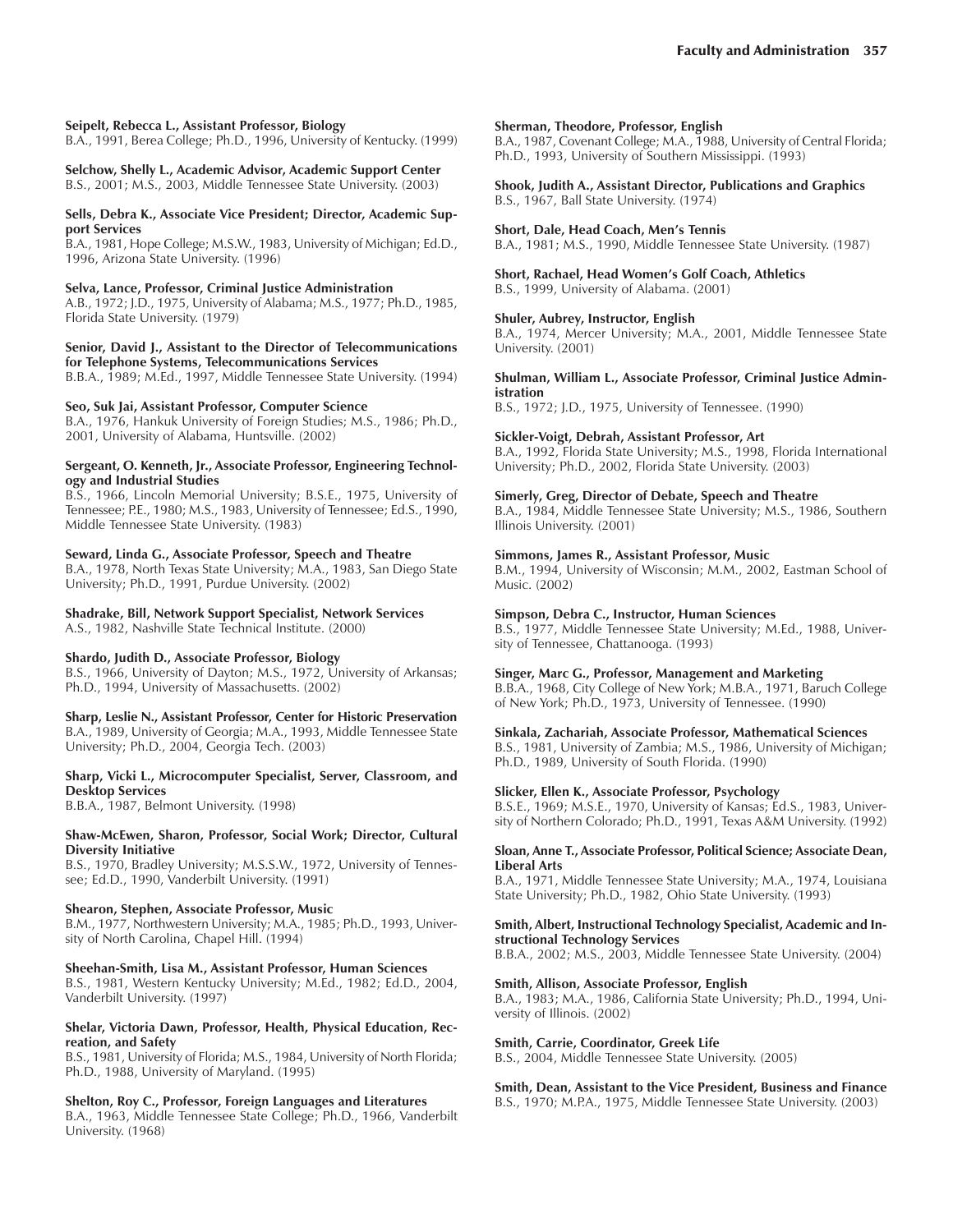### **Smith, Elizabeth, Clinic Coordinator, Speech and Theatre**

B.S., 1996, Middle Tennessee State University; M.A., 1998, University of Tennessee, Knoxville. (2001)

### **Smith, George Robert, Jr., Associate Professor, Accounting**

B.S.B.A., 1974; M.Acc., 1982, University of Tennessee; CPA, 1982; Ph.D., 1995, Texas Tech University. (1999)

### **Smith, H. Stephen, Associate Professor, Music**

A.B., 1975, Davidson College; B.M., 1978; M.M., 1980, Eastman School of Music. (1998)

### **Smith, Kevin E., Professor, Sociology and Anthropology**

B.A., 1986; M.A., 1990; Ph.D., 1992, Vanderbilt University. (1994)

### **Smith, Maria A., Professor, Nursing**

B.S.N., 1973, Tuskegee Institute; M.S.N., 1985, University of Alabama, Huntsville; D.S.N., 1992, University of Alabama, Birmingham. (2000)

### **Smith, Marsha O., Professor, Business Education, Marketing Education, and Office Management**

B.S., 1970; M.B.E., 1978, Middle Tennessee State University; Ed.D., 1993, Vanderbilt University. (1982)

### **Smith, Mary M., Administrative Senior Systems Analyst, Administrative Information System Services**

B.B.A., 1987, Middle Tennessee State University. (1995)

### **Smith, Richard, Jr., Associate Director for Facilities Management, Housing and Residential Life**

B.S., 1983, Middle Tennessee State University. (1989)

### **Smith, Sharon S., Associate Professor, Speech and Theatre**

B.S., 1972, East Tennessee State University; M.S., 1979, University of Tennessee, Knoxville; Ed.D., 1989, Vanderbilt University. (1983)

### Smith, Stephany W., Head Women's Basketball Coach, Athletics B.A., 1988; M.S., 1989, Harding University. (1993)

### **Smith, Thaddeus M., Professor, History; Department Chair**

A.B., 1972; M.A., 1973; M.A.Ed., 1977, Eastern Kentucky University; M.A., 1981; Ph.D., 1987, Brown University. (1988)

### **Smith, Trixie, Assistant Professor, English**

B.A., 1988, Mobile College; M.L.I.S., 1999; M.A., 1999; Ph.D., 2002, University of South Carolina. (2002)

#### **Smith, Vincent W., Associate Professor, Business Education, Marketing Education, and Office Management**

B.S., 1984; M.B.E., 1985, Middle Tennessee State University; Ed.D., 1994, Vanderbilt University. (1985)

### **Smith-Walters, Cindi, Professor, Biology; Co-Director, Center for Environmental Education**

B.S., 1978, East Central State University; M.S., 1984; Ph.D., 1988, Oklahoma State University. (1993)

### **Smothers, Laura E., Assistant Professor, Art**

B.S., 2001, Lambuth University; M.F.A., 2004, American University. (2004)

#### **Smothers, Richard W., Training Manager, Human Resource Services** B.S., 1978, Murray State University; M.A., 1994, Tennessee Technological University. (2005)

### **Snapp, Robbie A., Assistant Director, Student Financial Aid**

B.U.S., 1992; M.Ed., 1996; Ed.S., 2004, Middle Tennessee State University. (1981)

### **Snead, Donald, Assistant Professor, Educational Leadership**

B.S., 1975, Fort Valley State College; M.A.T., 1986, Western Kentucky University; Ed.D., 1999, University of Kentucky. (2000)

### **Sniderman, Michael D., Associate Professor, Speech and Theatre**

B.A., 1965, University of Michigan; M.A., 1972, Eastern Michigan University. (1980)

#### **Snodgrass, Diane B., Internal Auditor**

B.B.A., 1983, Middle Tennessee State University; C.P.A., 1988. (1987)

# **Snook, Tony, Director, Printing Services**

(1986)

### **Sokoya, S. Kim, Professor, Management and Marketing**

B.S., 1979; M.A., 1981; M.B.A., 1982, Eastern Illinois University; D.B.A., 1985, Mississippi State University. (1989)

### **Solley, Bobbie A., Professor, Elementary and Special Education**

B.S., 1979, David Lipscomb College; M.A.E., 1982, University of Alabama; Ed.D., 1989, University of Georgia. (1991)

### **Sosh-Lightsy, Laura J., Assistant Dean for Judicial Affairs and Mediation Services, Division of Student Affairs**

B.A., 1995; M.Ed., 1999, Western Kentucky University. (2004)

### **Spangler, Pat W., Physician, Health Services**

B.A., 1976, University of Virginia; D.O., 1980, West Virginia School of Osteopathic Medicine. (2001)

### **Spann, Jennifer L., Assistant Professor, Nursing**

B.S.N., 1990; M.S.N., 1998, Tennessee State University. (2003)

#### **Spires, Robert W., Professor, Electronic Media Communication; Department Chair**

A.B., 1974, Western Kentucky University; M.M.A., 1978, University of South Carolina; Ph.D., 1982, Florida State University. (1986)

#### **Sridhara, Basavapatna S., Associate Professor, Engineering Technology and Industrial Studies**

B.S.M.E., 1978, Bangalore University; M.S.M.E., 1980, Indian Institute of Science; M.S.M.E., 1983, Stevens Institute of Technology; Ph.D., 1991, Auburn University. (1991)

### **Stallings, Hilary, Assistant to the Dean, College of Liberal Arts**

B.B.A., 1992, Texas Christian University; M.Ed., 1997, University of Texas, Austin. (2002)

### **Stallings, Jay, Assistant Director, Admissions**

B.A., 1994, Southwest Texas State University; M.Ed., 2001, Middle Tennessee State University. (1998)

### **Stanley, Jennifer Clemans, Site Director, Evening Extended School Program**

B.S., 1997, Middle Tennessee State University. (2000)

### **Staples, Amy L.S., Associate Professor, History**

B.A., 1991, St. Bonaventure University; M.S., 1993; Ph.D., 1998, Ohio State University. (1998)

### **Stegall-Faulk, Teresa, Instructor, Biology**

B.S., 1997; M.S., 2000, Middle Tennessee State University. (2000)

# **Stephens, David C., Assistant Professor, Mathematical Sciences**

B.S., 1999, Cumberland College; M.S., 2001; Ph.D., 2004, Vanderbilt University. (2004)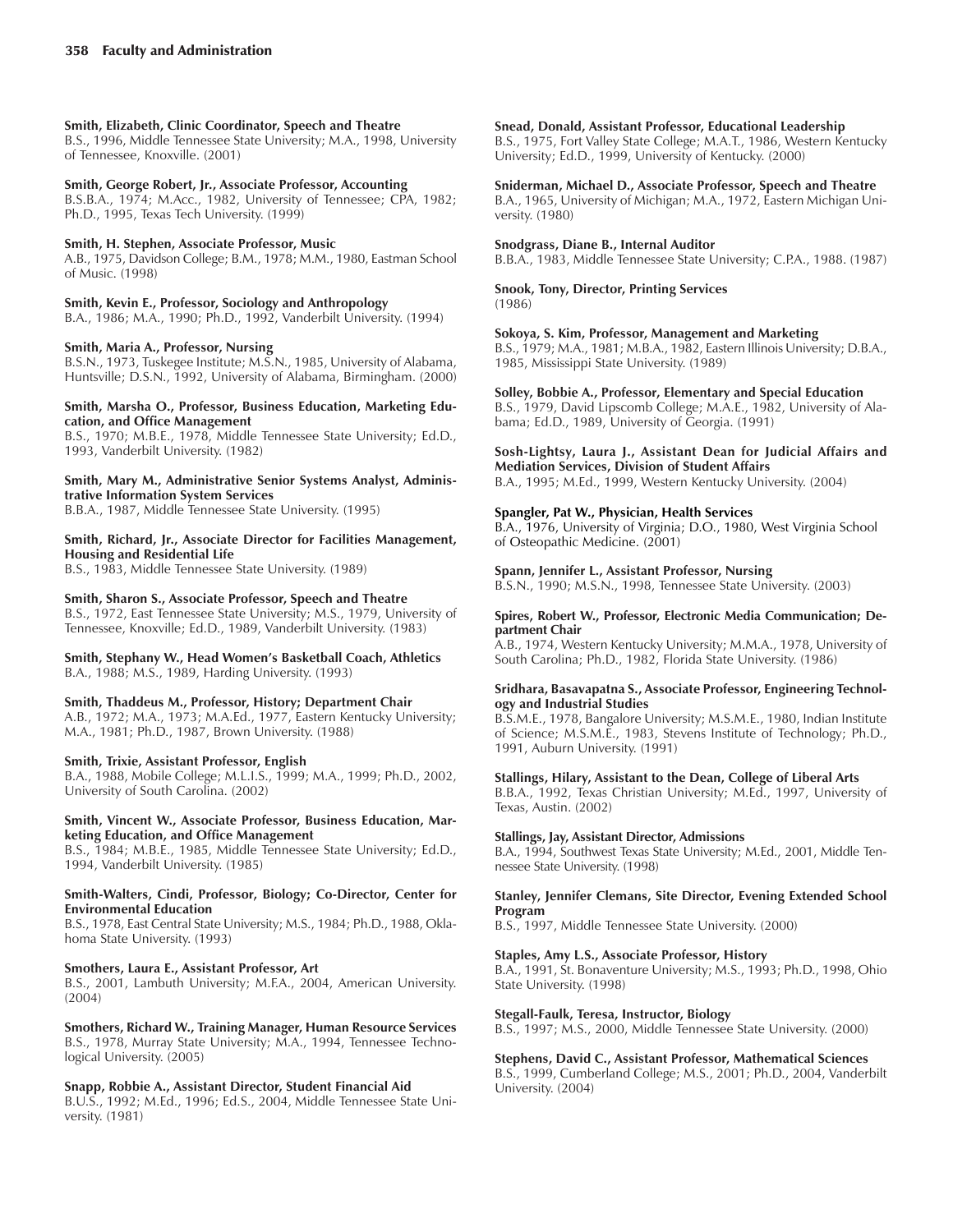#### **Stepp, T. Michelle, Associate Director, Alumni Relations** B.S., 1992, University of Kentucky. (1998)

**Stevens, Jack D., Assistant Manager, Tennessee Miller Coliseum** (1997)

**Stevenson, Theresa, Systems Analyst, Administrative Information System Services** B.B.A., 1982, Middle Tennessee State University. (1983)

**Stewart, Martin V., Associate Professor, Chemistry**

A.A., 1964, Oxford College; B.S., 1966, Emory University; Ph.D., 1979, University of Georgia. (1979)

**Stewart, William C., Associate Professor, Biology**

B.S., 1987, North Carolina State University; Ph.D., 1994, East Carolina University. (1995)

**Stinnett, Tony, Assistant, Media Relations; Athletics**

B.S., 1990, Middle Tennessee State University. (2004)

**Stogner, Catherine, Associate Professor, Human Sciences**

A.S., 1971, East Tennessee State University; B.S., 1988, Columbus College; M.S., 1993; Ph.D., 1996, Utah State University. (1996)

**Stogner, Horace N., Jr., Academic Advisor, Academic Support Center** B.A., 1974, Brigham Young University. (1997)

### **Stone, Maya, Instructor, Music**

B.M., 2001, State University of New York, Potsdam; M.M., 2003, Michigan State University. (2004)

**Story, Clifford, Instructor, Mathematical Sciences**

B.S., 1979, Middle Tennessee State University; M.S., 1981, Virginia Technological University. (2004)

**Stott, Sandra C., Coordinator, Student Unions and Programming** B.S., 1960, Middle Tennessee State University. (1960)

**Strawman, Thomas William, Professor, English; Associate Chair** B.S., 1973, Iowa State University; M.A., 1976, University of Kansas; Ph.D., 1986, University of Washington. (1989)

### **Strickland, Thomas H., Professor, Economics and Finance**

B.S.I.E., 1963, Texas Tech University; M.B.A., 1972, University of Texas, Arlington; Ph.D., 1979, University of Oklahoma. (1988)

### **Sublette, Jason, Instructor, English**

B.A., 1991, Truman State University; M.A., 1993, Northern Illinois University. (2004)

**Sudak, Sarah E., Executive Director, Housing and Residential Life** B.A., 1987; M.Ed., 1989, University of Oklahoma. (1998)

**Sundeen, Terrence R., Associate Professor, Developmental Studies** B.S., 1978; M.S., 1984, Vanderbilt University; Ed.S., 1994, Middle Tennessee State University; Ed.D., 2000, Tennessee State University. (1988)

### **Sutarso, Toto, Statistical Software Consultant, Academic and Instructional Technology Services**

B.S., 1981, Jakarta, Indonesia; M.S., 1990; Ph.D., 1995, University of Alabama. (1997)

**Sutton, Catherine G., Assistant to the Director, Tennessee Center for Labor-Management Relations** (1998)

### **Swain, Sarah H., Associate Professor, Biology**

A.B., 1966, University of Chattanooga; M.A.T., 1967, Vanderbilt University. (1975)

### **Tang, Thomas L., Professor, Management and Marketing**

B.S., 1971, Chung Yuan University; M.A., 1977; Ph.D., 1981, Case Western Reserve University. (1983)

### **Tate, James C., Associate Professor, Psychology**

B.S., 1982, College of Charleston; M.S., 1988; Ph.D., 1992, Auburn University. (1993)

### **Taylor, James E., Assistant Professor, Social Work**

B.S., 1959, Agricultural and Technical University; M.Ed., 1965, Springfield College; Ph.D., 1977, Brandeis University. (1998)

### **Taylor, Mayo R., Assistant Professor, Walker Library**

B.A., 1971, University of California, Berkeley; M.L.S., 1976, Peabody College. (1991)

### **Taylor, Ramona R., Internal Auditor, Internal Audit**

B.S., 1980, University of Kentucky; C.P.A., 1984; M.B.A., 1991, Middle Tennessee State University. (1987)

### **Taylor, Rick A., Machinist Lab Technician, Engineering Technology and Industrial Studies**

B.S., 1982, Middle Tennessee State University. (2000)

### **Taylor, Susan T., Coordinator of Leadership Middle Tennessee, Jennings A. Jones College of Business**

B.S., 1983, Middle Tennessee State University; C.P.S., 1986. (1981)

### **Templeton, Mark, Academic Advisor, Academic Support Center**

B.S., 1987, University of Pittsburgh; M.A., 1988; M.A., 1989; Ph.D., 1993, University of Alabama. (2002)

### **Tenpenny, Elaine I., Associate Professor, Mathematical Sciences**

B.A., 1981, David Lipscomb College; M.S., 1987; Ed.S., 1992, Middle Tennessee State University. (1987)

### **Tesi, Moses K., Professor, Political Science**

B.A., 1977, Indiana University of Pennsylvania; M.A., 1978, University of Chicago; Ph.D., 1985, Vanderbilt University. (1990)

### **Tewell, Tanya, Associate Professor, Art**

B.S., 1982, Indiana State University; M.F.A., 1992, Arizona State University School of Art. (1994)

### **Tharp, Terri J., Associate Director, Records**

B.S., 1982, Murray State University; M.Ed., 1987, University of Montevallo; Ed.S., 2001, Middle Tennessee State University. (1990)

### **Thayer, Thomas Andrew, Assistant Professor, Art**

B.F.A., 1992; M.F.A., 1995, Northern Illinois University. (2002)

### **Therrien, Kathleen M., Associate Professor, English**

A.B., 1987, College of Holy Cross; M.A., 1989; Ph.D., 1997, University of Delaware. (1998)

### **Thetford, Sue S., Assistant Professor, Walker Library**

B.S., 1965, Texas College of Arts and Industries; M.L.I.S., 1987, University of Oklahoma. (1993)

### **Thomas, Alan, Controller, Business Office**

B.B.A., 1987; M.Ed., 1998, Middle Tennessee State University; CPA, 1991, "Inactive." (1990)

**Thomas, Audrey M., Coordinator, Career and Employment Center** B.B.A., 1988; M.A., 1998, Middle Tennessee State University. (1995)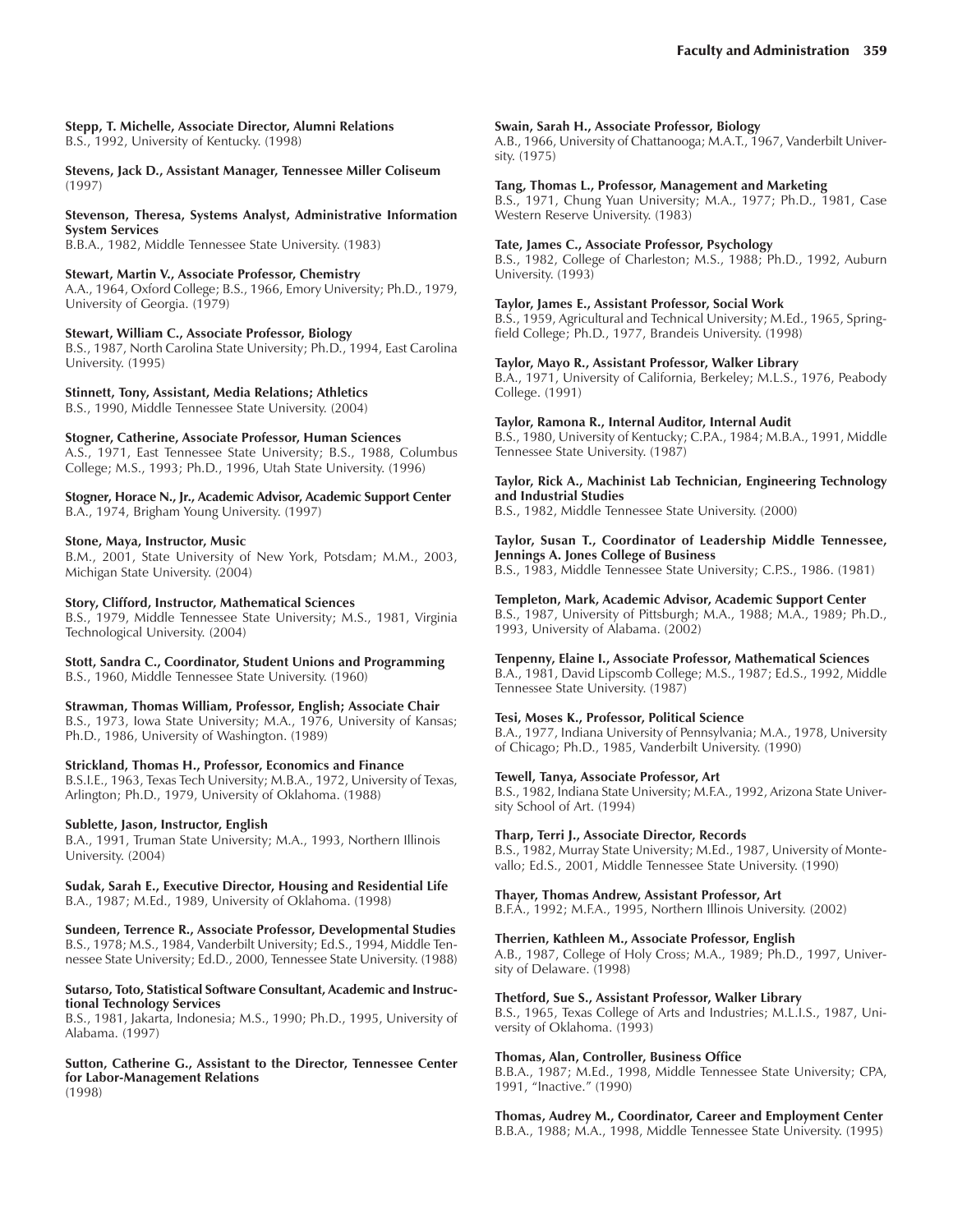**Thomas, Jackie, Professor, English; Vice Provost for Academic Affairs** B.A., 1983, Alabama A&M University; M.Ed., 1984, Virginia State University; Ph.D., 1990, Indiana University of Pennsylvania. (2004)

### **Thomas, Joe G., Professor, Management and Marketing**

B.S., 1974; M.B.A., 1975, University of Missouri; Ph.D., 1983, Texas A&M University. (1986)

### **Thomas, Paula B., Accounting Advisory Board Distinguished Professor, Accounting; Department Chair**

B.B.A., 1978; C.P.A., 1980; M.S., 1983, Middle Tennessee State University; C.M.A., 1984; D.B.A., 1987, Mississippi State University. (1983)

**Thomas, R. Earl, Professor, Management and Marketing** B.A., 1972; M.A.T., 1974, Middle Tennessee State University; Ed.D., 1984, Vanderbilt University. (1989)

**Thomas, Raymond D., Associate Professor, Music; Director of Bands** B.M., 1984; M.M., 1992; University of Utah; Ph.D., 1998, University of Minnesota. (2003)

### **Thomas, Shelley, Associate Professor, Foreign Languages and Literatures**

B.A., 1976, Clemson University; M.A., 1984, University of South Carolina; Ph.D., 1991, Purdue University. (1991)

### **Thomas, Teresa, Director, Records**

B.B.A., 1991; M.B.A., 1994, Middle Tennessee State University. (1994)

### **Thompson, Michael W., Instructor, Biology**

B.S., 1993, University of Louisville; Ph.D., 2000, University of Kentucky. (2004)

### **Thorup, Sherry, Instructional Technology Specialist, Academic and Instructional Technology Services**

M.S., 1997, Nova Southeastern University. (2000)

#### **Thurman, Kathy R., Director, Budget Office**

B.S., 1976, David Lipscomb University; M.B.A., 1983, Tennessee Technological University. (1990)

### **Thweatt, Joe Mack, Professor, Computer Science**

B.A., 1961, David Lipscomb College; M.A., 1962, Middle Tennessee State College; Ed.S., 1986, Middle Tennessee State University; Ed.D., 1988, Tennessee State University. (1965)

**Tillery, Kenneth R., Associate Professor, Management and Marketing** B.S.I.M., 1967, Georgia Institute of Technology; M.B.A., 1972; Ph.D.,

# 1985, Georgia State University. (1988)

**Timmons, J. Douglas, Associate Professor, Economics and Finance** B.S.B.A., 1973, Old Dominion University; M.B.A., 1975, College of William and Mary; Ph.D., 1986, University of Florida, Gainesville. (1996)

### **Tipps, M. Jane, Director, Counseling Services**

B.A., 1968, Michigan State University; M.A., 1974, Middle Tennessee State University; Ph.D., 1977, University of Southern Mississippi. (1984)

### **Todd, Kiplynn F., Assistant Director, Annual Giving and Stewardship, Development Office**

B.S., 1984, University of Tennessee, Knoxville. (1998)

### **Toghraie, Shahrzad, Assistant Professor, Chemistry**

B.S., 1975, Tehran University; DIC, 1980, Imperial College; Ph.D., 1980, London University. (2005)

**Tolbert, Denise, Voice Mail Coordinator, Telecommunication Services** B.B.A., 1993, Middle Tennessee State University. (1998)

#### **Tonks, Ronald, Associate Professor, History**

B.A., 1958, McMaster University; M.A., 1964; Ph.D., 1968, Southern Baptist University. (2004)

### **Tormey, Warren, Instructor, English**

B.A., 1986, University of Pennsylvania; M.A., 1991, University of Arizona. (1999)

#### **Towe, Darrell, W., Manager, Tennessee Miller Coliseum** B.S., Western Kentucky University. (1989)

**Tozer, Tom, Director of Media Relations, News and Public Affairs** B.A., 1968, University of Indianapolis. (1993)

### **Tracy, Kelly L., Coordinator, Judicial Affairs**

B.S., 1997, Arkansas State University; M.Ed., 2000, University of Arkansas. (2005)

#### **Tran, Thuhang T., Assistant Professor, Management and Marketing**

B.E.E., 1991, Georgia State University; M.B.A., 2003; Ph.D., 2003, University of Massachusetts, Amherst. (2003)

### **Traughber, Belinda, Professor, Psychology**

B.S., 1976, Vanderbilt University; M.A., 1977, Middle Tennessee State University; Ph.D., 1982, University of Kansas. (1982)

### **Traylor, Hattie W., Academic Advisor, College of Mass Communication**

B.A., 2002, Bowling Green State University; M.A., 2003, Middle Tennessee State University. (2004)

**Treece, Charles L., Assistant Director, Events and Transportation** B.S., 2000, Alabama A&M University. (2001)

### **Trent, Sheri, Professor, Elementary and Special Education**

B.S., 1972, Middle Tennessee State University; M.Ed., 1975, University of Mississippi; Ph.D., 1982, George Peabody College. (1989)

### **Trentham, Susan, Director, June Anderson Womenís Center**

B.A., 1992; M.A., 1994, University of Alabama, Huntsville; Ph.D., 2000, University of Nevada, Reno. (2003)

#### **Tucibat, Joseph Edward, Assistant Director, Academic Support Center** B.S., 1983; M.S., 1986, Western Illinois University. (2000)

### **Turnbow, Whit, Assistant Golf Coach, Athletics**

B.S., 2000, Middle Tennessee State University. (2004)

**Turner, Martha, Director, Career and Employment Center** (1964)

#### Turnham, Teresa Diane, Interim Director and Senior Women's Ad**ministrator, Athletics**

B.S., 1980, David Lipscomb College; M.S., 1981, Austin Peay State University. (1982)

#### **Tyndall, Donald Joseph, Assistant Men's Basketball Coach, Athletics**

B.A. 1993, Morehead State University; M.S., 2000, Louisiana State University. (2002)

**Tyner, Thomas R., Instructor, Developmental Studies** B.S., 1978; M.A., 1989, Middle Tennessee State University. (1998)

#### **Ujcich Ward, Kimberly, Associate Professor, Psychology**

B.A., 1990, University of Tennessee, Knoxville; M.A., 1993; Ph.D., 1996, West Virginia University. (1995)

### **Untch, Roland H., Associate Professor, Computer Science**

B.A., 1979, Mundelein College; M.S., 1983, DePaul University; Ph.D., 1995, Clemson University. (1994)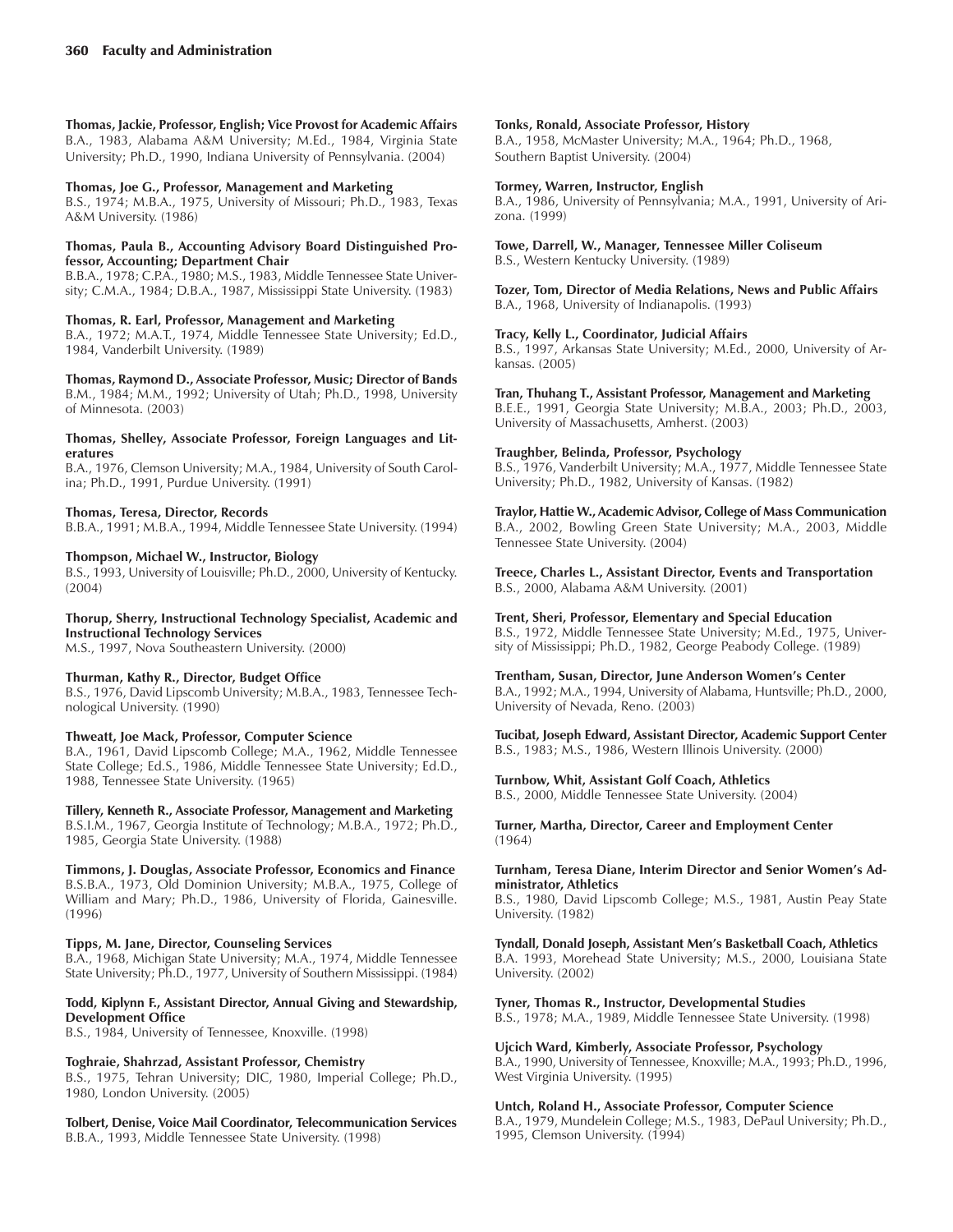### **Van Hein, Judith L., Associate Professor, Psychology**

B.S., 1983, Carroll College; M.S., 1987; Ph.D., 1992, Georgia Institute of Technology. (1990)

### **Vannatta-Hall, Jennifer, Instructor, Music**

B.M., 1998; M.M., 2004, Middle Tennessee State University. (2004)

### **Van Wicklin, James, Development Officer, College of Basic and Applied Sciences; Development Office**

B.S., 2002, Middle Tennessee State University. (2003)

**Van Zelm, Antoinette G., Interpretive Specialist, Tennessee Civil War National Heritage Area, Center for Historic Preservation, History** B.A., 1988, Middlebury College; M.A., 1992; Ph.D., 1998, College of William and Mary. (2000)

**Vaughn, Joyce M., Coordinator of Business Operations and Conference Housing, Housing and Residential Life** B.S., 1974, Middle Tennessee State University; C.P.S., 1991. (1973)

### **Vaughter, Ronda, Assistant Director for Account Services, Telecommunications Services**

B.B.A., 1992, Middle Tennessee State University. (1998)

**Veach, Harry, H., Assistant Director for Microcomputer Support, Server, Classroom, and Desktop Services; College of Liberal Arts** B.S., 1991; B.B.A., 1992, Middle Tennessee State University. (2004)

### **Vernardakis, George, Professor, Political Science**

B.S., 1959, Cornell University; M.P.A., 1961; Ph.D., 1969, University of Michigan. (1969)

### **Vesper, Virginia, Associate Professor, Walker Library**

B.A., 1966, DePaul University; M.L.S., 1972, University of Michigan. (1990)

#### **Vickers, Vikki, Assistant Professor, History**

B.A., 1993; M.A., 1996; Ph.D., 2002, University of Missouri. (2002)

#### **Victory, Donna A., Assistant Compliance Coordinator, Enrollment Management**

B.Unv.S., 2000, Middle Tennessee State University. (1989)

#### **Victory, Jacqueline, Director, Student Organizations and Community Service**

B.S., 1997, University of Tennessee, Martin; M.S., 2000, Middle Tennessee State University. (1999)

### **Vile, John R., Professor, Political Science; Department Chair**

B.A., 1973, College of William and Mary; Ph.D., 1977, University of Virginia. (1989)

### **Vincion, Derek, Manager, Receiving and Moving Services**

B.S., 1988, Middle Tennessee State University. (1990)

### **Vogt, Linda, Assistant Librarian, Campus Planning**

B.S., 1983, Indiana University of Pennsylvania. (2002)

#### **Volpe-Rinonapoli, Paolo, Instructor, Foreign Languages and Literatures**

B.A., 1999, University of Parma, Italy; M.A.T., 2004, Middle Tennessee State University, (2004)

#### **Wade, Matt, Manager, Tennessee Livestock Center** B.S., 1993, Middle Tennessee State University. (1995)

### **Wakid, Nabil W., Associate Professor, Chemistry**

B.A., 1950; M.S., 1953, American University of Beirut; Ph.D., 1960, Cambridge University. (1997)

#### **Walck, Jeffrey L., Associate Professor, Biology**

B.S., 1989, Cornell University; Ph.D., 1998, University of Kentucky. (1999)

### **Waldecker, Todd H., Assistant Professor, Music**

B.M., B.S.Ed., 1990, University of Missouri, Columbia; M.M., 1992, Yale University; D. Mus., 2003, Indiana University. (1998)

**Waldrop, Phillip, Professor, Elementary and Special Education; Interim Associate Dean, College of Education and Behavioral Science** B.S., 1970; M.A., 1971; Ed.D., 1977, University of Alabama. (1989)

### **Waldrop, Susan P., Instructor, Elementary and Special Education**

B.S., 1971, University of Tennessee; M.S.E., 1978, Arkansas State University. (1999)

### **Walker, David, Professor, Speech and Theatre**

B.A., 1960, David Lipscomb College; M.A., 1961; Ph.D., 1969, University of Florida. (1965)

### **Walker, Dellmar, Professor, Human Sciences; Department Chair**

B.S., 1972, Middle Tennessee State University; M.S., 1974, University of Kentucky; R.D., 1973; Ph.D., 1986, University of Tennessee. (1978)

### **Walker, Floyd, Assistant Football Coach, Athletics**

B.S., 1989, Middle Tennessee State University. (2000)

### **Walker, John Jeffrey, Assistant Menís Basketball Coach, Athletics**

B.S., 1983, Belmont University; M.Ed., 1988, Tennessee State University. (2002)

### **Walker, Lynne C., Program Coordinator, Tennessee Louis Stokes Alliance for Minority Participation, MTSU Talent Search Program, College of Basic and Applied Sciences**

B.S., 1980, Baylor University; M.Ed., 1981, University of Memphis; M.A., 1985, Fuller Theological Seminary. (2003)

### **Walker, Steven, Instructor, English**

B.A., 1972, Stanford University; M.A., 1995, California State University, Stanislaus; M.F.A., 1998, Vermont College. (1999)

### **Wall, Patricia S., Assistant Professor, Accounting**

B.A., 1975; J.D., 1979; B.S., 1985, University of Tennessee; M.B.A., 1987, University of Tennessee, Chattanooga; Ed.D., 2004, Tennessee State University; C.P.A., 1992. (2003)

### **Wallace, J. Brandon, Associate Professor, Sociology and Anthropology** B.A., 1985, Athens State College; M.A., 1987, Middle Tennessee State

University; Ph.D., 1990, University of Florida. (1991)

### **Wallace, James E., Manager, Capital Projects Administration** B.S., 1969, Florida Southern University. (1995)

### **Wallace, Monica A., Assistant Professor, Psychology**

B.A., 1979, University of North Carolina, Greensboro; M.Ed., 1998, University of South Florida; Ph.D., 2003, University of Tennessee, Knoxville. (2004)

### **Walls, Melanie Stephens, Assistant Womenís Basketball Coach, Athletics**

B.S., 1996; M.S., 1998, Georgia College and State University. (2002)

### **Walsh, Dennis P., Associate Professor, Mathematical Sciences**

B.A., 1982; M.S., 1985, University of New Orleans; Ph.D., 1991, University of Southwestern Louisiana. (1991)

#### **Walthaw, Cedric B., Assistant Weight, Strength, and Conditioning Coach, Athletics**

B.S., 1996, Southern Mississippi; M.S., 1999, Middle Tennessee State University. (2001)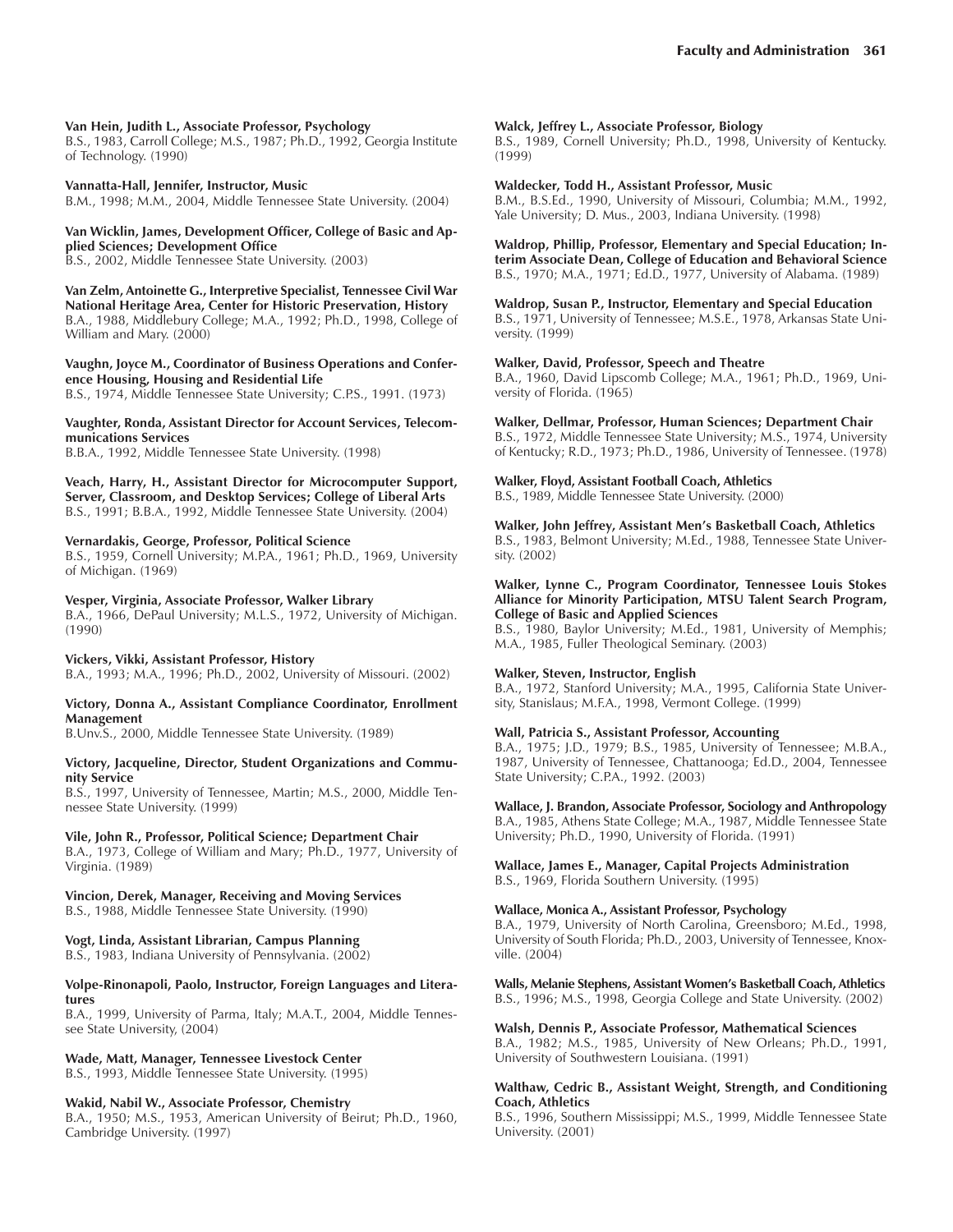### **Ward, Cheryl B., Assistant Professor, Management and Marketing**

B.A., 1982, Morehead State University; M.B.A., 1988, East Carolina University; Ph.D., 2001, University of Kentucky. (1998)

### **Ward, Karen S., Professor, Nursing**

B.S.N., 1970; M.S.N., 1972, Vanderbilt University; Ph.D., 1988, Cornell University. (1995)

### **Ward, Terry J., Professor, Accounting**

B.B.A., 1981; M.B.A., 1982, Morehead State University; C.P.A., 1986; Ph.D., 1991, University of Tennessee. (1994)

### **Warden, James Bradley, Coordinator of Athletic Sales, Athletics**

B.B.A., 1995; M.B.A., 1999, Middle Tennessee State University. (2002)

### **Warise, Lita, Assistant Professor Nursing**

L.P.N., 1993, Livingston Area Vocational School; A.A.S., 1996, Columbia State Community College; B.S.N., 2002; M.S.N., 2003, Union University. (2004)

**Warner, Melisa, General Merchandise Manager, Phillips Bookstore** B.B.A., 1986, Middle Tennessee State University. (1993)

#### **Warren, Deborah F., Administrative Senior Systems Analyst, Administrative Information System Services**

A.S., 1970, Columbia State Community College; B.B.A., 1988, Middle Tennessee State University. (1991)

### **Warren, Dorothy S., Instructor, Business Education, Marketing Education, and Office Management**

B.S., 1978; M.B.E., 1999, Middle Tennessee State University. (2003)

### **Warren, William E., Professor, Management and Marketing**

B.S., 1958, Florence State College; M.S., 1962, University of Tennessee; D.B.A., 1985, Memphis State University. (1990)

#### **Weatherby, Norman, Professor, Health, Physical Education, Recreation, and Safety**

B.S., 1974; M.S., 1977, North Texas State University; Ph.D., 1983, Florida State University. (2000)

**Weatherly, Nancy, Manager, Parking and Transportation Services.** (1979)

# **Webb, Rebecca L., Instructor, Speech and Theatre**

B.A., 1994, Cedarville College; M.A., 1999, Wheaton College. (2004)

### **Weeks, Terry M., Professor, Educational Leadership**

B.S., 1972; M.Ed., 1975, Middle Tennessee State University; Ed.D., 1993, Vanderbilt University. (1989)

#### **Weese, Luther A., Associate Professor, Recording Industry** B.S., 1977, University of Tennessee; M.B.A., 1995, Middle Tennessee State University. (1999)

### **Weiler, Randy, Editor, News and Public Affairs**

B.S., 1976, East Tennessee State University. (2000)

### **Welch, Nicole T., Assistant Professor, Biology**

B.S., 1991; M.S., 1993, Marshall University; Ph.D., 1998, University of Tennessee. (2002)

### **Weller, Martha R., Professor, Physics and Astronomy**

B.A., 1973, Rice University; Ph.D., 1979, California Institute of Technology. (1988)

### **Wells, Paul F., Associate Professor, Music; Director, Center for Popular Music**

A.B., 1972, Clark University; M.A., 1974, University of California, Los Angeles. (1985)

### **Wermert, John G., Assistant Professor, Accounting**

B.S., 1983, University of Dayton; Ph.D., 1995, Indiana University; C.P.A., 1984. (2002)

### **West, Carroll V., Associate Professor, History; Director, Center for Historic Preservation**

B.A., 1977, Middle Tennessee State University; M.A., 1978, University of Tennessee, Knoxville; Ph.D., 1982, College of William and Mary. (1985)

### **West, W. Beryl, Professor, Psychology**

B.S., 1953, West Texas State College; M.Div., 1956; Th.M., 1962, Southwestern Baptist Theological Seminary; M.Ed., 1965; Ed.D., 1969, North Texas State University. (1969)

### **Wheaton, Michael, Assistant Manager, Walker Library** (2003)

### **Whitaker, David D., Director, Public Service-Horse Science, Agribusiness and Agriscience**

B.S., 1968, University of Tennessee; M.Ed., 1977, Montana State University; Ph.D., 1982, Texas Tech University. (1982)

#### **Whitaker, Rita H., Assistant Manager, Event Services, Murphy Center Complex**

A.S., 1995, Motlow State Community College; B.A., 1998; M.S., 2002, Middle Tennessee State University. (1996)

### **White, Gary D., Associate Professor, Chemistry**

B.A., 1978, Johns Hopkins University; Ph.D., 1984, University of Pennsylvania. (1991)

### **White, Raholanda, Associate Professor, Business Education, Marketing Education, and Office Management**

B.S., 1980, Lambuth University; M.S., 1984, University of Memphis; Ph.D., 1990, University of Missouri, Columbia. (1990)

### **Whitefield, Joe, Assistant Director, Facilities; Director, Center for Energy Efficiency**

B.S., 1988, Tennessee Technological University. (1999)

### **Whitehill, William R., Associate Professor, Health, Physical Education, Recreation, and Safety**

B.A., 1973; M.A., 1979, Morehead State University; Ed.D., 1992, University of Alabama, Tuscaloosa. (1994)

### **Whiteside, Harold D., Professor, Psychology**

B.A., 1967, University of Miami; M.S., 1973, North Carolina State University; Ph.D., 1973, Oklahoma State University. (1973)

### **Whitwell, Jeffrey, Textbook Manager, Phillips Bookstore** B.B.A., 1991, Middle Tennessee State University. (1996)

### **Whitworth, Paul, Assistant Professor, Health, Physical Education, Recreation, and Safety**

B.S., 1984, University of Kentucky; M.S., 1986; M.A., 1989, Western Kentucky University; Ph.D., 2003, University of Utah. (2004)

**Wiley, Raymond W., Associate Director, Student Recreation Center** B.S., 1980, Campbellsville College; M.A., 1982, Morehead State University. (1994)

**Williams, Betsy, Assistant Director, Advancement Services** B.S., 2000, Middle Tennessee State University. (1994)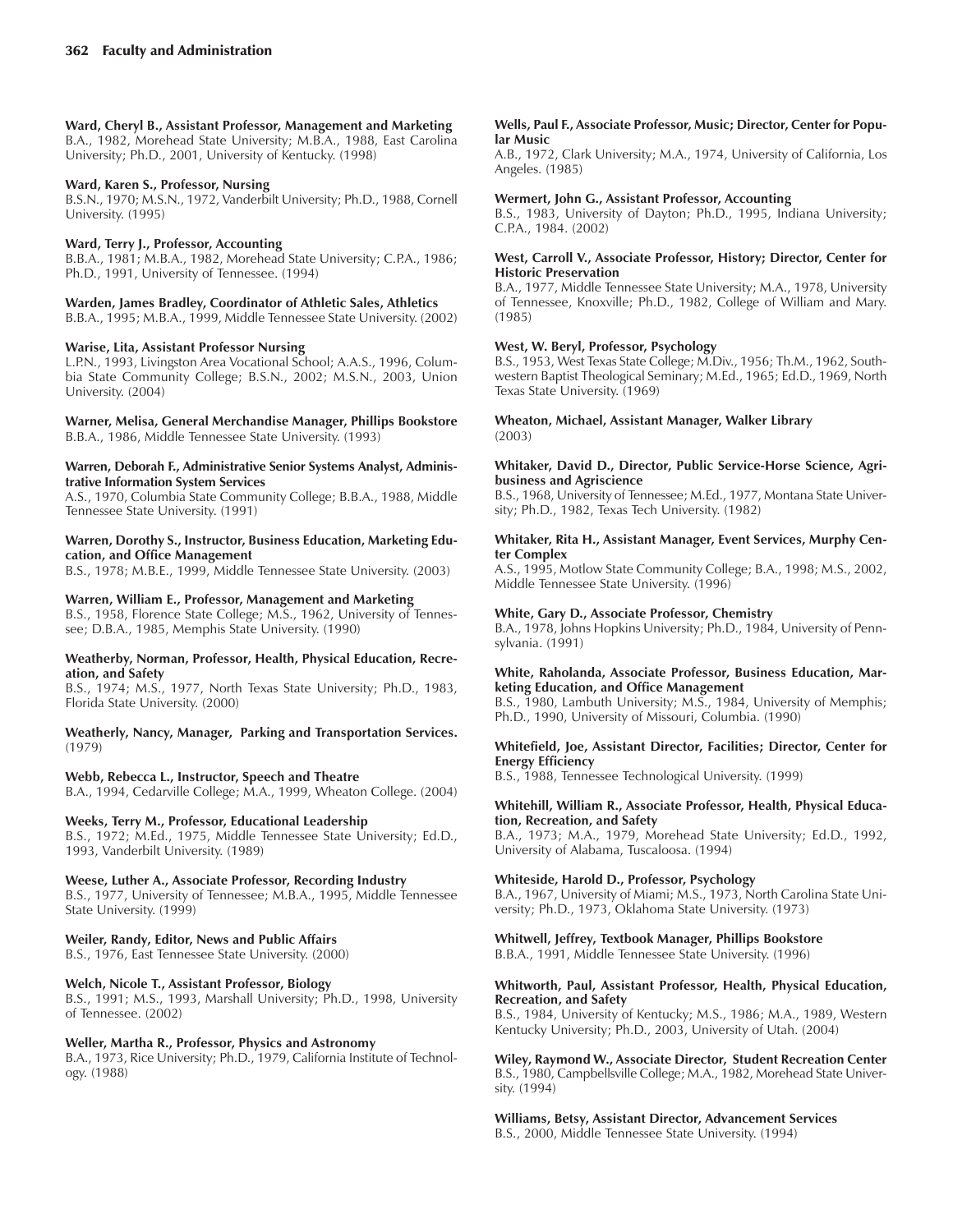### **Williams, Christie R., Geier Fellow, English**

B.A., 1997, University of Maryland, Eastern Shore; M.A., 2000, University of Miami. (2005)

#### **Williams, Doug, Executive Director, Marketing and Communications, News and Public Affairs**

B.S., 1974, Middle Tennessee State University. (1996)

### **Williams, Ella P., Instructor, Business Education, Marketing Education, and Office Management**

B.A., 1994, Trevecca Nazarene University; M.B.E., 2002, Middle Tennessee State University. (2003)

#### **Williams, Elsie Annette, Assistant Professor, Developmental Studies**

B.A., 1972, David Lipscomb College; M.S., 1974; Ed.S., 1992, Middle Tennessee State University. (1985)

**Williams, Forrestine W., Director, Equal Opportunity and Affirmative Action**

B.S., 1976; M.P.A., 1982; Ed.D. 1997, Tennessee State University. (1989)

### **Williams, James H., Associate Professor, History**

B.A., 1986, Westminster College; M.A., 1987, College of William and Mary; Ph.D., 1993, Vanderbilt University. (1996)

### **Williams, Jane L., Professor, Educational Leadership**

B.S., 1970; M.A., 1972; George Peabody College; Ed.D., 1983, East Tennessee State University. (1988)

### **Williams, Jo, Assistant Professor, Walker Library**

B.A., 1988, South Arkansas University; M.L.S., 1998, Florida State University. (2004)

#### **Willis, Clyde E., Professor, Political Science**

B.S., 1966, East Tennessee State University; J.D., 1969; Ph.D., 1991, University of Tennessee. (1999)

#### **Wills, Cornelia, Director, Institutional Research**

B.S., 1974, Austin Peay State University; M.Ed., 1992; Ed.D., 1997, Tennessee State University. (1989)

### **Wilson, Elaine Kernea, Instructor, Journalism**

B.S., 1994, Tennessee Technological University; M.S., 1996, Middle Tennessee State University. (2000)

### **Wilson, Harold O., Professor, Accounting**

B.S., 1958, David Lipscomb College; M.A., 1959, University of Missouri; C.P.A., 1959; Ph.D., 1968, University of Alabama; C.F.E., 1994. (1979)

#### **Wilson, Jean R., Instructor, Management and Marketing**

B.S., 1985, Illinois State University; M.B.A., 1989, Western Illinois University. (1999)

#### **Wilson, Linda A., Professor, Chemistry**

B.S., 1971; M.S., 1974; D.A., 1986, Middle Tennessee State University. (1981)

**Wilson, Melinda D., Geier Dissertation Fellow, Speech and Theatre** B.A., 1999, Vanderbilt University; M.A., 2003; Ph.D., 2005, Northwestern University. (2004)

### **Winborn, John Douglas, Associate Professor, Health, Physical Education, Recreation, and Safety**

B.S., 1976; M.S., 1988, Southern Connecticut State College; Ed.D., 1992, Tennessee State University. (1993)

**Wincek, Todd J., Manager, Chemistry Laboratories** B.S., 1990, Coastal Carolina University. (2003)

### **Windsor, Wendy J., Associate Director of Intramural Sports, Sport Clubs, and Wellness, Student Recreation Center**

B.A., 1997, Clemson University; M.Ed., 2000, Auburn University; Ed.D., 2005, United States Sports Academy. (2004)

#### **Winters, Joseph J., Assistant Professor, Mathematical Sciences**

B.A., 1996; M.Ed., 1997, Harding University; Ph.D., 2003, University of Tennessee. (2003)

**Witherow, Laurie B., Associate Director of Residential Education, Housing and Residential Life; Director, Academic Support Center** B.A., 1987; M.A., 1988, Indiana University. (1989)

### **Wofford, Linda G., Assistant Professor, Nursing**

B.S.N., 1980, University of Mississippi; M.S.N., P.N.P., 1983, University of Virginia. (2003)

### **Wolf, Michael, LAN Administrator, Network Services**

B.S., 1985, Purdue University. (1998)

### **Wolfe, Charles, Professor, English**

A.B., 1965, Southwest Missouri State College; M.A., 1967; Ph.D., 1970, University of Kansas. (1970)

### **Womack, Bob, Professor, Educational Leadership**

B.S., 1948, Middle Tennessee State College; M.A., 1952; Ed.D., 1956, George Peabody College. (1957)

### **Womack, Cynthia L., Coordinator, Online Courses, Division of Continuing Studies and Public Service**

B.B.A., 1981; M.B.E., 1999, Middle Tennessee State University. (1990)

### **Womack, Lara A., Associate Professor, Accounting**

B.S., 1979, Middle Tennessee State University; J.D., 1983, University of Tennessee; M.B.A., 1991, Middle Tennessee State University. (1986)

### **Wong, Ray, Associate Professor, Journalism**

B.S., 1972, Arizona State University; M.A., 1974, University of Missouri. (1995)

### **Wood, Marilyn S., Assistant Professor, Recording Industry**

B.M.E., 1972, Oklahoma Baptist University; M.M.E., 1977, University of North Texas. (1995)

#### **Wood, Robert, Professor, Recording Industry**

B.M., 1969, Oklahoma Baptist University; M.M., 1974; D.M.A., 1981, University of North Texas. (1991)

#### **Woodard, Jennifer Bailey, Assistant Professor, Electronic Media Communication**

B.S., 1991, Middle Tennessee State University; M.A., 1993, University of Georgia; Ph.D., 2003, Indiana University. (1993)

#### **Woodley, Matt, Assistant Menís Basketball Coach, Athletics** B.S., 2000, Drake University. (2004)

### **Worsey, Andrew J., Professor, Mathematical Sciences**

B.S., 1977, Durham University, England; Ph.D., 1981, Brunel University. (1993)

### **Wright, Jodi L., Instructor, Management and Marketing**

B.S., 2002, Vanderbilt; M.B.A., 2004, Middle Tennessee State University. (2004)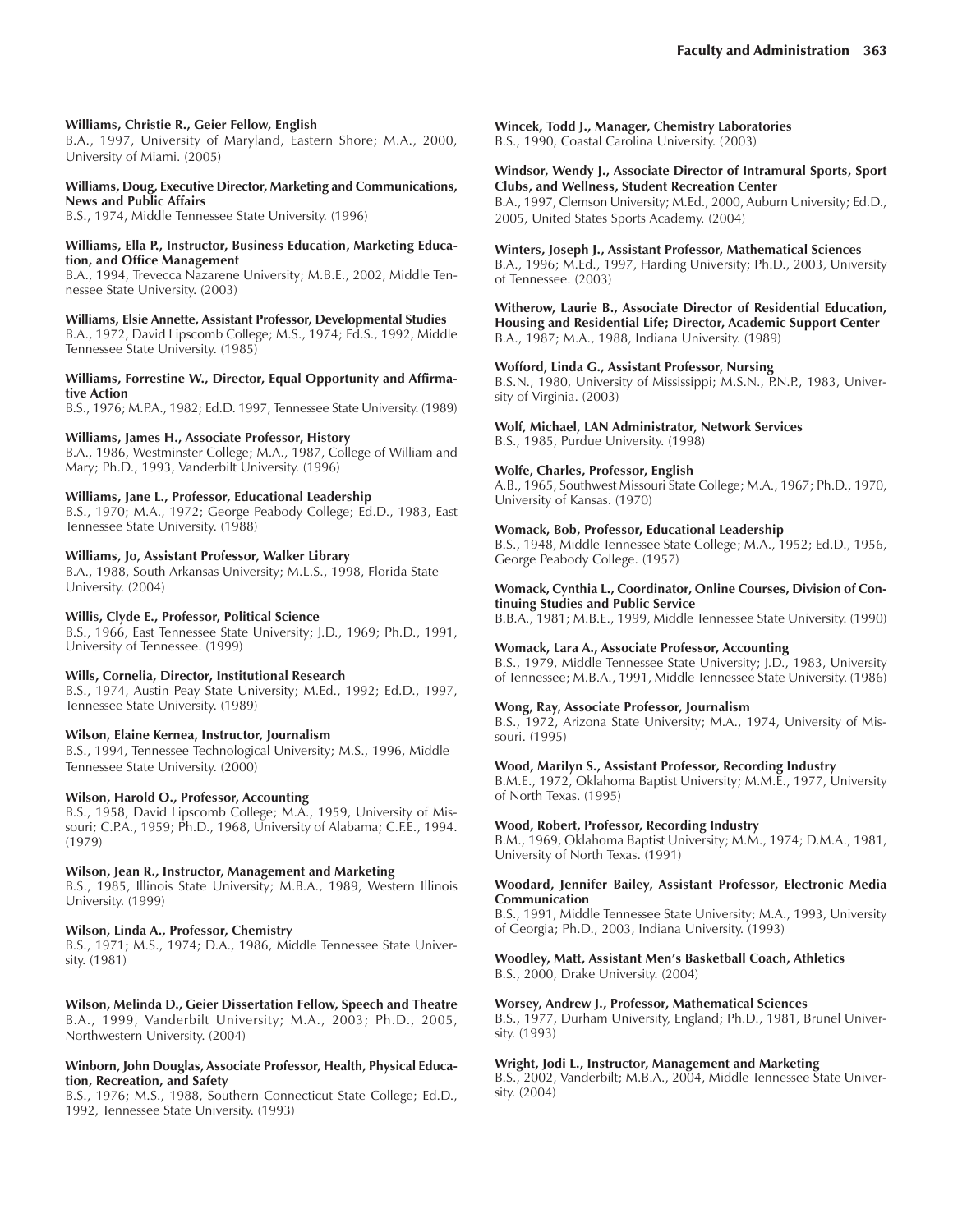### **Wright, Monica L., Assistant Professor, Foreign Languages and Literatures**

B.A., 1993, Middle Tennessee State University; M.A., 1996; Ph.D., 2001, Washington University. (2004)

### **Wright, Stephen M., Professor, Biology**

B.A., 1978, Northwestern College; B.S., 1983; M.S., 1987; Ph.D., 1990, University of North Dakota. (1992)

### **Wubneh, Tech, Director, International Programs and Services**

B.A., 1974, Trevecca College; M.A., 1976, Scarritt College; M.Ed., 1978, Middle Tennessee State University; Ph.D., 1984, Vanderbilt University. (1986)

### **Wulfsberg, Gary Paul, Professor, Chemistry**

B.S., 1966, Iowa State University; Ph.D., 1971, University of Wisconsin. (1981)

**Wunder, Brenda M., Event Coordinator, Event Coordination** (1995)

### **Wyatt, Robert O., II, Professor, Journalism**

B.A., 1968, University of the South; M.A., 1970; Ph.D., 1973, Northwestern University; M.S., 1977, University of Tennessee; M.T.S., 2003, Vanderbilt University. (1979)

#### **Yang, Zhifu, Assistant Professor, Engineering Technology and Industrial Studies**

B.E., 1989; M.S., 1992, University of Science and Technology; Ph.D., 2004, Purdue University. (2005)

### **Yelverton, William E., Professor, Music**

B.M., 1983, Berklee College of Music; M.M., 1985, University of Miami; D.Mus., 1990, Florida State University. (1989)

### **Yoo, Jungsoon, Professor, Computer Science**

B.S., 1979, Ewha Womenís University (Seoul, Korea); M.S., 1984, North Carolina State University; Ph.D., 1991, Vanderbilt University. (1991)

### **Yoo, Sung Kun, Professor, Computer Science**

B.S., 1973, Seoul National University; Ph.D., 1983; M.S., 1984, North Carolina State University. (1984)

### **York, Amy Catherine, Assistant Professor, Walker Library**

B.A., 1998, Middle Tennessee State University; M.S., 2003, University of Tennessee. (2005)

### **Young, Barbara N., Professor, Educational Leadership**

B.A., 1971, University of Southwestern Louisiana; M.Ed., 1984, Louisiana State University; M.A.T., 1989; Ed.S., 1990, Middle Tennessee State University; Ed.D., 1993, Tennessee State University. (1991)

**Young, Maureen, Coordinator, Continuing Studies and Public Service** B.A., 2001, Middle Tennessee State University. (1989)

### **Yue, Jinfeng, Assistant Professor, Management and Marketing**

B.S., 1983, Peking University; M.E., 1989, Northwestern Polytechnical University; M.B.A., 1995, University of Nebraska; M.S., Ph.D., 2000, Washington State University. (2001)

### **Zamora, John M., Professor, Biology**

B.A., 1979, Columbia University; Ph.D., 1984, Auburn University. (1987)

### **Zawislak, Ronald L., Professor, Geosciences; Department Chair**

B.A., 1966; M.A.T., 1968, Vanderbilt University; Ph.D., 1980, University of Wyoming. (1988)

### **Zha, Xiaoya, Associate Professor, Mathematical Sciences**

B.S., 1982, Anhui University, China; M.S., 1984, Huazhong University of Science and Technology, China; M.S., 1990; Ph.D., 1993, Ohio State University. (1997)

### **Zhang, Ping, Assistant Professor, Mathematical Sciences**

B.S., 1993, Hebei Normal University; M.S., 1996, Yangzhou University; M.S., 2002; Ph.D., 2004, Memphis Sate University. (2004)

### **Zheng, Guanping, Associate Professor, Electronic Media Communication**

B.S., 1983; M.A., 1986, Hunan Normal University; Ph.D., 1998, University of Tennessee. (1998)

### **Zietz, Emily J., Associate Professor, Economics and Finance**

B.B.A., 1980; M.B.A., 1982, University of Mississippi; Ph.D., 1993, Florida State University. (1992)

### **Zietz, Joachim, Professor, Economics and Finance**

M.A., 1978; Ph.D., 1981, University of Gottingen. (1989)

### **Zijlstra, Janice, Associate Professor, Mathematical Sciences**

B.S., 1982; M.S., 1986, Agricultural University (Wageningen, Netherlands); M.S., 1991; Ph.D., 1992, Auburn University. (1987)

### **Zijlstra, Rebecca C., Professor, Mathematical Sciences**

B.S., 1979; M.S., 1981, Middle Tennessee State University; Ph.D., 1990, Auburn University. (1990)

### **Zimmerman, Kyle T., Assistant Professor, Speech and Theatre**

B.F.A., 1993, East Carolina University; M.F.A., 1997, Virginia Commonwealth University. (2004)

### **Zlotky, Gail L., Associate Professor, Aerospace**

B.S., 1993; M.S., 1994, Middle Tennessee State University. (1996)

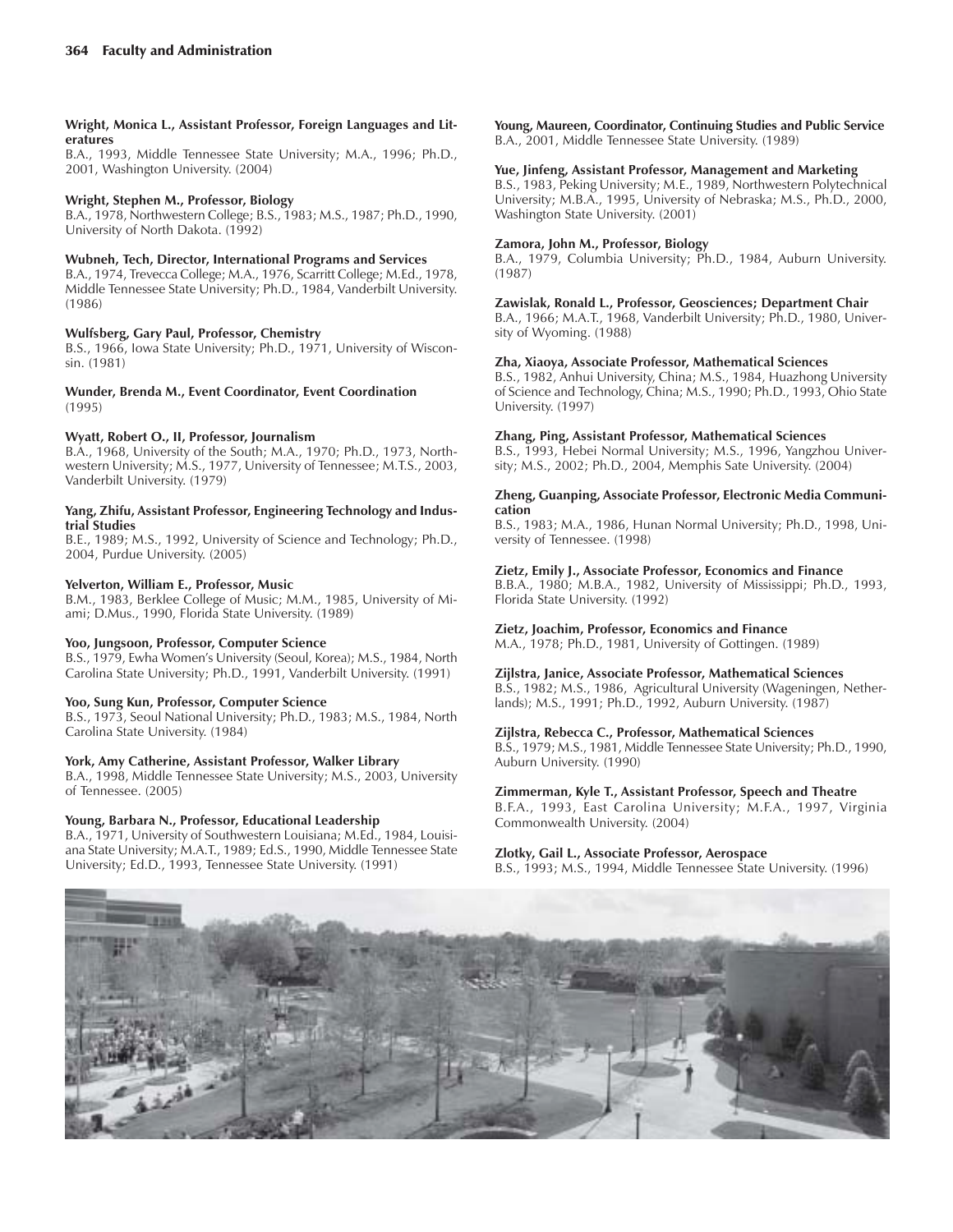# **Military Science**

**Giles, Charles M., Maj., Assistant Professor, Military Science** B.S., 1976, Middle Tennessee State University. (2000)

**Mann, Orville J., II, M.Sgt, Assistant Professor, Military Science** B.S., 2001, Hawaii Pacific University (2003)

**Overby, Todd A., Lt. Col., Professor, Military Science; Department Chair**

B.S., 1980, Texas A&M University; M.S., 1996, Central Michigan University, Mt. Pleasant. (2001)

# **Pittard Campus School Faculty**

### **Baskin, Stan, Principal**

B.M., 1975; M.A.T., 1978; Ed.S., 1981, Middle Tennessee State University; Ed.D., 1991, Tennessee State University. (1995)

### **Babb, Helen G., Kindergarten**

B.S., 1964, George Peabody College; M.Ed., 1979, Middle Tennessee State University. (1979)

### **Blooding, Karen, Music**

B.M., 1980, M.A.T., 1989, Middle Tennessee State University; National Board Certification, 2003. (1996)

### **Cliche, Cynthia, First Grade**

B.S., 1980, Ball State University; M.A., 1985, Berry College. (1990)

### **Donnelly, Carole H., Counselor, Campus School**

B.S., 1966; M.Ed., 1990, Middle Tennessee State University. (2004)

#### **Duke, Jeffrey, Sixth Grade**

B.S., 1986; M.Ed., 1991; Ed.S., 1993, Middle Tennessee State University. (1996)

#### **Gillespie, Gayle, First Grade**

B.S., 1972; M.Ed., 1974, Middle Tennessee State University. (1988)

#### **Helton, Andra, Sixth Grade**

M.S., 1974; M.Ed., 1986; Ed.S., 1993, Middle Tennessee State University; Ed.S., 2000, Tennessee State University. (1995)

#### **Holman, Cary Eugene, Fifth Grade**

A.S., 1993, Motlow State Community College; B.S., 1995, University of Tennessee, Chattanooga; M.Ed., 2000, Tennessee State University. (2003)

#### **Howse, John, Physical Education**

B.S., Middle Tennessee State University. (1998)

#### **Lasater, Marrie, Second Grade**

B.S., 1973; M.Ed., 1976, University of Tennessee, Chattanooga. (1989)

**Luecke, JoAnn C., Third Grade**

B.A., 1990, Middle Tennessee State University; M.A.E., 2004, Cumberland University. (2004)

#### **Mann, Joan C., Media Specialist, Librarian**

B.A., 1968; M.Ed., 1973, Middle Tennessee State University; +45, 2002, Cumberland University, Andrews University. (1973)

### **Neal, Pamela, Fourth Grade**

B.S., 1988, Middle Tennessee State University; M.S., 1997, Western Kentucky University. (2003)

**Paul, Kathryn R., Fourth Grade** B.S., 1989; M.Ed., 2000, Middle Tennessee State University. (2004)

**Perdue, Nancy, Third Grade** B.S., 1988; M.S., 1996, Austin Peay State University. (2003)

**Seigfried, Debbie Hurst, Kindergarten** B.S., 1974; M.S., 1980, George Peabody College; +30, 2003. (1991)

**Spence, Forrestine, Second Grade** B.S., 1973, Oakland City University; M.S., 1989, Southern Illinois University. (2002)

### **Templeton, Angie, Fifth Grade** B.S., 1990; M.Ed., 1994; Ed.S., 1996, Middle Tennessee State University. (2001)

# **Adjunct, Medical Technology Programs**

### **Austin Peay State University, Program of Medical Technology** Belcher, Keith E., Ph.D., SM (ASCP) Mayo, Mary M., Ph.D., M.T. (ASCP), Program Director

Robison, Robert D., Ph.D., M.T. (ASCP) Wallace, Cynthia J., M.S., M.T. (ASCP) SI

### **Tennessee State University, Meharry Medical College, Program of Medical Technology**

Forbes, Digna, M.D., Medical Director Copeland, Theola, M.S., MT(ASCP), Program Director

### **Vanderbilt Medical Center, Program of Medical Technology**

Head, David, M.D., Medical Director of Laboratories Exton, Maralie, B.A., MT(ASCP), SH, SLS, Program Director

# **Affiliate, Medical Technology Program**

#### **Alvin C. York Medical Center**

Parsh, Sumar, M.D., Acting Chief, Laboratory Services Hamilton, Dale R., Ph.D., Supervisory Microbiologist Woods, Addie, Administrative Officer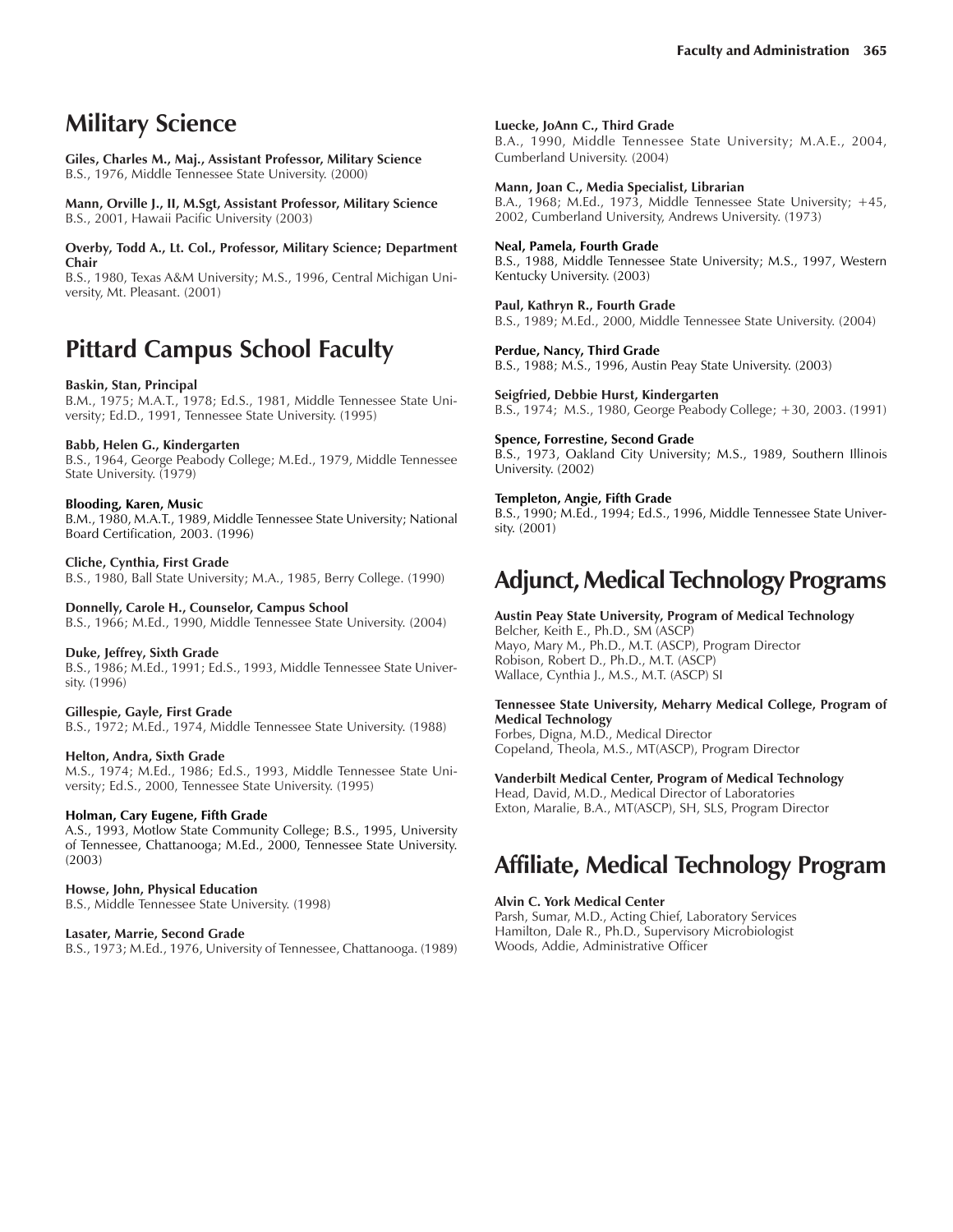# **Retired Faculty/Administrators**

*The two dates in parentheses indicate the years of service.*

#### **Adams, James L., Manager, Academic Services, Office of Information Technology**

B.S., 1961, University of Oklahoma; M.S., 1968, University of California, Davis; Ph.D., 1989, University of California, Los Angeles. (1994- 2000)

### **Allsbrook, Leland L., Associate Professor, Health, Physical Education, Recreation, and Safety**

B.S., 1963, East Carolina University; M.A.T., 1969, University of North Carolina. (1972-2000)

### **Anderson, Guy F., Associate Professor, English**

B.A., 1963, Lambuth College; M.R.E., 1966, Southern Methodist University; M.A.C.T., 1971, Middle Tennessee State University. (1971-98)

### **Anthony, Frances, Assistant to the Librarian**

B.S., 1954, Middle Tennessee State College. (1967-94)

### **Arnold, David, Professor Emeritus, Speech and Theatre**

A.B., 1952, David Lipscomb College; M.A., 1962; Graduate Study, Louisiana State University. (1962-97)

### **Arters, Jack D., Professor Emeritus, Educational Leadership**

B.S., 1959, Bluffton College; M.A., 1961, Marshall University; Ed.D., 1967, University of Tennessee; Postdoctoral Study, University of Wyoming. (1967-95)

**Arthur, Hattie Lamb, Professor, Home Economics; Department Chair** B.S., 1957, Baylor University; M.S., 1964; Ed.D., 1969, Texas Womanís University. (1974-85)

#### **Aseltine, Gwen, Assistant Professor, Sociology, Anthropology, and Social Work**

Work A.B., 1961, Elmhurst College; M.A., University of South Florida; Ed.S., 1972; Ph.D., 1977, George Peabody College. (1967-81)

#### **Aseltine, Herschel, Professor, Sociology, Anthropology, and Social Work**

A.B., 1951; B.D., 1952, McMaster University; M.A., 1955, University of Chicago; Ph.D., 1963, University of Southern Illinois. (1967-77)

### **Baird, Diane N., Associate Professor, Walker Library**

B.A., 1965, Austin Peay State University; M.L.S., 1969, George Peabody College; Ed.S., 1979, Vanderbilt University. (1991-2004)

### **Baker, Harold S., Professor, Mass Communications**

B.A., 1952, David Lipscomb College; M.A., 1956; Ph.D., 1967, Louisiana State University. (1972-84)

### **Balch, Billy W., Professor Emeritus, Economics and Finance**

B.S., 1959, Florence State College; M.B.A., 1960; Ph.D., 1968, University of Alabama. (1964-98)

#### **Baldwin, Harold, Professor Emeritus, Radio-Television/Photography** A.B., 1951; M.A., 1958, Colorado State College; Graduate Study, Texas

A&M. (1959-91)

### **Ballou, Ralph, Professor Emeritus, Health, Physical Education, Recreation, and Safety**

B.S., 1949; M.S., 1956, Springfield College; Ph.D., 1965, University of Oregon. (1968-96)

### **Barger, James W., Professor, Accounting**

B.S., 1956, University of North Carolina; C.P.A., 1958; M.B.A., 1961; Ph.D., 1963, University of Alabama. (1980-87)

### **Barlow, Sarah F., Professor, Biology**

B.S., 1959; M.A., 1963; Ed.S., 1985, Middle Tennessee State University; Ed.D., 1991, Vanderbilt University. (1979-2003)

### **Beasley, Horace, Professor Emeritus, Music**

B.S., 1948; M.A., 1949; Graduate Study, George Peabody College. (1957-89)

### **Beaty, Edgar, Professor, Youth Education and School Personnel Services**

B.S., 1942, Middle Tennessee State College; M.A., 1946, George Peabody College; Ed.D., 1953, Florida State University. (1956-86)

### **Beers, George, Professor, Mathematical Sciences**

B.S., 1955; M.Ed., 1960, University of Florida, M.A., 1963, University of Illinois; Ed.D., 1967, University of Florida. (1966-96)

#### **Bergman, Race P., Professor, Elementary and Special Education; Interim Department Chair**

B.S., 1961, State University College, Geneseo, New York; M.A., 1967; Ed.D., 1974, University of Rochester. (1973-2002)

### **Berry, Mary Tom, Professor Emeritus, Elementary and Special Education**

A.B., 1946, Blue Mountain College; M.A., 1950, Mississippi Southern College; Ph.D., 1961, University of Alabama. (1960-94)

### **Brackett, Walter Lee, Associate Professor, Elementary and Special Education**

B.A., 1938, Northwest Oklahoma State; M.A., 1944, University of Tulsa; Ph.D., 1963, George Peabody College. (1970-80)

### **Brandon, Faye, Assistant Professor, Health, Physical Education, Recreation, and Safety**

B.S., 1949, Middle Tennessee State College; M.A., 1959, George Peabody College. (1971-92)

### **Brashears, Elizabeth, Professor Emeritus, Elementary and Special Education**

B.S., 1943, Mississippi State College for Women; M.Ed., 1962, University of Southern Mississippi; Ed.D., 1969, University of Tennessee. (1969-90)

### **Brooks, James T., Professor, Speech and Theatre; Associate Dean, College of Liberal Arts**

B.A., 1965, Appalachian State University; M.A., 1967; Ph.D., 1974, University of Florida. (1969-2000)

### **Brown, Homer William, Professor Emeritus, Computer Science**

B.S., 1956; M.A., 1960; Graduate Study, George Peabody College. (1962-98)

### **Brown, James Walker, Jr., Professor, Chemistry and Physics**

B.S., 1957, Middle Tennessee State College, M.S., 1959; Ph.D., 1962, North Carolina State College. (1962-89)

### **Bunio, Edward M., Health, Physical Education, Recreation, and Safety/ Athletics; Assistant Coach, Football**

B.S., 1965; M.A., 1972, Austin Peay State University. (1978-94).

### **Burford, Anna M., Professor, Business Education, Marketing Education, and Office Management**

B.S., 1964; M.A., 1967, Western Kentucky University; Ph.D., 1979, Ohio State University. (1981-2000)

### **Burkheart, Hilda Sue, Assistant Professor, Librarian**

B.S., 1965, Middle Tennessee State University; M.L.S., 1966, George Peabody College. (1974-2001)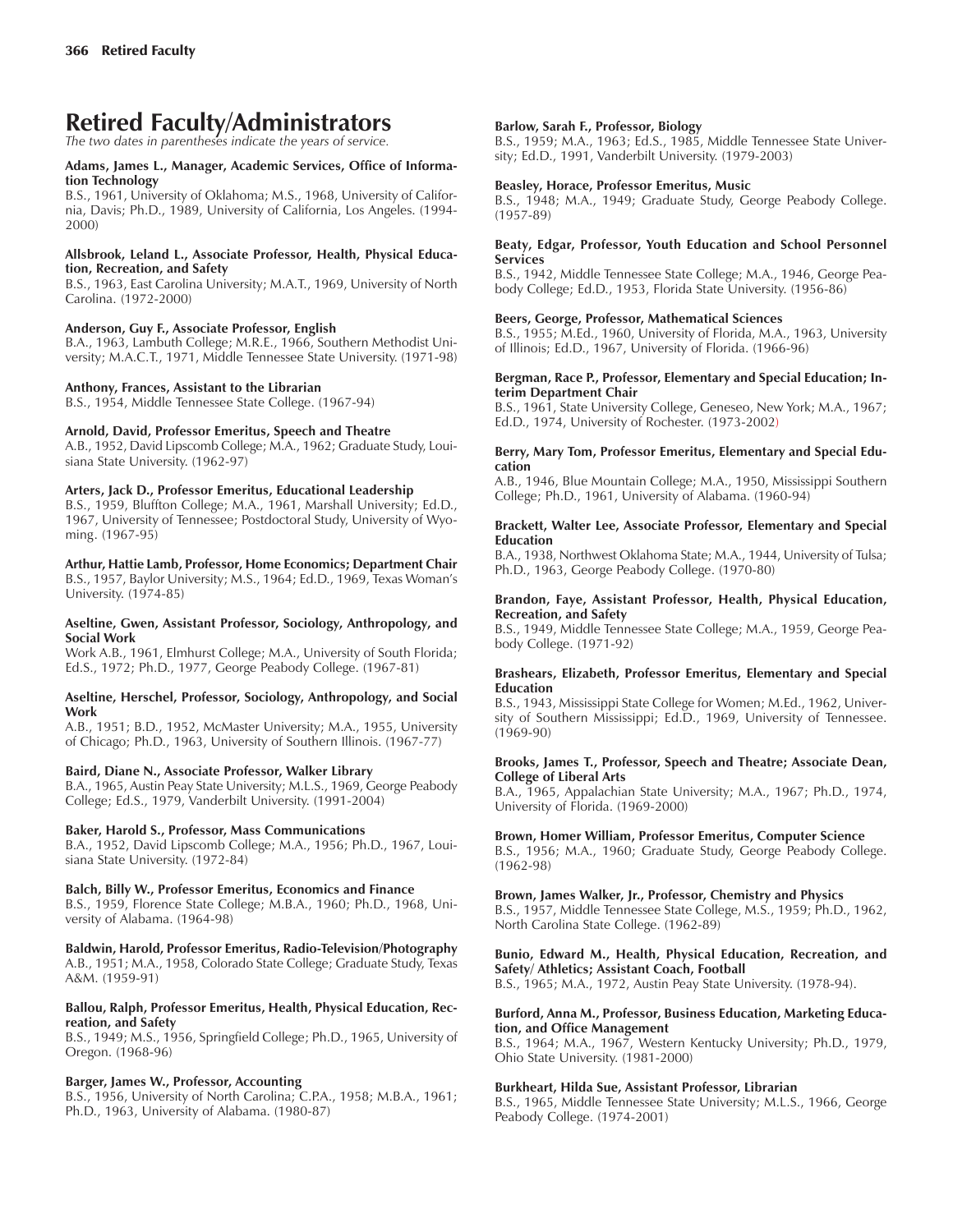### **Burks, Tom D., Director, Leadership Institute**

A.S., 1972, Columbia State Community College; B.B.A., 1980; M.B.A., 1982; Ed.S., 1988, Middle Tennessee State University; Ed.D., 1992, Vanderbilt University. (1982-2003)

#### **Camp, George, Assistant Professor, Health, Physical Education, Recreation, and Safety; Athletic Trainer**

B.S., 1963, Kent State University; M.Ed., 1964, University of Pittsburgh; Graduate Study, Northern Illinois University. (1969-98)

**Cantrell, Paul T., Assistant Professor, Economics; Dean of Students** B.S., 1963, Middle Tennessee State College; M.S., 1965, University of Tennessee. (1965-94)

### **Carlson, Keith, Professor, Psychology**

B.A., 1964, Eureka College; M.S., 1968; Ed.D., 1970, Northern Illinois University. (1970-2003)

#### **Carson, Frances E., Associate Professor, Nursing**

R.N., 1957, North Carolina Baptist Hospital School of Nursing; B.S.N.E., 1960, Florida State University; M.N., 1967, Emory University. (1989- 2000)

#### **Chambers, Kenneth R., Assistant Professor, Health, Physical Education, Recreation, and Safety**

B.S., 1964; M.A., 1965; Ed.S., 1967; Graduate Study, University of Alabama. (1967-2004)

### **Chandler, Clay M., Professor Emeritus, Biology**

B.S., 1950, Bethel College; M.A., 1954, George Peabody College; Ph.D., 1965, Indiana University. (1970-92)

#### **Chrietzberg, Bertha, Assistant Professor, Health, Physical Education, Recreation, and Safety**

B.S., 1941, University of Alabama; M.Ed., 1968; Graduate Study, Middle Tennessee State University. (1969-81)

#### **Clark, Roy W., Professor Emeritus, Chemistry**

B.S., 1957, Middle Tennessee State College; M.S., 1959; Ph.D., 1965, Louisiana State University. (1963-96)

### **Compton, Otha H., Lt. Col., Professor, Military Science**

B.S., 1963, Tennessee Technological University; M.S., 1977, Florida Institute of Technology. (1981-84)

### **Cook, Baxter, Coordinator, Campus Planning**

B.S., 1958; P.E., 1967; M.S., 1985, Middle Tennessee State University. (1972-92)

### **Cooper, Linda H., Associate Director, Human Resource Services**

B.S., 1964; M.Ed., 1971, Middle Tennessee State University. (1968- 2003)

#### **Corcoran, Bobby Neal, Associate Professor Emeritus, Economics and Finance**

B.B.A., 1959; Graduate Study, University of Oklahoma. (1962-99)

#### **Corlew, Robert E., Professor Emeritus, History; Vice President for Academic Affairs**

B.S., 1945, Austin Peay State College; M.A., 1949, Vanderbilt University; Ph.D., 1954, University of Alabama. (1949-90)

### **Covington, James, Assistant Professor, Psychology; Director, Counseling and Testing Center**

B.S., 1956, Auburn University; M.A., 1959, Vanderbilt University; Ed.D., 1962, Auburn University. (1965-97)

#### **Cox, Billy W., Associate Professor, Aerospace**

B.S., 1960; M.Ed., 1972, Middle Tennessee State University; FAA Airframe and Powerplant Certificate, 1980. (1980-98)

#### **Cox, Donald K., II, Assistant Director, Records**

1968, Sullivan Business College; C.S.P., 1985; C.D.P., 1986. (1973- 2003)

#### **Crenshaw, Douglas, Assistant Professor, English**

A.B., 1959, David Lipscomb College; M.A., 1963; Graduate Study, George Peabody College. (1966-93)

### **Cudd, Kermit G., Professor, Management and Marketing**

B.A., 1953; M.A., 1958, University of Wisconsin; Ph.D., 1969, Ohio State University. (1988-92)

### **Cunningham, Everett, Professor, Political Science**

A.B., 1954, Western Kentucky State University; M.A., 1958; Ph.D., 1964, University of Kentucky. (1966-98)

#### **Curry, Donald L., Professor, Biology; Vice Provost for Research and Dean, College of Graduate Studies**

A.B., 1963, Sacramento State College; Ph.D., 1967, University of California, San Francisco. (1995-2003)

### **Davenport, Harold, Professor, Educational Leadership**

B.S., 1957; M.A., 1959, Appalachian State; Ed.D., 1970, University of Tennessee. (1970-96)

### **Davidson, Phyllis M., Professor, Human Sciences; Interim Director, Professional Laboratory Experiences**

B.S., 1964, Tennessee Technological University; M.A., 1970, Tennessee Technological University; Ph.D., 1985, University of Tennessee. (1995-2002)

### **Dean, Charles J., Associate Professor Emeritus, English**

A.B., 1953; B.D., 1956, Vanderbilt University; M.A., 1968, Columbia University; Graduate Study, Auburn University. (1962-99)

### **Dement, Kelly, Manager, Phillips Bookstore**

(1967-2003)

### **Demonbreum, James Robert, Quality Control Coordinator** B.S., 1970, University of West Florida. (1983-92)

### **DeShazo, Ramon, Associate Professor, English**

B.S., 1936, Memphis State College; M.A., 1943, George Peabody College. (1957-76)

### **Douthit, James C., Professor Emeritus, Management and Marketing**

B.S.B.A., 1958; M.B.A., 1959, University of Arkansas; D.B.A., 1973, Mississippi State University. (1964-96)

### **Doyle, Patrick J., Professor, Biology**

A.B., 1962, Buena Vista College; M.A., 1965, Middle Tennessee State University; Ed.D., 1972, Indiana University. (1966-2002)

#### **Drennan, Cynthia Belcher, Associate Dean, Division of Continuing Studies and Public Service**

B.Mus., 1959, Converse College; M.Mus., 1965, George Peabody College; Ed.S., 1981, Middle Tennessee State University; Ed.D., 1984, Tennessee State University. (1985-98)

#### **Drennan, Henry Dalton, Professor Emeritus, Business Education, Marketing Education, and Office Management**

B.S., 1952; M.A., 1956; Ed.S., 1963, George Peabody College; Ed.D., 1969, University of Mississippi. (1961-97)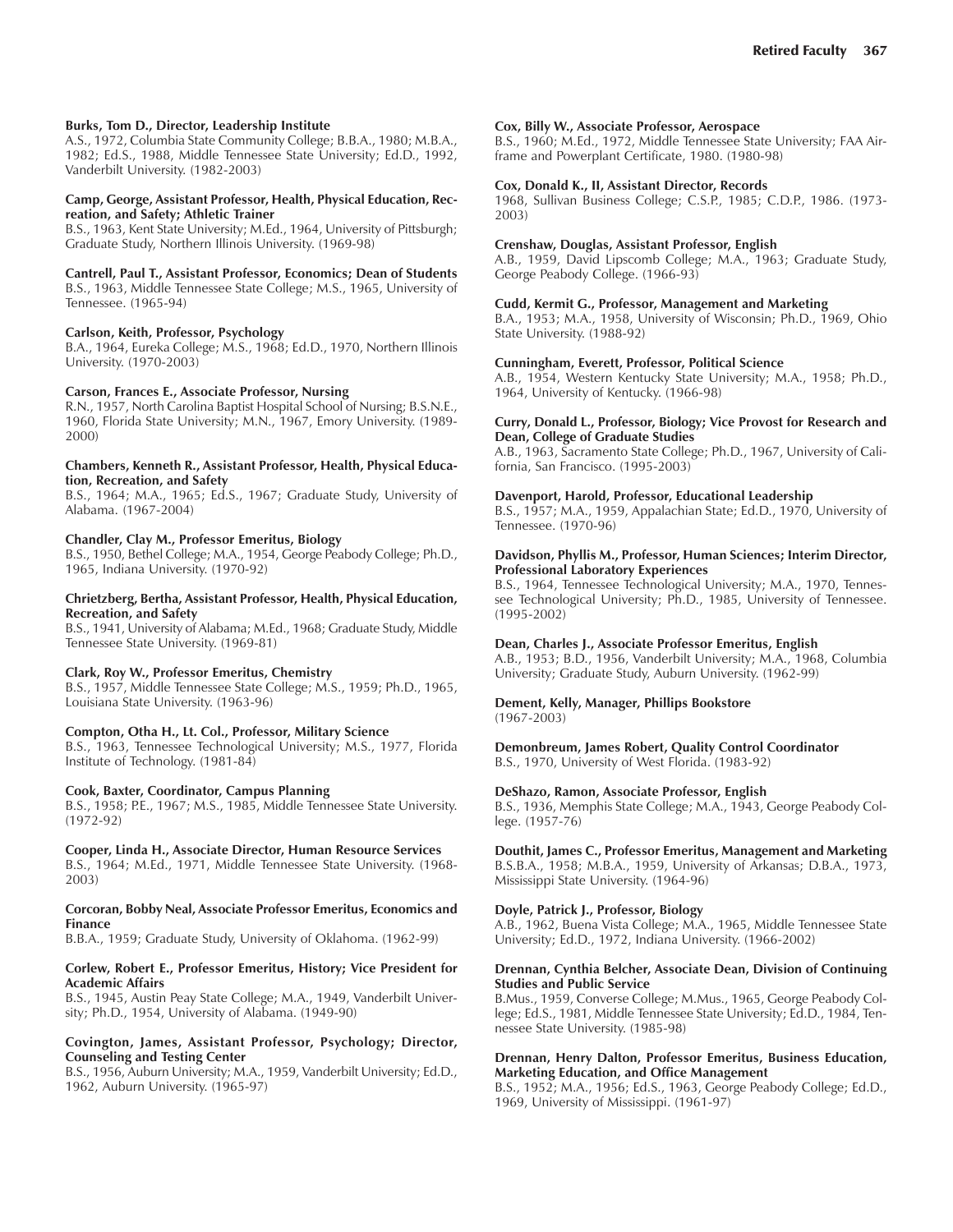### **Drugmand, John S., Director, Public Safety**

A.S., 1983; B.S., 1988, State University of New York. (1983-2004)

### **Ducker, Paul E., Assistant Professor, Chemistry and Physics**

A.B., 1939, Indiana Central College; B.D., United Theological Seminary; M.A., 1963, Middle Tennessee State College. (1965-80)

### **Duke, John R., Professor Emeritus, Music**

B.S., 1954; M.A., 1960; Ph.D., 1971, George Peabody College. (1970- 96)

### **Duggin, Calvin, Associate Professor, Industrial Studies**

B.S., 1950, Middle Tennessee State College; M.S., 1954, Alabama Polytechnic Institute; Graduate Study, University of Tennessee. (1959-86)

### **Dunn, Charlie M., Director, Vocational-Technical Education**

B.S., 1953, Middle Tennessee State College; M.S., 1956, University of Tennessee. (1974-84)

### **Durham, Charles, Professor Emeritus, English**

B.S., 1963, Middle Tennessee State College; M.A., 1964; Ph.D., 1969, Ohio University. (1966-98)

#### **Earle, James P., Assistant Professor, Health, Physical Education, Recreation, and Safety**

B.S., 1958; M.A., 1962, Middle Tennessee State College. (1965-92)

### **Embry, Donald E., Professor, Educational Leadership**

B.S., 1959; M.S., 1964, Butler University; Ed.D., 1973, Ball State University. (1996-2001)

### **England, Theora, Instructor, Speech and Theatre**

B.A., 1925, Simpson College; M.A., 1952; Ph.D., 1964, University of Minnesota. (1974-75)

### **Essex, Frank W., Professor Emeritus, Political Science**

A.B., 1966; M.A.T., 1967; Ph.D., 1978, Vanderbilt University. (1967-93).

### **Evans, Joe S., Professor, Mathematical Sciences**

B.S., 1954, Middle Tennessee State College; M.S., 1959, Vanderbilt University; Ph.D., 1971, George Peabody College. (1959-97).

### **Fancher, Oliver B., Associate Professor, Art**

B.F.A., 1964, Washington University; M.F.A., 1970, University of Tennessee. (1983-2003)

### **Ferris, Norman B., Professor Emeritus, History**

B.A., 1953, George Washington University; LL.B., 1956, Blackstone School of Law; M.A., 1957; Ph.D., 1962, Emory University. (1962-97)

### **Flanagan, Lynn L., Assistant Professor, Librarian**

B.A., 1959, North Georgia College; M.L.S., 1960, Emory University. (1990-2002)

### **Ford, Lani A., Associate Professor, Educational Leadership**

B.A., 1963, University of Oregon; M.N.S., 1966, Arizona State University; Ph.D., 1971, Michigan State University. (1986-96)

### **Ford, William Clark, Professor, Business Education, Marketing Education, and Office Management**

B.S., 1959; M.A., 1966, Appalachian State University; Ph.D., 1970, Michigan State University. (1970-2003)

### **Forrest, Patsy N., Professor Emeritus, Nursing**

R.N., 1956; B.S., 1959, Murray State University; M.S.N., 1964, University of North Carolina. (1972-96)

### **Forrest, Thomas, Professor, Mathematics**

B.S., 1954; M.A., 1958, Murray State University; M. Math, 1964, University of Tennessee; Ph.D., 1971, George Peabody College. (1969- 89)

### **Freitag, Carl B., Professor, Psychology**

B.A., 1961, Louisiana Polytechnic Institute; M.S., 1963, Baylor University; Ph.D., 1972, University of Georgia. (1972-91)

### **Fullerton, Ralph O., Jr., Professor Emeritus, Geography and Geology; Department Chair**

A.B., 1960, University of Kentucky; M.S., 1962; Ed.D., 1971, Indiana University. (1963-97)

### **Gaida, Harriette Huff, Assistant Professor, Librarian**

B.A., 1970, Agnes Scott College; M.L.S., 1971, George Peabody College. (1971-2003)

**Garrigus, Robert R., Professor Emeritus, Agribusiness and Agriscience**

B.S., 1958, University of Kentucky; M.S., 1960, University of Illinois; Ph.D., 1963, University of Kentucky. (1967-99)

### **Gibson, James, Professor Emeritus, Art**

A.B., B.S., 1958, Morris Harvey College; M.F.A., 1961, Ohio University. (1970-2000)

### **Gill, Linda, Associate Professor, Librarian**

A.B., 1961; M.A. in L.S., 1962, George Peabody College. (1966-2000)

### **Ginanni, Francis R., Professor Emeritus, English**

A.B., 1960, San Jose State College; M.A., 1964, University of Virginia; Ph.D., 1970, Auburn University. (1964-94)

### **Ginanni, Mary B., Professor, Health, Physical Education, Recreation, and Safety**

B.S., 1955, Tennessee Technological University; M.S., 1957, University of Tennessee; Re.D., 1990, Indiana University. (1970-99)

### **Gist, J.O., Director, Business and Administrative Services**

B.S., 1948; M.A., 1967, Middle Tennessee State University. (1964-94)

### **Given, Robert Edmond, Jr., Director, Sports Information**

B.S., 1957, Union University; M.S., 1970, Western Kentucky University. (1983-98)

### **Gonce, James Howard, Professor, Industrial Studies**

B.S., 1949; M.A., 1950, University of Alabama; Ed.D., 1961, George Peabody College. (1952-83)

### **Gould, Richard H., Professor Emeritus, Engineering Technology and Industrial Studies; Department Chair**

B.S., 1952; M.S., 1955, University of Mississippi; Ed.D., 1973, University of Tennessee, Knoxville. (1966-95)

### **Grasty, William J., Professor, Accounting**

B.S., 1961, Austin Peay State University; M.S., 1963; Ph.D., 1967, University of Florida; C.P.A., 1981. (1980-2001)

### **Greene, William F., Professor Emeritus, Accounting**

B.S., 1958, Middle Tennessee State College; M.S., 1961, University of Tennessee; C.P.A., 1973; Graduate Study, Mississippi State University. (1968-94)

### **Grubbs, David, Professor Emeritus, Political Science**

A.B., 1951, Maryville College; M.A., 1953, University of Tennessee; Ph.D., 1961, University of Pennsylvania. (1966-94)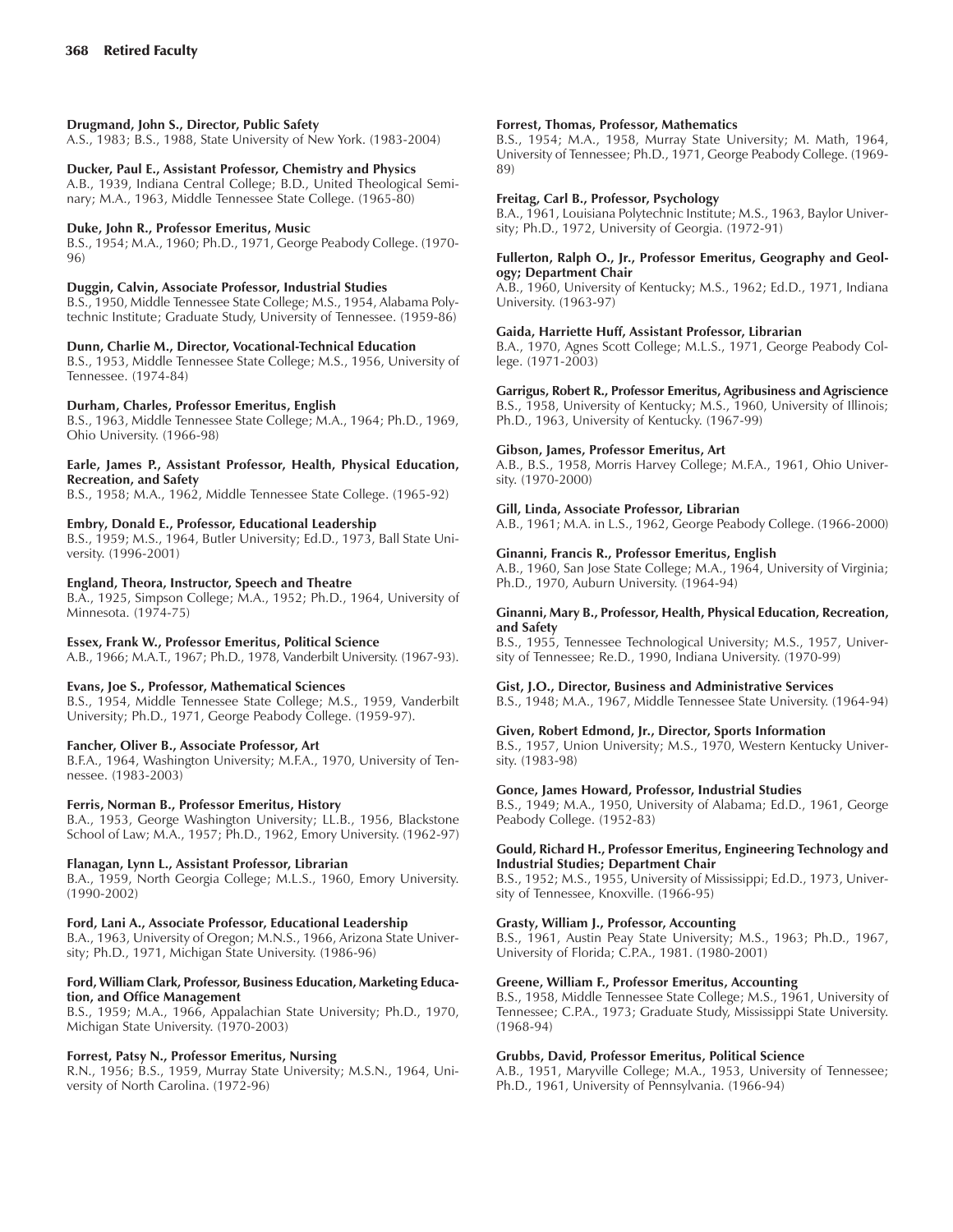### **Hamilton, Marian M., Professor, Elementary and Special Education**

B.A., 1943, Vanderbilt University; M.A., 1964; Graduate Study, George Peabody College; Ed.D., 1974, Memphis State University. (1967-90)

### **Hankins, J.C., Professor, Mathematical Sciences**

B.S., 1969; M.S., 1971, Murray State University; Ph.D., 1976, University of Missouri, Rolla. (1979-2004)

### **Harris, Thomas M., Associate Professor Emeritus, English**

A.B., 1961, Belmont College; M.A.T., 1962, Vanderbilt University. (1964-98)

#### **Harrison, Dorothy W., Director, Development Communications and Marketing, Development Office**

B.A., 1962; M.A.C.T., 1972, Middle Tennessee State University. (1976- 2000)

### **Harrison, Joyce S., Professor, Human Sciences**

B.S., 1968, University of Tulsa; M.S., 1974; Ed.D., 1979, University of Tennessee; C.F.P., 1988. (1978-2004)

### **Hart, William S., Associate Professor, Management and Marketing**

B.S., 1953; M.S., 1957, Kansas State Teachers College; Ph.D., 1969, University of Florida. (1986-2003)

### **Harvin, Laurence, Professor, Music**

B.M., 1964, University of Alabama; M.M., 1966, University of Oklahoma; D.M.A., 1972, Florida State University. (1966-99)

### **Hawk, Floyd Richard, Counselor, Counseling and Testing Center**

B.S., 1954; M.A., 1958, Middle Tennessee State College; J.D., 1962, Nashville YMCA Law School. (1972-98)

### **Hayes, Ann C., Sixth Grade, Pittard Campus School**

B.S., 1966; M.Ed., 1973, Middle Tennessee State University. (1974-86)

### **Hayes, Joe Black, Associate Professor, Health, Physical Education, Recreation, and Safety**

B.S., 1939, University of Tennessee; M.A., 1950; Graduate Study, George Peabody College. (1950-81)

### **Heller, Peter L., Professor, Sociology and Anthropology**

B.A., 1960, University of Indianapolis; M.A., 1964, Pennsylvania State University; Ph.D., 1972, University of Nevada, Reno. (1988-2003)

### **Helm, John Thomas, Professor, Engineering Technology and Industrial Studies**

B.S., 1957; M.S.M.E., 1969, Vanderbilt University. (1991-99)

### **Henry, Carlene T., Administrative Assistant to the President** C.P.S., 1975. (1973-2002)

### **Heritage, Jeannette, Professor, Psychology**

B.S., 1953, Auburn University; M.A., 1969, University of South Alabama; Ph.D., 1971, University of Southern Mississippi. (1971-2003)

### **Herrick, William C., Associate Professor, Aerospace**

B.S., 1987; M.Ed., 1988; Ed.S., 1989, Middle Tennessee State University; Ph.D., 1991, University of Tennessee. (1992-2001)

### **Hill, Donald E., Assistant Professor, Journalism**

B.S., 1960, University of Alabama; M.S., 1962, South Dakota State University; Ed.D., 1984, University of Missouri. (1972-94)

### **Hillman, Ralph E., Professor, Speech and Theatre**

B.A., 1962; M.A., 1965, University of Iowa; Ph.D., 1972, Pennsylvania State University. (1974-2002)

### **Himebaugh, Glenn A., Professor, Journalism**

B.S.J., 1958; M.S., 1959, Ohio University; Ph.D., 1978, Southern Illinois University. (1971-2001)

### **Hinton, Thomas Earl, Professor Emeritus, Music**

B.M., 1951; M.M., 1954; Ed.D., 1969, George Peabody College. (1960- 94)

### **Hodge, Harry F., Professor, Psychology**

B.S., 1959; M.S., 1960, University of Tennessee, Knoxville; Ed.D., 1963, Auburn University. (1980-93)

#### **Holland, Anne V. Cole, Associate Professor, Health, Physical Education, Recreation, and Safety**

A.B., 1952, University of North Carolina; M.Ed., 1968, Middle Tennessee State University. (1967-2000)

### **Holland, Molly C., Assistant Professor, Library**

B.A., 1958, Western Kentucky University; M.L.S., 1963, George Peabody College. (1987-2003)

### **Holland, William, Professor, English**

A.B., 1952, Millsaps College; M.A., 1957; Ph.D., 1966, University of Edinburgh. (1966-93)

### **Hooper, Ernest Walter, Professor Emeritus, History**

B.S., 1942, Middle Tennessee State College; M.A., 1949; Ph.D., 1957, University of North Carolina. (1960-82)

### **Howard, Charles Edwin, Professor Emeritus, English**

B.S., 1947, Troy State Teachers College; M.A., 1948, George Peabody College; Ph.D., 1959, Vanderbilt University. (1951-84)

### **Howard, Wera Dross, Assistant Professor, Foreign Languages**

B.S., 1950; M.A., 1953, University of Kiel, Germany; Graduate Study, Vanderbilt University. (1969-85)

### **Howell, Sarah, Professor Emeritus, History**

A.B., 1952; M.A., 1967; Ph.D., 1970, Vanderbilt University. (1970-96)

#### **Huhta, James K., Professor, History; Director, Center for Historic Preservation**

B.A., 1959, Baldwin-Wallace College; M.A., 1963; Ph.D., 1965, University of North Carolina. (1965-2003)

### **Hunter, Frances G., Assistant Professor, Librarian**

B.S., 1947, George Peabody College; M.A., 1965, Middle Tennessee State University; Graduate Study, George Peabody College. (1965-85)

### **Hutcheson, Paul Henry, Professor Emeritus, Computer Science**

A.B., 1950, David Lipscomb College; M.A., 1951, George Peabody College; Ph.D., 1960, University of Florida. (1960-94)

#### **Hutchinson, James H., Professor Emeritus, Chemistry; Department Chair**

A.B., 1955, University of Southern Mississippi; M.S., 1960, University of Iowa; Ph.D., 1968, Auburn University. (1969-98)

### **Ingram, Sam H., President**

B.S.E., 1951, Bethel College; M.A., 1953, Memphis State College; Ed.D., 1959, University of Tennessee. (1979-90)

### **Jack, Jean A., Associate Professor, Aerospace**

B.A., 1938; M.A., 1939, University of Nebraska; Graduate Study, Oregon State College, Ohio State University, University of Tennessee. (1970-80)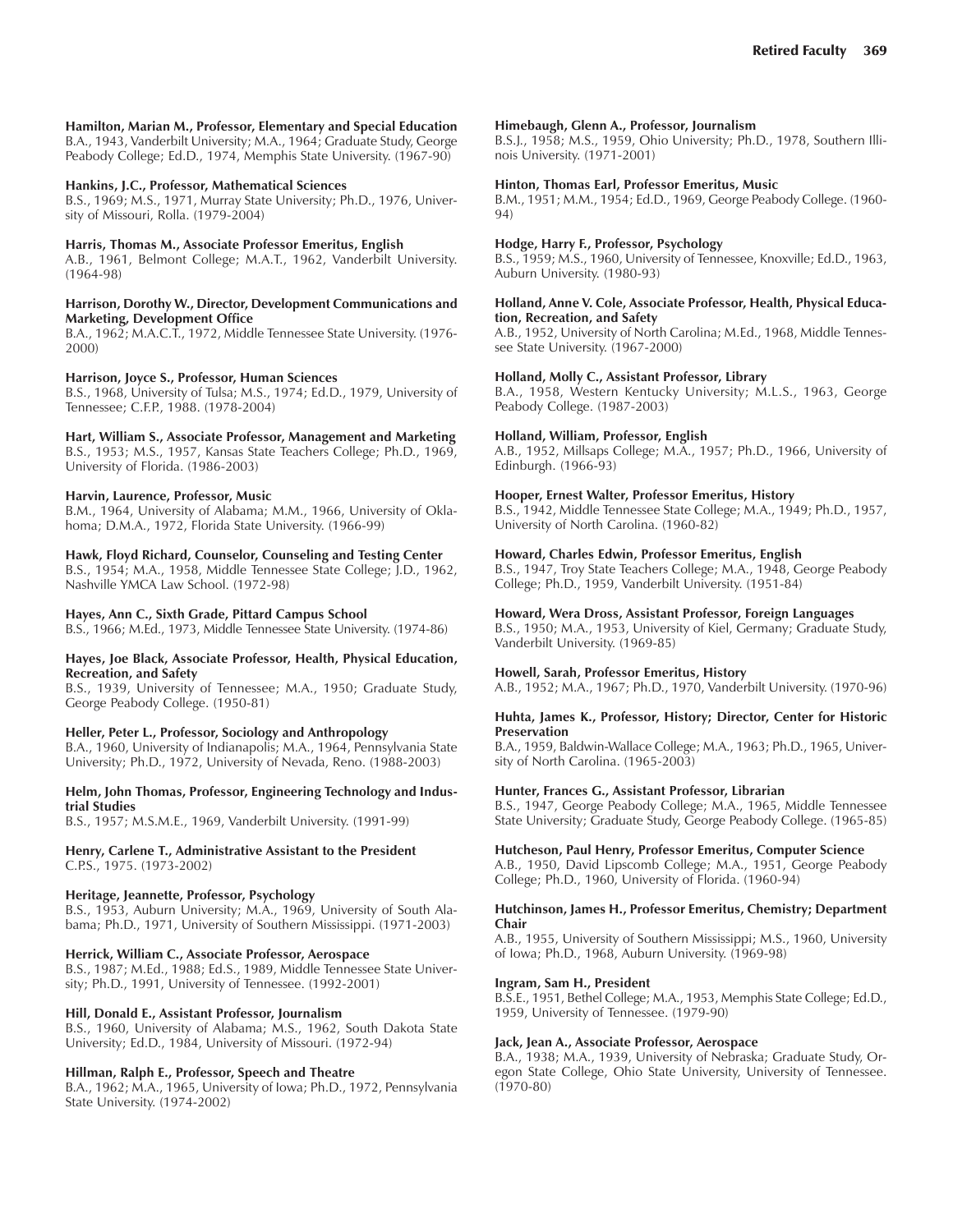### **Jackson, James W., Assistant to Vice President for Business and Finance**

B.S., 1943; M.A., 1954, Middle Tennessee State College. (1951-79)

### **Jackson, Nina, Assistant Professor, Nursing**

R.N., 1944, Knoxville General Hospital; B.S.P.H.N., 1962, George Peabody College; M.A., 1965, Middle Tennessee State University. (1966-80)

### **Jackson, William Dayton, Associate Professor, Radio-Television/ Photography**

B.S., 1952, Auburn University; M.S., 1958; Ed.D., 1967, Indiana University. (1974-92)

### **James, John B., Associate Professor, Economics and Finance**

B.S., 1964, Austin Peay State University; M.S., 1967; Ph.D., 1970, Texas A&M University. (1969-98)

**James, Mary Jo, Director, Media Services, Learning Resources Center** B.A., 1963, Oakland University; M.S.L.S., 1967, Wayne State University. (1975-90)

### **Jamison, King, Professor, Mathematical Sciences**

B.S., 1952, Union University; M.A., 1953; Ph.D., 1962, George Peabody College. (1966-2002)

### **Jansen, Charles, Professor, Art**

B.A., 1971, MacMurray College; M.A., 1973; Ed.S., 1974, University of Iowa; Ph.D., 1991, University of Georgia. (1976-2003)

**Jennings, Raymond Oakley, Associate Professor, Chemistry and Physics** B.S., 1947, Middle Tennessee State College; M.A., 1951; Graduate Study, George Peabody College. (1962-85)

### **Jewell, Harold S., Professor Emeritus, Industrial Studies**

B.S., 1948; M.A., 1953, Middle Tennessee State College. (1955-91)

### **Johnson, Carolyn H., Assistant to Associate Vice President for Enrollment Management; Associate Director of Records**

B.A., 1970, Middle Tennessee State University; A.S., 1982, Nashville State Technical Institute. (1983-2001)

### **Jolly, Ella T., Third Grade, Campus School**

B.S., 1955; M.Ed., 1972, Middle Tennessee State University. (1973-92)

### **Jones, Bertha, Assistant Professor, Home Economics**

B.S., 1953, East Carolina College; M.Ed., 1955, University of North Carolina; Graduate Study, University of Maryland. (1968-73)

### **Jones, Grady R., Associate Professor, Aerospace**

B.M.E., 1959, Vanderbilt University; M.Ed., 1980, Middle Tennessee State University. (1985-2002)

### **Jones, Herbert, Associate Professor, Accounting**

B.S., 1963, Middle Tennessee State University; M.A., 1965, University of Alabama; C.P.A., 1967; Graduate Study, University of Alabama. (1967-2004)

### **Kallenberger, Klaus H., Professor, Art**

B.F.A., 1961, Bethany College; M.F.A., 1966, Kansas University. (1966- 2002)

### **Keese, Earl E., Professor, Mathematical Sciences; Dean, College of Basic and Applied Sciences**

B.S., 1963, Texas A&M University; M.Ed., 1966, West Texas State University; M.Math, 1967, University of South Carolina; Ph.D., 1972, George Peabody College. (1969-99)

### **Keese, Nancy C., Professor, Educational Leadership**

B.A., 1962, Winthrop College; M.M., 1969, University of South Carolina; Ed.S., 1980, Middle Tennessee State University; Ed.D., 1990, University of Tennessee, Knoxville. (1988-2002)

### **Kemp, James, Associate Professor, Biology**

B.S., 1959; M.A., 1969, Middle Tennessee State University; Graduate Study, North Carolina Central, Shorter College, University of North Carolina. (1971-95)

### **Key, Charlene B., Assistant Professor, Developmental Studies**

B.S., 1962; M.S.T., 1967; Ed.S., 1992, Middle Tennessee State University. (1986-96)

### **Kinslow, Anita T., Assistant Professor, Nursing**

R.N., 1964, Baptist Hospital; B.S.N., 1969, Florida State University; M.S.N., 1980, Vanderbilt University. (1981-2003)

### **Kirkman, Loisteen, Assistant Professor, English**

A.B., 1958, Ouachita College; M.A., 1970, Middle Tennessee State University. (1970-93)

### **Kittrell, Frederick J., Professor Emeritus, Economics and Finance**

B.A., 1950, David Lipscomb College; Certificate in Sales Management 1955, General Motors Institute; M.B.A., 1967; Ph.D., 1970, University of Mississippi. (1971-99)

### **LaLance, Richard, Professor, Health, Physical Education, Recreation, and Safety**

B.S., 1964, West Virginia University; M.Ed., 1970; D.A., 1975, Middle Tennessee State University. (1970-99)

#### **LaLance, Robert C., Jr., Assistant Professor Emeritus, Health, Physical Education, Recreation, and Safety; Vice President for Student Affairs**

B.S., 1962, West Virginia University; M.S., 1963, University of Tennessee; D.A., 1974, Middle Tennessee State University. (1963-98)

### **Leaming, Deryl R., Professor, Journalism; Dean, College of Mass Communication**

A.B., 1957, Fort Hays State University; M.A., 1965, University of Nebraska; Ph.D., 1969, Syracuse University. (1993-2001)

### **LeDoux, David G., Professor Emeritus, Art**

A.B., 1947, Louisiana College; M.A., 1950, Louisiana State University; Graduate Study, Ohio State University. (1956-94)

### **Levi, Lester Wright, Associate Professor, Mathematical Sciences**

A.B., 1949, Carson-Newman College; B.D., 1952, Southern Baptist Seminary; M.A., 1960; Graduate Study, George Peabody College. (1961-90)

### **Lindsey, Richard, Associate Professor, Youth Education and School Personnel Services**

B.S., 1948; M.S., 1951, Indiana State College; Ed.D., 1962, George Peabody College. (1969-81)

### **Lorenz, James H., Professor, Engineering Technology and Industrial Studies; Department Chair**

B.S., 1964, University of Wisconsin, Stout; M.A., 1970, University of Minnesota; Ed.D., 1974, University of Georgia. (1973-2001)

### **Lowe, Larry V., Professor Emeritus, Speech and Theatre**

A.B., 1952, Mercer University; M.F.A., 1959, University of Georgia; Ph.D., 1965, Michigan State University. (1963-97)

**Maples, Wallace, Professor Emeritus, Aerospace; Department Chair** B.S., 1963, Middle Tennessee State College; M.S., 1965, University of Tennessee; Ed.D., 1970, Indiana University. (1969-1995)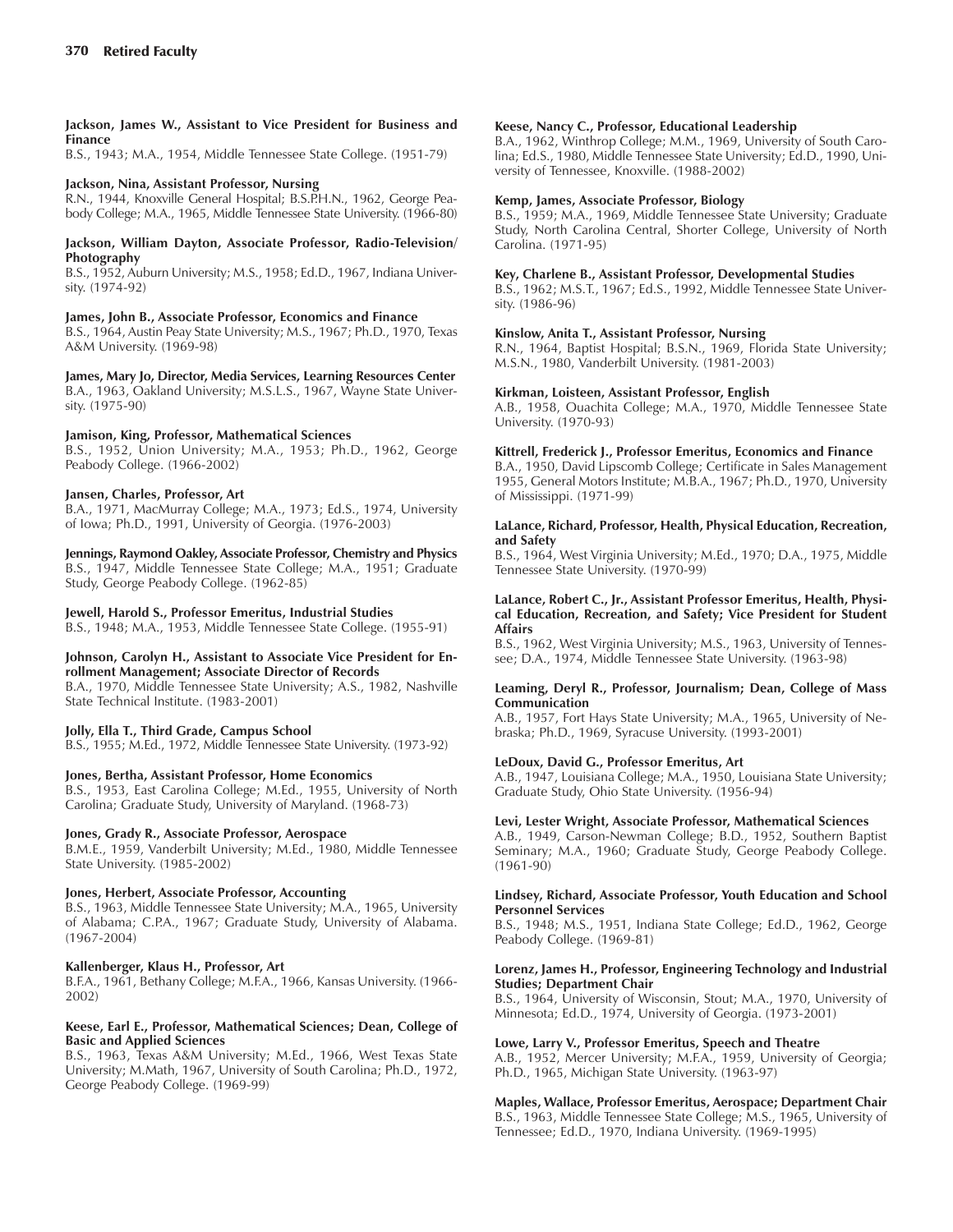#### **Marshall John David, Professor Emeritus, Librarian; University Bibliographer**

B.A., 1950, Bethel College; M.A. in L.S., 1951, Florida State University; Graduate Study, Oxford University. (1967-94)

### **Martin, Barbara L., Director, Health Services**

R.N., 1956, St. Thomas Hospital, Nashville; B.S., 1961; M.A., 1965, Middle Tennessee State University. (1974-98)

#### **Martin, Mary W., Professor Emeritus, Educational Leadership; Dean, College of Graduate Studies**

B.S., 1952, Ohio State University; M.A., 1965, Memphis State University; Ed.D., 1967, University of Tennessee, Knoxville. (1968-94)

### **Martin, Norman, Manager, Athletic Budgets**

B.S., 1964, Middle Tennessee State University. (1966-97)

### **Mason, Franklin Curtis, Professor, Physics and Astronomy**

B.S., 1959, Middle Tennessee State College; M.A.T., 1960, Vanderbilt University; M.S., 1965, Miami University of Ohio; Ph.D., 1972, Ohio State University. (1972-96)

### **Mast, John A., Assistant Professor, English**

B.S., 1960; M.A., 1962, Appalachian State Teachers College. (1962-79)

### **McBroom, James, Associate Professor, Sociology, Anthropology, and Social Work**

B.S., 1941, Auburn University; M.A., 1947, George Peabody College; Graduate Study, Vanderbilt University. (1966-85)

### **McCash, June H., Professor, Foreign Languages and Literatures**

A.B., 1960, Agnes Scott College; M.A., 1963; Ph.D., 1967, Emory University. (1967-2004)

# **McClaran, James C., Assistant Director, Human Resource Services**

B.S., 1955; M.A., 1956, Middle Tennessee State College. (1973-95)

### **McCord, Charles, Associate Professor, Librarian**

B.S., 1949, Auburn University; M.A., 1952; M.A.L.S., 1959, George Peabody College. (1961-92)

### **McCord, Richard L., Professor, Mathematical Sciences**

B.S., 1953, Middle Tennessee State College; M.A., 1956; Ph.D., 1970, George Peabody College. (1956-96)

### **McCullough, Martin A., Professor, Educational Leadership**

B.S., 1954; M.Ed., 1960, Middle Tennessee State College; Ed.D., 1963, Peabody College. (1987-99)

### **McFall, Betty N., Assistant Professor, Librarian**

B.A., 1963, Mississippi University for Women; M.L.S., 1980, University of South Carolina. (1986-98)

#### **McFerrin, Florence, Assistant Professor, Mathematics and Computer Science**

A.B., 1936, Tennessee College for Women; M.A., 1961, Middle Tennessee State College; Ed.S., 1970, George Peabody College. (1965-78)

### **McMurry, Daniel W., Professor Emeritus, Sociology, Anthropology, and Social Work**

B.A., 1958; M.A., 1962; Graduate Study, University of North Carolina. (1968-97)

### **McNaughton, Janet P., Professor, Human Sciences**

B.S., 1973, Mississippi College; M.S., 1974; Ph.D., 1976, Mississippi State University. (1993-2004)

**McNeill, Mary Frances Snell, Eighth Grade, Pittard Campus School** B.S., 1930, Middle Tennessee State College; M.A., 1933, Columbia University. (1938-71)

### **Messier, Ronald, Professor, History**

B.A., 1966, University of Rhode Island; M.A., 1968; Ph.D., 1972, University of Michigan. (1972-2004)

### **Milligan, Barbara, Assistant Professor, Educational Leadership**

B.A., 1950, Cumberland University; M.A., 1957; Ed.S., 1980, Middle Tennessee State University; Ph.D., 1990, Peabody College of Vanderbilt University. (1997-2003)

### **Montgomery, John Paul, Professor, English; Dean, University Honors College**

B.S., 1965, Middle Tennessee State University; M.A., 1966, George Peabody College; Ph.D., 1972, Ohio University. (1972-2004)

### **Moody, Thomas L., Professor, Physics and Astronomy**

B.S., 1961, Auburn University; M.S., 1965, University of Tennessee. (1966-99)

### **Moore, Newell S., Professor Emeritus, History**

B.S., 1948; M.A., 1949; Ph.D., 1954, George Peabody College. (1954-95)

### **Moore, Sarah, Assistant Professor, Librarian**

B.S., 1931; B.S. in L.S., 1946, George Peabody College. (1955-74)

### **Morris, Larry W., Professor, Psychology; Department Chair**

B.A., 1966, Arlington State College; Ph.D., 1969, Vanderbilt University. (1969-2003)

### **Moser, Jean H., Instructor, Developmental Studies**

B.A., 1954; M.A., 1962, Middle Tennessee State College. (1985-94)

### **Mueller, Hans G., Professor Emeritus, Economics and Finance**

A.B., 1955, University of Washington; Ph.D., 1968, Vanderbilt University. (1961-93)

### **Mullins, William E., Assistant Professor, Industrial Studies**

B.S.E.E., 1962, University of Louisville; M.S., 1983; Graduate Study, Middle Tennessee State University. (1984-94)

### **Naylor, Tom L., Professor Emeritus, Music**

B.S., 1961, Bob Jones University; M.A., 1962, Appalachian State University; M.M., 1969; D.M., 1973, Indiana University. (1967-98)

### **Neal, James H., Professor Emeritus, History**

B.S., 1958; M.A., 1963, University of Houston; Ph.D., 1971, Vanderbilt University. (1968-99)

### **Norwood, Francis W., Instructor, Criminal Justice Administration**

B.S., 1940, Mississippi State University; M.P.A., 1974, Middle Tennessee State University, University of Tennessee. (1977-82)

### **Ordoubadian, Margaret, Associate Professor, English**

B.A., 1957, Duke University; M.A., 1966, Middle Tennessee State University; J.D., 1987, Nashville School of Law. (1968-2003)

### **Ordoubadian, Reza, Professor, English**

B.A., 1954, Teheran University; Graduate Study, Duke University, Vanderbilt University; M.A., 1965; Ph.D., 1968, Auburn University. (1962-89)

### **Parker, Austin D., Financial Management Analyst**

B.S., 1958, University of Tennessee; M.B.A., 1973, Middle Tennessee State University. (1967-95)

### **Parker, Chester, Associate Professor, Psychology**

B.A., 1945; B.D., 1951, Butler University; M.A., 1968; Ed.D., 1971, Ball State University. (1971-87)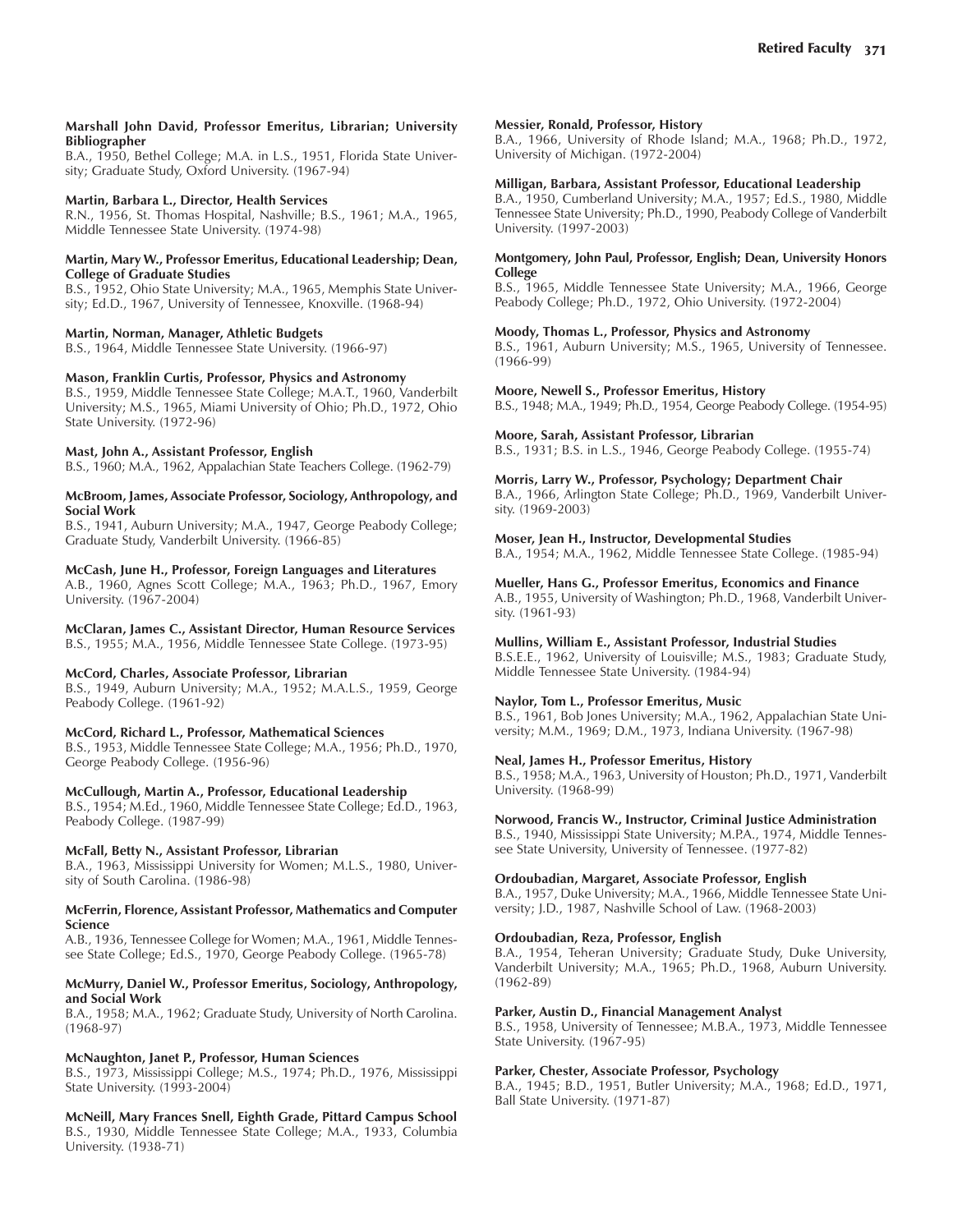**Parker, Harold, Professor Emeritus, Philosophy; Department Chair** B.A., 1956, Eastern Nazarene College; M.A., 1958, University of Kansas; Ph.D., 1967, Emory University. (1968-95)

### **Patterson, Linda, Assistant Professor, Health, Physical Education, Recreation, and Safety**

B.S., 1967; M.Ed., 1968, Middle Tennessee State University; Graduate Study, Indiana University. (1968-99)

### **Patton, Dewey, Associate Professor, Aerospace**

B.A.S., 1960, University of Maryland; M.A., 1966, University of Southern California. (1971-96)

### **Payne, Roberta S., Assistant Professor, Librarian**

B.S., 1956, Austin Peay State College; M.A. in L.S., 1964, George Peabody College. (1962-76)

#### **Penny, Guy, Professor Emeritus, Health, Physical Education, Recreation, and Safety; Director, The Wellness Center**

B.S., 1950; M.Ed., 1958, University of Mississippi; Ed.D., 1970, University of Southern Mississippi. (1970-93)

### **Penrod, William, Professor Emeritus, Psychology**

B.A., 1951, Carson-Newman College; M.S., 1959, University of Miami; Ph.D., 1962, University of Florida. (1970-93)

**Peters, Mary Jane, Coordinator, Correspondence Courses, Special Academic Programs, Division of Continuing Studies and Public Service** B.S., 1980, Louisiana State University. (1993-2003)

#### **Phillips, Burns, Associate Professor, Mathematics and Computer Science**

B.S., 1948, Middle Tennessee State College; M.A., 1949; Graduate Study, George Peabody College. (1957-83)

#### **Phillips, E. Ray, Professor, Mathematical Sciences; Associate Dean, College of Graduate Studies; Interim Dean, College of Basic and Applied Sciences**

B.S., 1966, Middle Tennessee State University; M.A., 1968, University of Arkansas; Ph.D., 1971, Purdue University. (1990-2003)

### **Phillips, Robert E., Associate Professor, Aerospace**

B.S., 1962; M.Ed., 1973, Middle Tennessee State University; FAA Airframe and Powerplant Certificate, 1982. (1982-2003)

### **Pigg, Charles, Director, Campus Planning**

B.S., 1955; M.Ed., 1976, Middle Tennessee State University. (1965-92)

### **Pleas, John Roland, Professor, Psychology**

B.A., 1960, McKendree College; M.Ed., 1967, University of Illinois; Ph.D., 1980, Vanderbilt University. (1985-2004)

#### **Poole, Finis W., Associate Professor, Psychology; Counselor, Guidance and Counseling Center**

A.B., 1948; M.A., 1949, Highlands University; Graduate Study, George Peabody College. (1954-84)

**Poole, Jane, Associate Professor, Elementary and Special Education** B.S., 1954, George Peabody College; M.Ed., 1972; Ed.S., 1979, Middle Tennessee State University. (1975-2000)

### **Porter, T. Coy, Professor, Foreign Languages**

B.A., 1944, Harding College; M.A., 1946; Ph.D., 1968, Vanderbilt University. (1964-85)

### **Potts, Marie T., Assistant Professor, Nursing**

B.S.N., 1959, St. John College of Cleveland; M.S.N., 1987, University of Tennessee, Knoxville. (1981-96)

#### **Pratt, James O., Associate Professor, Engineering Technology and Industrial Studies**

B.S., 1976, Southern Missionary College; M.A.T., 1977, Middle Tennessee State University. (1981-97)

### **Price, Kathryn, Associate Professor, Human Sciences**

B.S., 1964, Austin Peay State University; M.Ed., 1970, University of Illinois. Graduate Study, United States International University, Middle Tennessee State University. (1975-98)

#### **Price, Robert Gregg, Associate Professor, Business Education, Marketing Education, and Office Management**

B.S., B.A., 1958, University of Kansas; M.S., 1970, Pittsburg State University; Ph.D., 1973, Kansas State University. (1979-2001)

### **Price, William H., Associate Professor, Mathematical Sciences**

B.S., 1962, Austin Peay State College; M.A., 1963, George Peabody College; Graduate Study, University of Illinois and George Peabody College. (1964-97)

### **Pugh, E. Hixson, Purchasing Agent**

B.S., 1950, University of Tennessee. (1965-87)

### **Raper, Elmer, Professor, Education**

A.B., 1946, University of Chattanooga; M.S., 1950; Ed.D., 1957, University of Tennessee. (1957-74)

### **Rawlins, N. Omri, Professor, Agribusiness and Agriscience**

B.S.A., 1961; M.S., 1963, University of Georgia; Ph.D., 1968, Texas A&M University. (1968-99)

### **Ray, John B., Professor, Geography and Geology**

B.S., 1951, Indiana State College of Pennsylvania; M. Litt., 1956, University of Pittsburgh; Ph.D., 1968, Indiana University. (1975-91)

### **Read, Ida Dunaway, Assistant Professor, Librarian**

A.B., 1945, Tennessee College for Women; M.A., 1959, Middle Tennessee State College. (1965-87)

#### **Reeder, Ernestine N., Professor Emeritus, Human Sciences; Department Chair**

B.S., 1959, East Carolina College; M.S., 1962, University of Tennessee; Ed.S., 1972, George Peabody College; Ph.D., 1977, University of Tennessee. (1972-94)

#### **Reeder, Glen P., Professor Emeritus, Health, Physical Education, Recreation, and Safety**

B.S., 1949; M.S., 1954, University of Tennessee; Ph.D., 1959, State University of Iowa. (1971-93)

#### **Renn, Walter F., Professor, History**

B.S., 1958, University of Miami; M.A., 1967; Ph.D., 1970, Florida State University. (1992-2004)

### **Reyes, Mary de los, Professor, Biology**

B.S., 1965, Louisiana State University; M.S., 1970, Eastern Kentucky University; Ph.D., 1973, Auburn University. (1981-2003)

#### **Riel, Francis J., Professor Emeritus, Health, Physical Education, Recreation, and Safety**

A.B., 1939; M.S., 1941, University of Massachusetts; Ed.D., 1951, Boston University. (1949-77)

#### **Rob, Peter, Professor, Computer Information Systems**

B.A., 1964; M.A.T., 1965, University of Florida; Ph.D., 1970, University of Arkansas. (1981-2002)

#### **Rogers, Walter B., Professor, Economics and Finance**

B.S., 1951, Texas Technological University; M.S., 1953, University of Arizona; Ph.D., 1959, Oklahoma State University. (1981-99)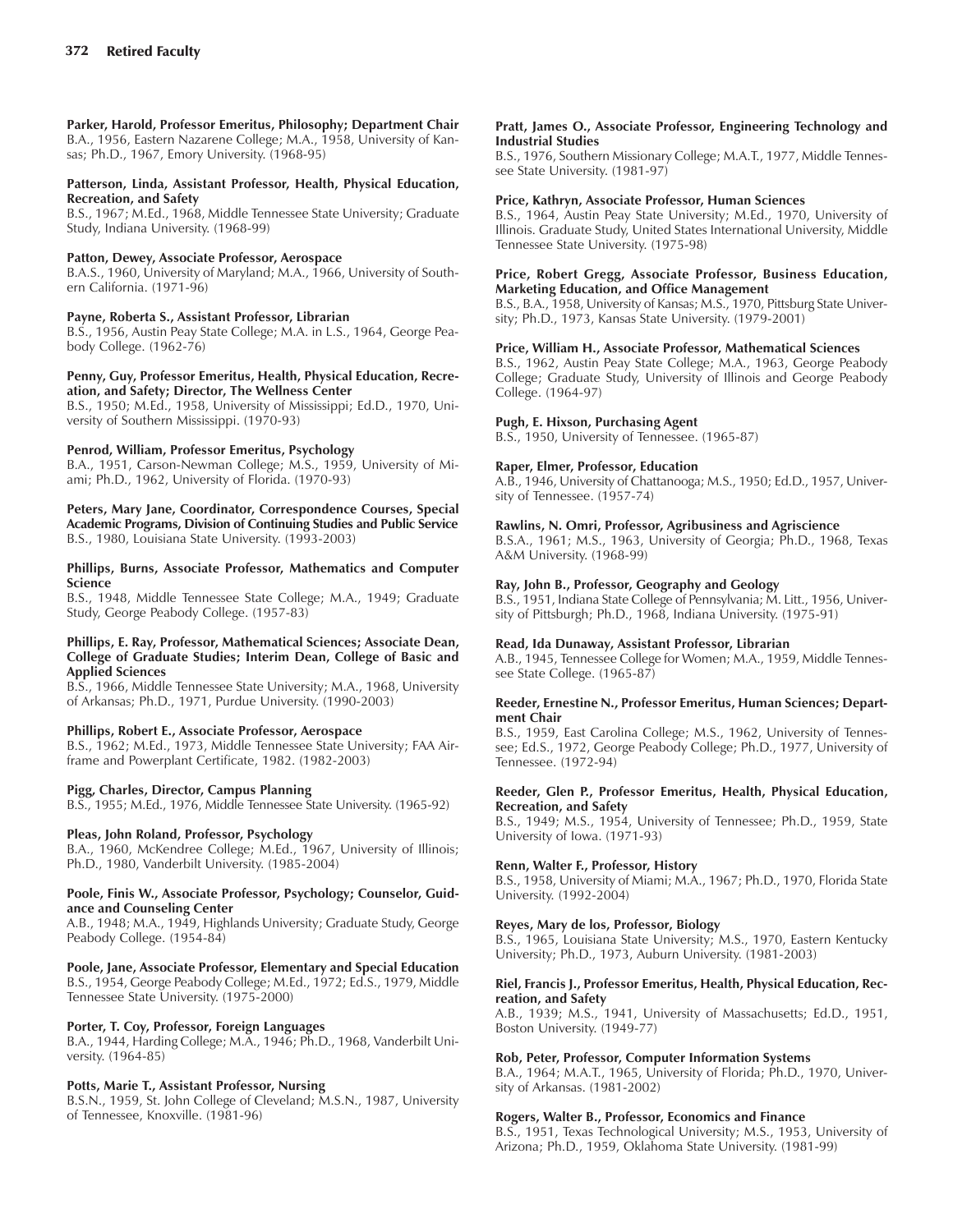#### **Rolater, Frederick S., Professor Emeritus, History**

A.B., 1960, Wake Forest College; M.S., 1963; Ph.D., 1970, University of Southern California. (1967-2000)

#### **Roose, Robert S., Director, Technical Assistance**

B.S., 1942, Otterbein College. (1983-90)

### **Rucker, Nannie, First Grade, Pittard Campus School**

B.S., 1948; M.S., 1957, A&I State University. (1969-80)

#### **Sakas, Joseph, Associate Professor, Youth Education and School Personnel Services**

B.S., 1962; M.A., 1963, Austin Peay State University; Ed.D., 1967, George Peabody College. (1966-84)

#### **Sams, Everette E., Professor, Educational Leadership**

B.S., 1953, East Tennessee State University; M.A., 1956; Ed.S., 1961, George Peabody College; Ed.D., 1969, University of Tennessee. (1964-96)

#### **Sawyer, Joe E., Associate Professor, Business Education, Marketing Education, and Office Management**

B.S., 1957, Troy State College; M.A., 1963; Graduate Study, University of Alabama, University of Oklahoma. (1963-2003)

#### **Scales, Mary C., Associate Dean, Continuing Education and Public Service**

B.S., 1961, Tennessee State University; M.Ed., 1967, Middle Tennessee State University. (1982-87)

#### **Schukert, Michael A., Professor, Aerospace**

B.A., 1963, University of Arizona; M.Ed., 1969, University of Florida; Ph.D., 1976, Ohio University. (1988-2000)

#### **Scott, Dan, Professor Emeritus, Chemistry and Physics; Department Chair**

B.S., 1950, Middle Tennessee State College; M.A., 1954; Ph.D., 1963, George Peabody College. (1955-92)

#### **Scott, Margaret W., Associate Professor, Librarian**

B.S., 1966, Middle Tennessee State University; M.L.S., 1969, George Peabody College; M.A., 1984, Middle Tennessee State University. (1971-92)

#### **Self, Helen H., Assistant Professor, Elementary and Special Education**

B.A., 1949, University of Alabama; M.Ed., 1962, Auburn University; Ed.D., 1969, University of Alabama. (1972-81)

#### **Shewmake, Ivan, Director, Student Ombudsman**

B.S., 1972; M.A., 1974, Middle Tennessee State University. (1974-98)

### **Sikes, Lewright, Professor Emeritus, History**

A.B., 1966, Maryville College; M.A., 1968; Ph.D., 1973, University of Tennessee, Knoxville. (1969-96)

#### **Singer, David, Professor, Educational Leadership**

B.S., 1955; M.A., 1958, Middle Tennessee State College; Ed.D., 1968, Wayne State University. (1968-96)

#### **Smith, Harold, Director, Student Unions and Programming; Interim Dean, Student Services**

B.S., 1966; M.A., 1970, Middle Tennessee State University. (1968-2003)

#### **Smith, Joseph, Professor Emeritus, Music**

B.S., 1951; M.A., 1957, Middle Tennessee State College. (1957-94)

#### **Smith, Judy, Instructor, Sociology, Anthropology, and Social Work; Associate Dean of Students**

B.S., 1960, Middle Tennessee State College; M.S.S.W., 1962, School of Social Work, University of Tennessee. (1966-94)

### **Smith, Patricia H. Grimes, Associate Professor, Educational Leadership**

B.A., 1959, Hunter College; M.Ed., 1972; M.Ed., 1974; Ed.S., 1976; Ed.D., 1982, Florida Atlantic University. (1998-2003)

#### **Smith, Rebecca L., Associate Professor, Librarian**

B.S., 1949, David Lipscomb College; M.A., 1952, George Peabody College. (1969-88)

#### **Smotherman, Charlotte, Assistant Professor, Home Economics**

B.S., 1941, Tennessee Technological University; M.A., 1942, George Peabody College. (1966-79)

#### **Smotherman, William C., Director, Construction Administration and Environmental Health and Safety**

B.E., 1959; Graduate Study, Vanderbilt University. (1973-2000)

#### **Solomon, A.H., Professor Emeritus, Health, Physical Education, Recreation, and Safety**

A.B., 1956, Union College; M.A., 1960; Ed.D., 1968, George Peabody College. (1969-97)

### **Stancliff, Leon Donald, Associate Professor, Chemistry and Physics**

A.B., 1953, David Lipscomb College; M.A., 1961; Ed.S., 1976, Middle Tennessee State University. (1961-88)

### **Stanford, John E., Assistant Professor, Health, Physical Education, Recreation, and Safety; Athletic Planning**

B.S., 1962; M.A., 1964, Middle Tennessee State College. (1973-96)

### **Staley, James G., Coordinator, Receiving Services**

B.S., 1963; M.S., 1966; Ph.D., 1970, University of Tennessee. (1977- 98)

#### **Steward, James F., Professor Emeritus, Business Education, Marketing Education, and Office Management**

B.S., 1969, Memphis State University; M.A., 1971, George Peabody College; Ed.D., 1982, Vanderbilt University. (1982-2000)

#### **Strobel, Eugene F., Associate Professor, Biology**

B.S., 1951; M.A., 1951, George Peabody College; Graduate Study, Louisiana State University. (1968-94)

#### **Strobel, Katherine B., Professor Emeritus, Health, Physical Education, Recreation, and Safety**

B.S., 1952, Delta State Teachers College; M.A., 1954, Texas State College for Women; Ph.D., 1986, Texas Women's University. (1971-96)

#### **Stubblefield, Mary Frances, Professor Emeritus, Mathematical Sciences**

B.S., 1946, Tennessee Polytechnic Institute; M.A., 1958; Graduate Study, George Peabody College. (1959-97)

#### **Taylor, Robert Love, Jr., Professor, History**

B.A., 1961, Vanderbilt University; M.A., 1964; Ph.D., 1971, University of Tennessee. (1969-2002)

### **Taylor, Thomas A., Manager, Operations, Office of Information Technology**

 $(1971-96)$ 

#### **Tenpenny, Ann, Professor Emeritus, Nursing**

R.N., 1954, Henry Ford Hospital; B.S.N., 1962; M.S.N., 1963, Wayne State University. (1967-94)